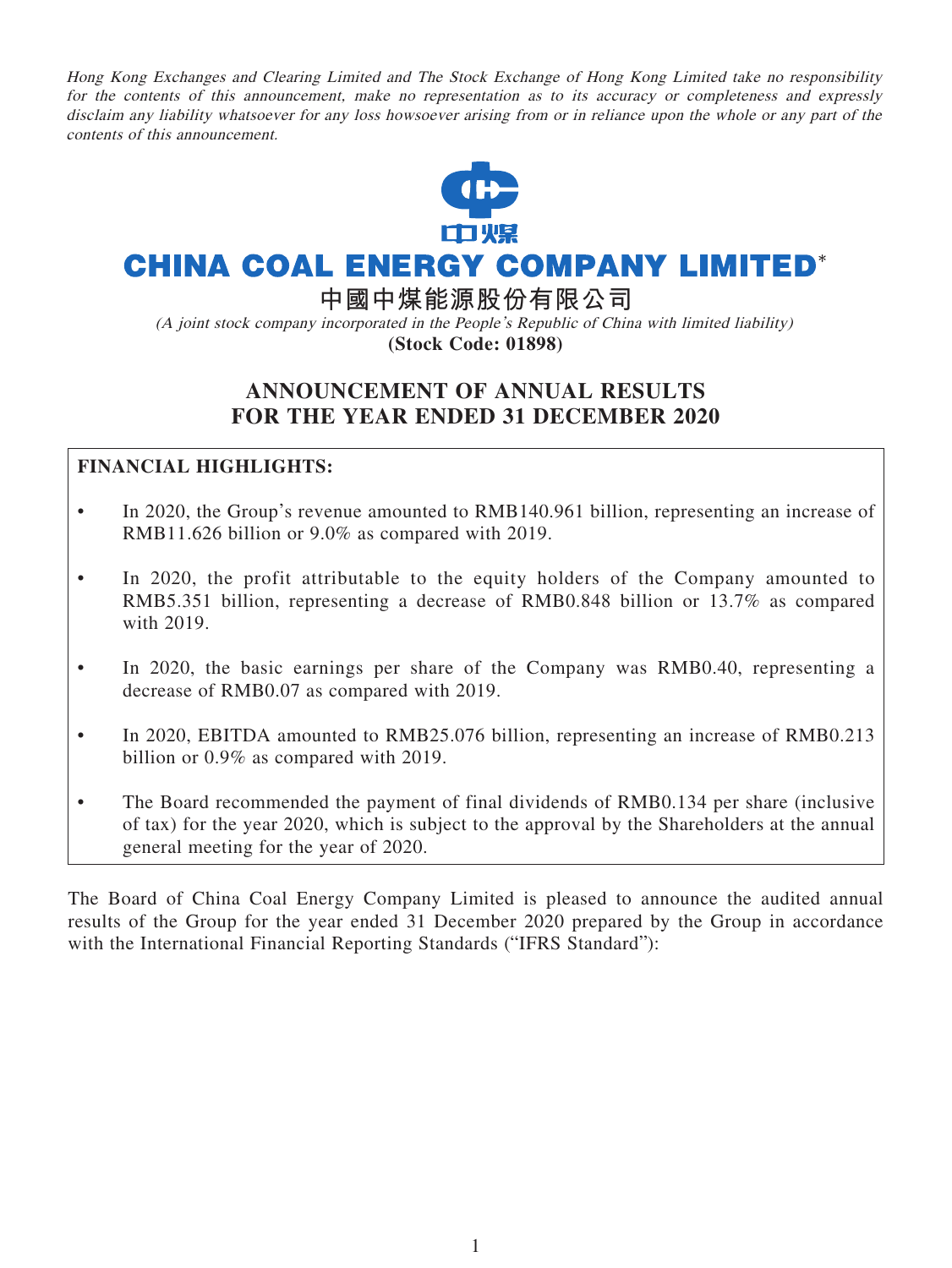# **CONSOLIDATED STATEMENT OF PROFIT OR LOSS AND OTHER COMPREHENSIVE INCOME**

For the year ended 31 December 2020

|                                                                        |                  | <b>Year ended</b><br>31 December | Year ended<br>31 December |
|------------------------------------------------------------------------|------------------|----------------------------------|---------------------------|
|                                                                        | <b>Notes</b>     | 2020                             | 2019                      |
|                                                                        |                  | <b>RMB'000</b>                   | <b>RMB'000</b>            |
|                                                                        |                  |                                  | (Restated)                |
| <b>Revenue</b>                                                         | 6                | 140,961,304                      | 129,334,706               |
| Cost of sales                                                          |                  |                                  |                           |
| Materials used and goods traded                                        |                  | (79, 194, 313)                   | (67, 301, 670)            |
| Staff costs                                                            |                  | (5,264,939)                      | (5,545,025)               |
| Depreciation and amortisation                                          |                  | (9,536,968)                      | (9,208,215)               |
| Repairs and maintenance                                                |                  | (2,415,148)                      | (1,861,732)               |
| Transportation costs and port expenses                                 |                  | (11, 876, 943)                   | (12, 435, 442)            |
| Sales taxes and surcharges                                             |                  | (3,650,715)                      | (3,485,937)               |
| Others                                                                 |                  | (8,557,148)                      | (8,490,693)               |
|                                                                        |                  | (120, 496, 174)                  | (108, 328, 714)           |
| <b>Gross profit</b>                                                    |                  | 20,465,130                       | 21,005,992                |
| Selling expenses                                                       |                  | (843, 421)                       | (910, 698)                |
| General and administrative expenses                                    |                  | (4, 722, 337)                    | (4,622,416)               |
| Other income                                                           |                  | 2,617                            | 968                       |
| Other gains and losses, net                                            |                  | 150,095                          | (310, 932)                |
| Impairment losses under expected credit loss model,<br>net of reversal |                  | (3,152)                          | 18,070                    |
| <b>Profit from operations</b>                                          |                  | 15,048,932                       | 15,180,984                |
| Finance income                                                         | $\boldsymbol{7}$ | 154,158                          | 153,681                   |
| Finance costs                                                          | $\overline{7}$   | (4,683,634)                      | (4,907,542)               |
| Share of profits of associates and joint ventures                      |                  | 1,163,844                        | 2,597,358                 |
| Profit before income tax                                               |                  | 11,683,300                       | 13,024,481                |
| Income tax expense                                                     | $\mathcal S$     | (3,363,448)                      | (3,500,818)               |
|                                                                        |                  |                                  | 9,523,663                 |
| Profit for the year                                                    |                  | 8,319,852                        |                           |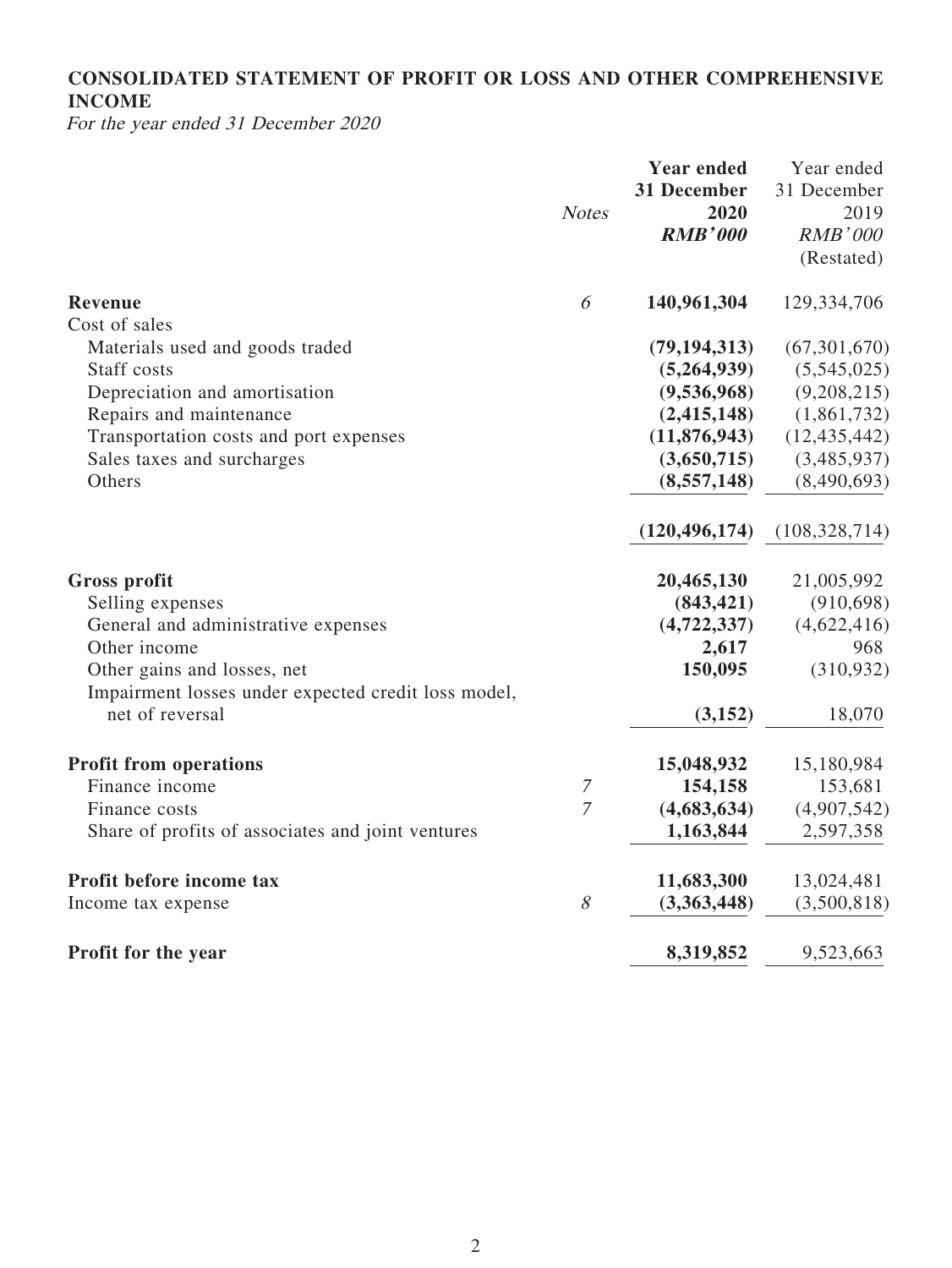|                                                                                                                                                          | <b>Year ended</b><br>31 December<br>2020<br><b>RMB'000</b> | Year ended<br>31 December<br>2019<br><b>RMB'000</b><br>(Restated) |
|----------------------------------------------------------------------------------------------------------------------------------------------------------|------------------------------------------------------------|-------------------------------------------------------------------|
| Other comprehensive income (expense):<br>Items that will not be reclassified to profit or loss<br>Share of other comprehensive income of associates,     |                                                            |                                                                   |
| net of related income tax<br>Fair value changes on equity instruments at<br>fair value through other comprehensive income,                               | 308                                                        | 12,915                                                            |
| net of tax                                                                                                                                               | (51,089)                                                   | (74, 174)                                                         |
|                                                                                                                                                          | (50, 781)                                                  | (61,259)                                                          |
| Items that may be reclassified subsequently<br>to profit or loss<br>Fair value changes on debt instruments at                                            |                                                            |                                                                   |
| fair value through other comprehensive income,<br>net of tax<br>Impairment loss for debt instruments at fair value<br>through other comprehensive income | 29,324                                                     | 16,048                                                            |
| included in profit or loss, net of reversal<br>Exchange differences arising on translation of                                                            | (9,568)                                                    | 11,472                                                            |
| foreign operations                                                                                                                                       | 8,665                                                      | 6,182                                                             |
|                                                                                                                                                          | 28,421                                                     | 33,702                                                            |
| Other comprehensive expense for the year, net of tax                                                                                                     | (22,360)                                                   | (27, 557)                                                         |
| Total comprehensive income for the year                                                                                                                  | 8,297,492                                                  | 9,496,106                                                         |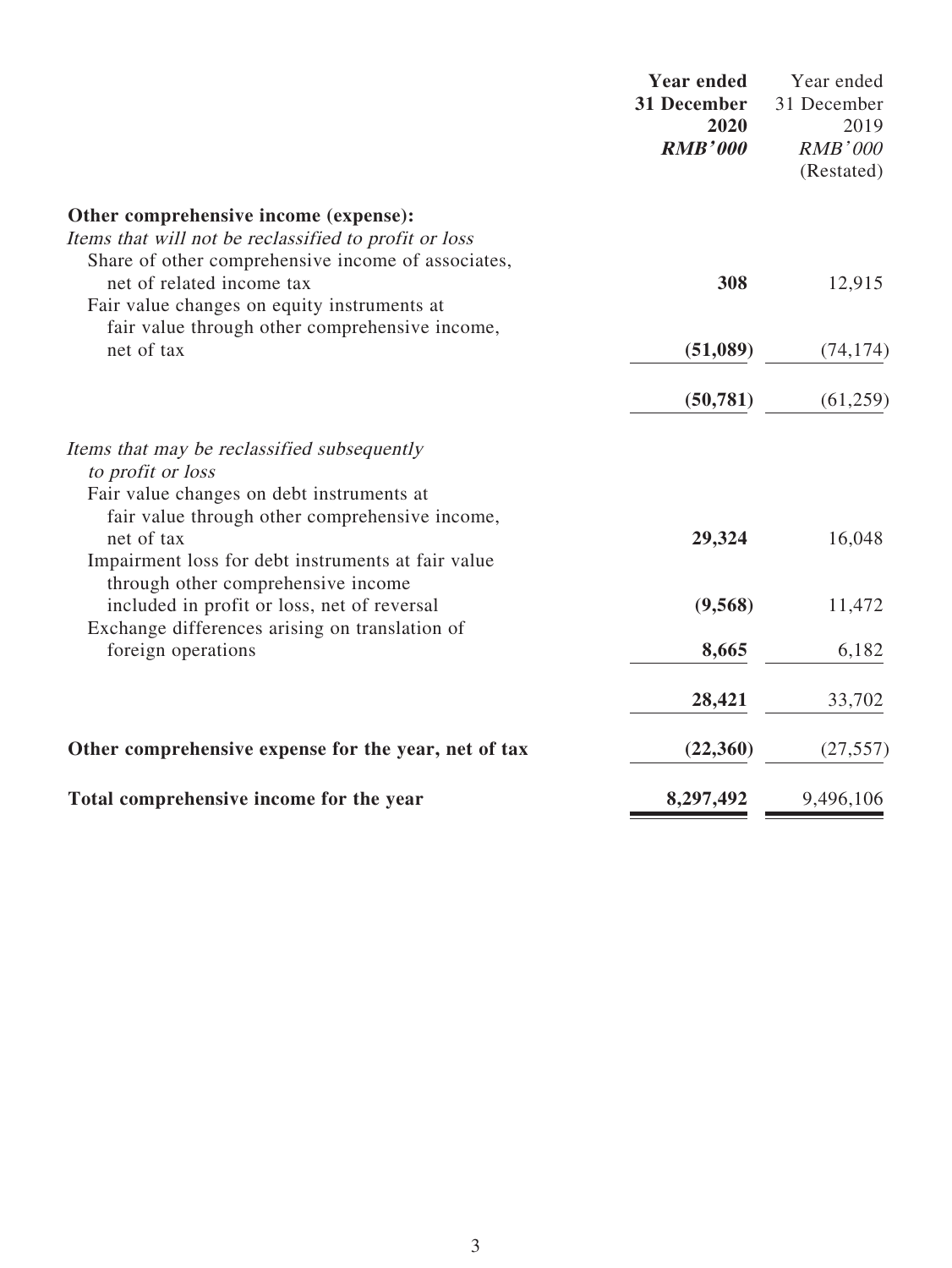| <b>Year ended</b> | Year ended     |
|-------------------|----------------|
| 31 December       | 31 December    |
| 2020              | 2019           |
| <b>RMB'000</b>    | <b>RMB'000</b> |
|                   | (Restated)     |
|                   |                |
| 5,350,726         | 6,199,338      |
| 2,969,126         | 3,324,325      |
| 8,319,852         | 9,523,663      |
|                   |                |
|                   | 6,163,010      |
| 2,976,131         | 3,333,096      |
| 8,297,492         | 9,496,106      |
| 0.40              | 0.47           |
|                   | 5,321,361      |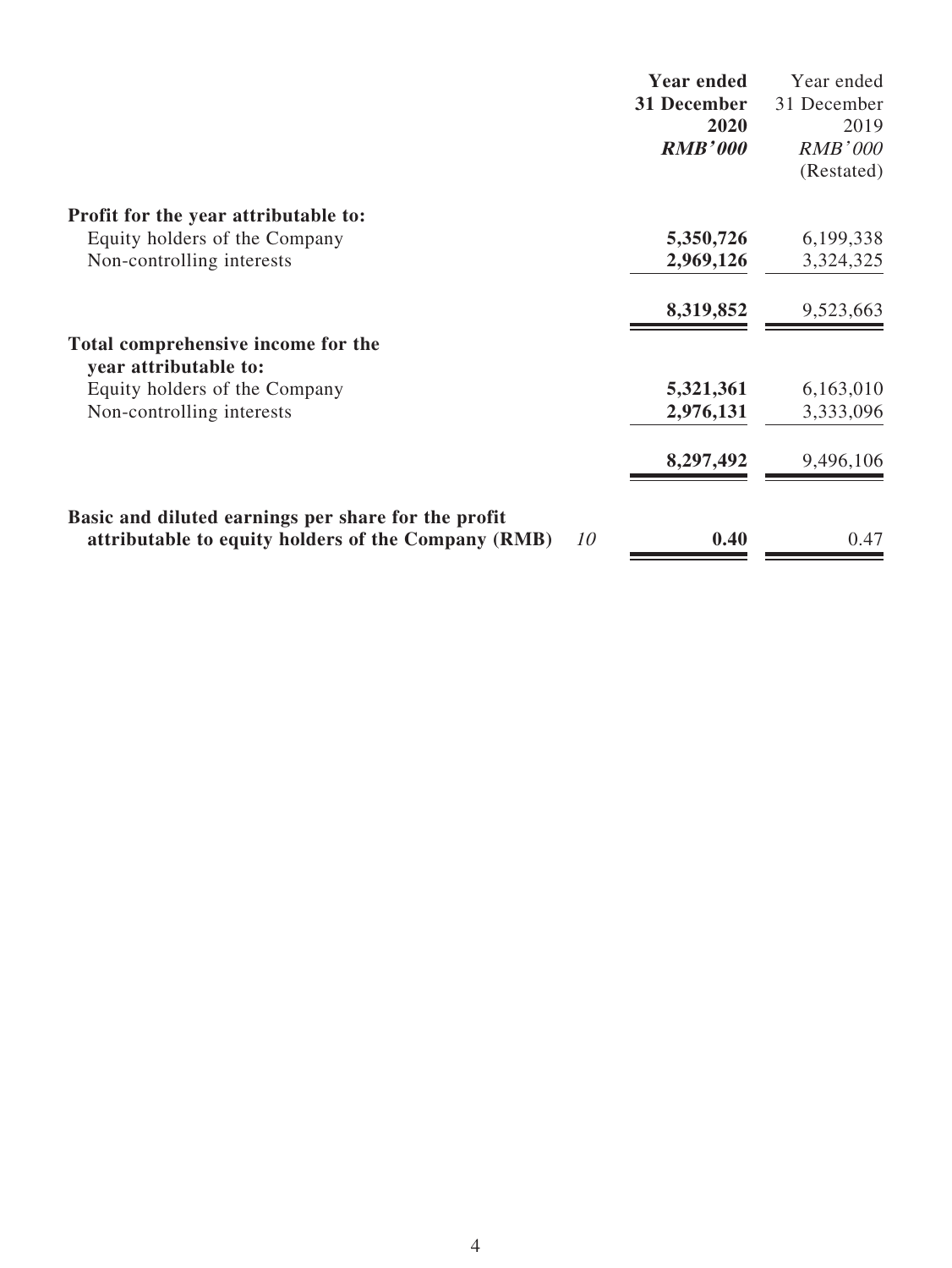# **CONSOLIDATED STATEMENT OF FINANCIAL POSITION**

At 31 December 2020

|                                                       |              | As at 31 December |                |  |
|-------------------------------------------------------|--------------|-------------------|----------------|--|
|                                                       | <b>Notes</b> | 2020              | 2019           |  |
|                                                       |              | <b>RMB'000</b>    | <b>RMB'000</b> |  |
|                                                       |              |                   | (Restated)     |  |
| <b>Non-current assets</b>                             |              |                   |                |  |
| Property, plant and equipment                         |              | 133,678,512       | 129,997,971    |  |
| Right-of-use assets                                   |              | 376,688           | 433,788        |  |
| Investment properties                                 |              | 88,768            | 79,903         |  |
| Mining rights                                         |              | 41,876,581        | 38,880,087     |  |
| Intangible assets                                     |              | 1,596,331         | 1,627,730      |  |
| Land use rights                                       |              | 6,189,530         | 6,154,374      |  |
| Goodwill                                              |              | 6,084             | 6,084          |  |
| Interests in associates                               |              |                   | 20,886,640     |  |
|                                                       |              | 20,653,583        |                |  |
| Interests in joint ventures                           |              | 3,210,569         | 3,289,977      |  |
| Equity instruments at fair value through other        |              |                   |                |  |
| comprehensive income                                  |              | 2,276,738         | 2,328,755      |  |
| Deferred income tax assets                            |              | 2,279,022         | 2,775,470      |  |
| Long-term receivables                                 |              | 296,999           | 250,012        |  |
| Other non-current assets                              |              | 6,819,656         | 10,732,928     |  |
| Total non-current assets                              |              | 219,349,061       | 217,443,719    |  |
| <b>Current assets</b>                                 |              |                   |                |  |
| Inventories                                           |              | 7,050,244         | 8,170,403      |  |
| Trade receivables                                     | 11           | 7,241,095         | 7,314,547      |  |
| Debt instruments at fair value through other          |              |                   |                |  |
| comprehensive income                                  | 11           | 3,520,723         | 6,897,430      |  |
| Contract assets                                       |              | 1,482,759         | 953,581        |  |
| Prepayments and other receivables                     |              | 6,981,047         | 6,167,108      |  |
| Restricted bank deposits                              |              | 4,551,140         | 3,376,327      |  |
| Term deposits with initial terms of over three months |              | 16,356,551        | 10,090,101     |  |
| Cash and cash equivalents                             |              | 15,041,195        | 12,137,655     |  |
|                                                       |              |                   |                |  |
| Total current assets                                  |              | 62,224,754        | 55, 107, 152   |  |
|                                                       |              |                   |                |  |
| <b>TOTAL ASSETS</b>                                   |              | 281,573,815       | 272,550,871    |  |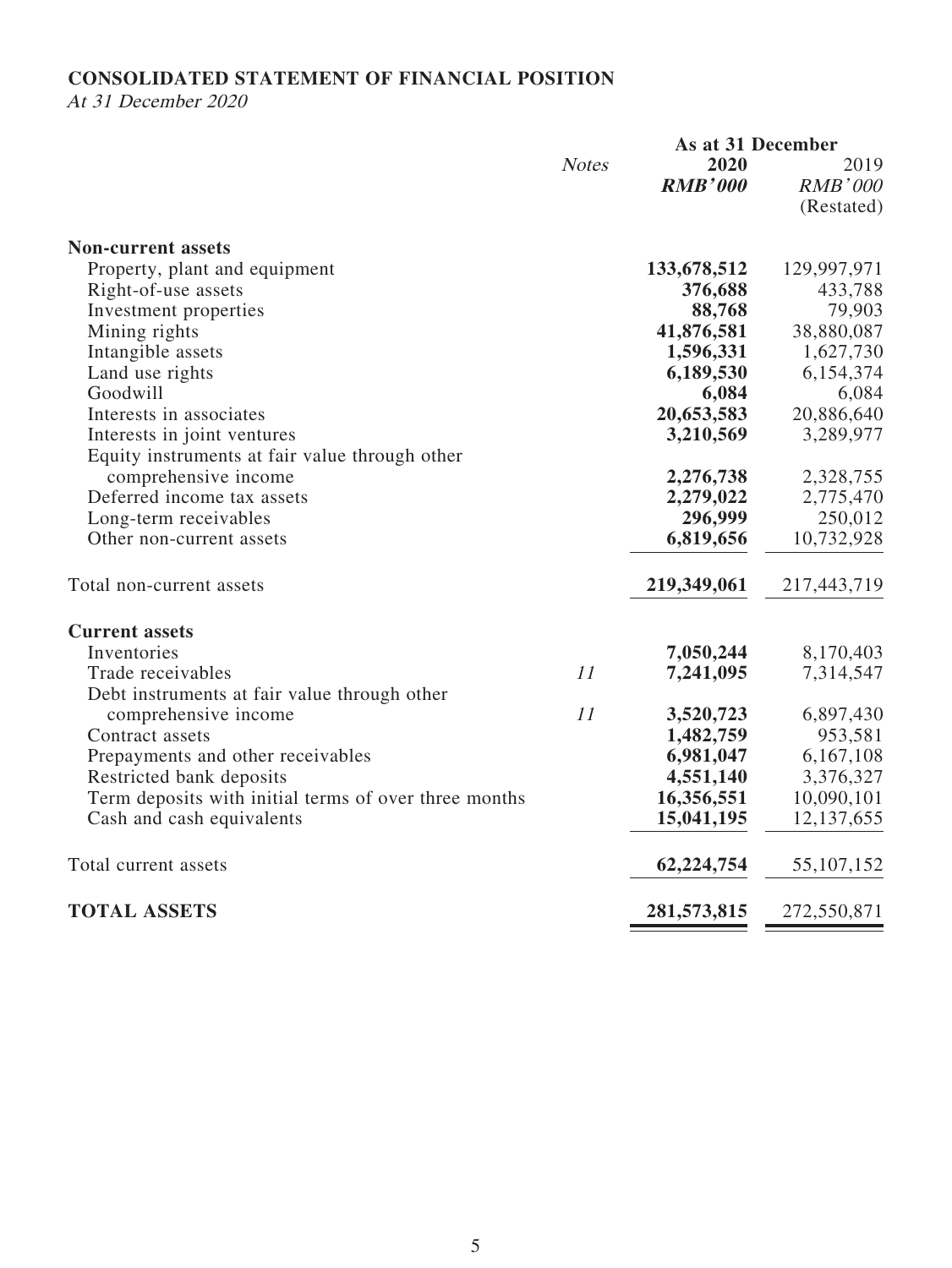|                                              |              | As at 31 December      |                                      |
|----------------------------------------------|--------------|------------------------|--------------------------------------|
|                                              | <b>Notes</b> | 2020<br><b>RMB'000</b> | 2019<br><b>RMB'000</b><br>(Restated) |
| <b>Current liabilities</b>                   |              |                        |                                      |
| Trade and notes payables                     | 12           | 25, 142, 302           | 23,270,439                           |
| <b>Contract liabilities</b>                  |              | 3,605,775              | 2,588,765                            |
| Accruals, advances and other payables        |              | 16,639,596             | 18,768,153                           |
| Taxes payable                                |              | 714,956                | 1,001,538                            |
| Lease liabilities                            |              | 37,207                 | 67,329                               |
| Short-term borrowings                        |              | 1,668,547              | 4,266,347                            |
| Current portion of long-term borrowings      |              | 15,472,354             | 22,673,139                           |
| Current portion of long-term bonds           |              | 5,797,259              | 10,991,992                           |
| Current portion of provision for close down, |              |                        |                                      |
| restoration and environmental costs          |              | 71,607                 | 69,762                               |
| <b>Total current liabilities</b>             |              | 69,149,603             | 83,697,464                           |
| <b>Non-current liabilities</b>               |              |                        |                                      |
| Long-term borrowings                         |              | 51,516,595             | 34, 374, 705                         |
| Long-term bonds                              |              | 21,214,064             | 21,934,045                           |
| Deferred income tax liabilities              |              | 5,784,058              | 5,866,547                            |
| Lease liabilities                            |              | 409,074                | 436,194                              |
| Provision                                    |              | 33,740                 | 35,457                               |
| Provision for employee benefits              |              | 109,805                | 101,142                              |
| Provision for close down, restoration and    |              |                        |                                      |
| environmental costs                          |              | 3,197,338              | 3,247,028                            |
| Deferred revenue                             |              | 1,472,858              | 1,578,842                            |
| Other long-term liabilities                  |              | 5,021,082              | 4,001,921                            |
|                                              |              |                        |                                      |
| <b>Total non-current liabilities</b>         |              | 88,758,614             | 71,575,881                           |
| <b>Total liabilities</b>                     |              | 157,908,217            | 155,273,345                          |
| <b>Equity</b>                                |              |                        |                                      |
| Share capital                                |              | 13,258,663             | 13,258,663                           |
| Reserves                                     | 13           | 46,917,259             | 47,108,224                           |
| Retained earnings                            | 13           | 40,483,559             | 36,681,075                           |
|                                              |              |                        |                                      |
| Equity attributable to the equity holders of |              |                        |                                      |
| the Company                                  |              | 100,659,481            | 97,047,962                           |
| Non-controlling interests                    |              | 23,006,117             | 20,229,564                           |
| <b>Total equity</b>                          |              | 123,665,598            | 117,277,526                          |
| <b>TOTAL EQUITY AND LIABILITIES</b>          |              | 281,573,815            | 272,550,871                          |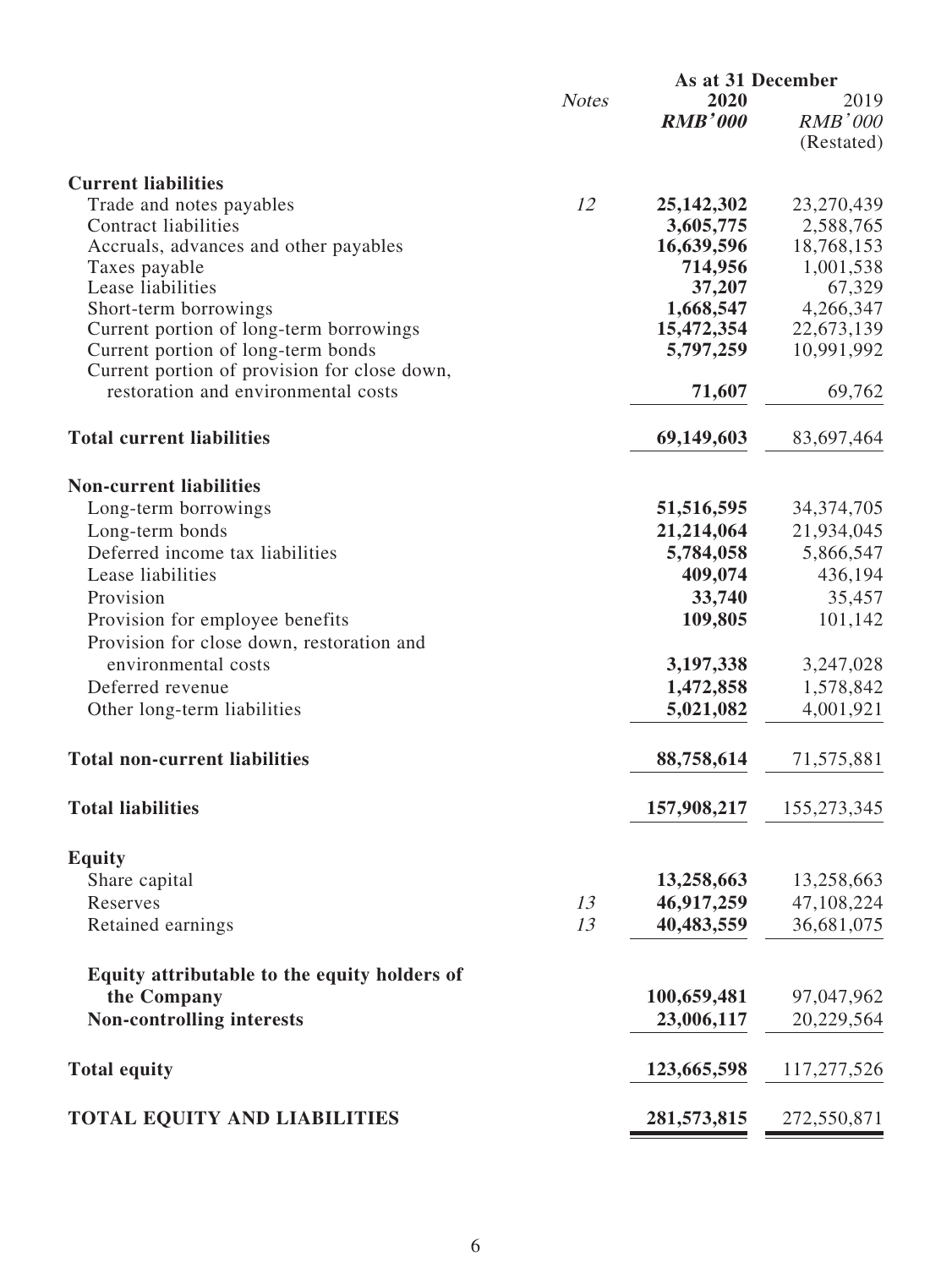# **NOTES TO THE CONSOLIDATED FINANCIAL STATEMENTS**

For the year ended 31 December 2020

#### **1. GENERAL INFORMATION**

China Coal Energy Company Limited (the "Company") was established in the People's Republic of China (the "PRC") on 22 August 2006 as a joint stock company with limited liability under the Company Law of the PRC as a result of a group restructuring of China National Coal Group Corporation ("China Coal Group" or the "Parent Company") in preparing for the listing of the Company's shares on The Main Board of The Stock Exchange of Hong Kong Limited (the "Restructuring"). The Company and its subsidiaries (collectively the "Group") is principally engaged in mining and processing of coal, sales of coal and coal-chemical products, manufacturing and sales of coal mining machinery and finance services. The address of the Company's registered office is No.1 Huangsidajie, Chaoyang District, Beijing, the PRC.

The H shares of the Company have been listed on the Main Board of The Stock Exchange of Hong Kong Limited since December 2006, while its A shares have been listed on the Shanghai Stock Exchange since February 2008.

These consolidated financial statements are presented in Renminbi ("RMB"), which is also the functional currency of the Company.

#### **2. BASIS OF PREPARATION**

#### **2.1 Going Concern**

As at 31 December 2020, the Group's current liabilities exceeded its current assets by approximately RMB6,925 million. When the Group needs money to repay the short-term debts or make investments, the Group can finance the fund by the following ways:

- On 10 March 2020, the Company obtained the approval from China Securities Regulatory Commission to issue corporate bonds up to a maximum amount of RMB10,000,000,000 to professional investors. On 18 March 2020, the Company has issued the first tranche of corporate bonds with a principal amount of RMB3,000,000,000.
- On 16 March 2020, the Company obtained approval from the National Association of Financial Market Institutional Investors (中國銀行間市場交易商協會) to issue medium-term notes up to a maximum amount of RMB5,000,000,000. On 13 April 2020, the Company has issued the first tranche of medium-term notes amounting to RMB2,000,000,000 with terms of from 5 years to 7 years.
- Unutilised bank facilities are available for draw-down when necessary; and
- Other sources of financing are available given the Group's credit rating and long-term relationship with reputable domestic banks and other financial institutions.

After making enquiries, the directors of the Company have a reasonable expectation that the Group has adequate resources to continue in operational existence for the foreseeable future. The Group therefore continues to adopt the going concern basis in preparing these consolidated financial statements.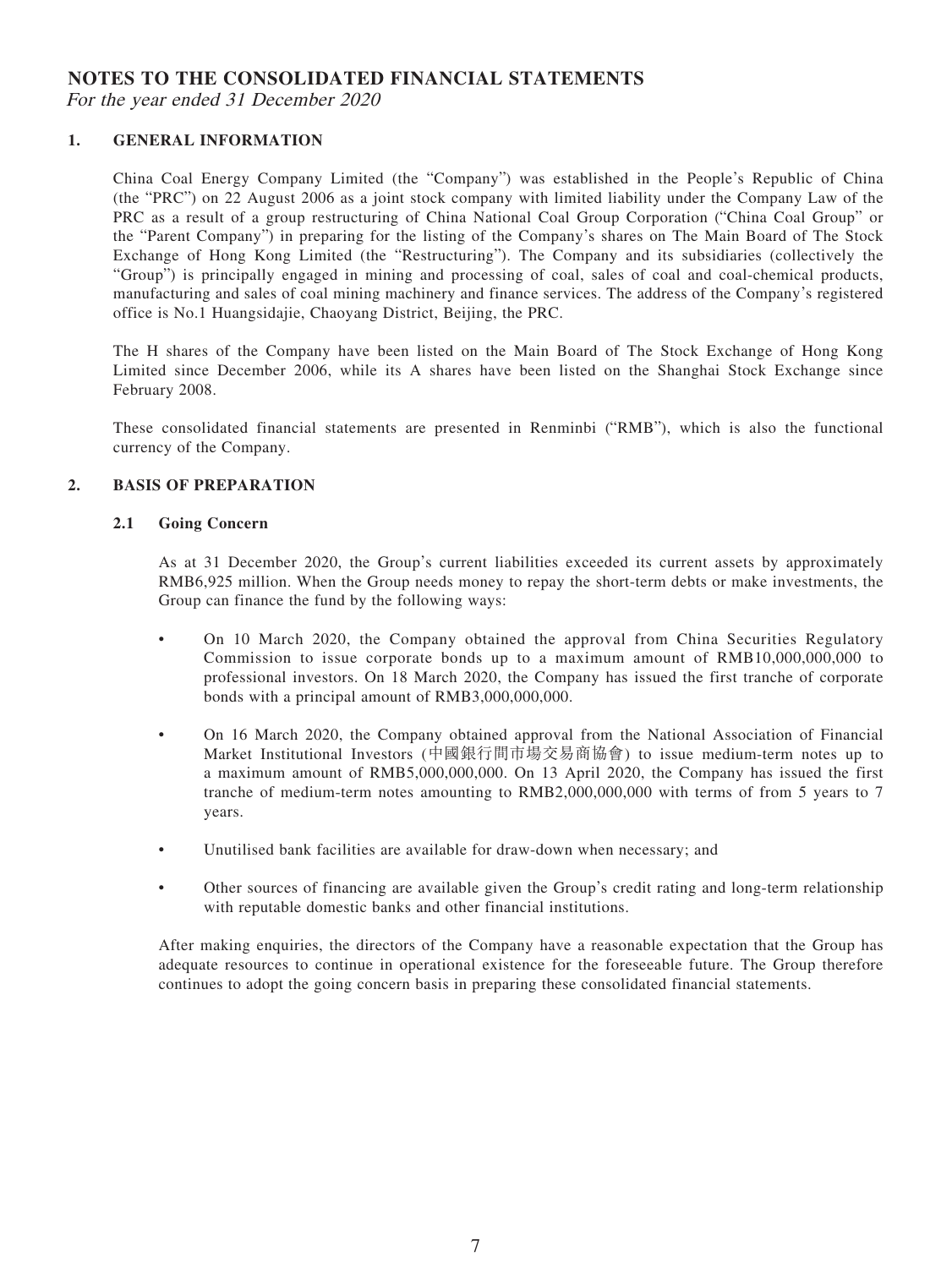#### **3. RESTATEMENTS ARISING FROM BUSINESS COMBINATIONS UNDER COMMON CONTROL**

#### **3.1 2019 Acquisition**

The Group completed the acquisition from China Coal Group the 100% equity interest in Shanxi China Coal Pingshuo Dongrisheng Coal Mining Co., Ltd. ("Dongrisheng Company"), which was previously acquired by China Coal Group on 1 January 2018, for a cash consideration of RMB24,318,000 on 19 March 2019. The acquisition was referred to as the "2019 Acquisition".

#### **3.2 2020 Acquisition**

On 30 April 2020, the Group acquired the 51% equity interest in China Coal Xinji Intelligent Technology Co., Ltd ("Xinji Company") for a cash consideration of RMB30,076,000. The acquisition was referred to as the "2020 Acquisition".

As the Group and Xinji Company were under common control of China Coal Group before and after the 2020 Acquisition, the acquisition is considered as a business combination under common control. The principle of merger accounting for business combination involving businesses under common control has therefore been applied. As a result, the consolidated financial statements of the Group have been prepared as if Xinji Company was a subsidiary of the Company ever since it became under common control of China Coal Group.

Accordingly, the consolidated statement of financial position as at 31 December 2019 has been restated to include the assets and liabilities of Xinji Company at carrying amounts in the books of China Coal Group. The consolidated statement of profit or loss and other comprehensive income, consolidated statement of changes in equity and consolidated statement of cash flows for the year ended 31 December 2019 have been restated to include the results and cash flows of Xinji Company as if Xinji Company was a subsidiary of the Company throughout the year ended 31 December 2019. Respective notes to the consolidated financial statements have also been restated. All significant intragroup transactions, balances, income and expenses are eliminated on combination.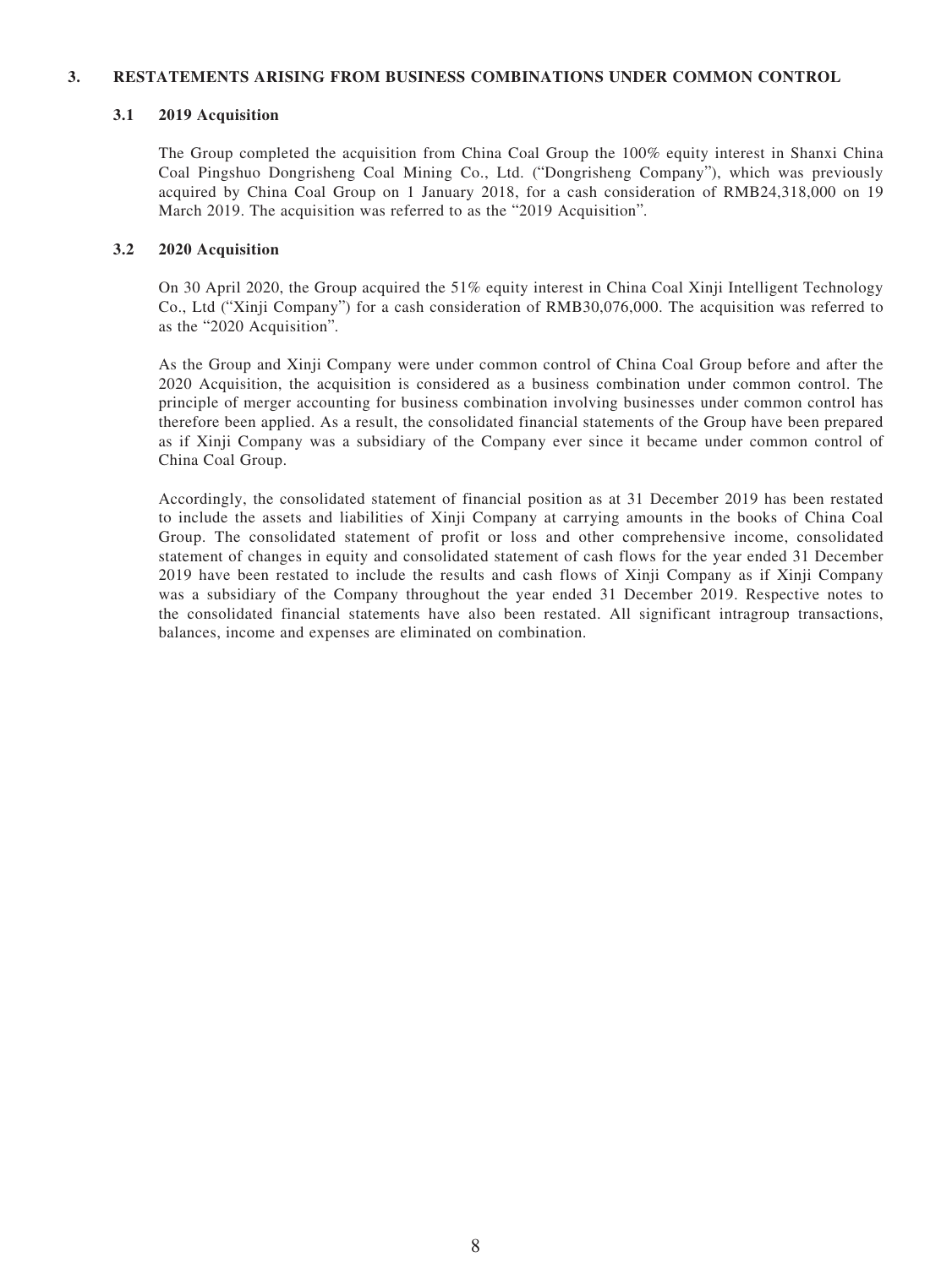As a result of the 2020 Acquisition, the relevant line items in the consolidated statement of financial position as at 31 December 2019 have been restated. The following table shows the effect for each individual line item affected:

|                                                                             | <b>The Group</b><br>(as previously<br>reported) | <b>Effect</b> of<br>the 2020<br><b>Acquisition</b> | <b>Elimination</b> | <b>The Group</b><br>(restated) |
|-----------------------------------------------------------------------------|-------------------------------------------------|----------------------------------------------------|--------------------|--------------------------------|
|                                                                             | <b>RMB'000</b>                                  | <b>RMB'000</b>                                     | <b>RMB'000</b>     | <b>RMB'000</b>                 |
| <b>Consolidated statement of financial</b><br>position at 31 December 2019: |                                                 |                                                    |                    |                                |
| <b>Non-current assets</b>                                                   |                                                 |                                                    |                    |                                |
| Property, plant and equipment                                               | 129,997,871                                     | 100                                                |                    | 129,997,971                    |
| Intangible assets                                                           | 1,627,726                                       | $\overline{4}$                                     |                    | 1,627,730                      |
| Deferred income tax assets                                                  | 2,775,209                                       | 261                                                |                    | 2,775,470                      |
| <b>Current assets</b>                                                       |                                                 |                                                    |                    |                                |
| Inventories                                                                 | 8,170,288                                       | 115                                                |                    | 8,170,403                      |
| Trade receivables                                                           | 7,316,222                                       | 2,523                                              | (4,198)            | 7,314,547                      |
| Prepayments and other receivables                                           | 6,084,181                                       | 82,927                                             |                    | 6,167,108                      |
| Cash and cash equivalents                                                   | 12,137,419                                      | 236                                                |                    | 12,137,655                     |
| <b>Current liabilities</b>                                                  |                                                 |                                                    |                    |                                |
| Trade and notes payables                                                    | 23,249,507                                      | 25,130                                             | (4,198)            | 23,270,439                     |
| Accruals, advances and other payables                                       | 18,764,686                                      | 3,467                                              |                    | 18,768,153                     |
| Taxes payables                                                              | 1,000,575                                       | 963                                                |                    | 1,001,538                      |
| <b>Equity</b>                                                               |                                                 |                                                    |                    |                                |
| Share capital                                                               | 13,258,663                                      | 50,000                                             | (50,000)           | 13,258,663                     |
| Reserves                                                                    | 47,082,724                                      | 2,309                                              | 23,191             | 47,108,224                     |
| Retained earnings                                                           | 36,677,706                                      | 4,297                                              | (928)              | 36,681,075                     |
| Non-controlling interests                                                   | 20,201,827                                      |                                                    | 27,737             | 20,229,564                     |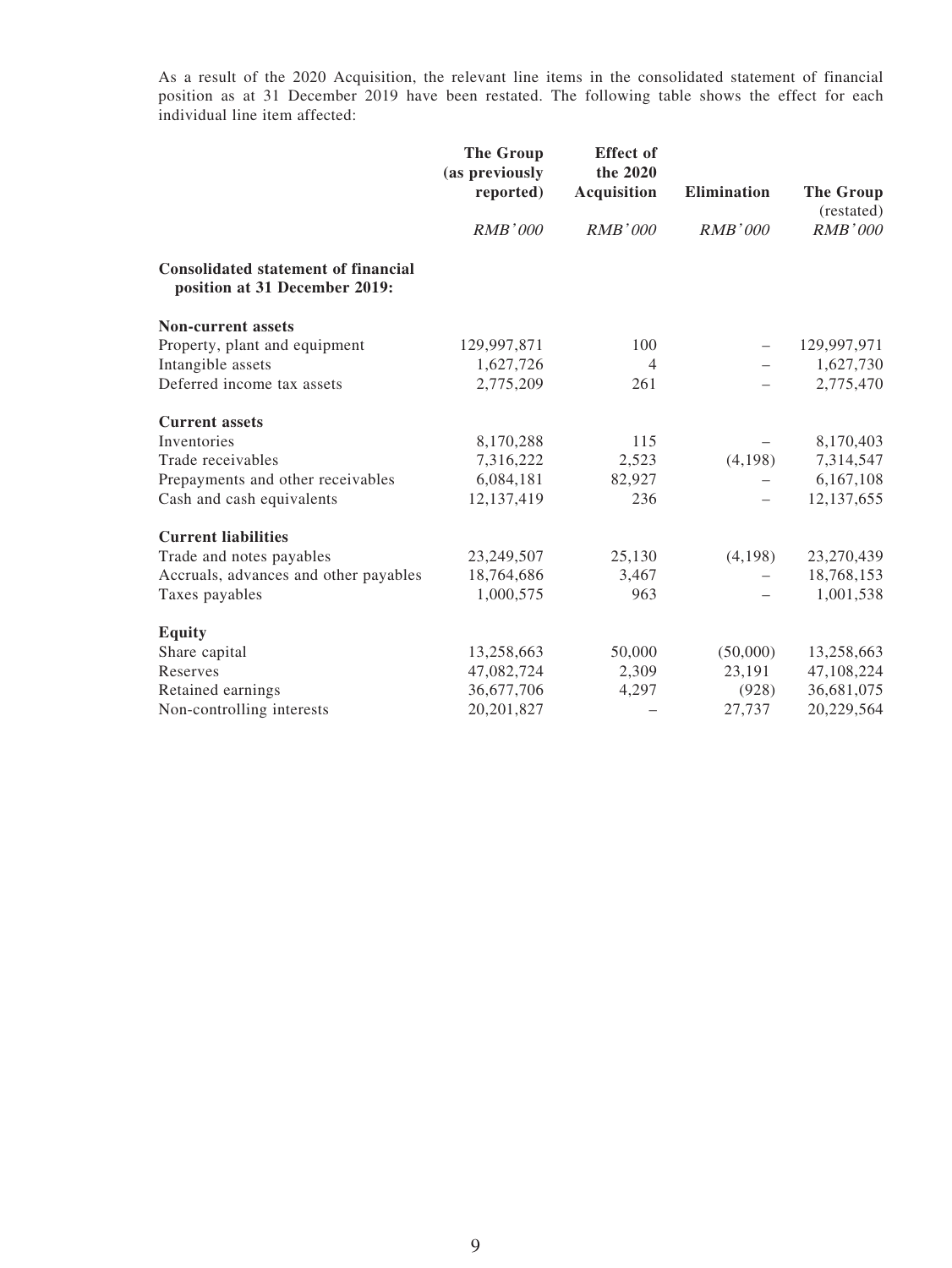As a result of the 2020 Acquisition, the relevant line items in the consolidated statement of profit or loss and other comprehensive income for the year ended 31 December 2019, have been restated. The following table shows the effect for each individual line item affected:

|                                                                                                                              | <b>The Group</b><br>(as previously<br>reported) | <b>Effect</b> of<br>the 2020<br><b>Acquisition</b> |                          | The Group                    |  |
|------------------------------------------------------------------------------------------------------------------------------|-------------------------------------------------|----------------------------------------------------|--------------------------|------------------------------|--|
|                                                                                                                              | <b>RMB'000</b>                                  | <b>RMB'000</b>                                     | <b>RMB'000</b>           | (restated)<br><b>RMB'000</b> |  |
| <b>Consolidated statement of profit</b><br>or loss and other comprehensive<br>income for the year ended<br>31 December 2019: |                                                 |                                                    |                          |                              |  |
| <b>Revenue</b>                                                                                                               | 129,293,733                                     | 45,385                                             | (4, 412)                 | 129,334,706                  |  |
| Cost of sales                                                                                                                | (108, 296, 660)                                 | (34,661)                                           | 2,607                    | (108, 328, 714)              |  |
| General and administrative expenses                                                                                          | (4,619,442)                                     | (4,779)                                            | 1,805                    | (4,622,416)                  |  |
| Other gains and losses, net                                                                                                  | (310,696)                                       | (236)                                              |                          | (310, 932)                   |  |
| Impairment losses under expected                                                                                             |                                                 |                                                    |                          |                              |  |
| credit loss model, net of reversal                                                                                           | 18,033                                          | 37                                                 |                          | 18,070                       |  |
| Finance income                                                                                                               | 153,678                                         | 3                                                  |                          | 153,681                      |  |
| Finance costs                                                                                                                | (4,907,540)                                     | (2)                                                | $\qquad \qquad -$        | (4,907,542)                  |  |
| Income tax expense                                                                                                           | (3,499,326)                                     | (1, 492)                                           | $\overline{\phantom{0}}$ | (3,500,818)                  |  |
| Profit for the year attributable to:                                                                                         |                                                 |                                                    |                          |                              |  |
| Equity holders of the Company                                                                                                | 6,197,168                                       | 4,255                                              | (2,085)                  | 6,199,338                    |  |
| Non-controlling interests                                                                                                    | 3,322,240                                       |                                                    | 2,085                    | 3,324,325                    |  |
| Total comprehensive income for the                                                                                           |                                                 |                                                    |                          |                              |  |
| year attributable to:                                                                                                        |                                                 |                                                    |                          |                              |  |
| Equity holders of the Company                                                                                                | 6,160,840                                       | 4,255                                              | (2,085)                  | 6,163,010                    |  |
| Non-controlling interests                                                                                                    | 3,331,011                                       |                                                    | 2,085                    | 3,333,096                    |  |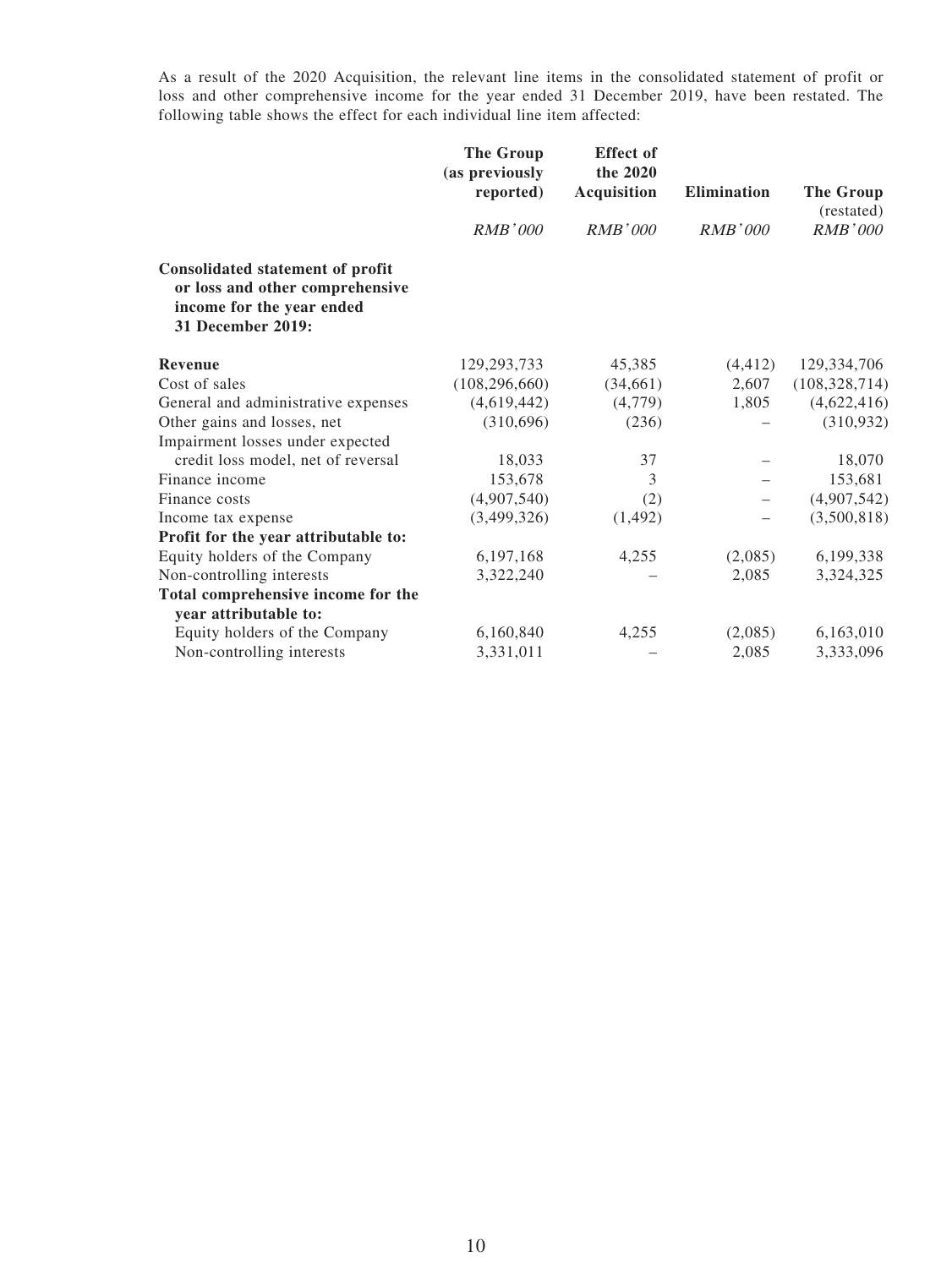#### **4. APPLICATION OF NEW AND AMENDMENTS TO INTERNATIONAL FINANCIAL REPORTING STANDARDS ("IFRS Standards")**

#### **Amendments to IFRS Standards that are mandatorily effective for the current year**

In the current year, the Group has applied the Amendments to References to the Conceptual Framework in IFRS Standards and the following amendments to IFRS Standards issued by the International Accounting Standards Board (the "IASB") for the first time, which are mandatorily effective for the annual period beginning on or after 1 January 2020 for the preparation of the consolidated financial statements:

| Amendments to IAS 1 and IAS 8 | Definition of Material         |
|-------------------------------|--------------------------------|
| Amendments to IFRS 3          | Definition of a Business       |
| Amendments to IFRS 9. IAS 39  | Interest Rate Benchmark Reform |
| and IFRS 7                    |                                |

Except as described below, the application of the Amendments to References to the Conceptual Framework in IFRS Standards and the amendments to IFRS Standards in the current year had no material impact on the Group's financial positions and performance for the current and prior years and/or on the disclosures set out in these consolidated financial statements.

#### **4.1 Impacts on application of Amendments to IFRS 3 Definition of a Business**

The Group has applied the amendments for the first time in the current year. The amendments clarify that while businesses usually have outputs, outputs are not required for an integrated set of activities and assets to qualify as a business. To be considered a business, an acquired set of activities and assets must include, at a minimum, an input and a substantive process that together significantly contribute to the ability to create outputs.

The amendments remove the assessment of whether market participants are capable of replacing any missing inputs or processes and continuing to produce outputs. The amendments also introduce additional guidance that helps to determine whether a substantive process has been acquired.

In addition, the amendments introduce an optional concentration test that permits a simplified assessment of whether an acquired set of activities and assets is not a business. Under the optional concentration test, the acquired set of activities and assets is not a business if substantially all of the fair value of the gross assets acquired is concentrated in a single identifiable asset or group of similar assets. The gross assets under assessment exclude cash and cash equivalents, deferred tax assets, and goodwill resulting from the effects of deferred tax liabilities. The election on whether to apply the optional concentration test is available on transaction-by-transaction basis.

The Group has not elected to apply the optional concentration test on the acquisition of a subsidiary and concluded that such acquisition does not constitute a business in applying the amended definition of a business.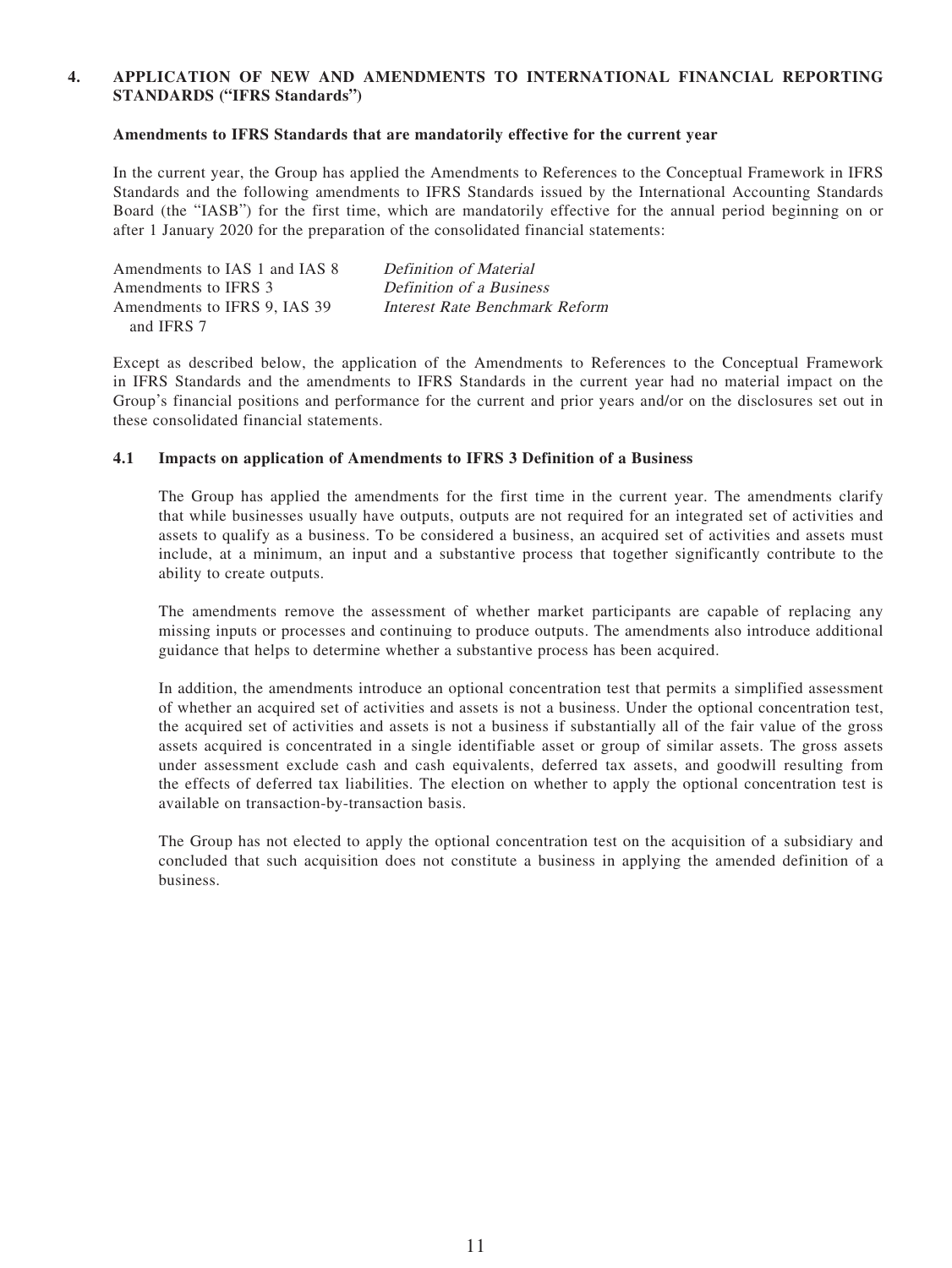#### **New and amendments to IFRS Standards in issue but not yet effective**

The Group has not early applied the following new and amendments to IFRS Standards that have been issued but are not yet effective:

| <b>IFRS 17</b>                   | Insurance Contracts and the related                                                                    |
|----------------------------------|--------------------------------------------------------------------------------------------------------|
|                                  | $A$ mendments <sup>1</sup>                                                                             |
| Amendments to IFRS 16            | Covid-19-Related Rent Concessions <sup>4</sup>                                                         |
| Amendments to IFRS 3             | Reference to the Conceptual Framework <sup>2</sup>                                                     |
| Amendments to IFRS 9, IAS 39,    | Interest Rate Benchmark Reform – Phase $2^5$                                                           |
| IFRS 7, IFRS 4 and IFRS 16       |                                                                                                        |
| Amendments to IFRS 10 and IAS 28 | Sales or Contribution of Assets between an Investor and its<br>Associate or Joint Venture <sup>3</sup> |
| Amendments to IAS 1              | Classification of Liabilities as Current or Non-current <sup>1</sup>                                   |
| Amendments to IAS 1 and          | Disclosure of Accounting Policies <sup>1</sup>                                                         |
| <b>IFRS</b> Practice Statement 2 |                                                                                                        |
| Amendments to IAS 8              | Definition of Accounting Estimates <sup>1</sup>                                                        |
| Amendments to IAS 16             | Property, Plant and Equipment: Proceeds before Intended Use <sup>2</sup>                               |
| Amendments to IAS 37             | Onerous Contracts – Cost of Fulfilling a Contract <sup>2</sup>                                         |
| Amendments to IFRS Standards     | Annual Improvements to IFRS Standards $2018 - 2020^2$                                                  |
|                                  |                                                                                                        |

1 Effective for annual periods beginning on or after 1 January 2023.

- 2 Effective for annual periods beginning on or after 1 January 2022.
- 3 Effective for annual periods beginning on or after a date to be determined.

4 Effective for annual periods beginning on or after 1 June 2020.

5 Effective for annual periods beginning on or after 1 January 2021.

The directors of the Company anticipate that the application of these new and amendments to IFRS Standards will have no material impact on the consolidated financial statements in the foreseeable future.

### **5. SEGMENT INFORMATION**

#### **5.1 General information**

#### **(a) Factors that management used to identify the Group's operating and reportable segments**

The Chief Operating Decision Maker ("CODM") has been identified as the President Office (總裁 辦公室).

The Group's operating and reportable segments are entities or group of entities that offer different products and services. The following reportable segments are presented in a manner consistent with the way in which information is reported internally to the Group's CODM for the purpose of resource allocation and performance assessment. They are managed according to different nature of products and services, production process and the environment in which they are operating. Most of these entities engage in just one single business under one operating segment, except for a few entities dealing with a variety of operations. Financial information of entities operating more than one segment has been separately presented as discrete segment information for CODM's review.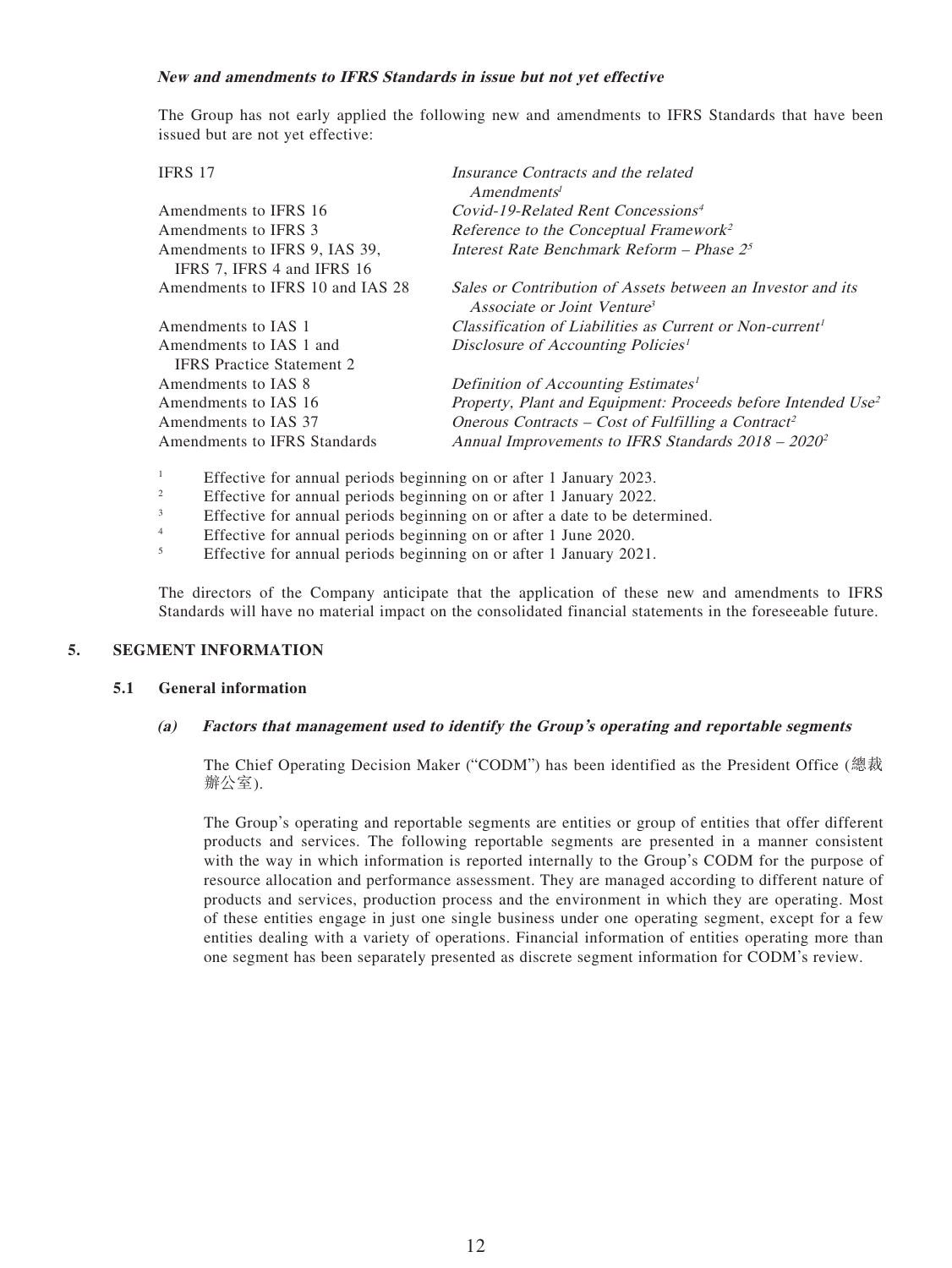#### **(b) Operating and reportable segments**

The Group's operating and reportable segments are coal, coal-chemical products, mining machinery and finance.

- Coal production and sales of coal;
- Coal-chemical products production and sales of coal-chemical products;
- Mining machinery manufacturing and sales of mining machinery;
- Finance providing deposit, loan, bill acceptance and discount and other financial services to entities within the Group and China Coal Group.

In addition, segments relating to aluminium, electricity generating, equipment trading agency services, tendering services and other insignificant manufacturing businesses which are not reportable were combined and disclosed in "Others" segment category.

#### **5.2 Information about operating and reportable segment profit or loss, assets and liabilities**

#### **(a) Measurement of operating and reportable segment profit or loss, assets and liabilities**

The CODM evaluates performance on the basis of profit or loss before income tax expense. The Group accounts for inter-segment sales and transfers as if the sales or transfers were to the third parties, i.e. at current market prices. The amounts of segment information are denominated in RMB, which is consistent with the amounts in the reports used by the CODM.

Segment assets and liabilities are those operating assets and liabilities that are employed by a segment in its operating activities and that either are directly attributable to the segment or can be allocated to the segment on a reasonable basis. Segment assets and liabilities exclude deferred income tax assets, deferred income tax liabilities, taxes payable or tax advanced payment and assets and liabilities of head office.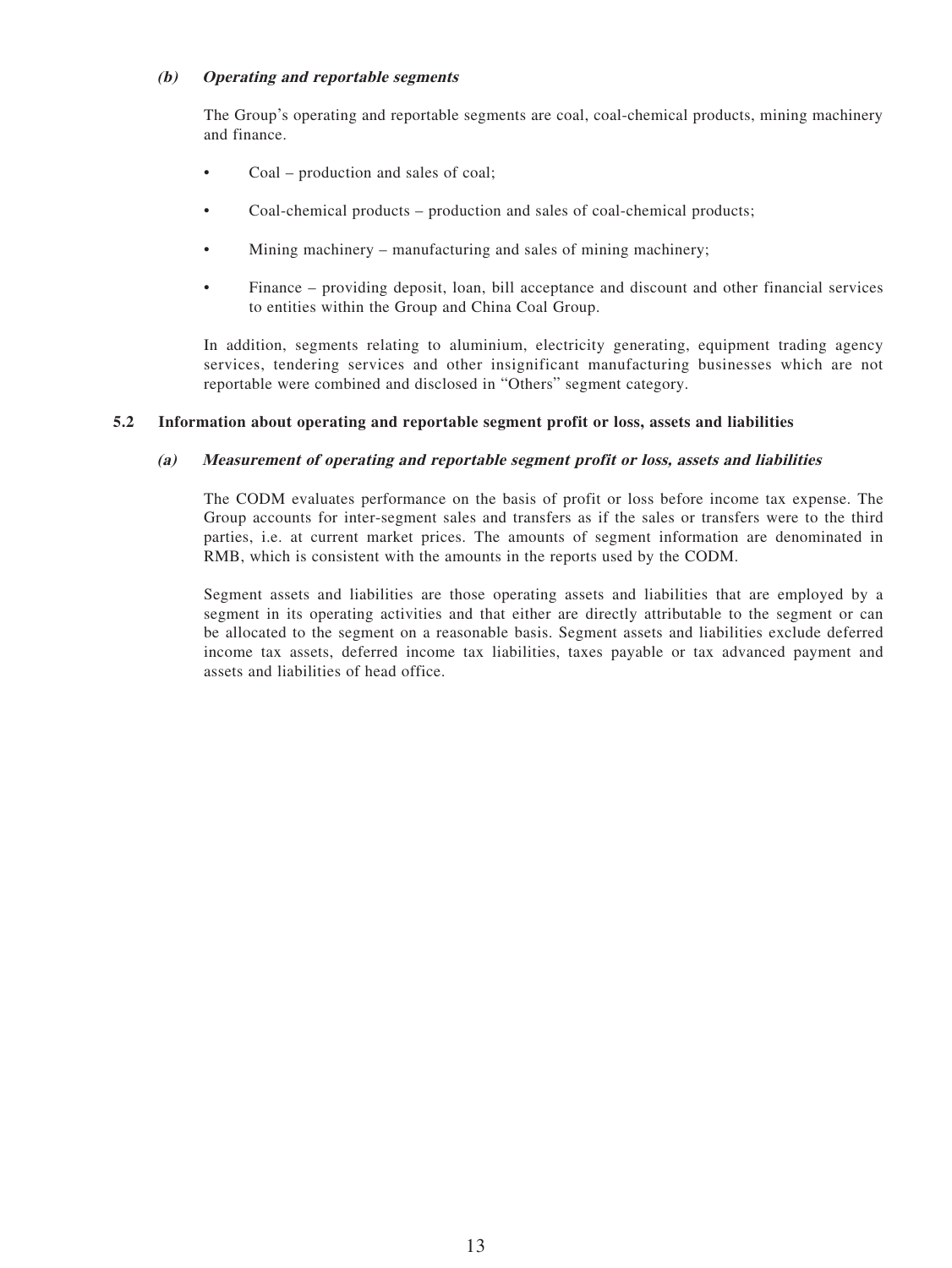# **(b) Operating and reportable segments' profit or loss, assets and liabilities**

|                                                                                           |                              |                                                 |                                       |                           | Year ended and as at 31 December 2020 |                              |                               |                                                    |                         |
|-------------------------------------------------------------------------------------------|------------------------------|-------------------------------------------------|---------------------------------------|---------------------------|---------------------------------------|------------------------------|-------------------------------|----------------------------------------------------|-------------------------|
|                                                                                           | Coal<br>RMB'000              | Coal-<br>chemical<br>products<br><b>RMB'000</b> | Mining<br>machinery<br><b>RMB'000</b> | Finance<br><b>RMB'000</b> | Others<br><b>RMB'000</b>              | Total<br>segment<br>RMB'000  | Unallocated<br><b>RMB'000</b> | Inter-<br>segment<br>elimination<br><b>RMB'000</b> | Total<br><b>RMB'000</b> |
| Segment revenue<br>Total revenue<br>Inter-segment revenue                                 | 113,896,848<br>(4, 197, 131) | 17,054,043<br>(325, 821)                        | 8,941,543<br>(1, 185, 986)            | 1,241,894<br>(403, 747)   | 7,020,116<br>(1,080,455)              | 148,154,444<br>(7, 193, 140) |                               | (7, 193, 140)<br>7,193,140                         | 140,961,304             |
| Revenue from external<br>customers                                                        | 109,699,717                  | 16,728,222                                      | 7,755,557                             | 838,147                   | 5,939,661                             | 140,961,304                  |                               |                                                    | 140,961,304             |
|                                                                                           |                              |                                                 |                                       |                           |                                       |                              |                               |                                                    |                         |
| <b>Segment results</b><br>Profit (loss) from                                              |                              |                                                 |                                       |                           |                                       |                              |                               |                                                    |                         |
| operations                                                                                | 11,655,531                   | 1,889,356                                       | 457,042                               | 849,970                   | 640,583                               | 15,492,482                   | (337, 523)                    | (106, 027)                                         | 15,048,932              |
| Profit (loss) before<br>income tax<br>Interest income                                     | 10,395,372<br>319,129        | 1,408,312<br>38,714                             | 402,131<br>20,276                     | 849,291                   | 405,709<br>14,278                     | 13,460,815<br>392,397        | (1,817,159)<br>1,280,717      | 39,644<br>(1,518,956)                              | 11,683,300<br>154,158   |
| Interest expense<br>Depreciation and                                                      | (2,177,299)                  | (1,037,924)                                     | (94, 170)                             | $\overline{\phantom{a}}$  | (284, 864)                            | (3,594,257)                  | (2,883,570)                   | 1,810,956                                          | (4,666,871)             |
| amortisation<br>Share of profits of<br>associates and                                     | (6,291,890)                  | (2,645,550)                                     | (460, 524)                            | (1, 412)                  | (608, 579)                            | (10,007,955)                 | (19, 287)                     |                                                    | (10, 027, 242)          |
| joint ventures                                                                            | 508,907                      | 515,976                                         | 20,027                                |                           | 1,660                                 | 1,046,570                    | 117,274                       |                                                    | 1,163,844               |
| Income tax<br>(expense) credit                                                            | (2,501,361)                  | (115,310)                                       | (32,966)                              | (216, 805)                | 9,481                                 | (2,856,961)                  | (505, 590)                    | (897)                                              | (3,363,448)             |
| Other material<br>non-cash items<br>Provision for<br>impairment of<br>property, plant and |                              |                                                 |                                       |                           |                                       |                              |                               |                                                    |                         |
| equipment<br>(Provision for)<br>reversal of                                               | (15, 601)                    |                                                 |                                       |                           |                                       | (15,601)                     |                               |                                                    | (15, 601)               |
| impairment of<br>other assets                                                             | (6,789)                      | 46,473                                          | (57, 612)                             | 15,075                    | (13, 057)                             | (15,910)                     | 112                           | (21,602)                                           | (37, 400)               |
| <b>Addition to</b><br>non-current assets                                                  | 4,325,384                    | 5,948,154                                       | 269,975                               | 1,558                     | 21,658                                | 10,566,729                   | 35,346                        |                                                    | 10,602,075              |
| Segment assets and<br>liabilities                                                         |                              |                                                 |                                       |                           |                                       |                              |                               |                                                    |                         |
| Total assets                                                                              | 153,791,317                  | 48,432,897                                      | 17,529,288                            | 40,299,025                | 12,821,013                            | 272,873,540                  | 37,150,889                    | (28, 450, 614)                                     | 281,573,815             |
| Including: interests in<br>associates and                                                 |                              |                                                 |                                       |                           |                                       |                              |                               |                                                    |                         |
| joint ventures                                                                            | 7,521,296                    | 11,493,490                                      | 914,596                               |                           | 128,660                               | 20,058,042                   | 3,806,110                     |                                                    | 23,864,152              |
| Total liabilities                                                                         | 68,441,751                   | 23,106,958                                      | 6,644,003                             | 35,949,046                | 5,919,125                             | 140,060,883                  | 67,700,482                    | (49, 853, 148)                                     | 157,908,217             |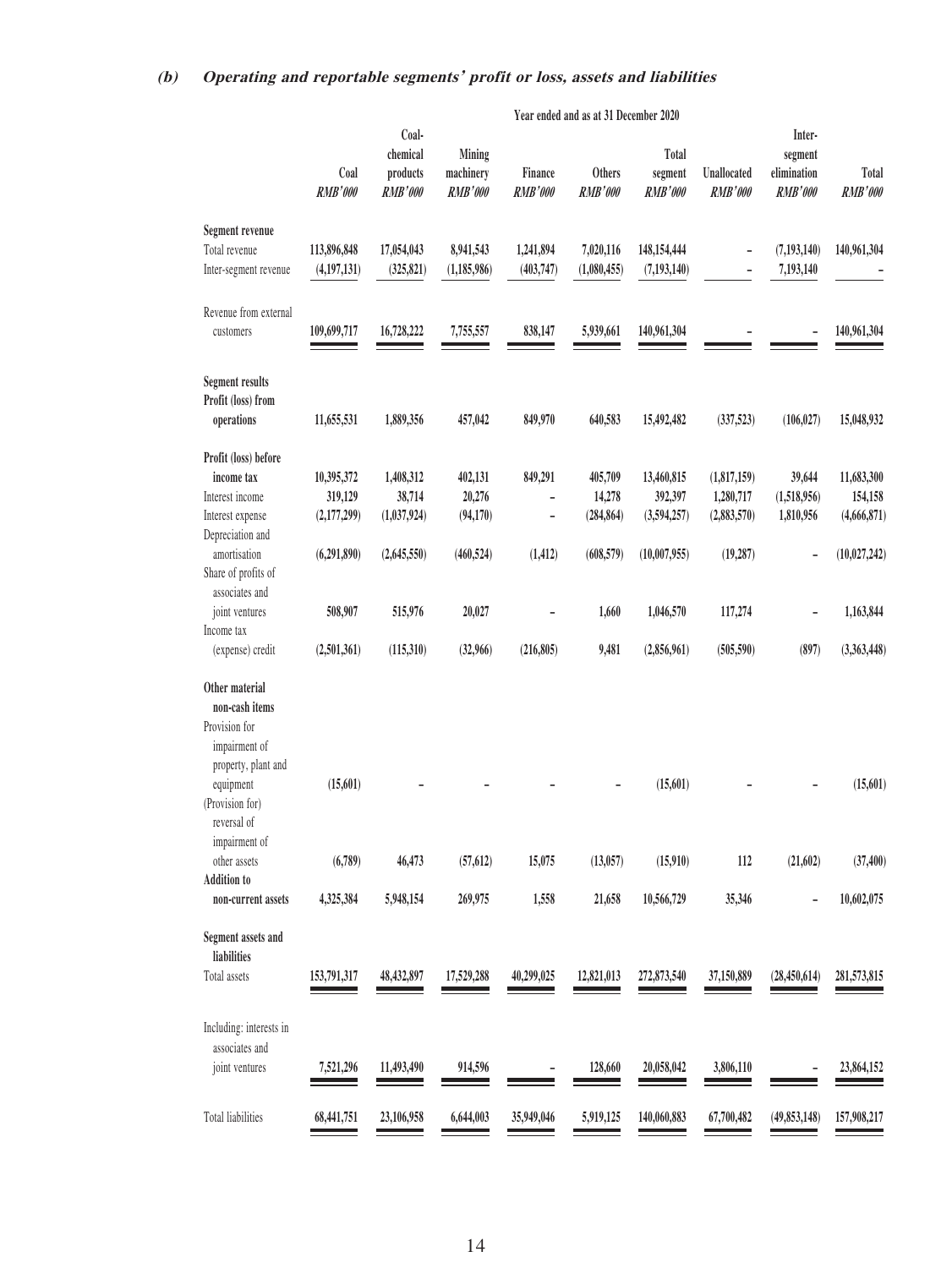|                                                                                        |                                      |                                          |                                | Year ended and as at 31 December 2019 (Restated) |                                    |                                      |                                         |                                             |                                      |
|----------------------------------------------------------------------------------------|--------------------------------------|------------------------------------------|--------------------------------|--------------------------------------------------|------------------------------------|--------------------------------------|-----------------------------------------|---------------------------------------------|--------------------------------------|
|                                                                                        | Coal<br>RMB'000                      | Coal-<br>chemical<br>products<br>RMB'000 | Mining<br>machinery<br>RMB'000 | Finance<br>RMB'000                               | Others<br>RMB'000                  | Total<br>segment<br>RMB'000          | Unallocated<br>RMB'000                  | Inter-<br>segment<br>elimination<br>RMB'000 | Total<br>RMB'000                     |
| <b>Segment revenue</b><br>Total revenue<br>Inter-segment revenue                       | 104,507,674<br>(4,888,733)           | 17,772,016<br>(260, 308)                 | 8,269,501<br>(1,249,136)       | 1,182,305<br>(406, 202)                          | 5,484,050<br>(1,076,461)           | 137,215,546<br>(7,880,840)           | -                                       | (7,880,840)<br>7,880,840                    | 129,334,706                          |
| Revenue from external<br>customers                                                     | 99,618,941                           | 17,511,708                               | 7,020,365                      | 776,103                                          | 4,407,589                          | 129,334,706                          |                                         |                                             | 129,334,706                          |
| <b>Segment results</b><br>Profit (loss) from<br>operations                             | 13,133,823                           | 2,484,194                                | 303,687                        | 763,115                                          | (901, 241)                         | 15,783,578                           | (424, 409)                              | (178, 185)                                  | 15,180,984                           |
| Profit (loss) before<br>income tax<br>Interest income<br>Interest expense              | 12,342,933<br>373,743<br>(2,023,402) | 2,669,489<br>50,926<br>(1,235,573)       | 244,386<br>15,832<br>(90, 258) | 763,115<br>$\overline{a}$                        | (1,083,399)<br>16,930<br>(199,086) | 14,936,524<br>457,431<br>(3,548,319) | (1,893,803)<br>1,421,888<br>(3,244,804) | (18,240)<br>(1,725,638)<br>1,911,002        | 13,024,481<br>153,681<br>(4,882,121) |
| Depreciation and<br>amortisation<br>Share of profits of<br>associates and              | (5,989,253)                          | (2,586,047)                              | (439,968)                      | (1,030)                                          | (647,889)                          | (9,664,187)                          | (18,078)                                |                                             | (9,682,265)                          |
| joint ventures<br>Income tax                                                           | 858,769                              | 1,369,942                                | 15,125                         |                                                  |                                    | 2,243,836                            | 353,522                                 |                                             | 2,597,358                            |
| (expense) credit<br>Other material<br>non-cash items<br>Provision for<br>impairment of | (3,080,829)                          | (217, 385)                               | (27, 341)                      | (190, 673)                                       | 166,184                            | (3,350,044)                          | (153,072)                               | 2,298                                       | (3,500,818)                          |
| property, plant and<br>equipment<br>(Provision for)<br>reversal of                     | (592, 415)                           |                                          |                                |                                                  |                                    | (592, 415)                           |                                         |                                             | (592, 415)                           |
| impairment of<br>other assets                                                          | (67, 618)                            | 38,773                                   | (9, 426)                       | (39,070)                                         | (352)                              | (77, 693)                            |                                         |                                             | (77, 693)                            |
| <b>Addition</b> to<br>non-current assets                                               | 14,866,469                           | 1,444,379                                | 332,276                        | 2,495                                            | 1,003,683                          | 17,649,302                           | 18,407                                  |                                             | 17,667,709                           |
| Segment assets and<br>liabilities<br>Total assets                                      | 162,616,669                          | 58,894,891                               | 18,139,397                     | 32,808,304                                       | 11,684,570                         | 284, 143, 831                        | 13,899,144                              | (25, 492, 104)                              | 272,550,871                          |
| Including: interests in<br>associates and<br>joint ventures                            | 7,581,633                            | 11,734,418                               | 901,124                        | $\qquad \qquad -$                                | 105,000                            | 20,322,175                           | 3,854,442                               |                                             | 24,176,617                           |
| <b>Total liabilities</b>                                                               | 69,538,778                           | 29,407,744                               | 6,865,944                      | 28,639,839                                       | 8,355,676                          | 142,807,981                          | 35,844,113                              | (23, 378, 749)                              | 155,273,345                          |

 $\sim$   $\sim$   $\sim$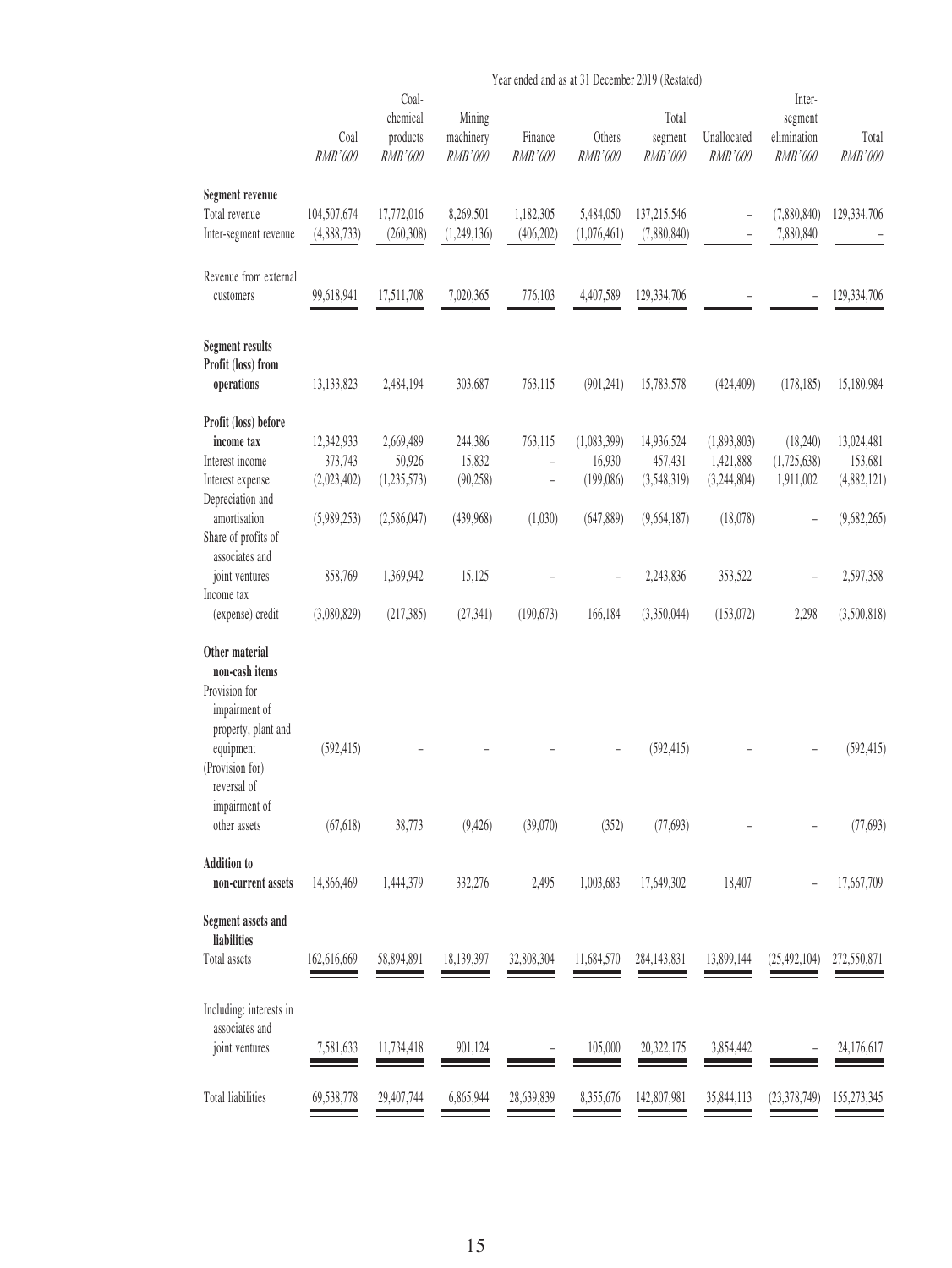#### **5.3 Geographical information**

Information about the Group's revenue from external customers is presented based on the geographical location of the operations. Information about the Group's non-current assets is presented based on the geographical location of the assets.

#### **Analysis of revenue**

|                  | <b>Year ended 31 December</b> |                |  |
|------------------|-------------------------------|----------------|--|
|                  | 2020                          | 2019           |  |
|                  | <b>RMB'000</b>                | <i>RMB'000</i> |  |
|                  |                               | (Restated)     |  |
| Domestic markets | 140,020,354                   | 128,008,004    |  |
| Overseas markets | 940,950                       | 1,326,702      |  |
|                  | 140,961,304                   | 129,334,706    |  |

#### **Analysis of non-current assets**

|                  |                | As at 31 December |  |
|------------------|----------------|-------------------|--|
|                  | 2020           | 2019              |  |
|                  | <b>RMB'000</b> | <b>RMB'000</b>    |  |
|                  |                | (Restated)        |  |
| Domestic markets | 210,168,808    | 207,084,731       |  |
| Overseas markets | 386            | 771               |  |
|                  | 210,169,194    | 207,085,502       |  |

Note: The non-current assets above exclude financial instruments, deferred income tax assets and finance lease receivables.

#### **5.4 Major customers**

No revenue from transactions with a single external customer amounts to 10% or more of the Group's revenue for both 2020 and 2019.

#### **6. REVENUE**

|                    | <b>Year ended 31 December</b> |                |  |
|--------------------|-------------------------------|----------------|--|
|                    | 2020                          | 2019           |  |
|                    | <b>RMB'000</b>                | <b>RMB'000</b> |  |
|                    |                               | (Restated)     |  |
| Goods and services | 139,867,848                   | 128, 331, 064  |  |
| Rental income      | 255,309                       | 227,539        |  |
| Interest income    | 838,147                       | 776,103        |  |
|                    | 140,961,304                   | 129, 334, 706  |  |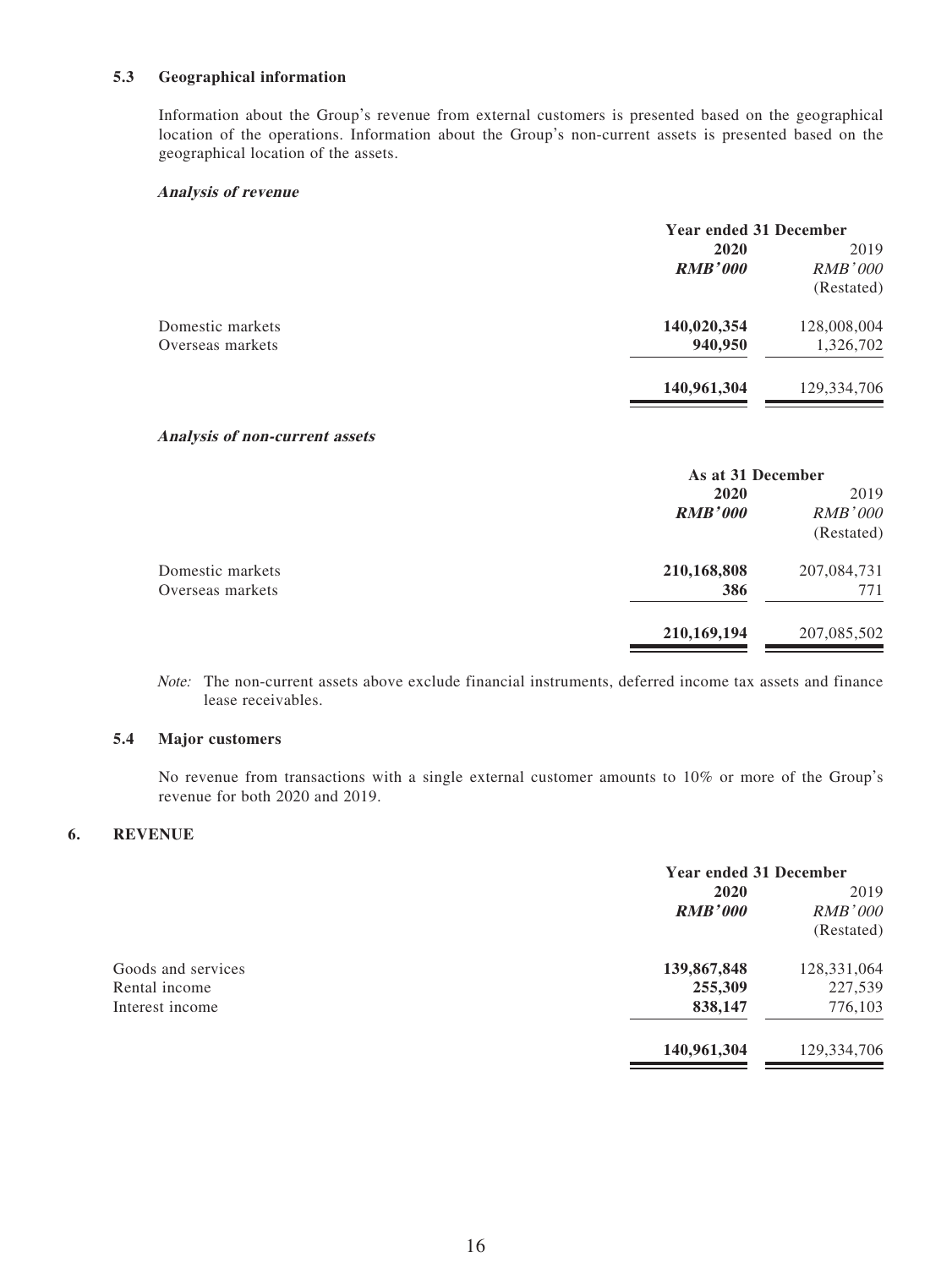# **(i) Disaggregation of revenue from contracts with customers:**

| Year ended 31 December 2020      |                                        |                                              |                                   |                                                |
|----------------------------------|----------------------------------------|----------------------------------------------|-----------------------------------|------------------------------------------------|
| Coal<br><b>RMB'000</b>           | chemical<br>products<br><b>RMB'000</b> | <b>Mining</b><br>machinery<br><b>RMB'000</b> | <b>Others</b><br><b>RMB'000</b>   | <b>Total</b><br><b>RMB'000</b>                 |
|                                  |                                        |                                              |                                   |                                                |
| 109,270,085                      |                                        |                                              |                                   | 109,270,085                                    |
|                                  |                                        |                                              |                                   | 16,605,743                                     |
|                                  |                                        |                                              |                                   | 7,226,581                                      |
|                                  |                                        |                                              |                                   | 3,776,234                                      |
|                                  |                                        |                                              |                                   | 1,188,518                                      |
|                                  |                                        |                                              |                                   | 1,044,286                                      |
| 109,295,591                      | 16,657,358                             | 7,564,077                                    | 5,594,421                         | 139,111,447                                    |
|                                  |                                        |                                              |                                   |                                                |
| 7,435                            |                                        | 10,094                                       | 89,510                            | 107,039                                        |
|                                  |                                        |                                              | 165,142                           | 165,142                                        |
| 156,652                          | 67,768                                 | 180,011                                      | 79,789                            | 484,220                                        |
| 164,087                          | 67,768                                 | 190,105                                      | 334,441                           | 756,401                                        |
| 109,459,678                      | 16,725,126                             | 7,754,182                                    | 5,928,862                         | 139,867,848                                    |
|                                  |                                        |                                              |                                   |                                                |
|                                  |                                        |                                              |                                   | 138,926,898                                    |
| 268,963                          | 431,892                                | 216,933                                      | 23,162                            | 940,950                                        |
| 109,459,678                      | 16,725,126                             | 7,754,182                                    | 5,928,862                         | 139,867,848                                    |
| Provision of services recognised | 25,506<br>109,190,715                  | Coal-<br>16,605,743<br>51,615<br>16,293,234  | 7,226,581<br>337,496<br>7,537,249 | 3,776,234<br>1,188,518<br>629,669<br>5,905,700 |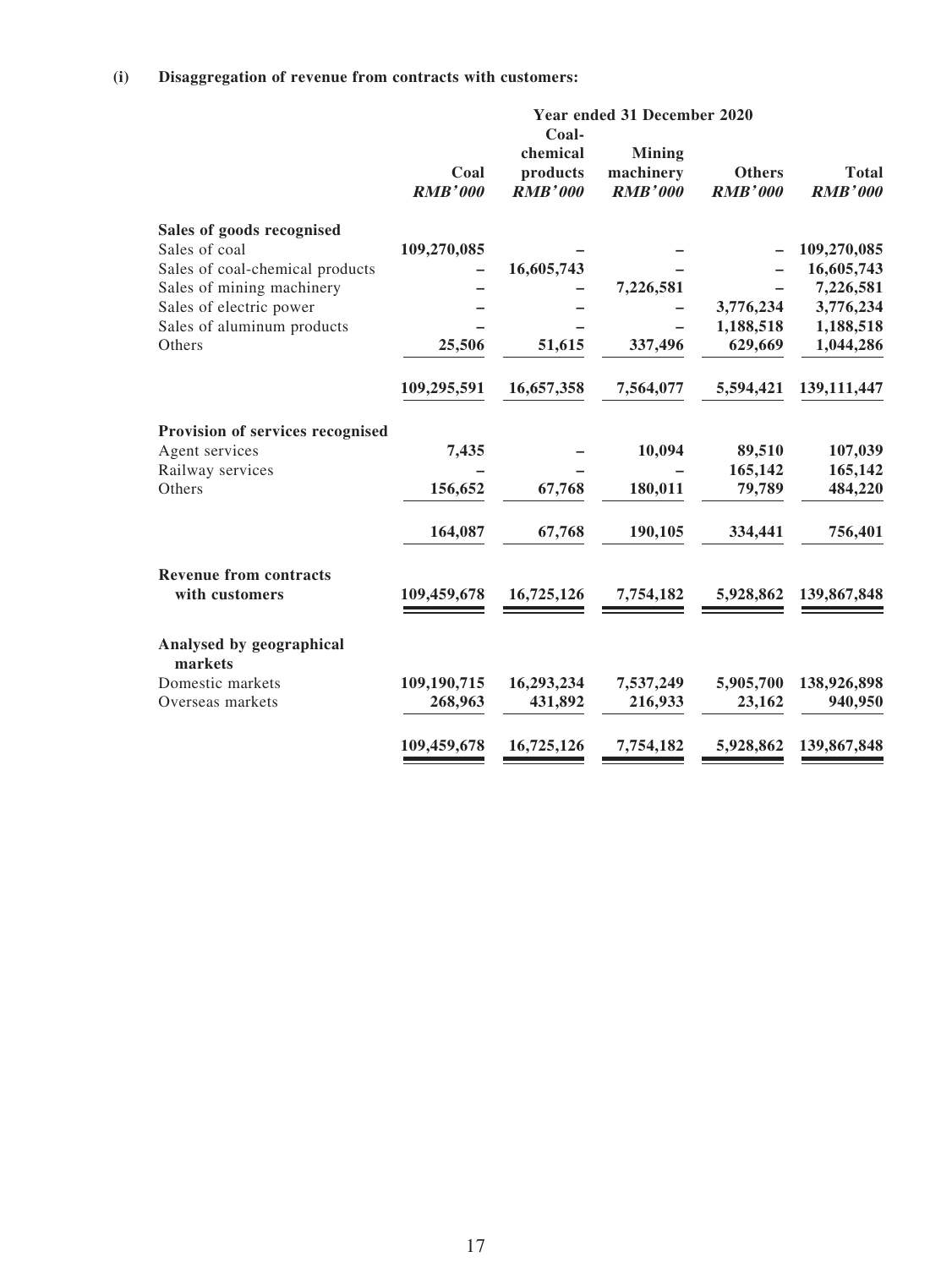|                                     |                |                   | Year ended 31 December 2019 (Restated) |                |                |
|-------------------------------------|----------------|-------------------|----------------------------------------|----------------|----------------|
|                                     |                | Coal-<br>chemical | Mining                                 |                |                |
|                                     | Coal           | products          | machinery                              | Others         | Total          |
|                                     | <b>RMB'000</b> | <b>RMB'000</b>    | <b>RMB'000</b>                         | <b>RMB'000</b> | <b>RMB'000</b> |
| Sales of goods recognised           |                |                   |                                        |                |                |
| Sales of coal                       | 99,270,409     |                   |                                        |                | 99,270,409     |
| Sales of coal-chemical products     |                | 17,222,194        |                                        |                | 17,222,194     |
| Sales of mining machinery           |                |                   | 6,584,919                              |                | 6,584,919      |
| Sales of electric power             |                |                   |                                        | 2,506,142      | 2,506,142      |
| Sales of aluminum products          |                |                   |                                        | 992,029        | 992,029        |
| Others                              | 34,046         | 252,109           | 262,968                                | 408,435        | 957,558        |
|                                     | 99,304,455     | 17,474,303        | 6,847,887                              | 3,906,606      | 127,533,251    |
| Provision of services recognised    |                |                   |                                        |                |                |
| Agent services                      | 7,427          |                   | 17,816                                 | 264,689        | 289,932        |
| Railway services                    |                |                   |                                        | 148,299        | 148,299        |
| Others                              | 125,198        | 32,011            | 122,064                                | 80,309         | 359,582        |
|                                     | 132,625        | 32,011            | 139,880                                | 493,297        | 797,813        |
| <b>Revenue from contracts</b>       |                |                   |                                        |                |                |
| with customers                      | 99,437,080     | 17,506,314        | 6,987,767                              | 4,399,903      | 128,331,064    |
| Analysed by geographical<br>markets |                |                   |                                        |                |                |
| Domestic markets                    | 98,883,172     | 16,790,870        | 6,949,155                              | 4,381,165      | 127,004,362    |
| Overseas markets                    | 553,908        | 715,444           | 38,612                                 | 18,738         | 1,326,702      |
|                                     | 99,437,080     | 17,506,314        | 6,987,767                              | 4,399,903      | 128,331,064    |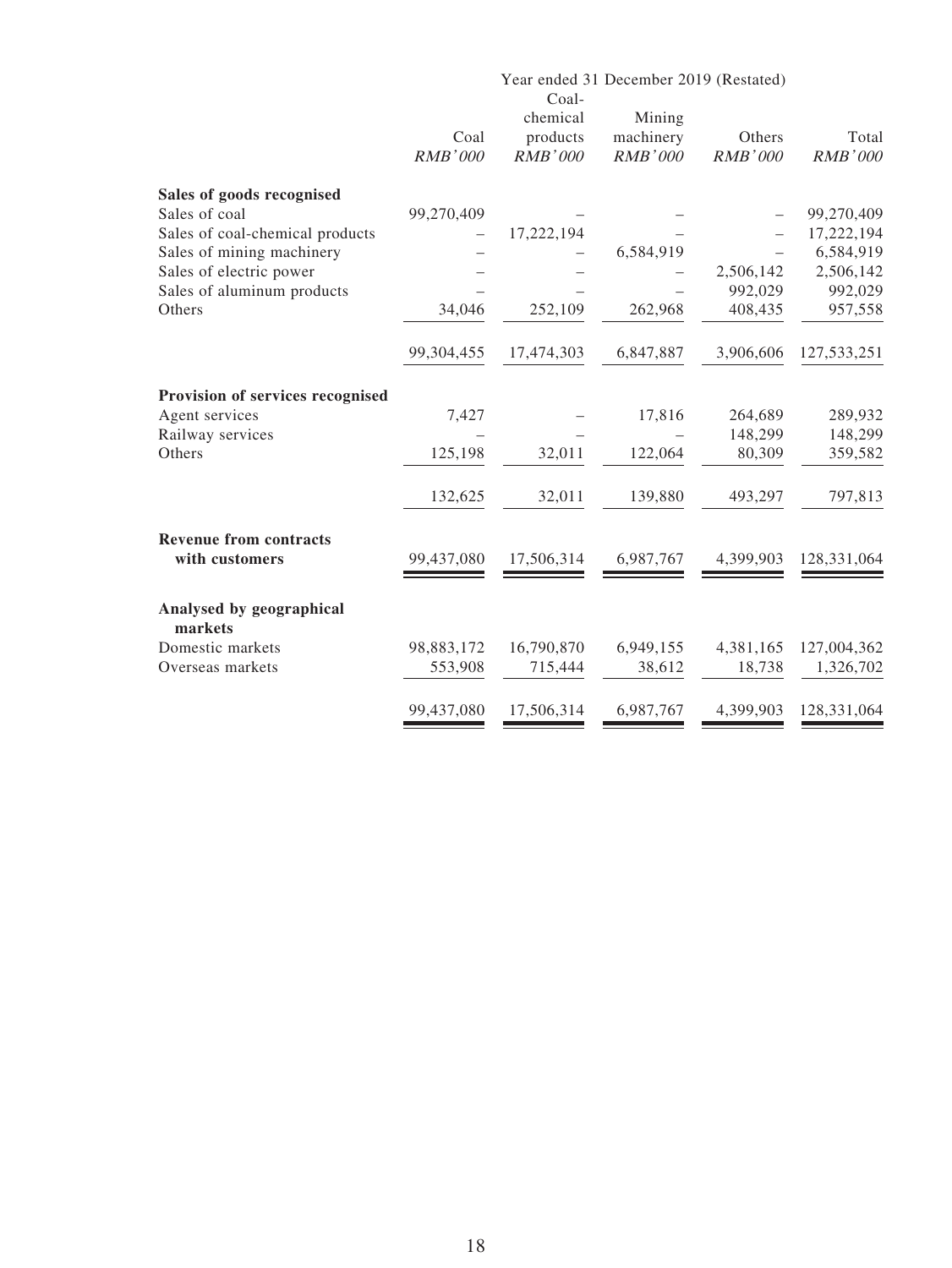Set out below is the reconciliation of the revenue from contracts with customers with the amounts disclosed in the segment information.

|                        | Year ended 31 December 2020                 |                                       |                                                          |                                       |  |  |
|------------------------|---------------------------------------------|---------------------------------------|----------------------------------------------------------|---------------------------------------|--|--|
|                        | <b>Segment</b><br>revenue<br><b>RMB'000</b> | <b>Eliminations</b><br><b>RMB'000</b> | Less: rental<br>and interest<br>income<br><b>RMB'000</b> | <b>Consolidated</b><br><b>RMB'000</b> |  |  |
| Coal                   | 113,896,848                                 | (4,197,131)                           | (240, 039)                                               | 109,459,678                           |  |  |
| Coal-chemical products | 17,054,043                                  | (325, 821)                            | (3,096)                                                  | 16,725,126                            |  |  |
| Mining machinery       | 8,941,543                                   | (1, 185, 986)                         | (1,375)                                                  | 7,754,182                             |  |  |
| Finance                | 1,241,894                                   | (403, 747)                            | (838, 147)                                               |                                       |  |  |
| <b>Others</b>          | 7,020,116                                   | (1,080,455)                           | (10,799)                                                 | 5,928,862                             |  |  |
| <b>Total</b>           | 148, 154, 444                               | (7, 193, 140)                         | (1,093,456)                                              | 139,867,848                           |  |  |

|                        | Year ended 31 December 2019 (Restated) |              |              |              |  |  |
|------------------------|----------------------------------------|--------------|--------------|--------------|--|--|
|                        | Segment                                |              | Less: rental |              |  |  |
|                        | revenue                                | Eliminations | income       | Consolidated |  |  |
|                        | RMB'000                                | RMB'000      | RMB'000      | RMB'000      |  |  |
| Coal                   | 104,507,674                            | (4,888,733)  | (181, 861)   | 99,437,080   |  |  |
| Coal-chemical products | 17,772,016                             | (260, 308)   | (5,394)      | 17,506,314   |  |  |
| Mining machinery       | 8,269,501                              | (1,249,136)  | (32, 598)    | 6,987,767    |  |  |
| Finance                | 1,182,305                              | (406, 202)   | (776, 103)   |              |  |  |
| <b>Others</b>          | 5,484,050                              | (1,076,461)  | (7,686)      | 4,399,903    |  |  |
| <b>Total</b>           | 137, 215, 546                          | (7,880,840)  | (1.003.642)  | 128,331,064  |  |  |

#### **(ii) Performance obligations for contracts with customers**

#### **Sales of coal (revenue recognised at a point in time)**

The Group sells coal directly to the customers and revenue is recognised when the customers obtained control of goods transferred. The shipping types includes both land and water transportation. In the type of land transportation, revenue is recognised when the coal is delivered to the customers; in the type of water transportation, revenue is recognised when the goods pass the ship's rail.

The consideration received from the customers before the delivery of goods are recognised as contract liabilities in the Group's consolidated financial statements. There is no significant financing component or right of return arrangement in the sales contract.

#### **Sales of coal-chemical products (revenue recognised at a point in time)**

The Group sells coal-chemical products directly to the customers, revenue is recognised when the customers obtained control of goods transferred, i.e. when the customers received the coal-chemical products.

The consideration received from the customers before the delivery of goods are recognised as contract liabilities in the Group's consolidated financial statements. There is no significant financing component or right of return arrangement in the sales contract.

#### **Sales of mining machinery (revenue recognised at a point in time)**

The Group sells mining machinery to the customers directly. The payment terms of the contracts include stage payments. The Group recognises the revenue when the mining machinery is delivered to the customers. There is no significant financing component or right of return arrangement in the sales contract.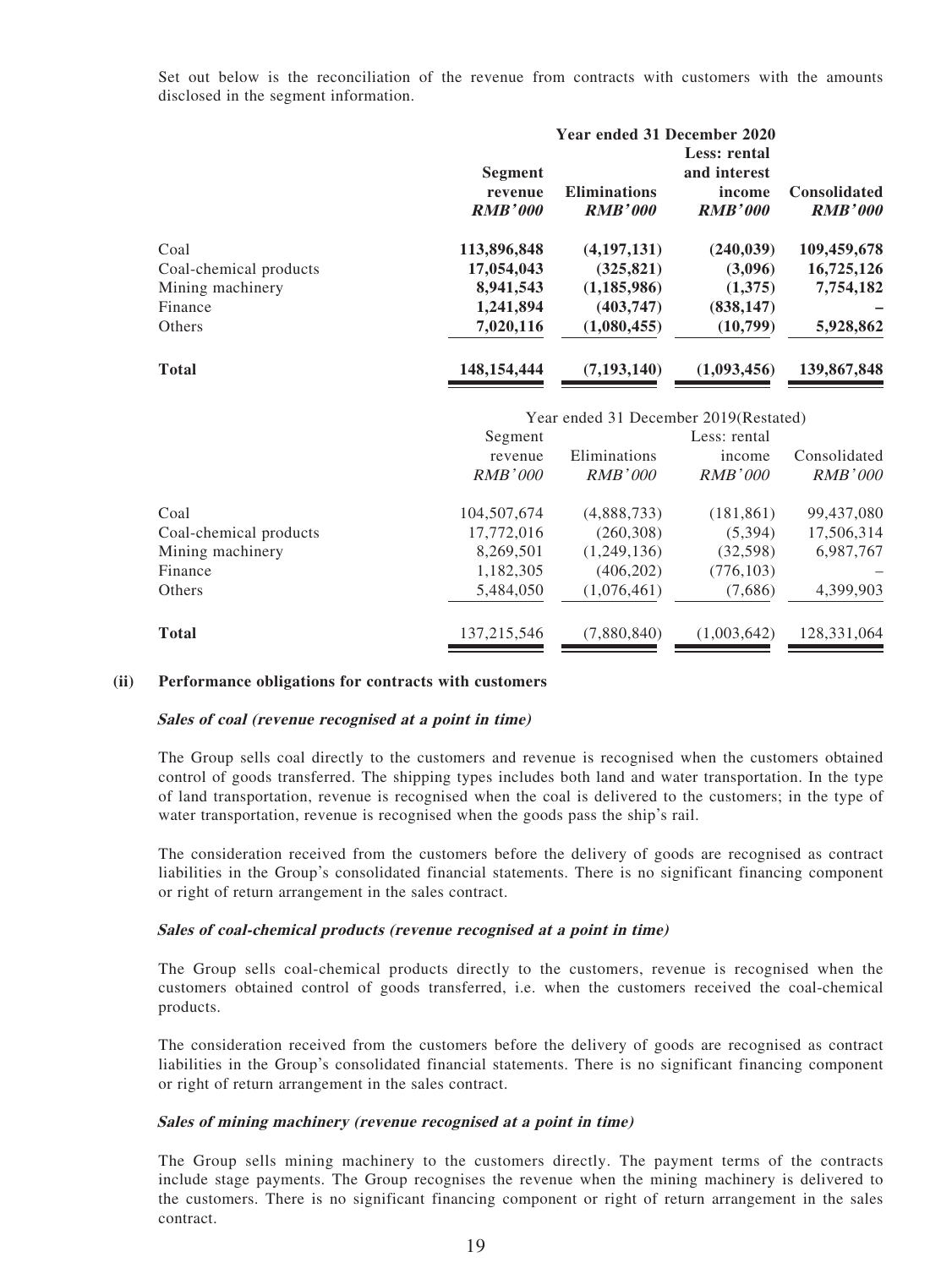|                                                       | <b>Year ended 31 December</b> |                                      |  |
|-------------------------------------------------------|-------------------------------|--------------------------------------|--|
|                                                       | 2020<br><b>RMB'000</b>        | 2019<br><b>RMB'000</b><br>(Restated) |  |
| Finance income:                                       |                               |                                      |  |
| - Interest income on bank deposits                    | 76,879                        | 82,703                               |  |
| - Interest income on loans receivables                | 77,279                        | 70,978                               |  |
| Total finance income                                  | 154,158                       | 153,681                              |  |
| Interest expenses:                                    |                               |                                      |  |
| - Bank borrowings                                     | 3,131,474                     | 3,357,089                            |  |
| - Long-term and short-term bonds                      | 1,598,230                     | 1,817,248                            |  |
| - Unwinding of discount                               | 261,237                       | 135,872                              |  |
| - Lease liabilities                                   | 24,839                        | 26,912                               |  |
| Other incidental bank charges                         | 6,372                         | 14,833                               |  |
| Net foreign exchange losses                           | 10,391                        | 10,588                               |  |
| Finance costs                                         | 5,032,543                     | 5,362,542                            |  |
| Less: amounts capitalised on qualifying assets (Note) | (348,909)                     | (455,000)                            |  |
| Total finance expenses                                | 4,683,634                     | 4,907,542                            |  |
| Finance costs, net                                    | 4,529,476                     | 4,753,861                            |  |

Note:

Capitalisation rates of finance costs capitalised on qualifying assets were as follows:

|                                                     | <b>Year ended 31 December</b> |                   |  |
|-----------------------------------------------------|-------------------------------|-------------------|--|
|                                                     | 2020                          | 2019              |  |
| Capitalisation rate used to determine the amount of |                               |                   |  |
| finance costs eligible for capitalisation           | $3.80\%$ -4.89%               | $3.43\% - 5.61\%$ |  |
|                                                     |                               |                   |  |

### **8. INCOME TAX EXPENSE**

|                                                           | <b>Year ended 31 December</b> |            |  |
|-----------------------------------------------------------|-------------------------------|------------|--|
|                                                           | 2020                          | 2019       |  |
|                                                           | <b>RMB'000</b>                | RMB'000    |  |
|                                                           |                               | (Restated) |  |
| Current income tax – PRC enterprise income tax (note (a)) | 2,956,812                     | 3,490,938  |  |
| Deferred income tax                                       | 406,636                       | 9,880      |  |
|                                                           | 3,363,448                     | 3,500,818  |  |

#### Notes:

(a) The provision for the PRC enterprise income tax is calculated based on the statutory income tax rate of 25%. The applicable income tax rate in 2020 and 2019 is 25% on the assessable income of each of the companies now comprising the Group, determined in accordance with the relevant PRC income tax rules and regulations, except for certain subsidiaries which are taxed at preferential tax rate of 15% based on the relevant PRC tax laws and regulations.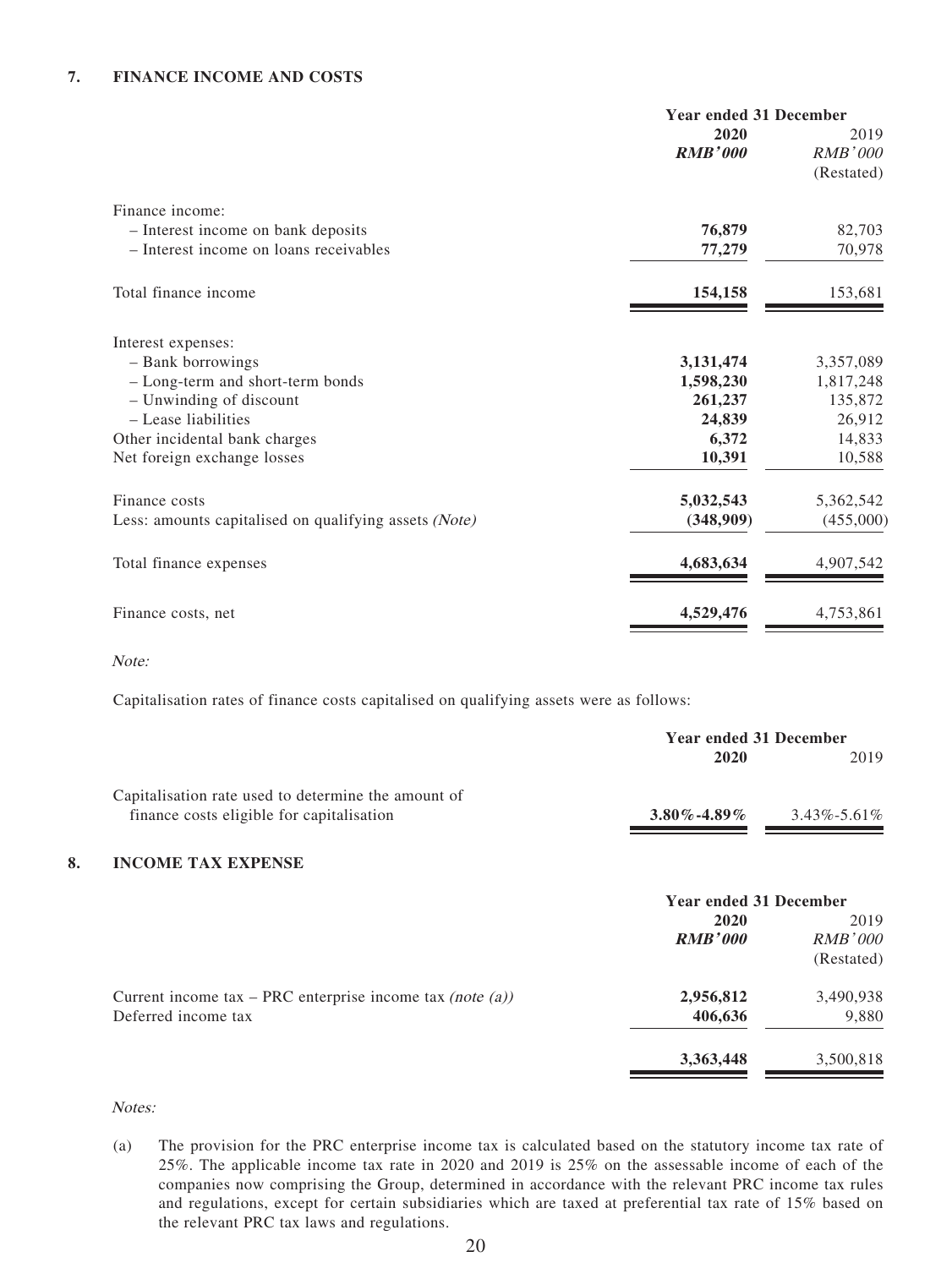(b) The taxation of the Group's profit before income tax differs from the theoretical amount that would arise using the rates prevailing in the jurisdictions in which the Group operates as follows:

|                                                                    | <b>Year ended 31 December</b> |                |  |
|--------------------------------------------------------------------|-------------------------------|----------------|--|
|                                                                    | 2020                          | 2019           |  |
|                                                                    | <b>RMB'000</b>                | <b>RMB'000</b> |  |
|                                                                    |                               | (Restated)     |  |
| Profit before income tax                                           | 11,683,300                    | 13,024,481     |  |
| Tax calculated at statutory income tax rate of 25%                 |                               |                |  |
| $(2019: 25\%)$ in the PRC                                          | 2,920,825                     | 3,256,121      |  |
| Effect of preferential tax rates on income of certain subsidiaries | (148, 375)                    | (248, 788)     |  |
| Adjust income tax of the previous period                           | 16,563                        | 35,979         |  |
| Income not subject to taxation                                     | (291, 616)                    | (649, 939)     |  |
| Expenses not deductible for taxation purposes                      | 122,453                       | 15,018         |  |
| Utilisation of previously unrecognised tax losses                  | (35,079)                      | (16, 546)      |  |
| Tax losses for which no deferred income tax asset has              |                               |                |  |
| been recognised                                                    | 388,988                       | 669,036        |  |
| Deductible temporary differences for which no deferred             |                               |                |  |
| income tax asset has been recognised                               | 9,985                         | 185,797        |  |
| Recognition of previously unrecognised deductible                  |                               |                |  |
| temporary differences                                              | (12,748)                      | (48, 178)      |  |
| Additional expenses allowable for tax deduction                    | (111, 388)                    | (46, 641)      |  |
| Others                                                             | 503,840                       | 348,959        |  |
| Income tax expense                                                 | 3,363,448                     | 3,500,818      |  |

The effective tax rate was 29% for the year ended 31 December 2020 (2019: 27% (restated)).

(c) The tax charge relating to components of other comprehensive income are as follows:

|                                                                                                                                                                                          | Year ended 31 December 2020<br>Tax charge/ |                            | Year ended 31 December 2019<br>Tax charge/ |                              |                            |                      |
|------------------------------------------------------------------------------------------------------------------------------------------------------------------------------------------|--------------------------------------------|----------------------------|--------------------------------------------|------------------------------|----------------------------|----------------------|
|                                                                                                                                                                                          | Before tax<br><b>RMB'000</b>               | (credit)<br><b>RMB'000</b> | After tax<br><b>RMB'000</b>                | Before tax<br><i>RMB'000</i> | (credit)<br><i>RMB'000</i> | After tax<br>RMB'000 |
| Fair value changes on equity<br>instruments measured at FVTOCI<br>Fair value changes on debt                                                                                             | 52,017                                     | (928)                      | 51,089                                     | 74,303                       | (129)                      | 74,174               |
| instruments measured at FVTOCI                                                                                                                                                           | (37, 575)                                  | 8,251                      | (29, 324)                                  | (22, 931)                    | 6,883                      | (16,048)             |
| Share of other comprehensive income of<br>associates that will not be reclassified<br>to profit or loss<br>Impairment loss for debt instruments at<br>FVTOCI included in profit or loss, | (308)                                      |                            | (308)                                      | (12, 915)                    |                            | (12, 915)            |
| net of reversal                                                                                                                                                                          | 9,568                                      |                            | 9,568                                      | (11, 472)                    |                            | (11, 472)            |
| Exchange differences arising on<br>translation of foreign operations                                                                                                                     | (8,665)                                    |                            | (8,665)                                    | (6,182)                      |                            | (6,182)              |
| Other comprehensive expense                                                                                                                                                              | 15,037                                     | 7,323                      | 22,360                                     | 20,803                       | 6,754                      | 27,557               |
| Deferred tax                                                                                                                                                                             |                                            | 7,323                      |                                            |                              | 6,754                      |                      |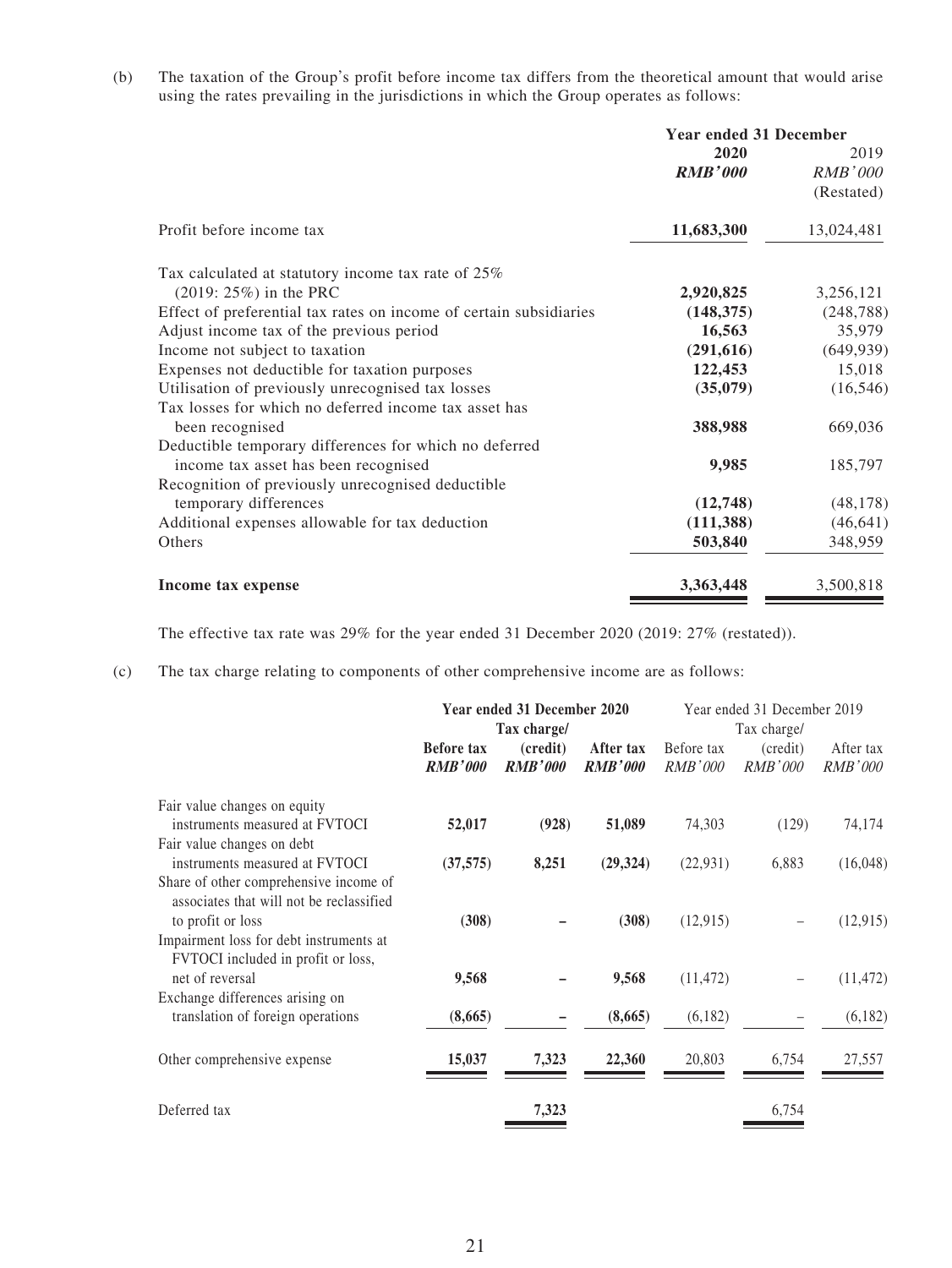The income tax charged directly to other comprehensive income during the year is as follows:

|              |                | Year ended 31 December |  |  |
|--------------|----------------|------------------------|--|--|
|              | 2020           | 2019                   |  |  |
|              | <b>RMB'000</b> | <i>RMB'000</i>         |  |  |
| Deferred tax | 7,323          | 6.754                  |  |  |

#### **9. DIVIDENDS**

During the year ended 31 December 2020, dividends for ordinary shareholders of the Company recognised as distribution is RMB1,683,850,000 being final divided for the year ended 31 December 2019 of RMB0.127 per share for 13,258,663,400 shares (2019: RMB1,034,176,000, being final divided for the year ended 31 December 2018 of RMB0.078 per share for 13,258,663,400 shares).

A total dividend of RMB1,771,250,000 for the year ended 31 December 2020 has been proposed by the directors of the Company and is subject to approval by the shareholders at the 2020 annual general meeting. These consolidated financial statements do not reflect this dividend payable.

| <b>Year ended 31 December</b> |                |  |
|-------------------------------|----------------|--|
| 2020                          | 2019           |  |
| <b>RMB'000</b>                | <i>RMB'000</i> |  |
| 1,771,250                     | 1,687,931      |  |
|                               |                |  |

#### **10. EARNINGS PER SHARE**

Basic earnings per share is calculated by dividing the profit attributable to the equity holders of the Company by the number of 13,258,663,400 ordinary shares in issue during the year.

|                                                                    | <b>Year ended 31 December</b> |            |  |
|--------------------------------------------------------------------|-------------------------------|------------|--|
|                                                                    | 2020                          | 2019       |  |
|                                                                    |                               | (Restated) |  |
| Profit attributable to the equity holders of the Company (RMB'000) | 5,350,726                     | 6,199,338  |  |
| Number of ordinary shares in issue (in thousands)                  | 13,258,663                    | 13,258,663 |  |
| Basic earnings per share (RMB per share)                           | 0.40                          | 0.47       |  |

As the Company had no potential ordinary shares in issue for the years ended 31 December 2020 and 2019, diluted earnings per share equals to basic earnings per share.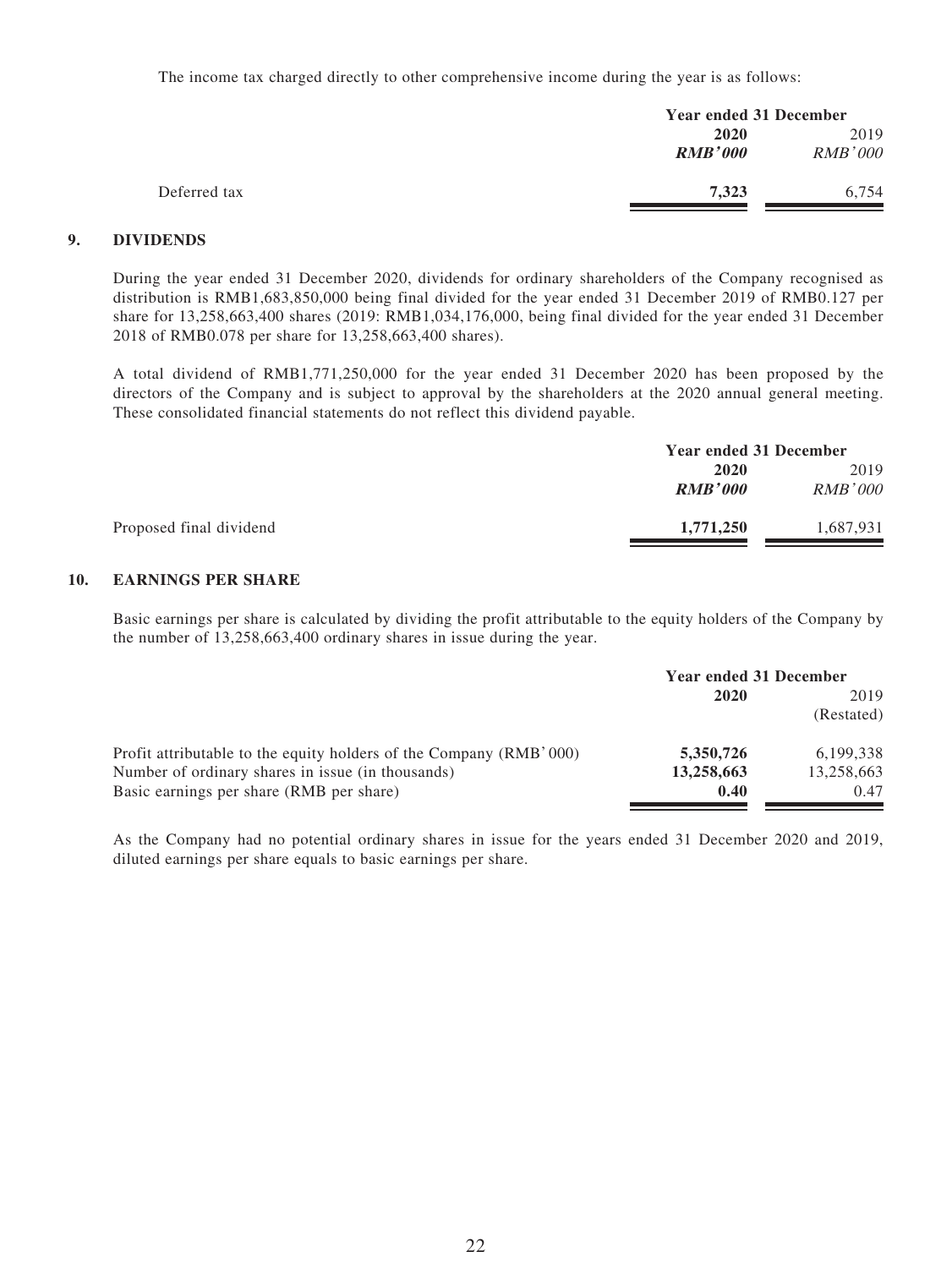#### **11. TRADE RECEIVABLES/DEBT INSTRUMENTS AT FVTOCI**

|                                                                    | As at<br>31 December<br>2020<br><b>RMB'000</b> | As at<br>31 December<br>2019<br>RMB'000<br>(Restated) |
|--------------------------------------------------------------------|------------------------------------------------|-------------------------------------------------------|
| Trade receivables ( <i>Notes (a)</i> , <i>(b)</i> and <i>(c)</i> ) | 7,241,095                                      | 7,314,547                                             |
| Debt instruments at FVTOCI (Notes (d) and (e))                     | 3,520,723                                      | 6,897,430                                             |
| Notes:                                                             |                                                |                                                       |

#### (a) Trade receivables are analysed as follows:

|                        | As at          | As at       |
|------------------------|----------------|-------------|
|                        | 31 December    | 31 December |
|                        | 2020           | 2019        |
|                        | <b>RMB'000</b> | RMB'000     |
|                        |                | (Restated)  |
| Trade receivables      |                |             |
| $-$ Associates         | 436,132        | 450,485     |
| $-$ Joint ventures     | 3,932          | 12,769      |
| - Fellow subsidiaries  | 594,095        | 466,937     |
| - Third parties        | 6,206,936      | 6,384,356   |
| Trade receivables, net | 7,241,095      | 7,314,547   |

Aging analysis of trade receivables presented based on invoice date is as follows:

|                                   | As at          | As at          |
|-----------------------------------|----------------|----------------|
|                                   | 31 December    | 31 December    |
|                                   | 2020           | 2019           |
|                                   | <b>RMB'000</b> | <i>RMB'000</i> |
|                                   |                | (Restated)     |
| Within 6 months                   | 5,161,581      | 5, 167, 134    |
| $7$ months $-1$ year              | 941,791        | 1,206,096      |
| $1 - 2$ years                     | 781,602        | 645,842        |
| $2 - 3$ years                     | 285,702        | 193,327        |
| Over 3 years                      | 629,443        | 623,302        |
| Trade receivables, gross          | 7,800,119      | 7,835,701      |
| Less: Allowance for credit losses | (559, 024)     | (521, 154)     |
| Trade receivables, net            | 7,241,095      | 7,314,547      |

There is no concentration of credit risk with respect to trade receivables as the Group has a large number of customers, domestically and internationally dispersed.

The Group does not hold any collateral as security.

Trade receivables from related parties are unsecured, interest-free and repayable within one year in accordance with the relevant contracts entered into between the Group and the related parties.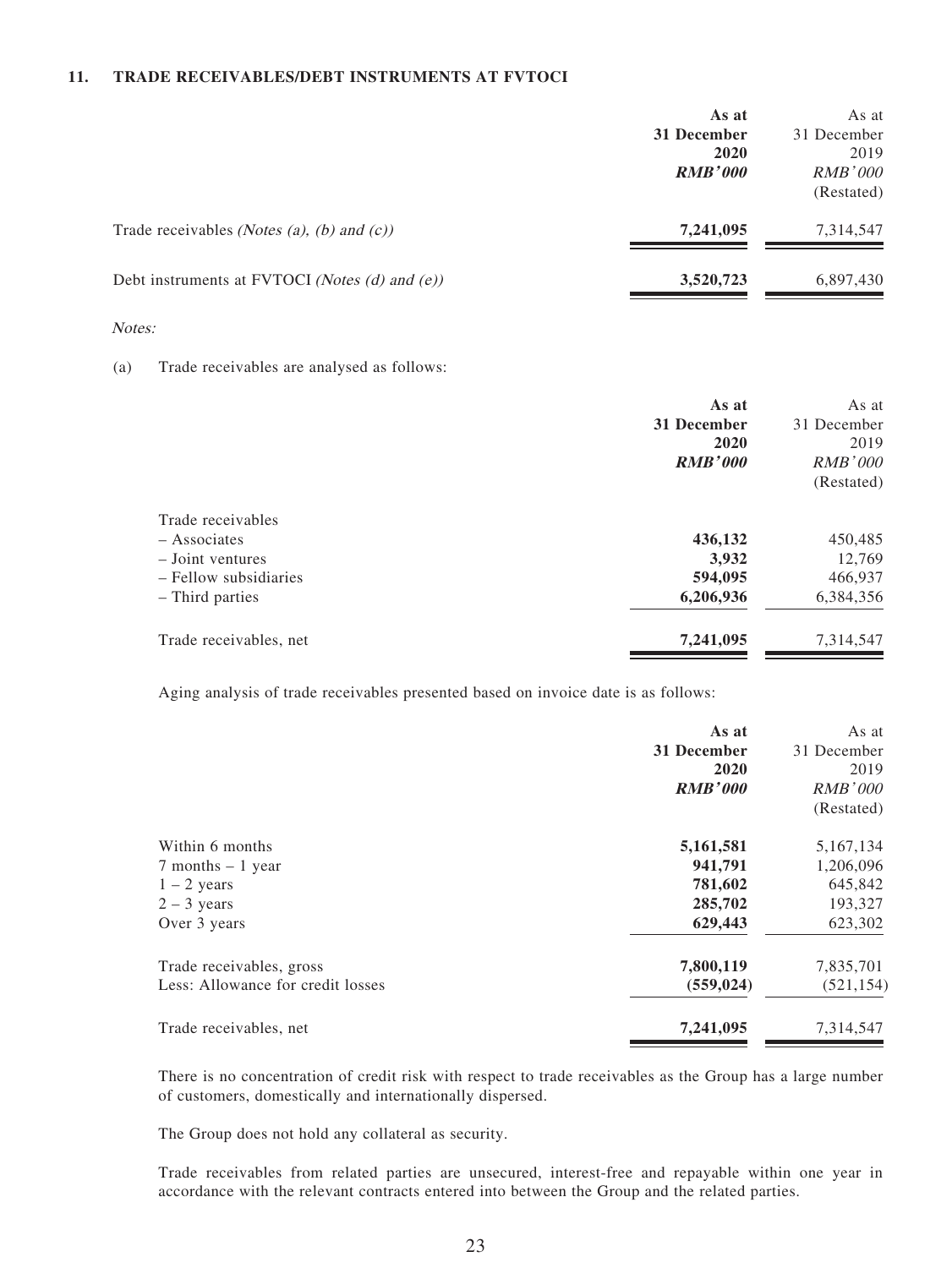(b) The carrying amounts of trade receivables are denominated in the following currencies:

|                   | As at          | As at          |
|-------------------|----------------|----------------|
|                   | 31 December    | 31 December    |
|                   | 2020           | 2019           |
|                   | <b>RMB'000</b> | <b>RMB'000</b> |
| <b>RMB</b>        | 7,239,922      | 7,310,151      |
| US Dollar ("USD") | 1,173          | 4,396          |
|                   | 7,241,095      | 7,314,547      |
|                   |                |                |

- (c) The carrying amounts of trade receivables approximate their fair values.
- (d) Debt instruments at FVTOCI are notes receivables which are considered to be held within a business model whose objective is achieved by both selling and collecting contractual cash flows. The notes receivables are principally bank accepted notes with maturity of less than one year (31 December 2019: less than one year).
- (e) As at 31 December 2020, notes receivables of RMB336,061,000 (2019: RMB447,055,000) are pledged to banks for issuing notes payables amounting to RMB325,358,000 (2019: RMB446,973,000).

As at 31 December 2020, debt instruments at FVTOCI of RMB nil (2019: RMB8,958,000) are pledged to banks for borrowings amounting to RMB nil (2019: RMB9,000,000).

(f) Transfers of financial assets

As at 31 December 2020, notes receivables of RMB674,658,000 (2019: RMB1,248,792,000) were endorsed to suppliers and RMB nil (2019: RMB8,958,000) were discounted to banks of the Group, but were not derecognised as the Group has not transferred the significant risks and rewards relating to these notes receivables.

As at 31 December 2020, the Group endorsed and discounted notes receivables of RMB3,362,382,000 (2019:RMB5,654,075,000) to suppliers and banks and such notes receivables were derecognised. In accordance with the relevant laws in the PRC, the holders of these notes receivables have a right of recourse against the Group if the issuing banks default payment. In the opinion of the directors of the Company, the Group has transferred substantially all the risks and rewards of ownership relating to these notes receivables, and accordingly derecognised the full carrying amounts of the notes receivables and associated accounts payables. The maximum exposure to loss from the Group's continuing involvement, if any, in the endorsed and discounted notes receivables equals to their carrying amounts. In the opinion of the directors of the Company, the fair values of the Group's continuing involvement in the derecognised notes receivables are not significant.

#### **12. TRADE AND NOTES PAYABLES**

|                              | As at          | As at          |
|------------------------------|----------------|----------------|
|                              | 31 December    | 31 December    |
|                              | 2020           | 2019           |
|                              | <b>RMB'000</b> | <i>RMB'000</i> |
|                              |                | (Restated)     |
| Trade payables (note $(a)$ ) | 20,620,266     | 18,727,585     |
| Notes payables               | 4,522,036      | 4,542,854      |
|                              | 25, 142, 302   | 23,270,439     |
|                              |                |                |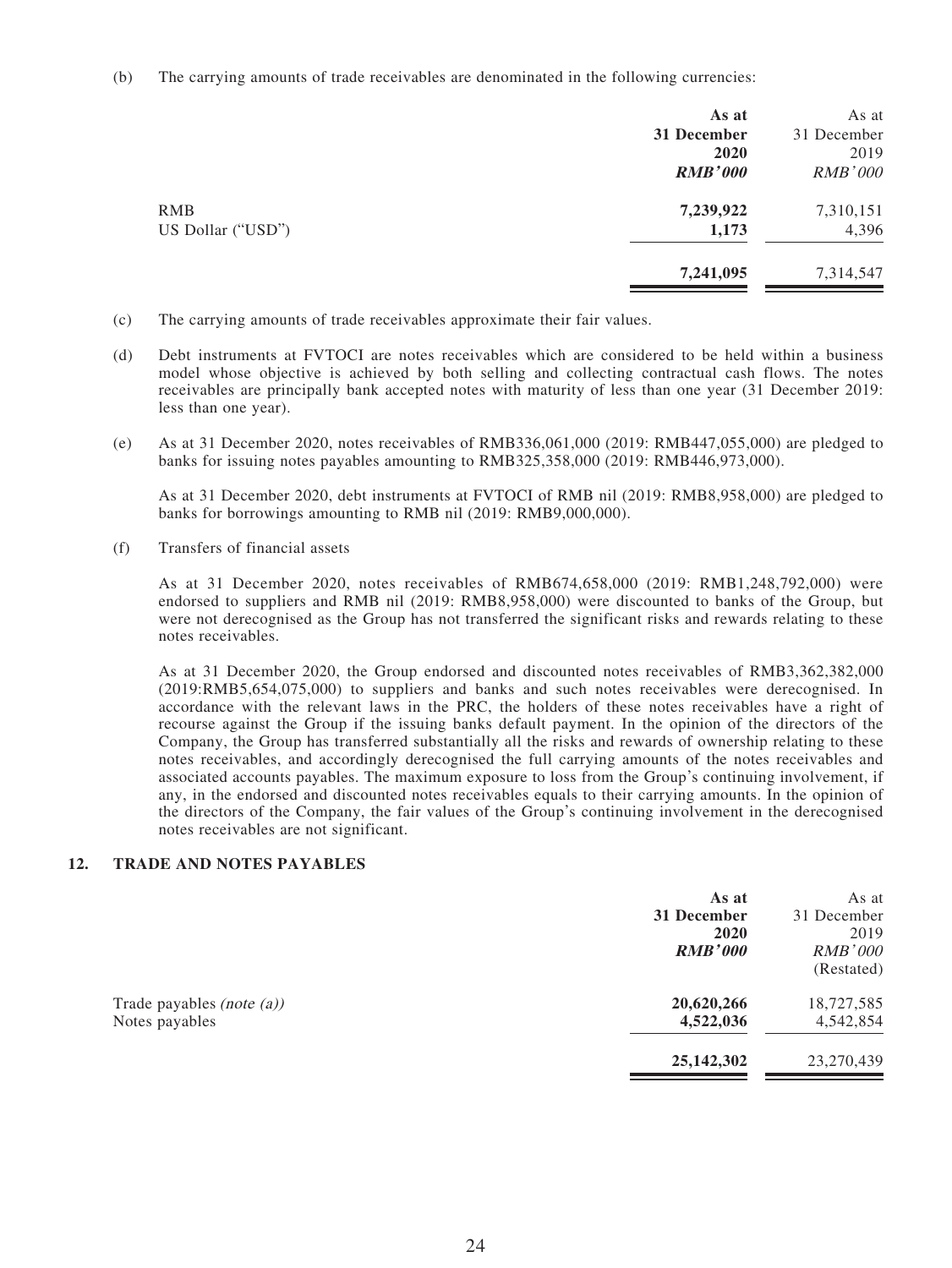#### Notes:

(a) Trade payables are analysed as follows:

|                                                                                                     | As at<br>31 December<br>2020<br><b>RMB'000</b> | As at<br>31 December<br>2019<br>RMB'000<br>(Restated) |
|-----------------------------------------------------------------------------------------------------|------------------------------------------------|-------------------------------------------------------|
| Trade payables<br>- Fellow subsidiaries<br>$-$ A joint venture<br>$-$ Associates<br>- Third parties | 3,309,928<br>239,786<br>17,070,552             | 2,155,635<br>30,000<br>182,416<br>16,359,534          |
|                                                                                                     | 20,620,266                                     | 18,727,585                                            |

Trade payables due to related parties are unsecured, interest-free and payable in accordance with the relevant contracts entered into between the Group and the related parties.

Aging analysis of trade payables based on date of delivery of goods and service received is as follows:

|                  | As at          | As at          |
|------------------|----------------|----------------|
|                  | 31 December    | 31 December    |
|                  | 2020           | 2019           |
|                  | <b>RMB'000</b> | <i>RMB'000</i> |
|                  |                | (Restated)     |
| Less than 1 year | 16,704,426     | 15,513,380     |
| $1 - 2$ years    | 1,971,010      | 967,445        |
| $2 - 3$ years    | 554,814        | 542,438        |
| Over 3 years     | 1,390,016      | 1,704,322      |
|                  | 20,620,266     | 18,727,585     |

(b) The carrying amounts of trade and notes payables are denominated in the following currencies:

|            | As at          | As at          |
|------------|----------------|----------------|
|            | 31 December    | 31 December    |
|            | 2020           | 2019           |
|            | <b>RMB'000</b> | <b>RMB'000</b> |
|            |                | (Restated)     |
| <b>RMB</b> | 25, 142, 251   | 23,268,451     |
| <b>USD</b> | 51             | 1,988          |
|            | 25, 142, 302   | 23,270,439     |
|            |                |                |

- (c) The carrying amounts of trade and notes payables approximate their fair values.
- (d) As at 31 December 2020, term deposits amounting to RMB894,569,000 (2019: RMB520,872,000) are pledged to banks for issuance of bank acceptance notes amounting to RMB1,298,746,000 (2019: RMB1,044,380,000).

As at 31 December 2020, notes receivables with amount of RMB336,061,000 (2019: RMB447,055,000) are pledged to banks for issuing notes payables amounting to RMB325,358,000 (2019: RMB446,973,000).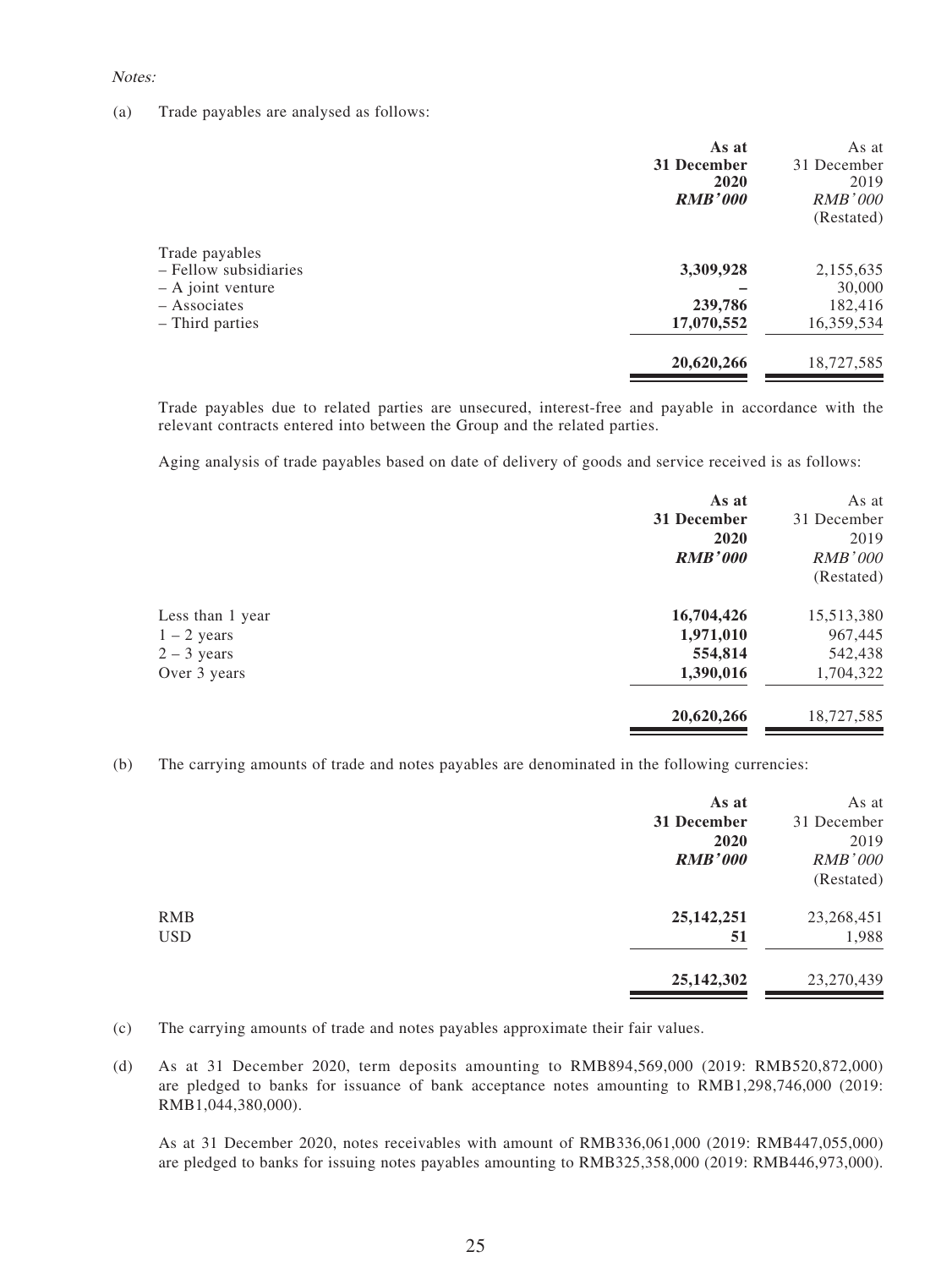### **13. RESERVES AND RETAINED EARNINGS**

|                                                                                                                                                                       | Capital<br>reserve<br>RMB'000<br>(note a) | Statutory<br>reserve<br>funds<br>RMB'000 | General<br>reserve<br>RMB'000<br>(note b) | Future<br>development<br>fund<br>RMB'000<br>(note c) | Safety fund<br>RMB'000<br>(note d) | Other funds<br>related to<br>coal mining<br>RMB'000 | <b>Translation</b><br>reserve<br>RMB'000 | <b>Other</b><br>reserves<br>RMB'000                                    | Retained<br>earnings<br>RMB'000                                 | Total<br>RMB'000                                   |
|-----------------------------------------------------------------------------------------------------------------------------------------------------------------------|-------------------------------------------|------------------------------------------|-------------------------------------------|------------------------------------------------------|------------------------------------|-----------------------------------------------------|------------------------------------------|------------------------------------------------------------------------|-----------------------------------------------------------------|----------------------------------------------------|
| At 1 January 2019 as<br>previously reported                                                                                                                           | 31,654,119                                | 4,219,863                                | 286,224                                   | 1,787,912                                            | 1,706,255                          | 94,143                                              | (70, 793)                                | 6,626,989                                                              | 32,357,258                                                      | 78,661,970                                         |
| Acquisition of a subsidiary under<br>common control in 2020<br>(Note $3.2$ )<br>At 1 January 2019 (Restated)                                                          | 25,500<br>31,679,619                      | 4,219,863                                | 286,224                                   | 1,787,912                                            | 1,706,255                          | 94,143                                              | (70, 793)                                | 6,626,989                                                              | 1,199<br>32,358,457                                             | 26,699<br>78,688,669                               |
| Profit for the year<br>(Restated) (Note 3.2)<br>Other comprehensive income                                                                                            |                                           |                                          |                                           |                                                      |                                    |                                                     |                                          |                                                                        | 6,199,338                                                       | 6,199,338                                          |
| (expense), net of tax<br>Transfer<br>Appropriations<br>Share of other change of reserves<br>of associates and joint ventures                                          |                                           | 312,661                                  | 115,019                                   | 109,500                                              | 355,129                            | (18, 842)                                           | 6,182<br>$\overline{\phantom{a}}$        | (42,510)<br>(157, 395)<br>$\hspace{1.0cm} - \hspace{1.0cm}$<br>122,586 | $\overline{\phantom{m}}$<br>157,395<br>(873, 476)<br>(122, 586) | (36, 328)<br>(9)                                   |
| Acquisition of a subsidiary under<br>common control in 2019<br>(Note 3.1)<br>Acquisition of<br>non-controlling interests<br>Dividends                                 | (24,318)                                  |                                          |                                           |                                                      |                                    |                                                     |                                          |                                                                        | (3,877)<br>(1,034,176)                                          | (24, 318)<br>(3,877)<br>(1,034,176)                |
| At 31 December 2019 (Restated)                                                                                                                                        | 31,655,301                                | 4,532,524                                | 401,243                                   | 1,897,412                                            | 2,061,384                          | 75,301                                              | (64, 611)                                | 6,549,670                                                              | 36,681,075                                                      | 83,789,299                                         |
| Profit for the year<br>Other comprehensive<br>income (expense), net of tax<br>Appropriations<br>Share of other change of reserves<br>of associates and joint ventures |                                           | 314,433                                  | 69,520                                    | (230, 022)                                           | (133, 352)                         | (1,610)                                             | 8,665                                    | (38,030)<br>$\overline{a}$<br>(144, 394)                               | 5,350,726<br>(18,969)<br>144,394                                | 5,350,726<br>(29, 365)<br>$\overline{\phantom{a}}$ |
| Acquisition of a subsidiary under<br>common control in 2020<br>(Note 3.2)<br>Dividends<br>Others<br>At 31 December 2020                                               | (25,500)<br>$\overline{a}$<br>31,629,801  | 4,846,957                                | 470,763                                   | 1,667,390                                            | 1,928,032                          | 73,691                                              | (55, 946)                                | L,<br>(10,675)<br>6,356,571                                            | (4,576)<br>(1,683,850)<br>14,759<br>40,483,559                  | (30,076)<br>(1,683,850)<br>4,084<br>87,400,818     |
|                                                                                                                                                                       |                                           |                                          |                                           |                                                      |                                    |                                                     |                                          |                                                                        |                                                                 |                                                    |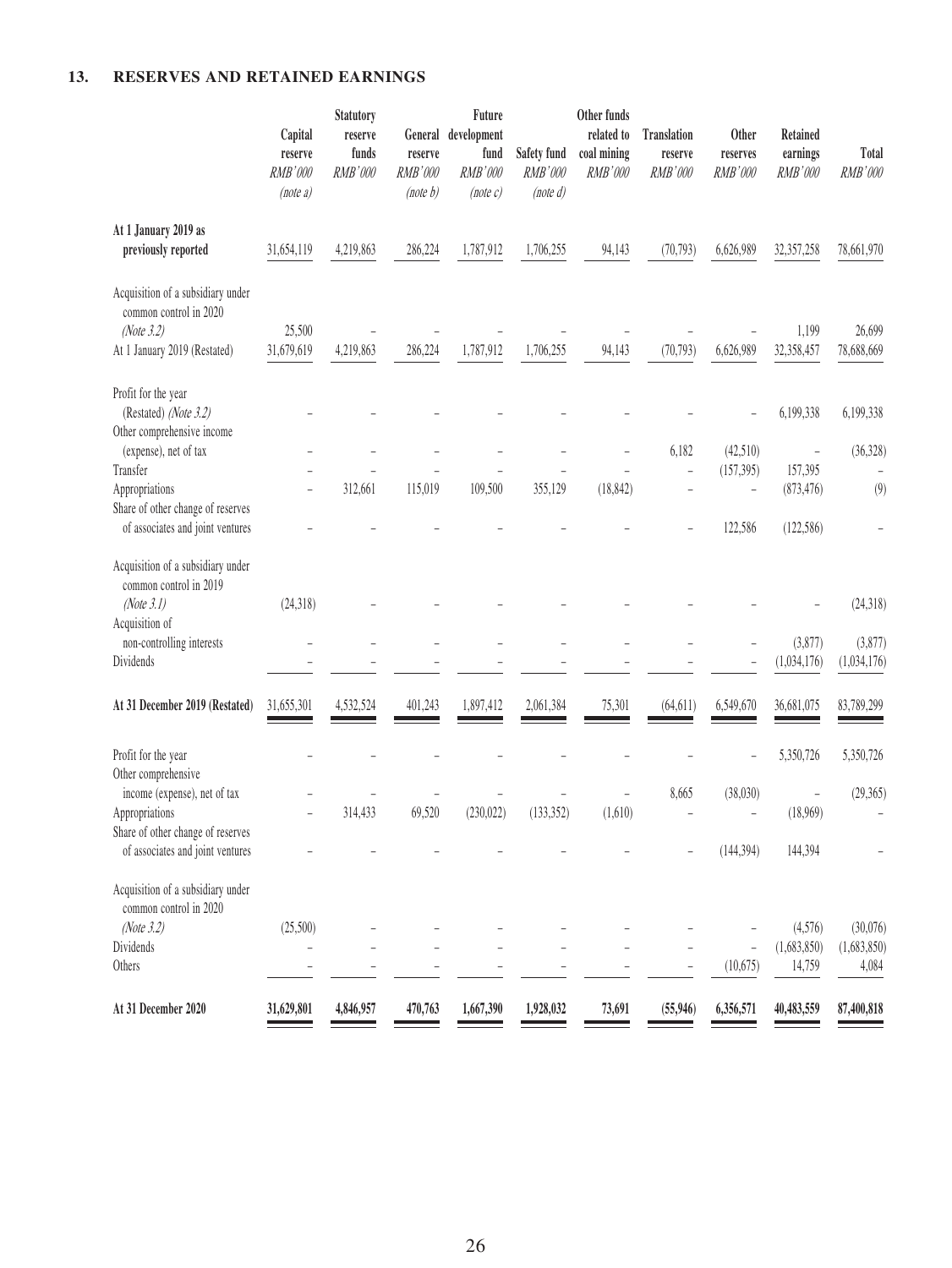#### Notes:

#### **(a) Statutory reserve funds**

In accordance with the PRC Company Law and the relevant articles of association, each of the Company and its subsidiaries established in the PRC (the "PRC Group Entities") is required to set aside 10% of its profit after tax as determined in accordance with the relevant accounting principles and financial regulations applicable to the PRC companies ("PRC GAAP") and regulations applicable to the PRC Group Entities, to the statutory reserve funds until such reserve reaches 50% of the registered capital of the relevant PRC Group Entities. The appropriation to the reserve must be made before any distribution of dividends to the equity holders before reaching 50% threshold mentioned above. The statutory surplus reserve can be used to offset previous years' losses, if any, and part of the statutory surplus reserve can be capitalised as the relevant PRC Group Entities' share capital provided that the amount of such reserve remaining after the capitalisation shall not be less than 25% of the share capital of the relevant PRC Group Entities.

#### **(b) Future development fund**

Pursuant to the relevant PRC regulations, the Group is required to set aside an amount to a future development fund at RMB6 to RMB8 (2019: RMB6 to RMB8) per ton of raw coal mined. The fund can be used for future development of the coal mining operations, and is not available for distribution to shareholders. Upon incurring qualifying development expenditures, an equivalent amount should be transferred from future development fund to retained earnings.

#### **(c) Safety fund**

Pursuant to certain regulations issued by the Ministry of Finance (財政部) and the State Administration of Work Safety (安全監管總局) of the PRC, the subsidiaries of the Company which are engaged in coal mining are required to set aside an amount to a safety fund at RMB10 to RMB30 per ton of raw coal mined. The subsidiaries of the Company which are engaged in coal-chemical, machinery manufacturing, metallurgy and other relevant business are required to set aside an amount of certain percentage of revenue to a safety fund. The safety fund can be used for safety facilities and environment improvement, and is not available for distribution to shareholders. Upon incurring qualifying safety expenditure, an equivalent amount should be transferred from safety fund to retained earnings.

#### **(d) Other funds relevant to coal mining**

#### **(i) Transformation and environmental restoration fund**

Pursuant to two regulations issued by the Shanxi provincial government on 15 November 2007, both of which were effective from 1 October 2007, mining companies of the Group located in Shanxi Province are required to set aside an amount to a coal mine industry transformation fund and environmental restoration fund at RMB5 and RMB10 per ton of raw coal mined respectively. According to the relevant rules, such funds will be specifically utilised for the transformation costs of the coal mine industry and for the land restoration and environmental cost, and is not available for distribution to shareholders. Upon incurring qualifying transformation and environmental restoration expenditures, an equivalent amount should be transferred from transformation and environmental restoration fund to retained earnings.

Pursuant to a regulation issued by the Shanxi provincial government, transformation and environmental restoration fund was no longer required to be set aside since 1 August 2013.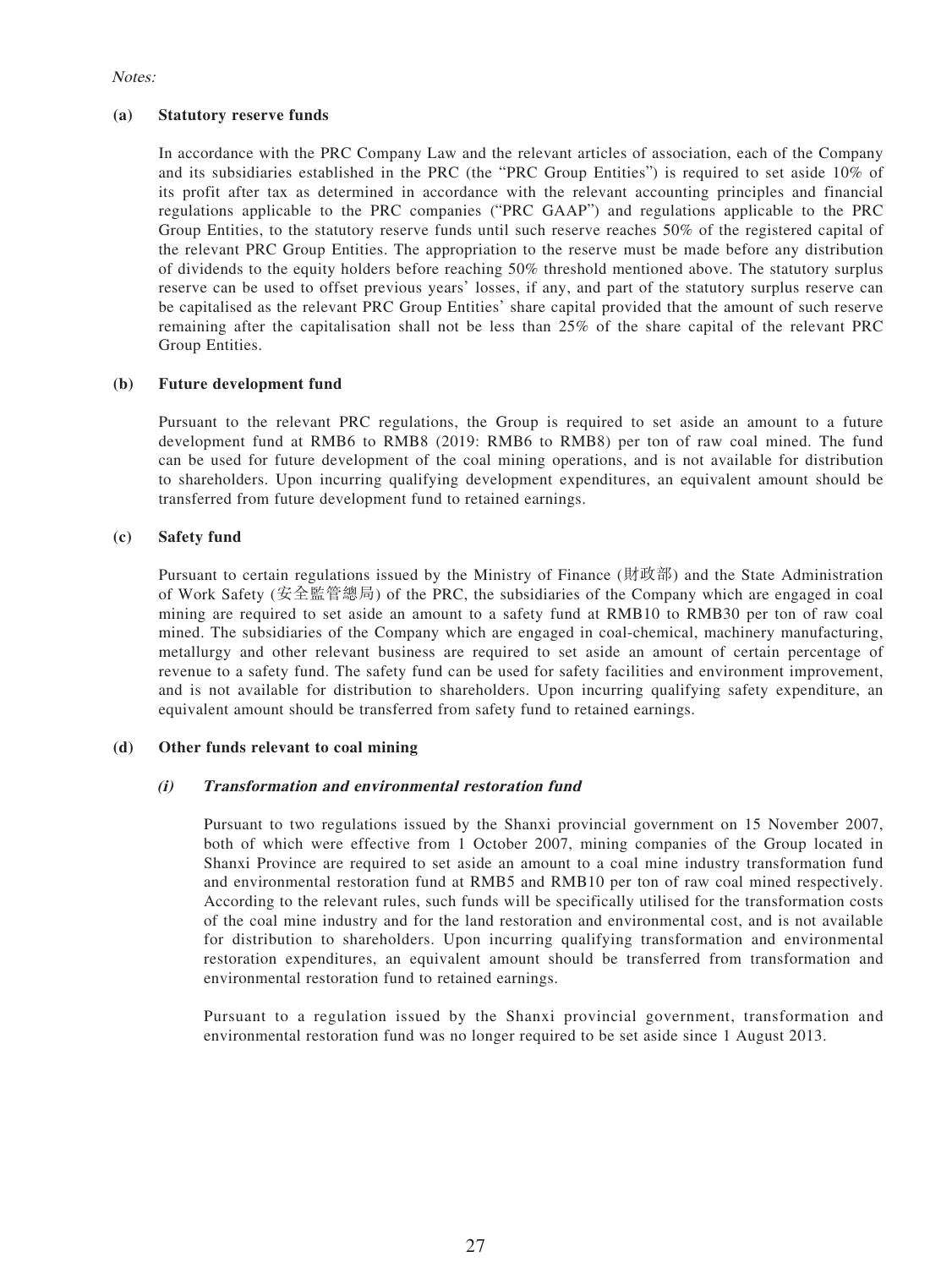#### **(ii) Sustainable development fund**

Pursuant to a regulation issued by the Jiangsu Province Xuzhou municipal government on 20 October 2010, the Company's subsidiary in Xuzhou is required to set aside an amount to a sustainable development fund at RMB10 per ton of raw coal mined. The fund will be used for the transformation costs of the mine, land restoration and environmental cost, and is not available for distribution to shareholders. Upon incurring qualifying expenditures, an equivalent amount should be transferred from sustainable development fund to retained earnings. The sustainable development fund was no longer required to be set aside since 1 January 2014 according to related requirement of the local government.

#### **14. CONTINGENT LIABILITIES**

The Group is a defendant in a number of lawsuits including those related to mining rights, which are arising in the ordinary course of business. While the outcome of such lawsuits cannot be determined at present, the management believes that any resulting liabilities will not have a material adverse effect on the Group's financial position as at 31 December 2020 or operating results for the year ended 31 December 2020.

#### **15. FINANCIAL GUARANTEE CONTRACTS**

The Group has guaranteed the bank loans of a number of related parties and third parties for no compensation. Under the terms of the financial guarantee contracts, the Group will make payments to reimburse the lenders upon failure of the guaranteed entities to make payments when due.

Terms and face value of the liabilities guaranteed were as follows:

|                                                        | <b>Year of maturity</b> | As at<br>31 December<br>2020<br>Face value<br><b>RMB'000</b> | As at<br>31 December<br>2019<br>Face value<br><i>RMB'000</i> |
|--------------------------------------------------------|-------------------------|--------------------------------------------------------------|--------------------------------------------------------------|
| Bank loans of:<br>- Related parties<br>- Third parties | 2035<br>2045            | 10,769,519<br>316,000                                        | 12,823,594<br>284,000                                        |
| Total                                                  |                         | 11,085,519                                                   | 13, 107, 594                                                 |

In addition to the above disclosed, outstanding financial guarantee provided by the Group in respect of unutilised bank facilities of Zhongtian Synergetic Energy Company Limited ("Zhongtian Synergetic"), an associate of the Group, and Yan'an Hecaogou Coal, Company Limited ("Hecaogou Coal"), a joint venture of the Group, amounted to approximately RMB8,600 million and RMB710 million respectively, as at 31 December 2020 (31 December 2019: RMB6,910 million and RMB655 million respectively).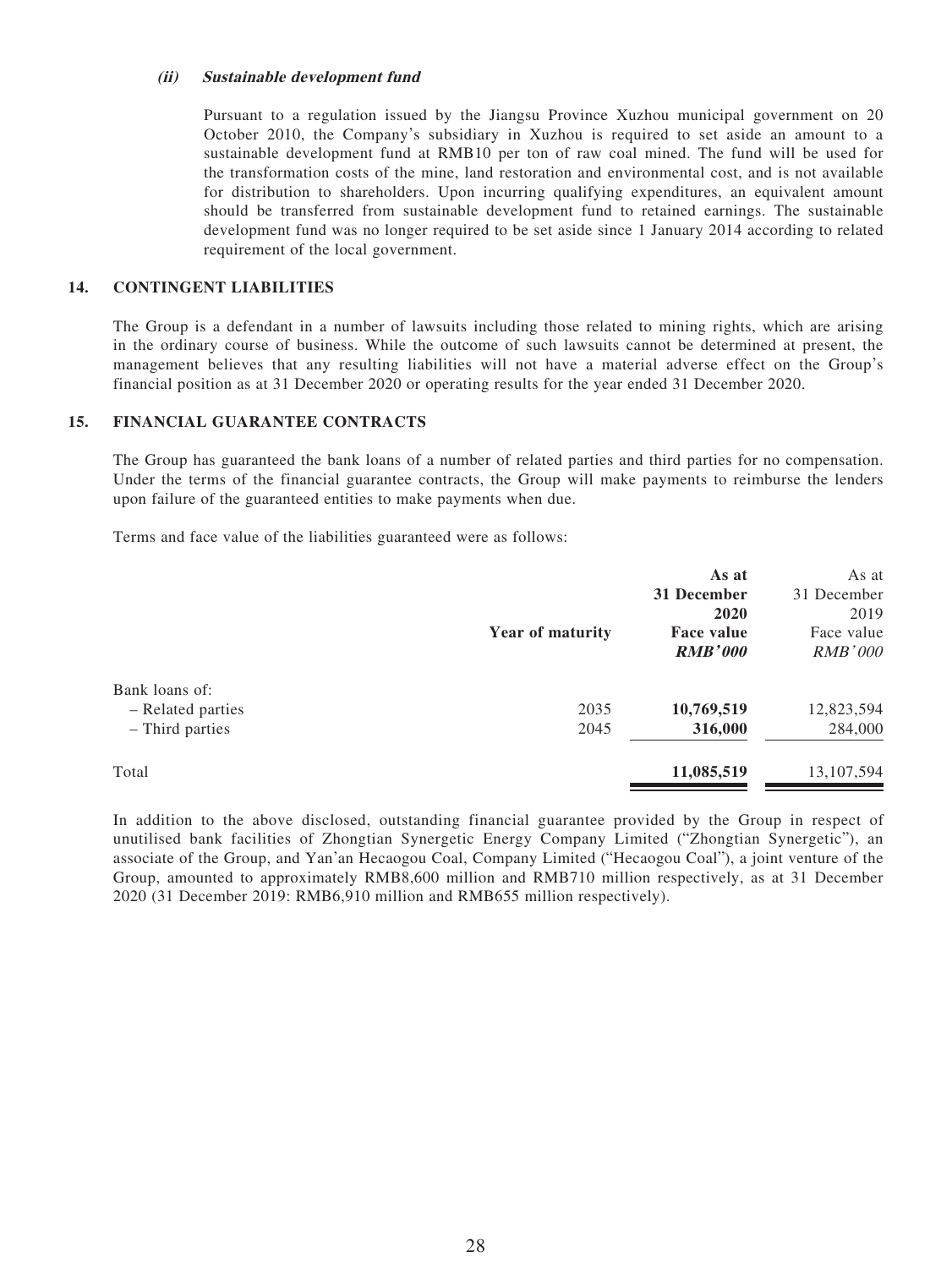#### **16. COMMITMENTS**

#### **(a) Capital commitments**

Capital expenditure contracted for by the Group at the end of the reporting period but not yet incurred is as follows:

| As at          | As at               |
|----------------|---------------------|
|                | 31 December<br>2019 |
| <b>RMB'000</b> | <b>RMB'000</b>      |
| 5,561,655      | 6,905,253           |
| 235,000        | 235,000             |
| 5,796,655      | 7,140,253           |
|                | 31 December<br>2020 |

#### **(b) Investment commitments**

According to the agreement entered into on 15 July 2006, Zhongtian Synergetic was established by the Company, China Petroleum & Chemical Corporation and other three companies. As a 38.75% shareholder, by 31 December 2020 the Company has invested RMB6,787 million in Zhongtian Synergetic and is committed to further invest RMB481 million by instalments in the future.

According to the agreement entered into in October 2014, Shanxi Jingshen Railway Company Limited ("Jingshen Railway") was established by China Coal Shaanxi Yulin Energy & Chemical Company Limited ("Shaanxi Yulin") (a subsidiary of the Company), Shanxi Coal and Chemical Industry Group Co., Ltd., Shanxi Yulin Coal Distribution Co., Ltd. and other six companies. As a 4% shareholder, by 31 December 2020 Shanxi Yulin has invested RMB215 million in Jingshen Railway and is committed to further invest RMB33 million in the future.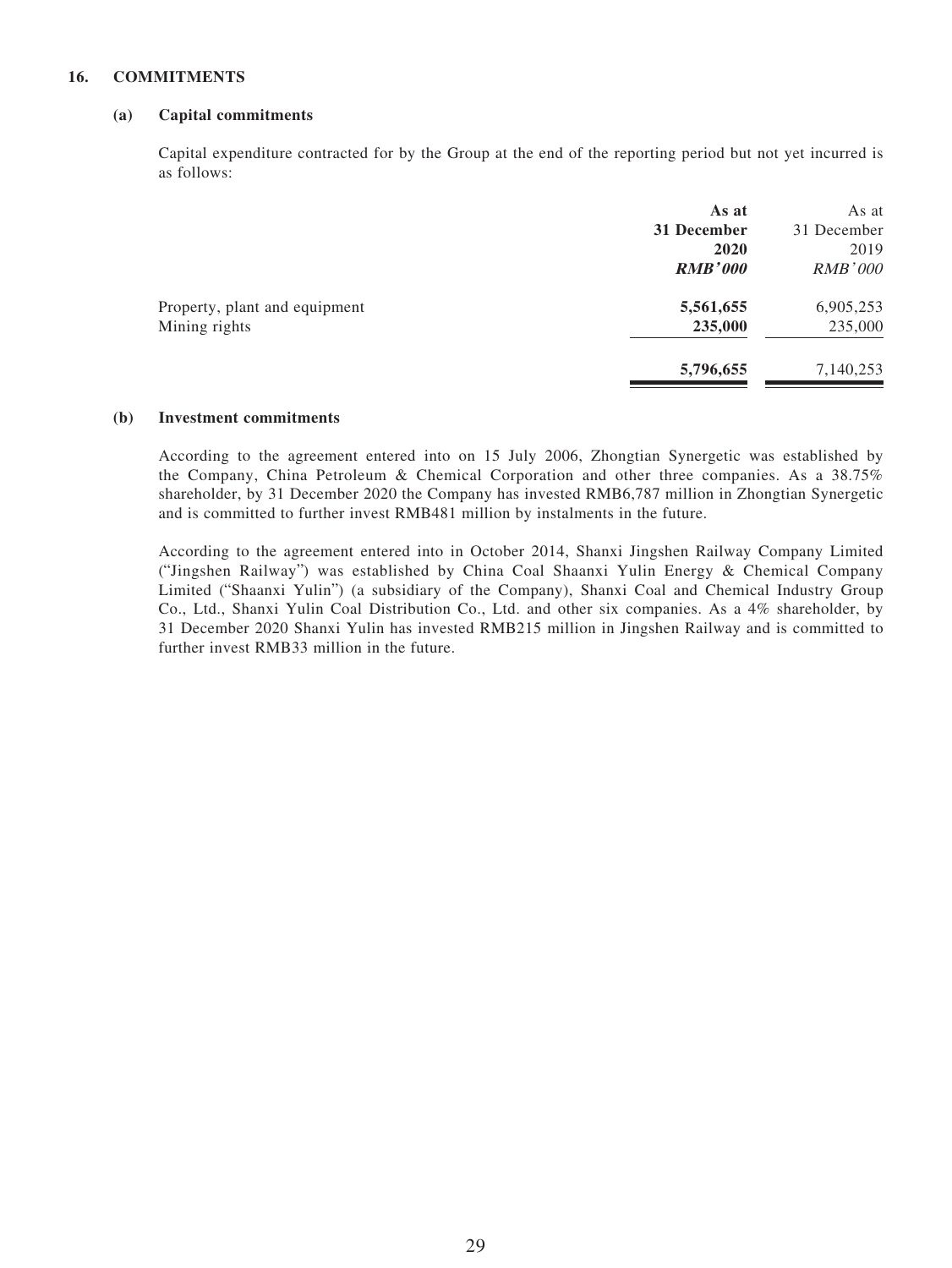# **CHAIRMAN'S STATEMENT**

Dear Shareholders,

In 2020, facing the COVID-19 emergency and the complex and ever-changing domestic and foreign environments, China Coal Energy accurately assessed the situation and maintained its strategic focus by acting courageously and forging ahead with coordinated efforts in various tasks in epidemic prevention control and in operation and development. The Company presented its resilience against various risks in the face of all challenges. "Zero infection" for all staff was achieved. With new achievements in major production and operation indicators, the "13th Five-Year Plan" was concluded with a resounding success.

**A new level in economic strength.** During the reporting period, the Company's revenue reached a record high of more than RMB140 billion, representing a year-on-year increase of RMB11.6 billion and an increase of RMB81.7 billion or 137.9% over 2015. Profit before income tax reached RMB11.68 billion, representing a year-on-year decrease of RMB1.34 billion and an increase of RMB15.26 billion over 2015. Net cash inflow generated from production and sales activities amounted to RMB23.71 billion, representing a year-on-year increase of RMB1.56 billion and an increase of RMB16.43 billion or 225.7% over 2015. Total assets exceeded RMB280 billion and equity attributable to the equity holders of the Company exceeded RMB100 billion, representing an increase of RMB23.5 billion and RMB17.0 billion over the end of 2015 respectively. Production volume of commercial coal reached 110 million tonnes, representing a year-on-year increase of 8.17 million tonnes and an increase of 14.54 million tonnes or 15.3% over 2015. Sales volume of coal amounted to 265 million tonnes, representing a year-on-year increase of 34.16 million tonnes, almost doubling the figure in 2015.

**A new breakthrough in structural adjustment.** During the "13th Five-Year Plan" period, the coal production structure was further optimised by phasing out 30.90 million tonnes of outdated production capacity and introducing more than 50 million tonnes of advanced production capacity in aggregate. Together with the successful acquisition of Libi Coal Mine with an annual output of 4 million tonnes of anthracite, the Company's coal product varieties were enriched and quality of supply was continuously improved. The achieved synergetic development of coal, electricity and coal chemical integration and the operating situation of "work safety, stable production, long-period operation, fully-loaded operation and producing quality products" of modern coal chemical plants that had been put into operation successively allowed the output of major products to increase by 43.9% from 3.28 million tonnes to 4.72 million tonnes. Benefitting from the newly added pit-mouth power plants with an installed capacity of 2.62 million KW, the power generation business recorded a profit before income tax of over RMB400 million in 2020 as the clean and efficient use of coal became a new growth driver. The shift to the intelligent production and operation was expedited, with production value doubling over 2015 in coal mining equipment business. As for the financial operations, lean management and technological innovation were deepened, expanding the asset scale from RMB22.0 billion to RMB40.3 billion and increasing profit before income tax from RMB380 million to RMB850 million, the service assurance function of which became more prominent.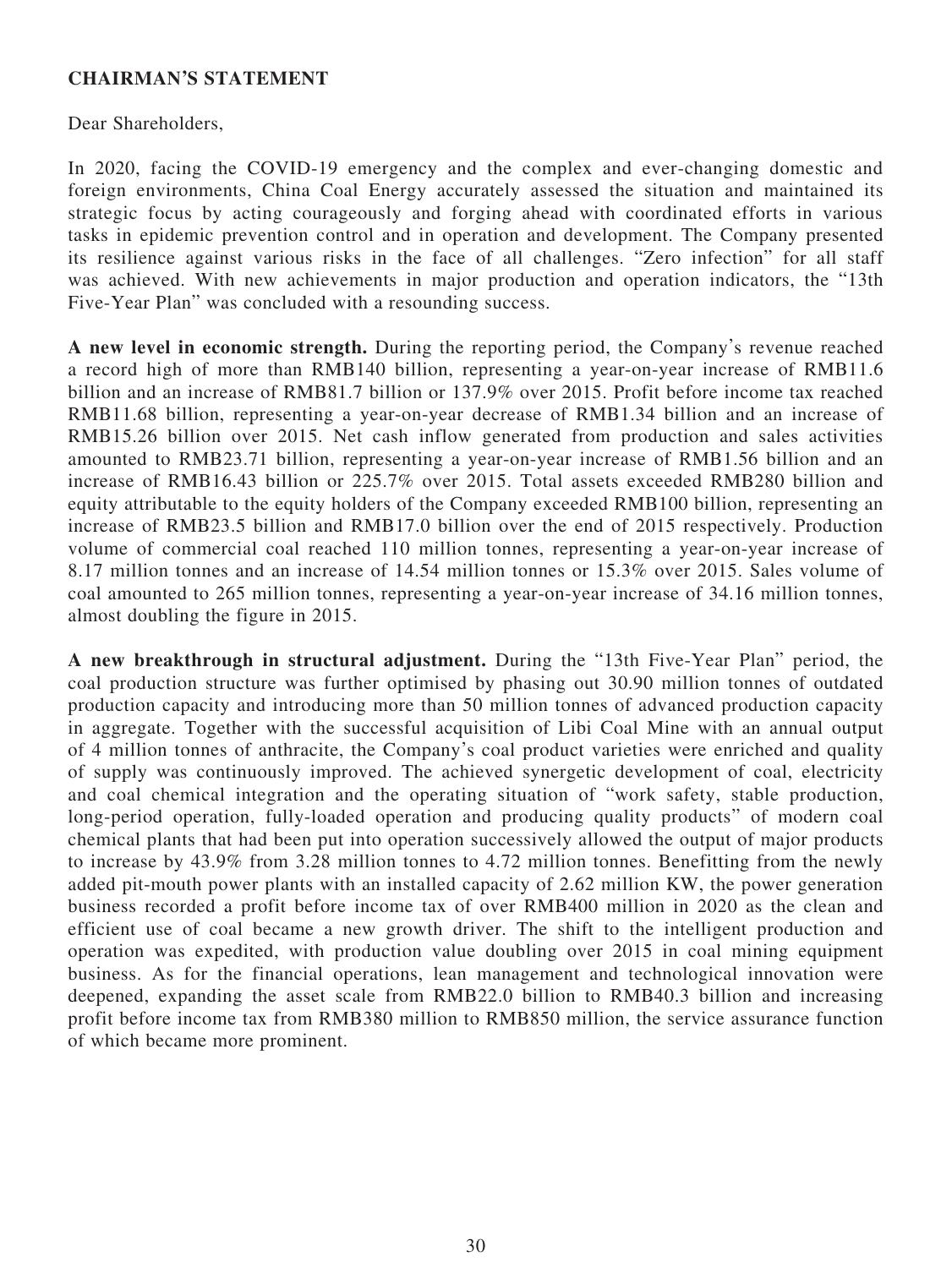**A new boost in corporate vitality.** During the three-year campaign to reform state-owned enterprises to meet world-class standards, the trial run of the "Double-Hundred Action" (雙百行 動) made substantial progress and accentuated the vitality of the system and mechanism. The coal marketing system was restructured to fully cover key areas and sectors, which further enhanced the Company's market influence. By promoting construction of a technological innovation system, improving the incentive mechanism, enhancing development of the key technologies, and promoting construction of smart mines and intelligent plants, the Group has achieved a number of major technological innovations. A number of coal mines were selected into the first batch national demonstration construction project of intelligent coal mine, and the coal chemical digital plant became a national demonstration project of intelligent manufacture. The Company continues to improve corporate governance, safeguard the interests of shareholders, and has been graded A for many years by the Shanghai Stock Exchange for its information disclosure. In 2020, it successfully issued the first "registration-based" corporate bonds in the PRC and was awarded the title of "Excellent Issuer of Innovative Corporate Bond Products" (公司債券創新產品優秀發行人) by the Shanghai Stock Exchange.

**A new safeguard for steady development.** The Company continued to improve the safety management system and step up its input on safe production standardisation. All coal mines in production were rated as safe and efficient mines, and construction of "leak-free plants" by key coal chemical companies has passed expert review process, indicating higher assurance on safety and continuation of safe production. As the Company solidly promoted energy-saving and low-carbon transformation and increased effort on environmental restoration, a number of coal mines were listed in the national green mine catalogue, several coal chemical companies achieved "zero discharge" of wastewater, and the coal consumption of power plants decreased year by year. The Company reasonably controlled its debt scale and enjoyed a steadier and sounder financial structure, with the gearing ratio decreased by 9.4 percentage points from the end of 2015 to 43.6%. The Company actively contributed to social welfare while promoting its high-quality development, achieving a total contribution to the society of nearly RMB100 billion during the "13th Five-Year Plan" period. The Company carried out targeted poverty alleviation projects to help lift all targeted impoverished areas out of poverty.

In 2021, China Coal Energy will continue to pursue the new development concept in depth with the supply-side structural reform as the main objective and high-quality development as the guide, seize the strategic opportunities arising from the country's vigorous development of new energy, resolutely put the overall goals about "carbon emissions peak" and "carbon neutrality" into practice, and forge ahead as a world-class energy enterprise. First, the Company will continue to promote the optimisation, adjustment, transformation and upgrade of the structure of the industry, consolidate the advantages of coal, electricity and chemical integration, speed up the launch of projects in the new energy industry, and explore new growth poles of the Company. Second, the Company will continue to deepen the reform of the system and mechanism and stimulate the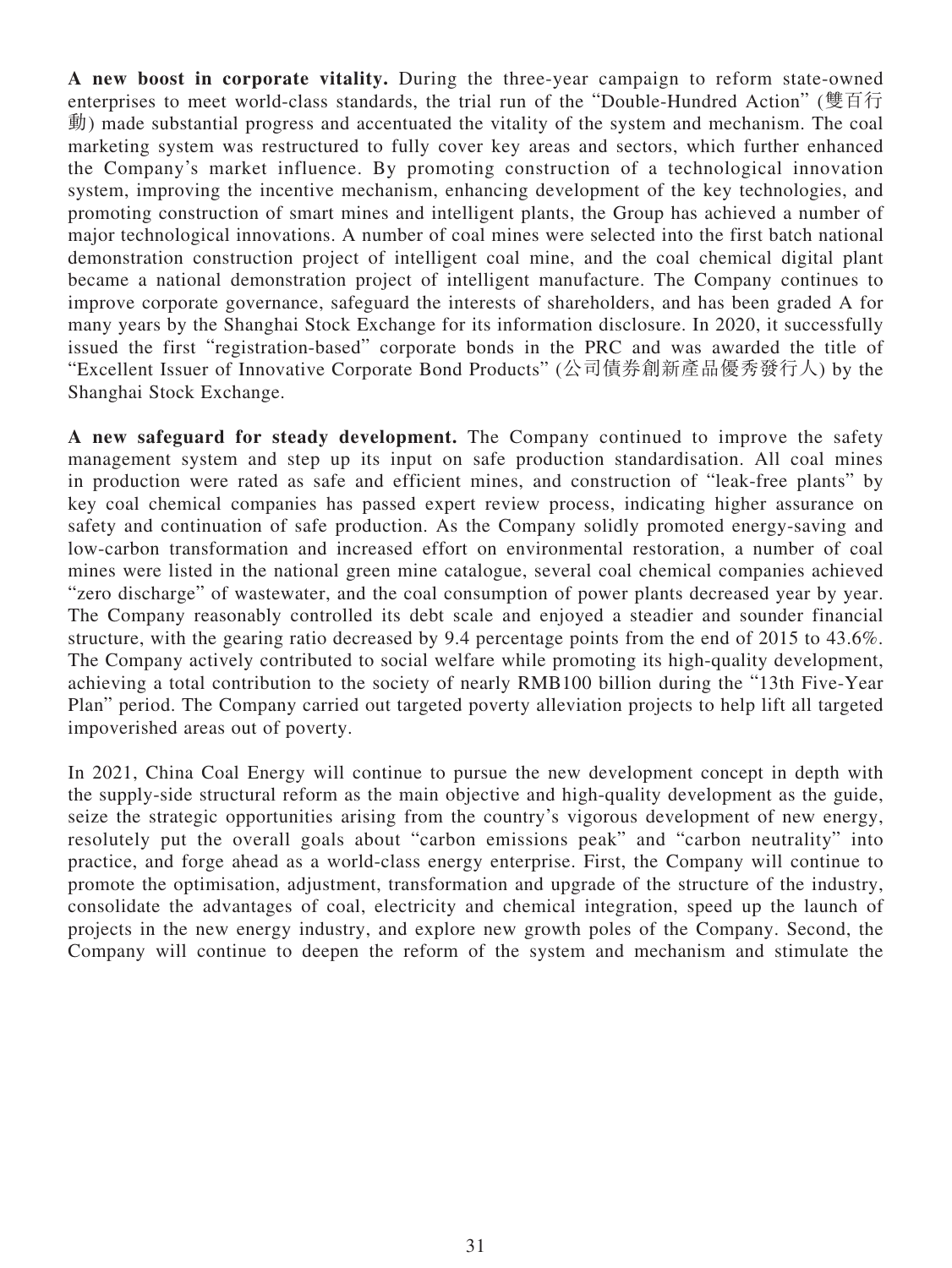internal momentum of the enterprise riding on the three-year campaign to reform state-owned enterprises. Third, the Company will deepen the initiative to meet world-class standards, strive for efficiency enhancement through quality improvement and cost reduction, and continue to improve the Company's operation quality to ensure the achievement of the annual production and operation targets. Fourth, the Company will continue to improve the technological innovation system, increase its effort in technological innovation, strengthen the research on core technologies, and enhance technology management and the influence of the Company. Fifth, the Company will firmly stick to safe development, continue to increase assurance on safety, pay great attention to ecology and environment protection and energy saving, effectively prevent and defuse various risks, and consolidate the working mechanism for epidemic control normalisation to ensure the steady and sound development of the Company. Sixth, the Company will strengthen corporate governance and information disclosure mechanism, continue to improve compliance management and internal control, continuously maintain and enhance its corporate value, continue to strengthen communication with various investors, and consolidate the desirable image of solidity, standardisation, truthfulness and transparency.

In 2021, the Company's management and staff of all levels will continue to work hard and make greater achievements during the "14th Five-Year Plan" period, and reward all shareholders and investors with excellent performance!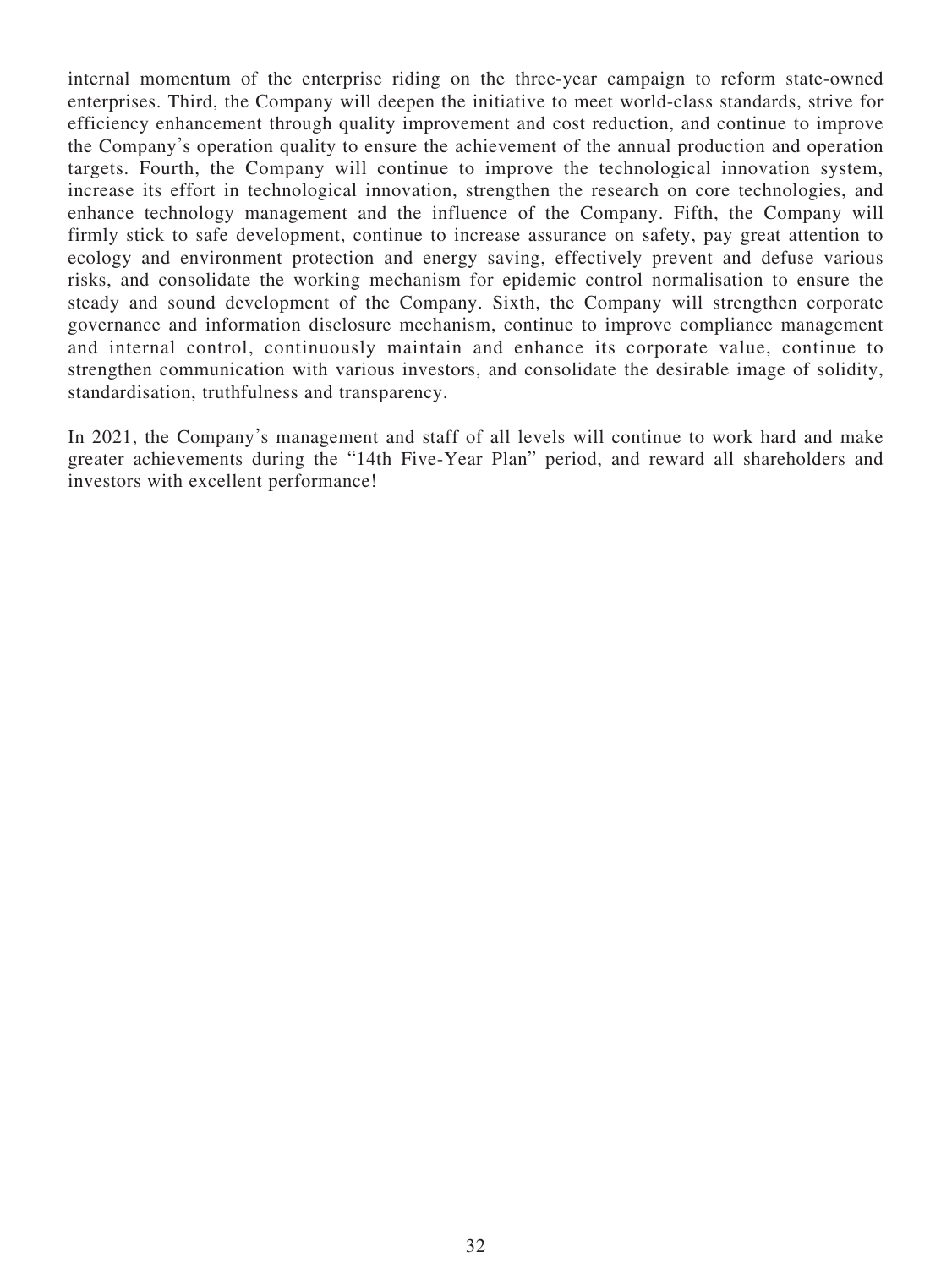# **MANAGEMENT DISCUSSION AND ANALYSIS OF FINANCIAL CONDITIONS AND OPERATING RESULTS**

The following discussion and analysis should be read in conjunction with the Group's audited financial statements and the notes thereto. The Group's financial statements have been prepared in accordance with the IFRS.

# **I. Overview**

For the year ended 31 December 2020, under the impact of the COVID-19 pandemic and the pressure on significant downward in coal and coal chemical product prices, the Group thoroughly upheld new development concept and stuck to high quality development, and forged ahead with coordinated efforts in various works in pandemic prevention and control as well as operation and development. The Group realised revenue of RMB140.961 billion for the year, representing a year-on-year increase of RMB11.626 billion; with the year-on-year decrease in profit attributable to associates and joint ventures by RMB1.433 billion, the Group realised profit before tax of RMB11.683 billion, representing a year-on-year decrease of RMB1.341 billion; profit attributable to equity holders of the Company amounted to RMB5.351 billion, representing a year-on-year decrease of RMB848 million; net cash flow generated from operating activities amounted to RMB22.632 billion, representing a year-on-year increase of RMB651 million, while upon excluding the decrease in unit deposits of members (other than China Coal Energy) absorbed by Finance Company, net cash inflow generated from production and sales activities amounted to RMB23.707 billion, representing a year-on-year increase of RMB1.562 billion, indicating the continuous strong operating and cash generating capability. By taking advantage of scientific organisation of production and full marketing network coverage, the Group strived to increase its production and sales to secure energy supply. The coal sales volume of the Group reached a record high in that the production volume and sales volume of self-produced commercial coal amounted to 110.01 million tonnes and 111.05 million tonnes, representing a year-on-year increase of 8.17 million tonnes and 9.10 million tonnes respectively; sales volume of proprietary trading coal amounted to 146.44 million tonnes, representing a year-on-year increase of 25.17 million tonnes. By continually enhancing lean management and scientific cost control, unit cost of sales for self-produced commercial coal recorded a year-on-year decrease of RMB21.15/tonne. Coal chemical enterprises optimised production organization with safe, efficient and stable operation. Unit cost of sales of polyolefin recorded a year-on-year decrease of RMB551/tonne, maintaining a leading profitability level in the industry. Coal mining equipment operations recorded year-on-year growth of revenue and profit before income tax with continuous implementation of "Double-Hundred" Action ("雙百" 行 動) and strengthening in the vitality of the system and structure.For financial operations, with continuous reinforcement in lean management, financial services and technological innovation, major operation indicators attained their optimal levels.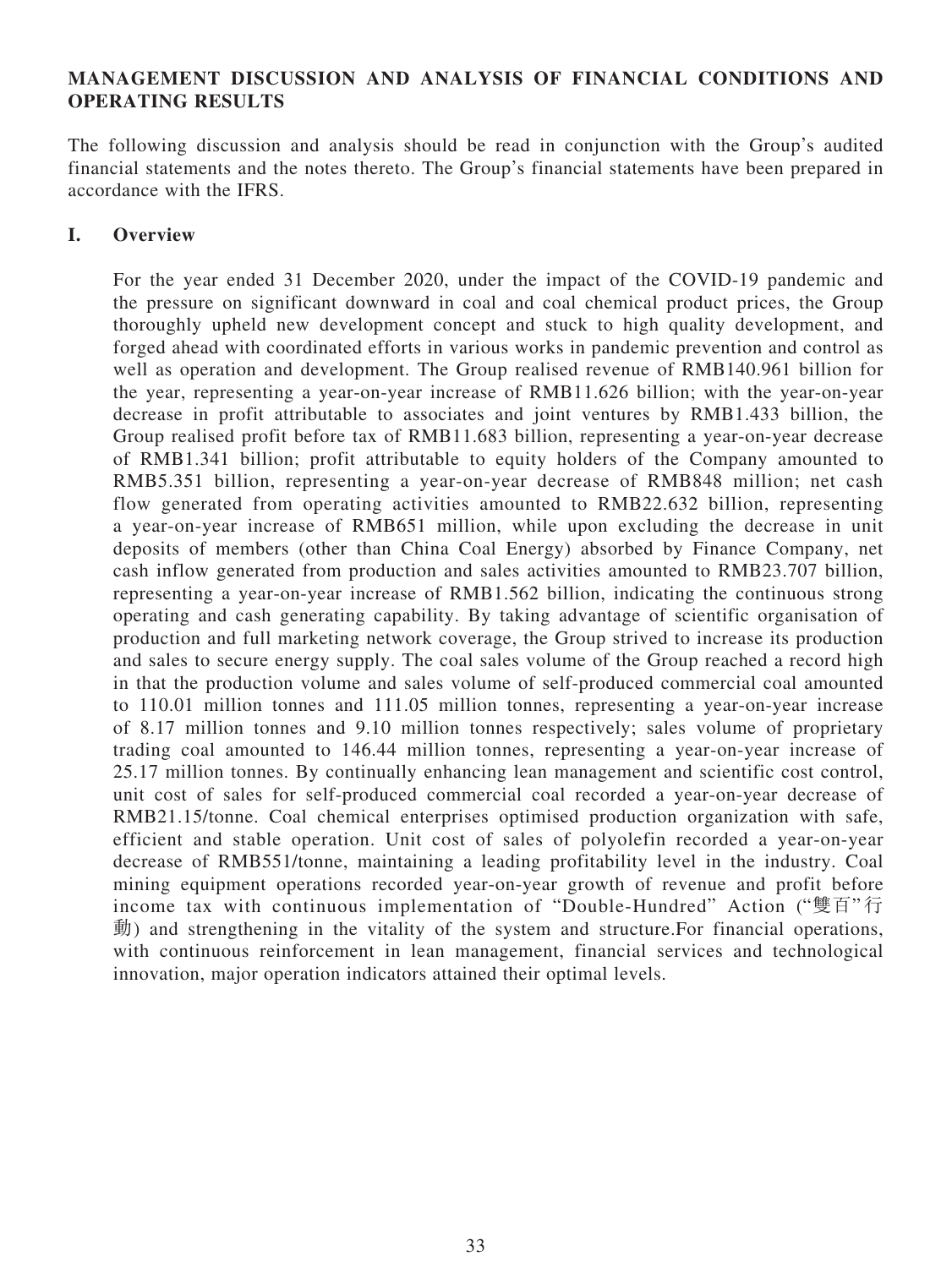# Unit: RMB100 million

|                                              | For the     | For the     | Year-on-year |           |
|----------------------------------------------|-------------|-------------|--------------|-----------|
|                                              | year ended  | year ended  | Increase/    | Increase/ |
|                                              | 31 December | 31 December | decrease     | decrease  |
|                                              | 2020        | 2019        | in amount    | $(\%)$    |
|                                              |             | (restated)  |              |           |
| Revenue                                      | 1,409.61    | 1,293.35    | 116.26       | 9.0       |
| Profit before income tax                     | 116.83      | 130.24      | $-13.41$     | $-10.3$   |
| Profit attributable to associates and        |             |             |              |           |
| joint ventures                               | 11.64       | 25.97       | $-14.33$     | $-55.2$   |
| <b>EBITDA</b>                                | 250.76      | 248.63      | 2.13         | 0.9       |
| Profit attributable to the equity holders    |             |             |              |           |
| of the Company                               | 53.51       | 61.99       | $-8.48$      | $-13.7$   |
| Net cash generated from operating activities | 226.32      | 219.81      | 6.51         | 3.0       |

Unit: RMB100 million

|                                                 | As at<br>31 December | As at       | Compared with the |           |
|-------------------------------------------------|----------------------|-------------|-------------------|-----------|
|                                                 |                      | 31 December | end of last year  |           |
|                                                 | 2020                 | 2019        | Increase/         | Increase/ |
|                                                 |                      | (restated)  | decrease          | decrease  |
|                                                 |                      |             | in amount         | $(\%)$    |
| Assets                                          | 2,815.74             | 2,725.51    | 90.23             | 3.3       |
| Liabilities                                     | 1,579.08             | 1,552.73    | 26.35             | 1.7       |
| Interest-bearing debts                          | 956.69               | 942.40      | 14.29             | 1.5       |
| Equity                                          | 1,236.66             | 1,172.78    | 63.88             | 5.4       |
| Equity attributable to the equity holders       |                      |             |                   |           |
| of the Company                                  | 1,006.59             | 970.48      | 36.11             | 3.7       |
| Gearing ratio $(\%)$ = total interest-bearing   |                      |             | A decrease of 1.0 |           |
| $debts/(total interest-bearing debts + equity)$ | 43.6                 | 44.6        | percentage point  |           |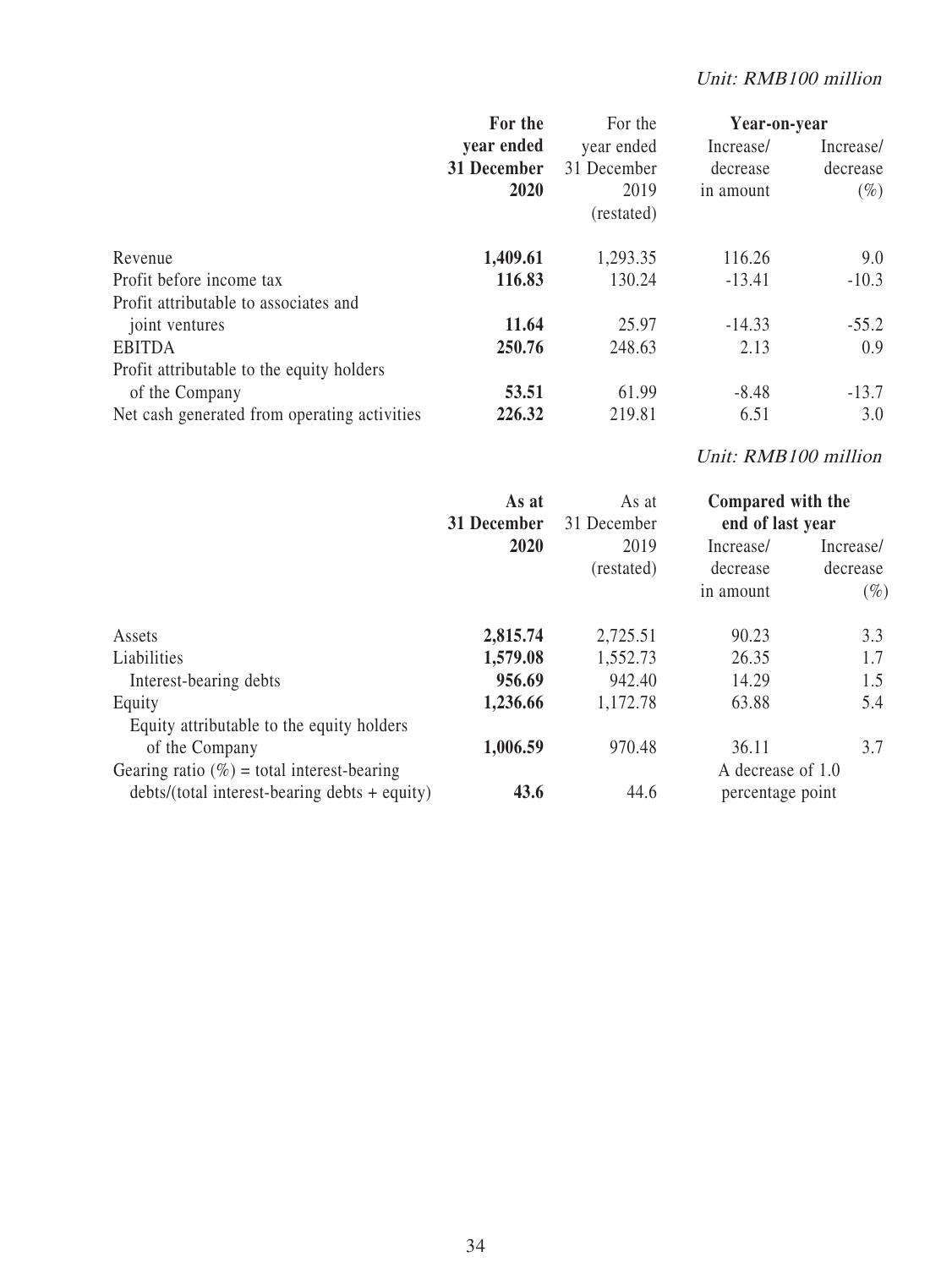# **II. Operating Results**

# **(I) Consolidated operating results**

Revenue, cost of sales and gross profit before netting of inter-segmental sales generated from each operating segment of the Group for the year ended 31 December 2020 and the year-on-year changes are set out as follows:

Unit: RMB100 million

| For the year ended               |                                                                  |          |         |                                              |         |          |
|----------------------------------|------------------------------------------------------------------|----------|---------|----------------------------------------------|---------|----------|
|                                  | 31 December 2020<br>(before netting of<br>inter-segmental sales) |          |         | Year-on-year increase/<br>decrease in amount |         |          |
|                                  | Cost of<br>Gross                                                 |          |         |                                              | Cost of | Gross    |
|                                  | Revenue                                                          | sales    | profit  | Revenue                                      | sales   | profit   |
| Coal operations                  | 1,138.97                                                         | 988.02   | 150.95  | 93.89                                        | 105.22  | $-11.33$ |
| Coal chemical operations         | 170.54                                                           | 145.93   | 24.61   | $-7.18$                                      | $-0.85$ | $-6.33$  |
| Coal mining equipment operations | 89.42                                                            | 75.54    | 13.88   | 6.72                                         | 3.94    | 2.78     |
| Financial operations             | 12.42                                                            | 3.93     | 8.49    | 0.60                                         | 0.39    | 0.21     |
| Other operations                 | 70.19                                                            | 60.67    | 9.52    | 15.35                                        | 6.24    | 9.11     |
| Inter-segment elimination        | $-71.93$                                                         | $-69.13$ | $-2.80$ | 6.88                                         | 6.73    | 0.15     |
| The Group                        | 1,409.61                                                         | 1,204.96 | 204.65  | 116.26                                       | 121.67  | $-5.41$  |

## **1. Revenue**

For the year ended 31 December 2020, the Group's revenue increased from RMB129.335 billion for the year ended 31 December 2019 to RMB140.961 billion, representing an increase of RMB11.626 billion or 9.0%, which was mainly due to the year-on-year increase in the Group's commercial coal sales, the year-on-year increase in revenue from coal mining equipment operations as well as the operation of key power generation projects, offsetting the impact on revenue by the decline in market prices of major products.

Revenue net of inter-segmental sales generated from each operating segment of the Group for the year ended 31 December 2020 and the year-on-year changes are set out as follows:

### Unit: RMB100 million

|                                  | Revenue net of inter-segmental sales |             |              |           |
|----------------------------------|--------------------------------------|-------------|--------------|-----------|
|                                  | For the                              | For the     | Year-on-year |           |
|                                  | year ended                           | year ended  | Increase/    | Increase/ |
|                                  | 31 December                          | 31 December | decrease     | decrease  |
|                                  | 2020                                 | 2019        | in amount    | $(\%)$    |
|                                  |                                      | (restated)  |              |           |
| Coal operations                  | 1,097.00                             | 996.19      | 100.81       | 10.1      |
| Coal chemical operations         | 167.28                               | 175.12      | $-7.84$      | $-4.5$    |
| Coal mining equipment operations | 77.56                                | 70.20       | 7.36         | 10.5      |
| Financial operations             | 8.38                                 | 7.76        | 0.62         | 8.0       |
| Other operations                 | 59.39                                | 44.08       | 15.31        | 34.7      |
| The Group                        | 1,409.61                             | 1,293.35    | 116.26       | 9.0       |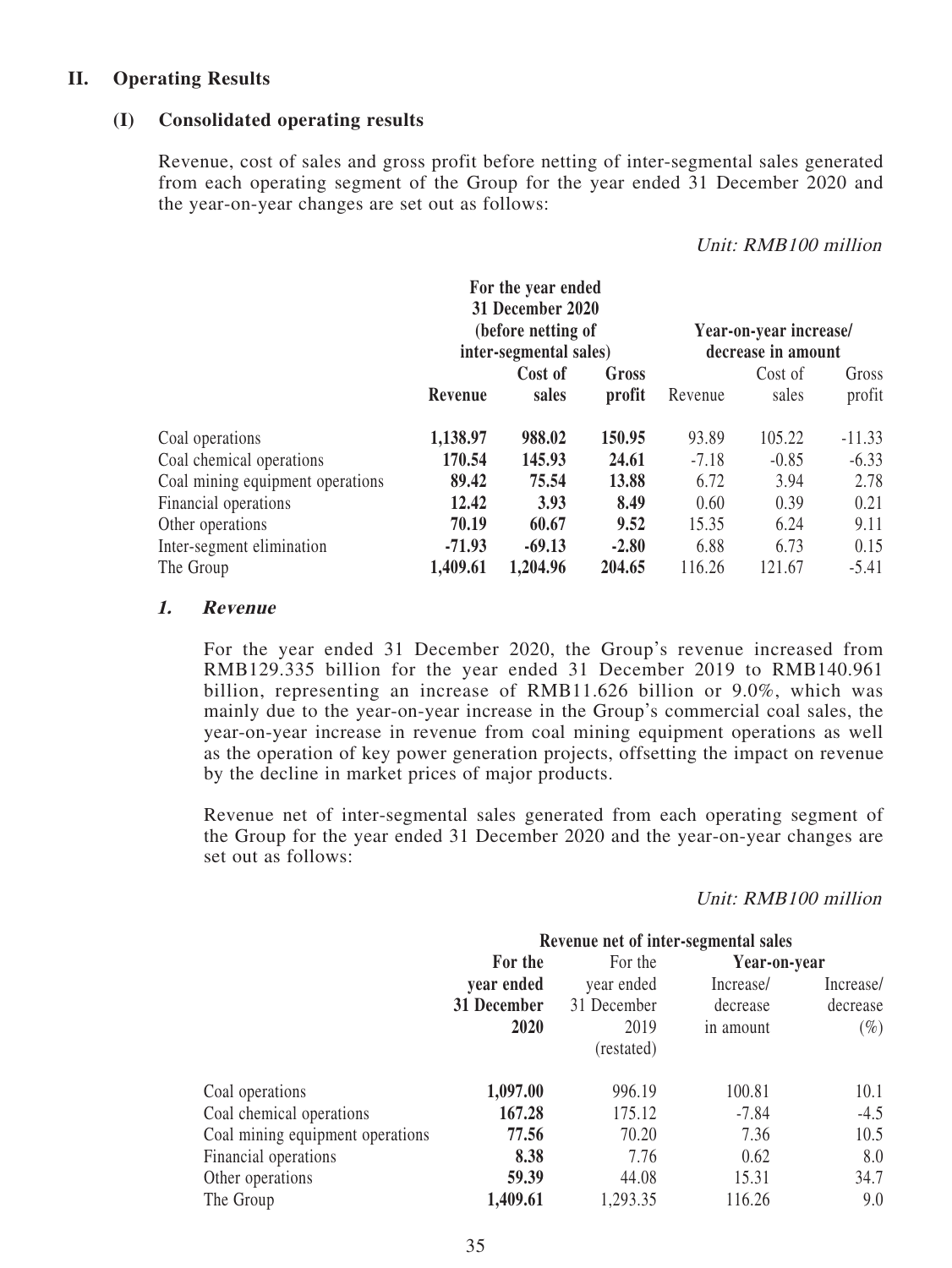The proportion of revenue net of inter-segmental sales generated from each operating segment of the Group in the Group's total revenue for the year ended 31 December 2020 and the year-on-year changes are set out as follows:

|                                  | <b>Proportion of revenue net</b> |                                |                     |
|----------------------------------|----------------------------------|--------------------------------|---------------------|
|                                  | of inter-segmental sales $(\% )$ |                                |                     |
|                                  | For the                          | For the                        | Increase/           |
|                                  | year ended                       | year ended                     | decrease            |
|                                  |                                  | <b>31 December</b> 31 December | <i>(percentage)</i> |
|                                  | 2020                             | 2019                           | point(s)            |
|                                  |                                  | (restated)                     |                     |
| Coal operations                  | 77.8                             | 77.0                           | 0.8                 |
| Coal chemical operations         | 11.9                             | 13.5                           | $-1.6$              |
| Coal mining equipment operations | 5.5                              | 5.4                            | 0.1                 |
| Financial operations             | 0.6                              | 0.6                            |                     |
| Other operations                 | 4.2                              | 3.5                            | 0.7                 |

## **2. Cost of sales**

For the year ended 31 December 2020, the Group's cost of sales increased by 11.2% from RMB108.329 billion for the year ended 31 December 2019 to RMB120.496 billion, which was mainly due to the combined effect of the year-on-year increase in the Group's commercial coal sales, the increase in sales scale of coal mining equipment, the commencement of operation of key power generation projects, as well as the year-on-year decrease in unit cost of sales of the Group's coal and coal chemical products.

The changes in the major items of the Group's cost of sales are analysed as follows:

The costs of materials used and goods traded increased by 17.7% from RMB67.302 billion for the year ended 31 December 2019 to RMB79.194 billion, which was mainly attributable to the year-on-year increase in proprietary trading coal and proprietary trading polyolefin.

Staff costs decreased by 5.0% from RMB5.545 billion for the year ended 31 December 2019 to RMB5.265 billion, which was mainly attributable to the temporary 50% reduction in social security expenses as a result of the national policy for supporting COVID-19 pandemic prevention and control.

Depreciation and amortisation costs increased by 3.6% from RMB9.208 billion for the year ended 31 December 2019 to RMB9.537 billion, which was mainly attributable to the increase in the original value of property, plant and equipment as well as mining rights upon the commencement of operation of original construction projects and the recognition of proceeds from transfer of mining rights.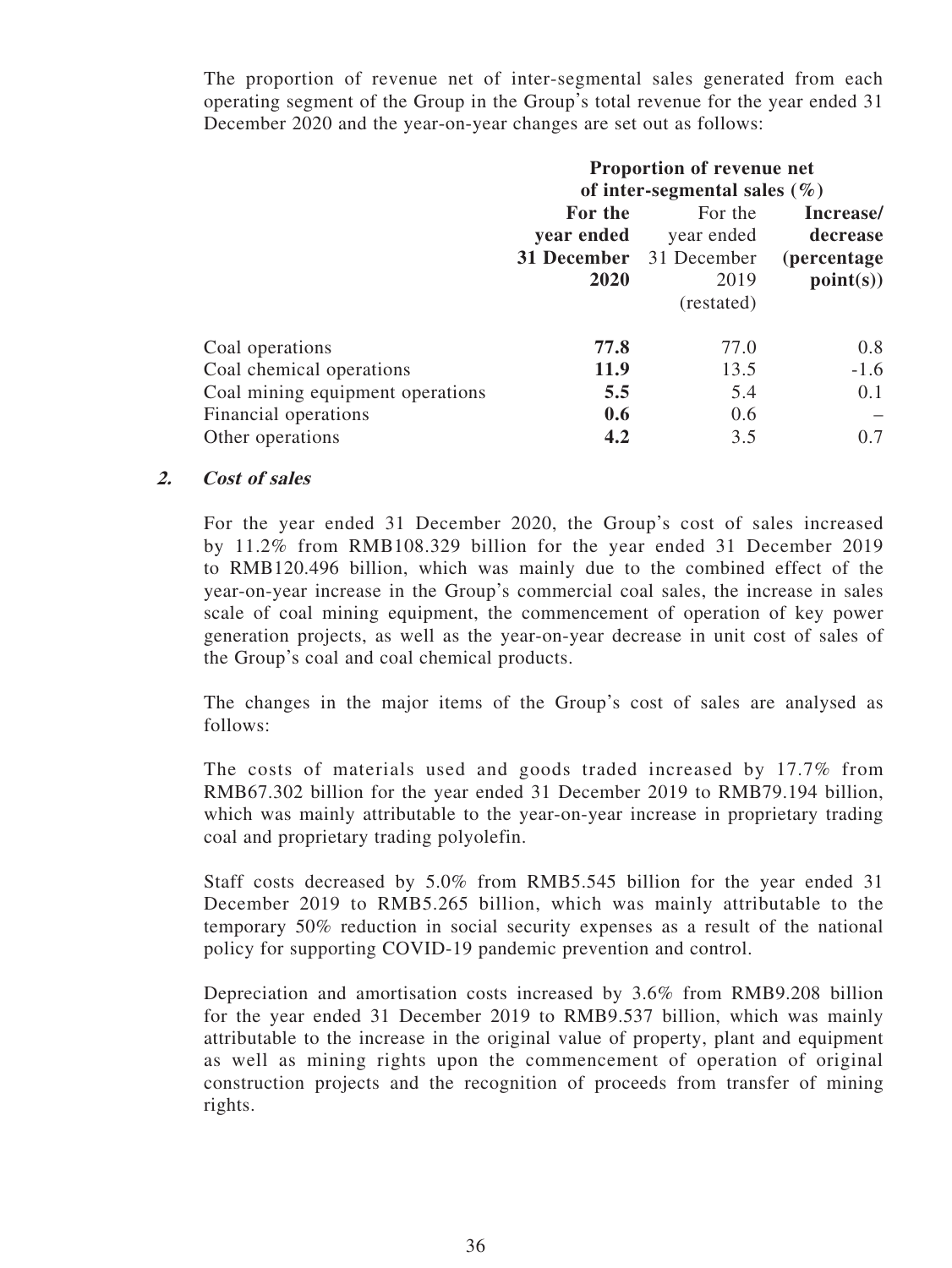Repairs and maintenance costs increased by 29.7% from RMB1.862 billion for the year ended 31 December 2019 to RMB2.415 billion, which was mainly due to the overall repair of coal chemical equipment and inspection and repair of normal production equipment as arranged under the production plan.

Transportation costs and port expenses decreased by 4.5% from RMB12.435 billion for the year ended 31 December 2019 to RMB11.877 billion, which was mainly attributable to the year-on-year decrease in sales volume of proprietary trading coal that bears the railroad transportation costs and port expenses.

Sales taxes and surcharges increased by 4.7% from RMB3.486 billion for the year ended 31 December 2019 to RMB3.651 billion, which was mainly attributable to the year-on-year increase in the Group's resource tax as a result of coal production enterprises of the Group applying new resource tax rates which become higher in some regions upon the implementation of the "Resource Tax Law" since 1 September 2020.

Outsourced mining engineering fees decreased by 0.8% from RMB3.450 billion for the year ended 31 December 2019 to RMB3.424 billion, which was mainly attributable to the year-on-year decrease in outsourced mining engineering projects according to the production organisation and arrangement.

Other costs increased by 1.8% from RMB5.041 billion for the year ended 31 December 2019 to RMB5.133 billion, which was mainly attributable to the increase in expenses such as production related sporadic engineering expenditure and auxiliary expenses.

#### **3. Gross profit and gross profit margin**

For the year ended 31 December 2020, affected by the downward market prices of coal and coal chemical products, the Group's gross profit decreased by 2.6% from RMB21.006 billion for the year ended 31 December 2019 to RMB20.465 billion, and integrated gross profit margin decreased by 1.7 percentage points from 16.2% for the year ended 31 December 2019 to 14.5%. Meanwhile, the Group proactively expanded its production and sales scale and conducted scientific cost control, coal mining equipment operations and financial operations recorded increase in profits and the commencement of key power generation project operations have significantly increased the profit of other operations, all of which have in turn effectively offset the decrease in market price of coal and coal chemical products.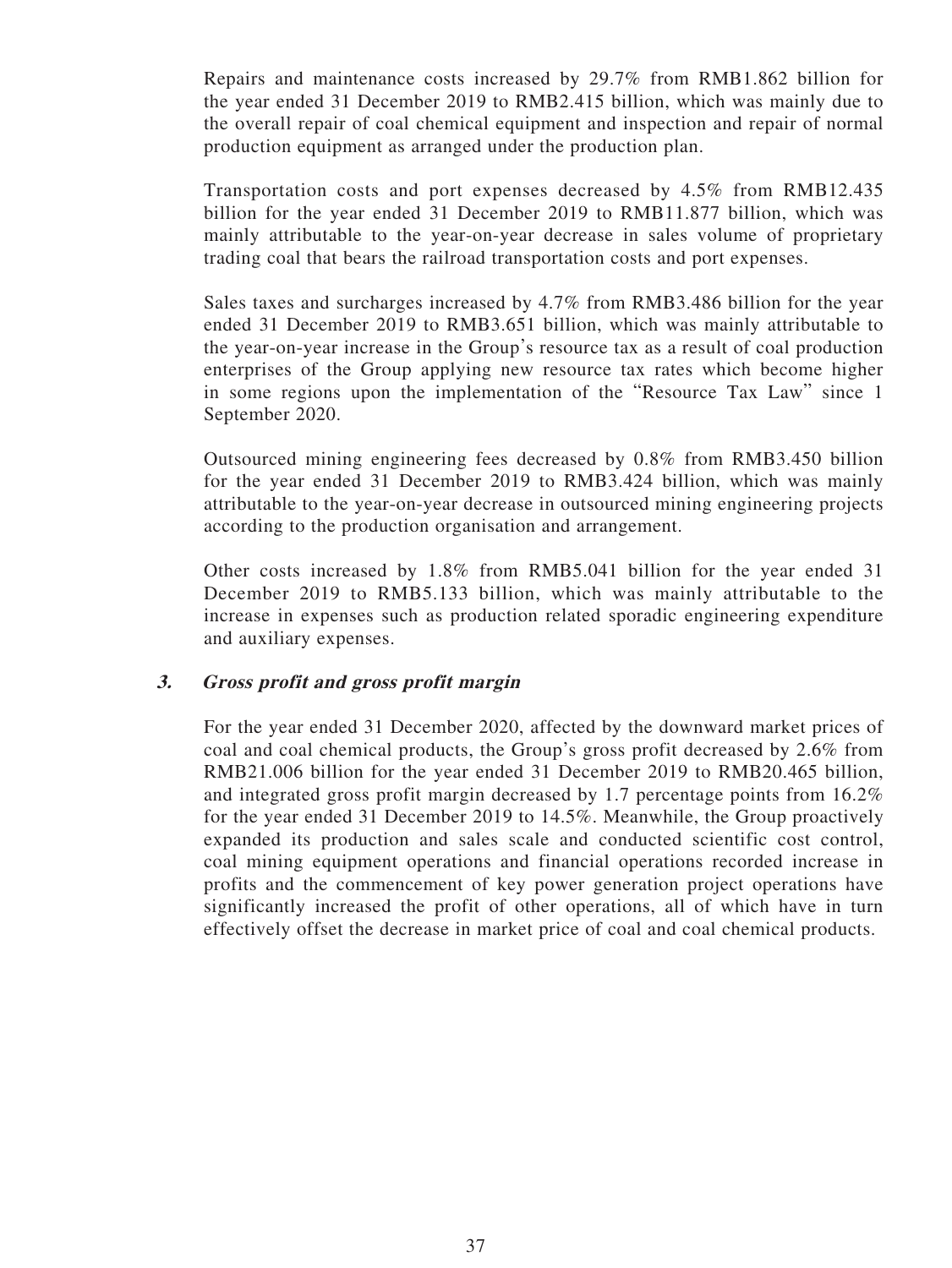The gross profit and gross profit margin from each operating segment of the Group for the year ended 31 December 2020 and the year-on-year changes are set out as follows:

#### Unit: RMB100 million

|                                  |             | Gross profit |           | Gross profit margin $(\%)$ |             |           |  |
|----------------------------------|-------------|--------------|-----------|----------------------------|-------------|-----------|--|
|                                  | For the     | For the      |           | For the                    | For the     |           |  |
|                                  | vear ended  | year ended   | Increase/ | year ended                 | year ended  | Increase/ |  |
|                                  | 31 December | 31 December  | decrease  | 31 December                | 31 December | decrease  |  |
|                                  | 2020        | 2019         | $(\%)$    | 2020                       | 2019        | $(\%)$    |  |
|                                  |             | (restated)   |           |                            | (restated)  |           |  |
| Coal operations                  | 150.95      | 162.28       | $-7.0$    | 13.3                       | 15.5        | $-2.2$    |  |
| Self-produced commercial coal    | 145.92      | 156.44       | $-6.7$    | 29.6                       | 31.5        | $-1.9$    |  |
| Proprietary coal trading         | 4.47        | 5.31         | $-15.8$   | 0.7                        | 1.0         | $-0.3$    |  |
| Coal chemical operations         | 24.61       | 30.94        | $-20.5$   | 14.4                       | 17.4        | $-3.0$    |  |
| Coal mining equipment operations | 13.88       | 11.10        | 25.0      | 15.5                       | 13.4        | 2.1       |  |
| Financial operations             | 8.49        | 8.28         | 2.5       | 68.4                       | 70.1        | $-1.7$    |  |
| Other operations                 | 9.52        | 0.41         | 2,222.0   | 13.6                       | 0.7         | 12.9      |  |
| The Group                        | 204.65      | 210.06       | $-2.6$    | 14.5                       | 16.2        | $-1.7$    |  |

Note: The above gross profit and gross profit margin of each operating segment are figures before netting of inter-segmental sales.

#### **(II) Operating results of segments**

#### **1. Coal Operations Segment**

#### (1) Revenue

Revenue from the coal operations of the Group was mainly generated from sales of coal produced from self-owned coal mines and coal washing plants (sales of self-produced commercial coal) to domestic and overseas customers. In addition, the Group also purchased coal from external enterprises for resale to customers (sales of proprietary coal trading) and engaged itself in coal import and export and domestic agency services.

For the year ended 31 December 2020, for coal operations of the Group, the revenue increased by 9.0% from RMB104.508 billion for the year ended 31 December 2019 to RMB113.897 billion, and revenue net of inter-segmental sales increased by 10.1% from RMB99.619 billion for the year ended 31 December 2019 to RMB109.70 billion.

For the year ended 31 December 2020, the revenue from sales of the self-produced commercial coal of the Group decreased by 0.7% from RMB49.596 billion for the year ended 31 December 2019 to RMB49.227 billion, which was mainly attributable to the year-on-year increase of 9.10 million tonnes in the sales volume leading to an increase of RMB4.430 billion in the sales revenue of self-produced commercial coal; the year-on-year decrease of RMB43/tonne in the comprehensive sales price leading to a decrease in revenue of RMB4.799 billion. Revenue net of inter-segmental sales decreased by 0.2% from RMB47.708 billion for the year ended 31 December 2019 to RMB47.636 billion.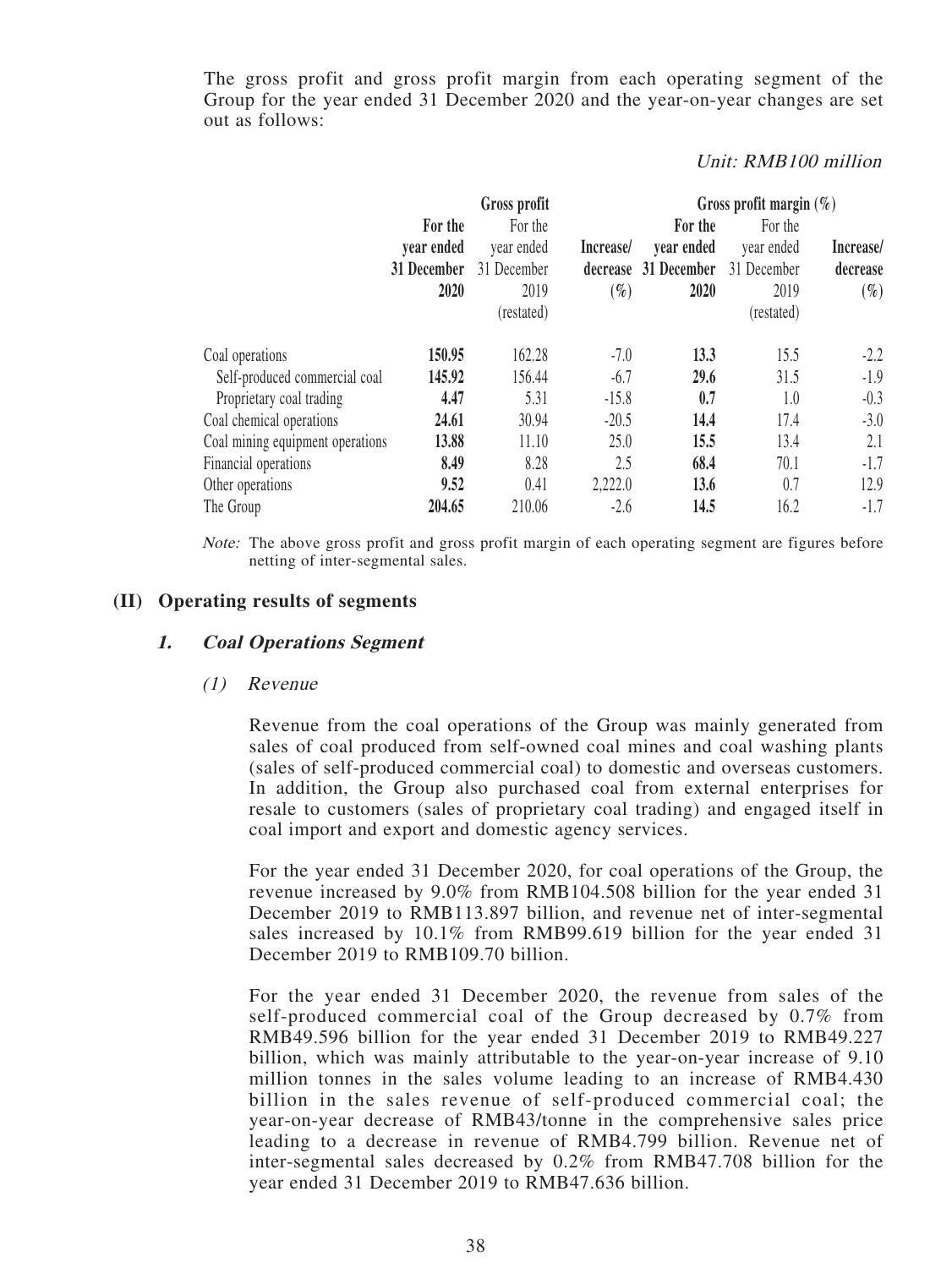For the year ended 31 December 2020, the revenue from sales of proprietary coal trading of the Group increased by 17.8% from RMB54.450 billion for the year ended 31 December 2019 to RMB64.143 billion, which was mainly attributable to the year-on-year increase of 25.17 million tonnes in the sales volume and RMB11.303 billion in the revenue from sales of proprietary coal trading; the year-on-year decrease of RMB11/tonne in the comprehensive sales price leading to a decrease in revenue of RMB1.610 billion. Revenue net of inter-segmental sales increased by 19.6% from RMB51.529 billion for the year ended 31 December 2019 to RMB61.616 billion.

For the year ended 31 December 2020, revenue from coal agency business of the Group decreased by RMB15 million from RMB33 million for the year ended 31 December 2019 to RMB18 million.

The Group's coal sales volume before netting of inter-segmental sales and selling prices for the year ended 31 December 2020 and the year-on-year changes are set out as follows:

|                      |                         |                            |                       |                    |                  |                    |                | Year-on-year      |                  |           |         |
|----------------------|-------------------------|----------------------------|-----------------------|--------------------|------------------|--------------------|----------------|-------------------|------------------|-----------|---------|
|                      |                         |                            |                       | For the year ended |                  | For the year ended |                | Increase/decrease |                  | Increase/ |         |
|                      |                         |                            |                       | 31 December 2020   |                  | 31 December 2019   |                | in amount         |                  | decrease  |         |
|                      |                         |                            |                       | <b>Sales</b>       | <b>Selling</b>   | Sales              | Selling        | Sales             | Selling          | Sales     | Selling |
|                      |                         |                            |                       | volume             | price            | volume             | price          | volume            | price            | volume    | price   |
|                      |                         |                            |                       | (10,000)           | (RMB/            | (10,000)           | (RMB/          | (10,000)          | (RMB/            |           |         |
|                      |                         |                            |                       | <i>tonnes</i> )    | <i>tonne</i> )   | <i>tonnes</i> )    | <i>tonne</i> ) | <i>tonnes</i> )   | <i>tonne</i> )   | $(\%)$    | $(\%)$  |
| I.                   | Self-produced           |                            |                       |                    |                  |                    |                |                   |                  |           |         |
|                      | commercial coal         | Total                      |                       | 11,105             | 443              | 10,195             | 486            | 910               | $-43$            | 8.9       | $-8.8$  |
|                      |                         | (I)                        | Thermal coal          | 9,986              | 402              | 9,162              | 432            | 824               | $-30$            | 9.0       | $-6.9$  |
|                      |                         |                            | Domestic sale<br>1.   | 9,977              | 402              | 9,143              | 431            | 834               | $-29$            | 9.1       | $-6.7$  |
|                      |                         |                            | 2.<br>Export          | 9                  | 508              | 19                 | 579            | $-10$             | $-71$            | $-52.6$   | $-12.3$ |
|                      |                         | (II)                       | Coking coal           | 1,119              | 808              | 1,033              | 973            | 86                | $-165$           | 8.3       | $-17.0$ |
|                      |                         |                            | Domestic sale         | 1,119              | 808              | 1,033              | 973            | 86                | $-165$           | 8.3       | $-17.0$ |
| $\prod_{\centerdot}$ | Proprietary coal        |                            |                       |                    |                  |                    |                |                   |                  |           |         |
|                      | trading                 | Total                      |                       | 14,644             | 438              | 12,127             | 449            | 2,517             | $-11$            | 20.8      | $-2.4$  |
|                      |                         | (I)                        | Domestic sale         | 14,502             | 437              | 11,984             | 447            | 2,518             | $-10$            | 21.0      | $-2.2$  |
|                      |                         | (II)                       | Self-operated export* | 21                 | 1,062            | 35                 | 1,247          | $-14$             | $-185$           | $-40.0$   | $-14.8$ |
|                      |                         | (III)                      | Import trading        | 121                | 402              | 108                | 392            | 13                | 10               | 12.0      | 2.6     |
| $\text{III}.$        | Import and export and   |                            |                       |                    |                  |                    |                |                   |                  |           |         |
|                      | domestic agency $\star$ | Total                      |                       | 795                | $\boldsymbol{2}$ | 806                | $\overline{4}$ | $-11$             | $-2$             | $-1.4$    | $-50.0$ |
|                      |                         | $\left( \mathrm{I}\right)$ | Import agency         | 17                 | $\overline{4}$   | 139                | $\overline{4}$ | $-122$            | $\boldsymbol{0}$ | $-87.8$   | $0.0\,$ |
|                      |                         | (II)                       | Export agency         | 95                 | $\overline{7}$   | 156                | 8              | $-61$             | $-1$             | $-39.1$   | $-12.5$ |
|                      |                         | (III)                      | Domestic agency       | 683                | $\overline{2}$   | 511                | $\overline{3}$ | 172               | $-1$             | 33.7      | $-33.3$ |

\* : Briquette export.

★: Selling price is agency service fee.

Note: Sales volume of the commercial coal includes the inter-segment self-consumption volume of the Group, which amounted to 13.25 million tonnes for 2020 and 14.42 million tonnes for 2019.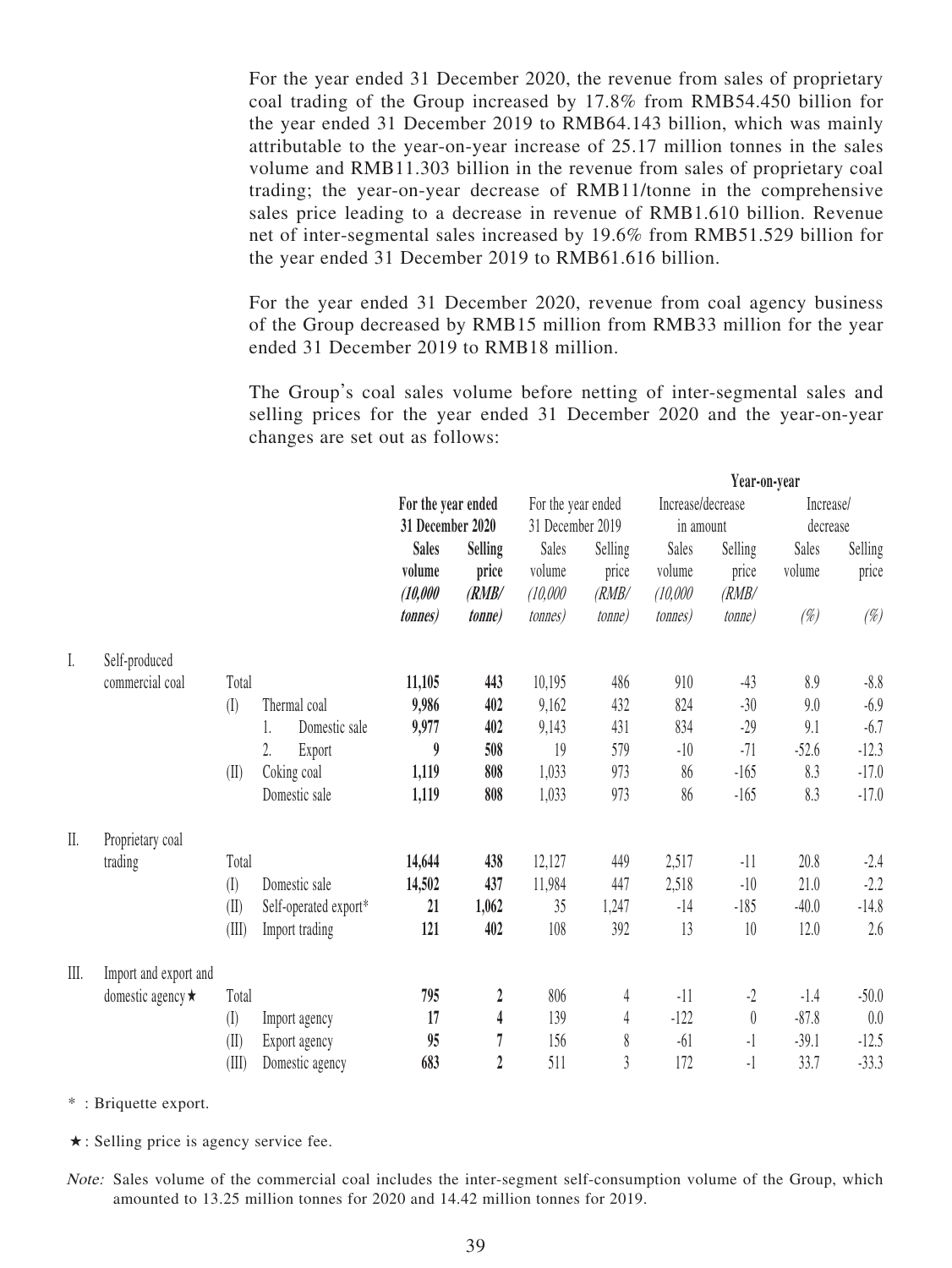#### (2) Cost of sales

For the year ended 31 December 2020, the Group's cost of sales of coal business increased by 11.9% from RMB88.280 billion for the year ended 31 December 2019 to RMB98.802 billion, which was mainly attributable to the year-on-year increase in the sales volume of the Group's proprietary coal trading of 25.17 million tonnes, leading to the year-on-year increase in cost by RMB10.157 billion; the year-on-year increase in cost of sales of selfproduced commercial coal by RMB683 million as a result of the combined effect by the year-on-year increase in the sales of self-produced commercial coal by 9.10 million tonnes and the year-on-year decrease in unit cost of sales of self-produced commercial coal by RMB21.15/tonne due to the Group's scientific cost control. The composition of the cost of sales of the Group's coal operations and its year-on-year changes are set out as follows:

#### **Item For the year ended 31 December 2020 Percentage (%)** For the year ended 31 December 2019 Percentage  $(\%)$ **Year-on-year** Increase/ decrease in amount Increase/ decrease  $(%)$ (restated) Materials costs **62.80 6.4** 61.86 7.0 0.94 1.5 Proprietary coal trading cost☆ **617.35 62.5** 515.78 58.5 101.57 19.7 Staff costs **33.46 3.4** 34.63 3.9 -1.17 -3.4 Depreciation and amortisation **59.67 6.0** 54.68 6.2 4.99 9.1 Repairs and maintenance **13.44 1.4** 12.62 1.4 0.82 6.5 Transportation costs and port expenses **108.84 11.0** 113.30 12.8 -4.46 -3.9 Sales taxes and surcharges **32.24 3.3** 30.49 3.5 1.75 5.7 Outsourcing mining engineering fees **34.24 3.5** 34.50 3.9 -0.26 -0.8 Other costs★ **25.98 2.5** 24.94 2.8 1.04 4.2 **Total cost of sales for coal operations 988.02 100.0** 882.80 100.0 105.22 11.9

#### Unit: RMB100 million

☆: This cost does not include transportation costs and port expenses related to proprietary coal trading, amounting to RMB1.961 billion for 2020 and RMB2.341 billion for 2019, both of which are set out in the item of transportation costs and port expenses.

★: Other costs include the environmental restoration expenses arising from coal mining, and the expenditures for the sporadic projects incurred in direct relation to coal production.

For the year ended 31 December 2020, the Group's cost of sales for self-produced commercial coal amounted to RMB34.635 billion, representing a year-on-year increase of RMB683 million or 2.0%; unit cost of sale for self-produced commercial coal amounted to RMB311.88/tonne, representing a year-on-year decrease of RMB21.15/tonne or 6.4%.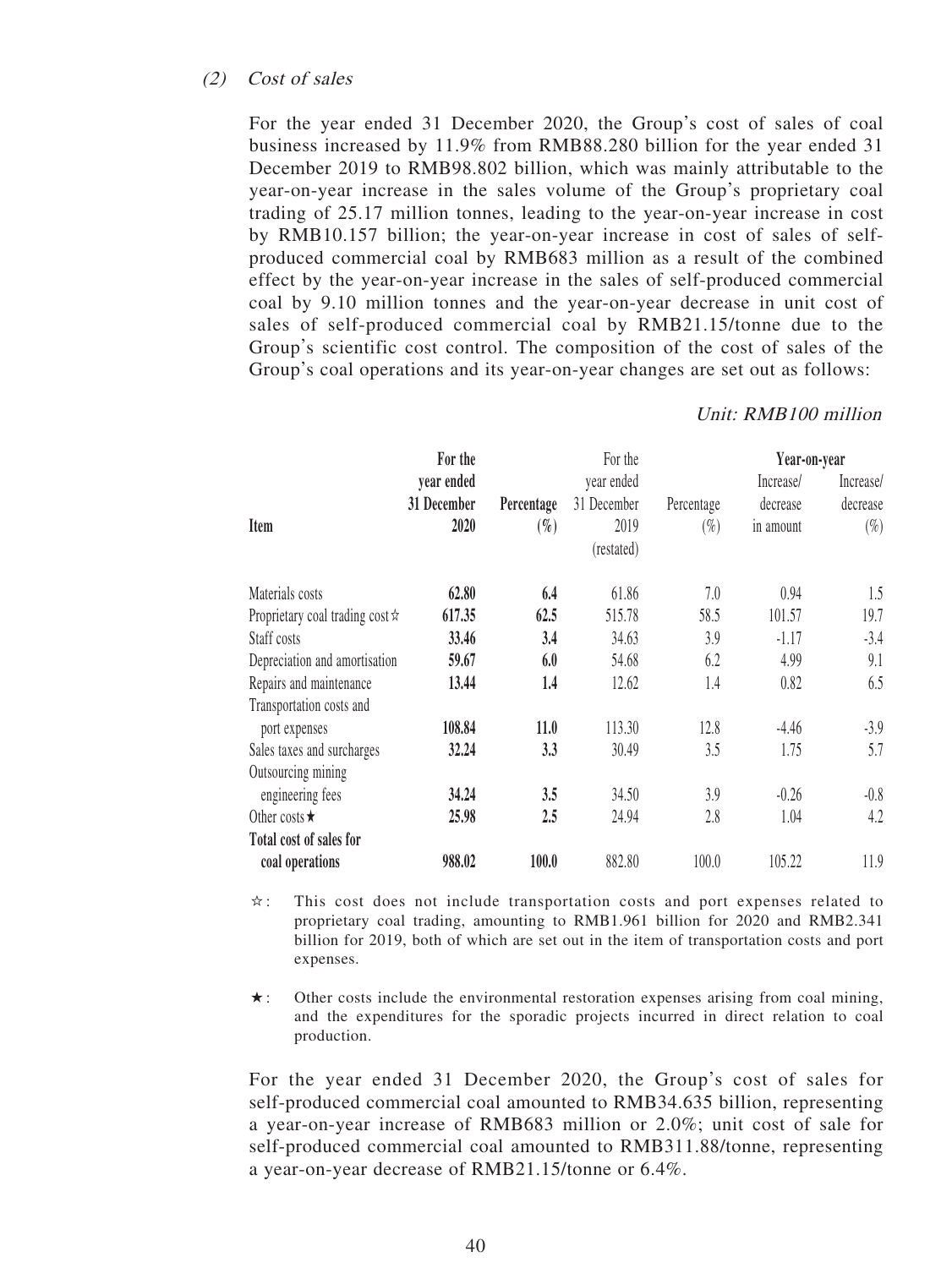The composition of the Group's unit cost of sales of self-produced commercial coal for the year ended 31 December 2020, and the year-on-year changes are set out as follows:

|                               | For the     |            | For the     |            | Year-on-year |           |
|-------------------------------|-------------|------------|-------------|------------|--------------|-----------|
|                               | year ended  |            | year ended  |            | Increase/    | Increase/ |
|                               | 31 December | Percentage | 31 December | Percentage | decrease     | decrease  |
| <b>Item</b>                   | 2020        | $(\%)$     | 2019        | $(\%)$     | in amount    | $(\%)$    |
|                               |             |            | (restated)  |            |              |           |
| Materials costs               | 56.55       | 18.1       | 60.67       | 18.2       | $-4.12$      | $-6.8$    |
| Staff costs                   | 30.13       | 9.7        | 33.96       | 10.2       | $-3.83$      | $-11.3$   |
| Depreciation and amortisation | 53.73       | 17.2       | 53.64       | 16.1       | 0.09         | 0.2       |
| Repairs and maintenance       | 12.11       | 3.9        | 12.38       | 3.7        | $-0.27$      | $-2.2$    |
| Transportation costs and      |             |            |             |            |              |           |
| port expenses                 | 80.35       | 25.8       | 87.91       | 26.4       | $-7.56$      | $-8.6$    |
| Sales taxes and surcharges    | 29.03       | 9.3        | 29.91       | 9.0        | $-0.88$      | $-2.9$    |
| Outsourcing mining            |             |            |             |            |              |           |
| engineering fees              | 30.83       | 9,9        | 33.84       | 10.2       | $-3.01$      | $-8.9$    |
| Other costs                   | 19.15       | 6.1        | 20.72       | 6.2        | $-1.57$      | $-7.6$    |
| Total unit cost of sales      |             |            |             |            |              |           |
| of self-produced              |             |            |             |            |              |           |
| commercial coal               | 311.88      | 100.0      | 333.03      | 100.0      | $-21.15$     | $-6.4$    |

#### Unit: RMB/tonne

For the year ended 31 December 2020, the Group's unit cost of sales of self-produced commercial coal amounted to RMB311.88/tonne, representing a year-on-year decrease of RMB21.15/tonne or 6.4%, which was mainly attributable to the Group's continuous optimisation of production organisation, proactive release of advanced production capacity, increased efforts to lower cost and excavate the underground mines, as well as the decrease in procurement cost of diesel, leading to a year-on-year decrease in unit materials costs; national policies to support COVID-19 pandemic prevention and control such as the temporary 50% reduction in social security expenses, leading to a year-on-year decrease in staff costs; the decrease in the proportion of sales volume of self-produced commercial coal that bears railroad transportation and port expenses for the total sales volume of self-produced commercial coal of the Group, as well as decrease in the transportation fees of certain railroad, leading to a year-on-year decrease in unit transportation costs and port expenses; the year-on-year decrease in outsourcing mining engineering projects pursuant to the production organisation and arrangement as well as the year-on-year increase in the production volume of self-produced commercial coal, leading to the year-on-year decrease in unit outsourcing mining engineering fees. Besides, the Group's expansion of production scale resulted in the year-on-year increase in production related sporadic engineering expenditure and auxiliary expenses in other costs, but the dilution effect of the increase in production volume of self-produced commercial coal led to the year-on-year decrease in unit other costs.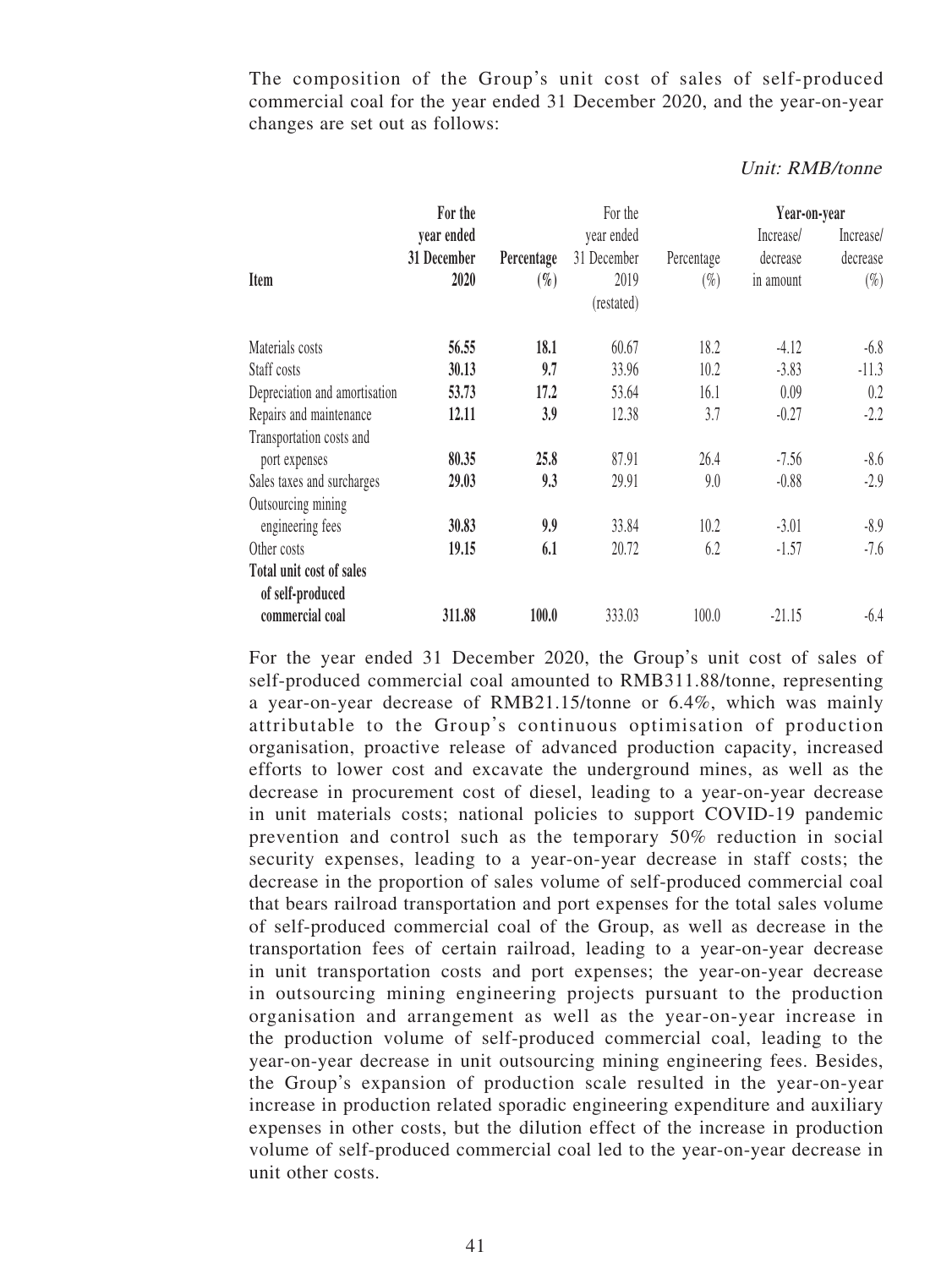#### (3) Gross profit and gross profit margin

For the year ended 31 December 2020, the Group's gross profit from coal operations segment decreased by 7.0% from RMB16.228 billion for the year ended 31 December 2019 to RMB15.095 billion, while gross profit margin decreased by 2.2 percentage points from 15.5% for the year ended 31 December 2019 to 13.3%, which was mainly due to the combined effect of the year-on-year increase in sales volume of the Group's self-produced commercial coal, the year-on-year decrease in unit cost of sales, the year-on-year decline in price of self-produced commercial coal, the year-on-year decrease in gross profit of proprietary coal trading operations and the year-on-year decrease in gross profit margin.

### **2. Coal Chemical Operations Segment**

(1) Revenue

For the year ended 31 December 2020, the revenue from coal chemical operations of the Group decreased by 4.0% from RMB17.772 billion for the year ended 31 December 2019 to RMB17.054 billion and revenue net of inter-segmental sales decreased by 4.5% from RMB17.512 billion for the year ended 31 December 2019 to RMB16.728 billion, which was mainly attributable to the relatively large year-on-year decrease in the price of coal chemical products under the influence of sluggish international oil price as well as the year-on-year decrease in sales volume of urea and methanol under the scheduled inspection and repairs by Ordos Energy Chemical Company and China Coal Yuanxing Company as arranged under their plans.

The sales volume and selling prices of the major coal chemical products of the Group for the year ended 31 December 2020 and the year-on-year changes are set out as follows:

|      |                                                       |                    |                  |                    |                  | Year-on-vear      |         |           |         |
|------|-------------------------------------------------------|--------------------|------------------|--------------------|------------------|-------------------|---------|-----------|---------|
|      |                                                       | For the year ended |                  | For the year ended |                  | Increase/decrease |         | Increase/ |         |
|      |                                                       |                    | 31 December 2020 |                    | 31 December 2019 | in amount         |         | decrease  |         |
|      |                                                       | <b>Sales</b>       | <b>Selling</b>   | Sales              | Selling          | Sales             | Selling | Sales     | Selling |
|      |                                                       | volume             | price            | volume             | price            | volume            | price   | volume    | price   |
|      |                                                       | (10,000)           | (RMB/            | (10,000)           | (RMB/            | (10,000)          | (RMB/   |           |         |
|      |                                                       | <i>tonnes</i>      | <i>tonne</i>     | <i>tonnes</i> )    | <i>tonne</i> )   | <i>tonnes</i> )   | tonne)  | (%)       | (%)     |
|      | Polyolefin                                            | 147.4              | 6,385            | 145.0              | 7,214            | 2.4               | $-829$  | 1.7       | $-11.5$ |
|      | Polyethylene                                          | 74.5               | 6,121            | 75.2               | 6,919            | $-0.7$            | $-798$  | $-0.9$    | $-11.5$ |
|      | Polypropylene                                         | 72.9               | 6,655            | 69.8               | 7,531            | 3.1               | $-876$  | 4.4       | $-11.6$ |
| ΙΙ.  | Urea                                                  | 224.8              | 1,625            | 229.1              | 1,763            | $-4.3$            | $-138$  | $-1.9$    | $-7.8$  |
| III. | Methanol                                              | 68.8               | 1,332            | 95.8               | 1,543            | $-27.0$           | $-211$  | $-28.2$   | $-13.7$ |
|      | Inter-segment self-consumption volume $\blacklozenge$ | 65.3               | 1,324            | 82.0               | 1,528            | $-16.7$           | $-204$  | $-20.4$   | $-13.4$ |
|      | External sales                                        | 3.5                | 1,487            | 13.8               | 1,628            | $-10.3$           | $-141$  | $-74.6$   | $-8.7$  |

◆: The amount of inter-segment self-consumption volume represents the amount of methanol consumed by China Coal Yuanxing Company and China Coal Shaanxi Company to Mengda Chemical Company and Ordos Energy Chemical Company.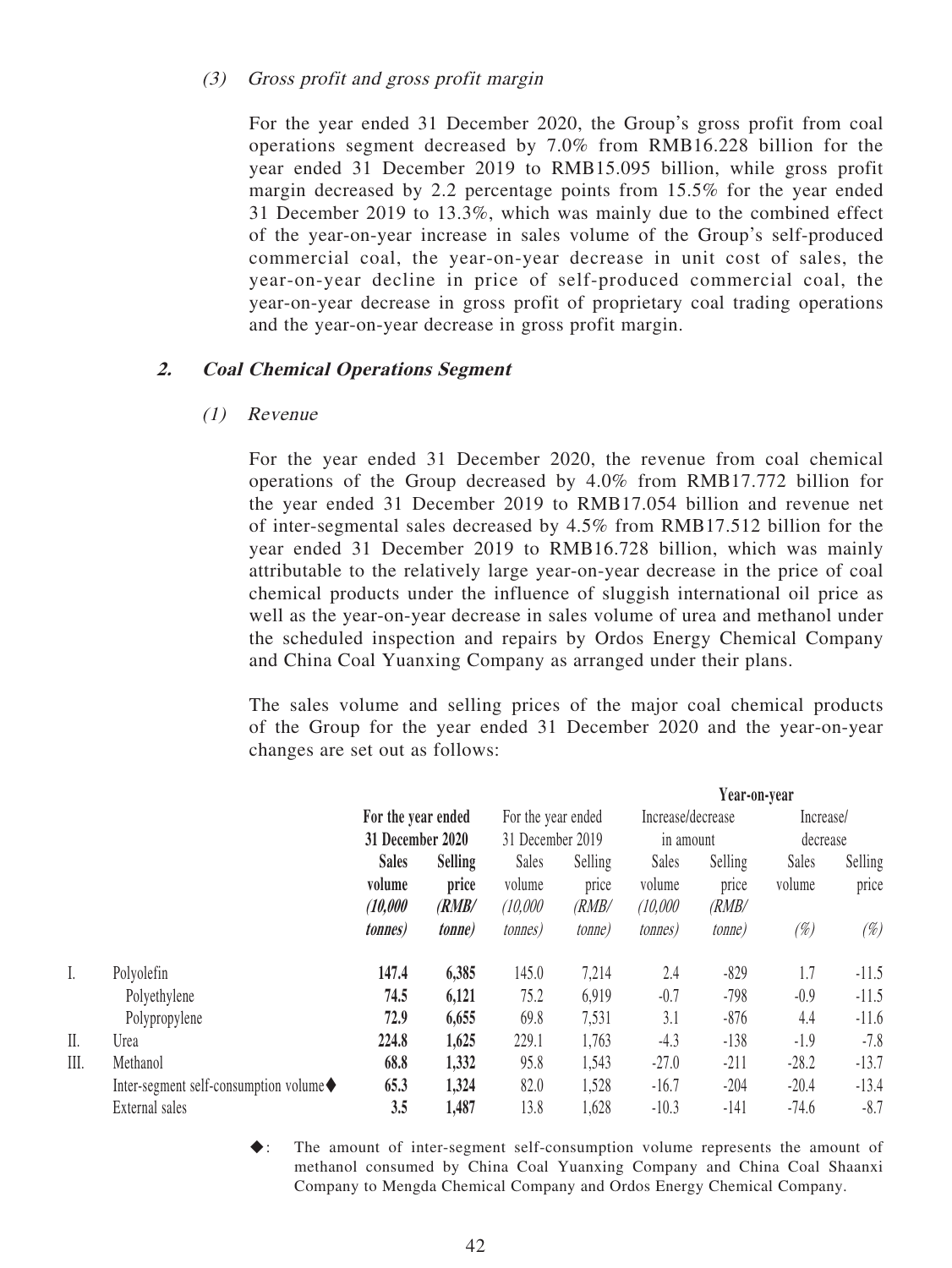Besides, leveraging on channel advantage, the Group commenced the business of procurement of polyolefin from third parties and sale to its customers. For the year ended 31 December 2020, the procurement and sale of polyolefin amounted to 141,000 tonnes, realising sales revenue of RMB1.016 billion.

(2) Cost of sales

For the year ended 31 December 2020, cost of sales for the coal chemical operations of the Group decreased by 0.6% from RMB14.678 billion for the year ended 31 December 2019 to RMB14.593 billion, which was mainly attributable to the combined effect of continual strengthened lean management on cost by each coal chemical enterprise, the year-on-year decrease in procurement price of raw materials and fuel coal along with the downward trend of the coal market, the increase in sales volume of polyolefin in proprietary trading, and the increase in repair expenses for the repairs and maintenance of some coal chemical enterprises pursuant to their production plan and arrangement. The composition of the cost of sales for the Group's coal chemical operations and the year-on-year changes are set out as follows:

#### Unit: RMB100 million

|                                                     | For the     |            | For the     |            | Year-on-year |           |
|-----------------------------------------------------|-------------|------------|-------------|------------|--------------|-----------|
|                                                     | year ended  |            | year ended  |            | Increase/    | Increase/ |
|                                                     | 31 December | Percentage | 31 December | Percentage | decrease     | decrease  |
| Item                                                | 2020        | $(\%)$     | 2019        | $(\%)$     | in amount    | $(\%)$    |
| Materials costs (excluding<br>cost of polyolefin in |             |            |             |            |              |           |
| proprietary trading)                                | 74.27       | 51.0       | 81.89       | 55.8       | $-7.62$      | $-9.3$    |
| Cost of polyolefin in                               |             |            |             |            |              |           |
| proprietary trading                                 | 10.06       | 6.9        | 1.10        | 0.7        | 8.96         | 814.5     |
| Staff costs                                         | 7.36        | 5.0        | 8.25        | 5.6        | $-0.89$      | $-10.8$   |
| Depreciation and amortisation                       | 25.89       | 17.7       | 27.35       | 18.6       | $-1.46$      | $-5.3$    |
| Repairs and maintenance                             | 7.03        | 4.8        | 4.78        | 3.3        | 2.25         | 47.1      |
| Transportation costs and                            |             |            |             |            |              |           |
| port expenses                                       | 9.09        | 6.2        | 9.65        | 6.6        | $-0.56$      | $-5.8$    |
| Sales taxes and surcharges                          | 3.03        | 2.1        | 3.25        | 2.2        | $-0.22$      | $-6.8$    |
| Other costs                                         | 9.20        | 6.3        | 10.51       | 7.2        | $-1.31$      | $-12.5$   |
| Total cost of sales for coal                        |             |            |             |            |              |           |
| chemical operations                                 | 145.93      | 100.0      | 146.78      | 100.0      | $-0.85$      | $-0.6$    |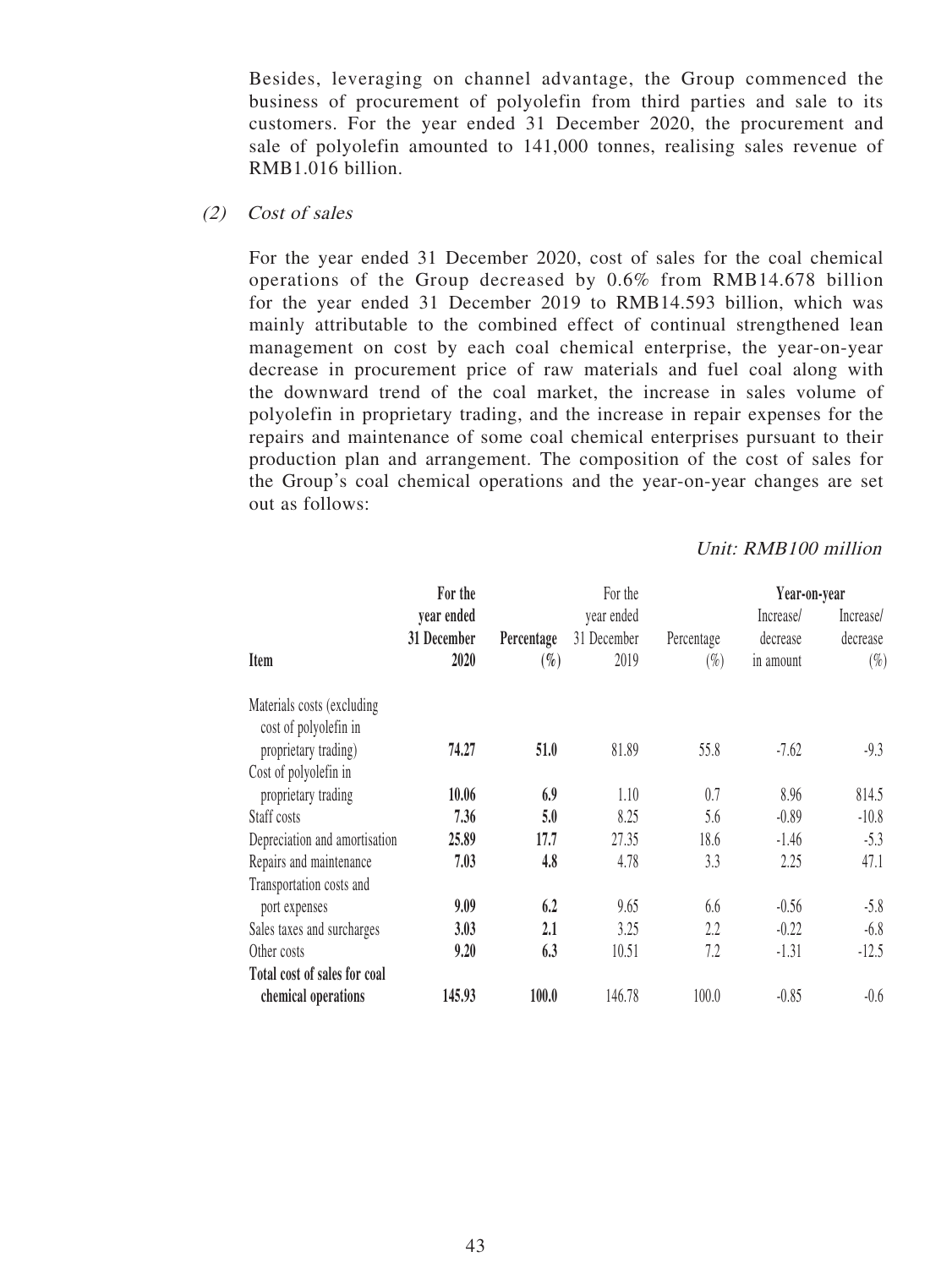The cost of sales of the major self-produced coal chemical products of the Group for the year ended 31 December 2020 and the year-on-year changes are set out as follows:

|                   | For the     | For the     | Year-on-year |           |
|-------------------|-------------|-------------|--------------|-----------|
|                   | year ended  | year ended  | Increase/    | Increase/ |
|                   | 31 December | 31 December | decrease     | decrease  |
| <b>Item</b>       | 2020        | 2019        | in amount    | $(\%)$    |
| I. Polyolefin     | 5,511       | 6,062       | $-551$       | $-9.1$    |
| (1) Polyethylene  | 5,593       | 6,128       | $-535$       | $-8.7$    |
| (2) Polypropylene | 5,427       | 5,991       | $-564$       | $-9.4$    |
| II. Urea          | 1,302       | 1,294       | 8            | 0.6       |
| III. Methanol     | 1,368       | 1,373       | $-5$         | $-0.4$    |

#### Unit: RMB/tonne

#### (3) Gross profit and gross profit margin

For the year ended 31 December 2020, affected by the significant year-on-year decrease in market price of coal chemical products under the influence of sluggish international oil price, the gross profit of the Group's coal chemical operations decreased by 20.5% from RMB3.094 billion for the year ended 31 December 2019 to RMB2.461 billion, while gross profit margin decreased by 3.0 percentage points from 17.4% for the year ended 31 December 2019 to 14.4%.

#### **3. Coal Mining Equipment Operations Segment**

#### (1) Revenue

For the year ended 31 December 2020, the Group's revenue from coal mining equipment operations increased by 8.1% from RMB8.270 billion for the year ended 31 December 2019 to RMB8.942 billion. Revenue net of other inter-segmental sales increased by 10.5% from RMB7.020 billion for the year ended 31 December 2019 to RMB7.756 billion, which was mainly attributable to the year-on-year increase in revenue due to the further optimisation of coal mining equipment product structure and the expansion of sales and business scale of accessories.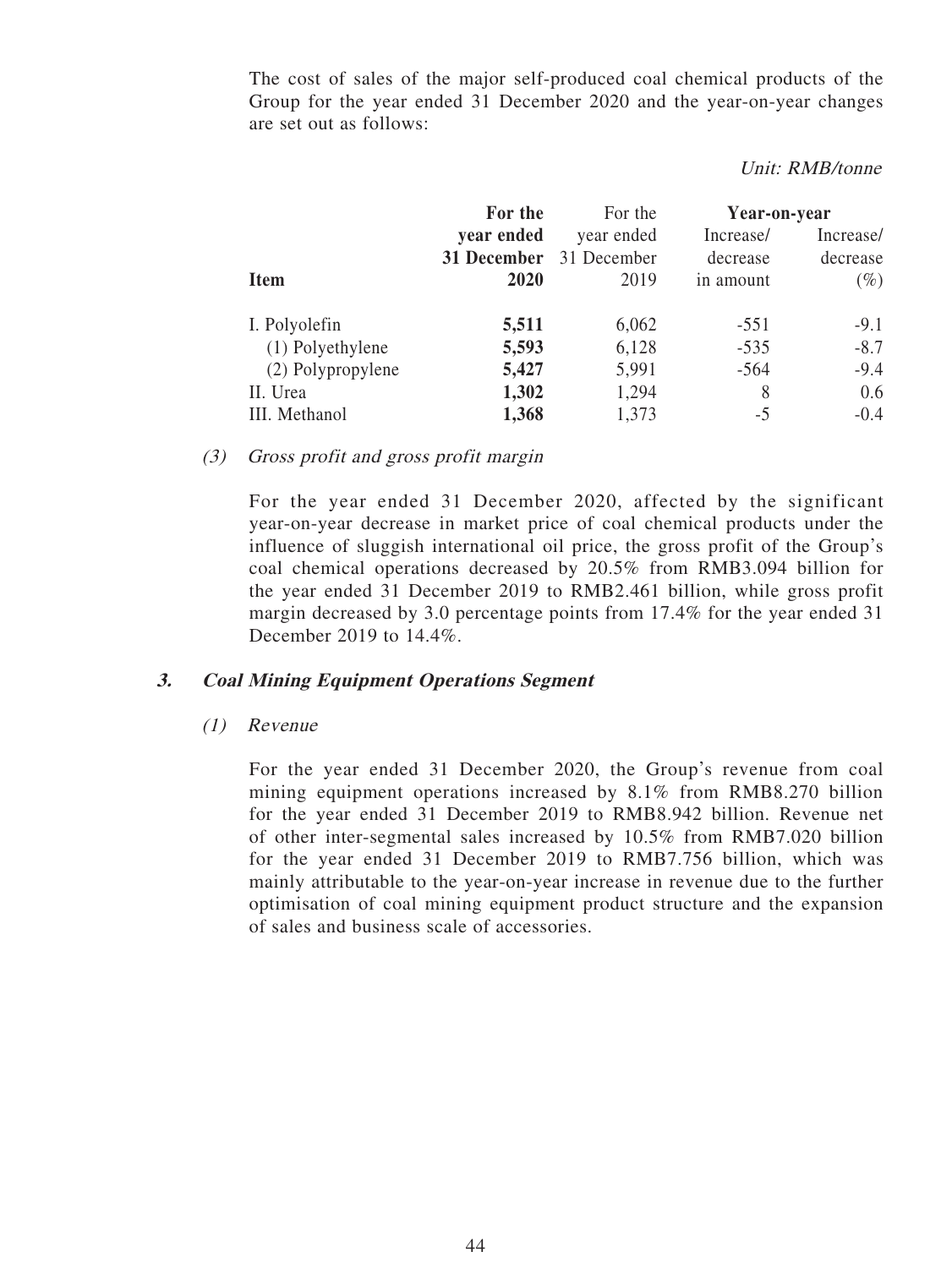#### (2) Cost of sales

For the year ended 31 December 2020, the Group's cost of sales for the coal mining equipment operations increased by 5.5% from RMB7.160 billion for the year ended 31 December 2019 to RMB7.554 billion. The composition of the Group's cost of sales for the coal mining equipment operations and the year-on-year changes are set out as follows:

#### Unit: RMB100 million

|                               | For the     |            | For the     |            | Year-on-year |           |
|-------------------------------|-------------|------------|-------------|------------|--------------|-----------|
|                               | vear ended  |            | year ended  |            | Increase/    | Increase/ |
|                               | 31 December | Percentage | 31 December | Percentage | decrease     | decrease  |
| <b>Item</b>                   | 2020        | $(\%)$     | 2019        | $(\%)$     | in amount    | $(\%)$    |
| Material costs                | 54.36       | 72.0       | 50.20       | 70.1       | 4.16         | 8.3       |
| Staff costs                   | 6.92        | 9.2        | 6.48        | 9.1        | 0.44         | 6.8       |
| Depreciation and amortisation | 4.06        | 5.4        | 3.71        | 5.2        | 0.35         | 9.4       |
| Repairs and maintenance       | 1.12        | 1.5        | 1.07        | 1.5        | 0.05         | 4.7       |
| Transportation costs          | 1.23        | 1.6        | 1.88        | 2.6        | $-0.65$      | $-34.6$   |
| Sales taxes and surcharges    | 0.40        | 0.5        | 0.38        | 0.5        | 0.02         | 5.3       |
| Other costs                   | 7.45        | 9.8        | 7.88        | 11.0       | $-0.43$      | $-5.5$    |
| Total cost of sales           |             |            |             |            |              |           |
| for coal mining               |             |            |             |            |              |           |
| equipment operations          | 75.54       | 100.0      | 71.60       | 100.0      | 3.94         | 5.5       |

#### (3) Gross profit and gross profit margin

For the year ended 31 December 2020, the gross profit of the Group's coal mining equipment operations segment increased by 25.0% from RMB1.110 billion for the year ended 31 December 2019 to RMB1.388 billion; and the gross profit margin increased by 2.1 percentage points from 13.4% for the year ended 31 December 2019 to 15.5%, which was mainly attributable to the year-on-year increase in high-end products and accessories sales business with higher gross profit margin.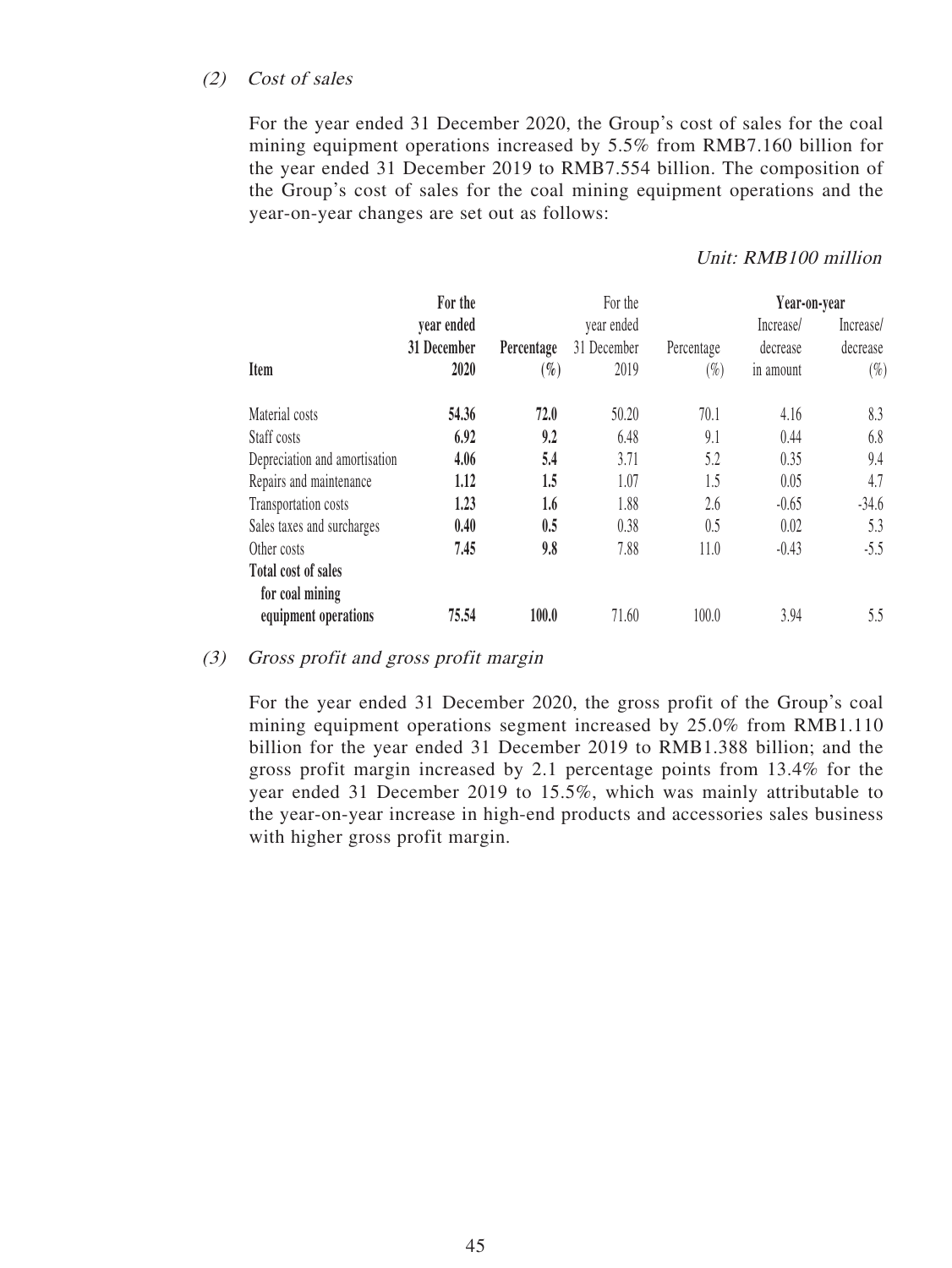### **4. Financial Operations Segment**

For financial operations, which is mainly engaged by Finance Company, the Group deepened lean management concept, strengthened financial technology innovation, offered multi-dimensional, extensive and customised financial services by precisely targeting financial needs of member enterprises to secure safe, stable and efficient capital flow, and enhanced detailed operations of interbank deposits by dynamically optimizing deployment strategies at appropriate times, thereby realising better value appreciation and effectiveness. For the year ended 31 December 2020, revenue of financial operations of the Group increased by 5.1% from RMB1.182 billion for the year ended 31 December 2019 to RMB1.242 billion; revenue net of inter-segmental sales increased by 8.0% from RMB776 million for the year ended 31 December 2019 to RMB838 million. Cost of sales increased by 11.0% from RMB354 million for the year ended 31 December 2019 to RMB393 million. Gross profit increased by 2.5% from RMB828 million for the year ended 31 December 2019 to RMB849 million. Gross profit margin decreased by 1.7 percentage points from 70.1% for the year ended 31 December 2019 to 68.4%.

### **5. Other Operations Segment**

Other operations segment of the Group mainly includes thermal power generation, aluminum processing, import of equipment and accessories, tendering and bidding services, railway transportation and other business. Benefitted from the stable operation of key power generation projects including the Project of the Second Power Plant 2×660MW located in the north of Wucai Bay, Zhundong, Xinjiang and the 2×350MW thermal power project by Shanghai Energy Company, for the year ended 31 December 2020, the revenue from other operations of the Group increased by 28.0% from RMB5.484 billion for the year ended 31 December 2019 to RMB7.019 billion; revenue net of inter-segmental sales increased by 34.7% from RMB4.408 billion for the year ended 31 December 2019 to RMB5.939 billion; cost of sales increased by 11.5% from RMB5.443 billion for the year ended 31 December 2019 to RMB6.067 billion; gross profit increased by RMB911 million from RMB41 million for the year ended 31 December 2019 to RMB952 million; gross profit margin increased by 12.9 percentage points from 0.7% for the year ended 31 December 2019 to 13.6%.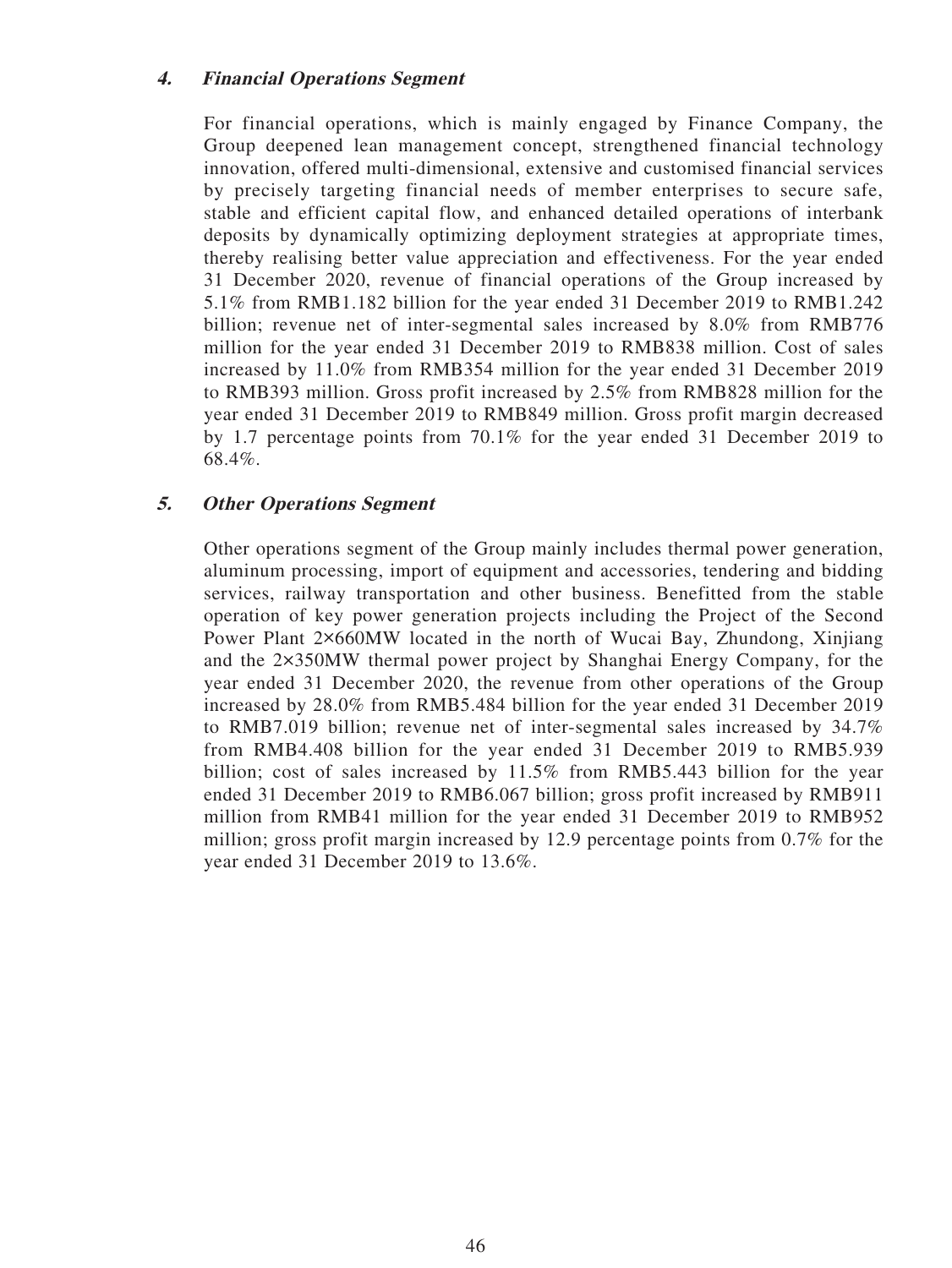#### **(III) Selling, general and administrative expenses**

For the year ended 31 December 2020, the Group's selling, general and administrative expenses increased by RMB33 million from RMB5.533 billion for the year ended 31 December 2019 to RMB5.566 billion, which was mainly attributable to the increase in technology innovation by the Group, leading to the year-on-year increase in research and development expenses.

#### **(IV) Other gains and losses**

For the year ended 31 December 2020, other net gains and losses of the Group increased by RMB461 million from RMB-311 million for the year ended 31 December 2019 to RMB150 million, which was mainly attributable to the year-on-year decrease in impairment provisions recognised based on the results of the impairment tests conducted by the Group on assets that showed signs of impairment according to Accounting Standards.

#### **(V) Profit from operations**

For the year ended 31 December 2020, the Group's profit from operations decreased by 0.9% from RMB15.181 billion for the year ended 31 December 2019 to RMB15.049 billion. Profits from operations for each operating segment of the Group and the year-on-year changes are as follows:

Unit: RMB100 million

|                           | For the     | For the     | Year-on-year |           |
|---------------------------|-------------|-------------|--------------|-----------|
|                           | year ended  | year ended  | Increase/    | Increase/ |
|                           | 31 December | 31 December | decrease     | decrease  |
| <b>Item</b>               | 2020        | 2019        | in amount    | $(\%)$    |
|                           |             | (restated)  |              |           |
| The Group                 | 150.49      | 151.81      | $-1.32$      | $-0.9$    |
| Of which: Coal operations | 116.56      | 131.34      | $-14.78$     | $-11.3$   |
| Coal chemical operations  | 18.89       | 24.84       | $-5.95$      | $-24.0$   |
| Coal mining equipment     |             |             |              |           |
| operations                | 4.57        | 3.04        | 1.53         | 50.3      |
| Finance operations        | 8.50        | 7.63        | 0.87         | 11.4      |
| Other operations          | 6.41        | $-9.01$     | 15.42        |           |

Note: The above profits from operations for each operating segment are figures before netting of inter-segmental sales.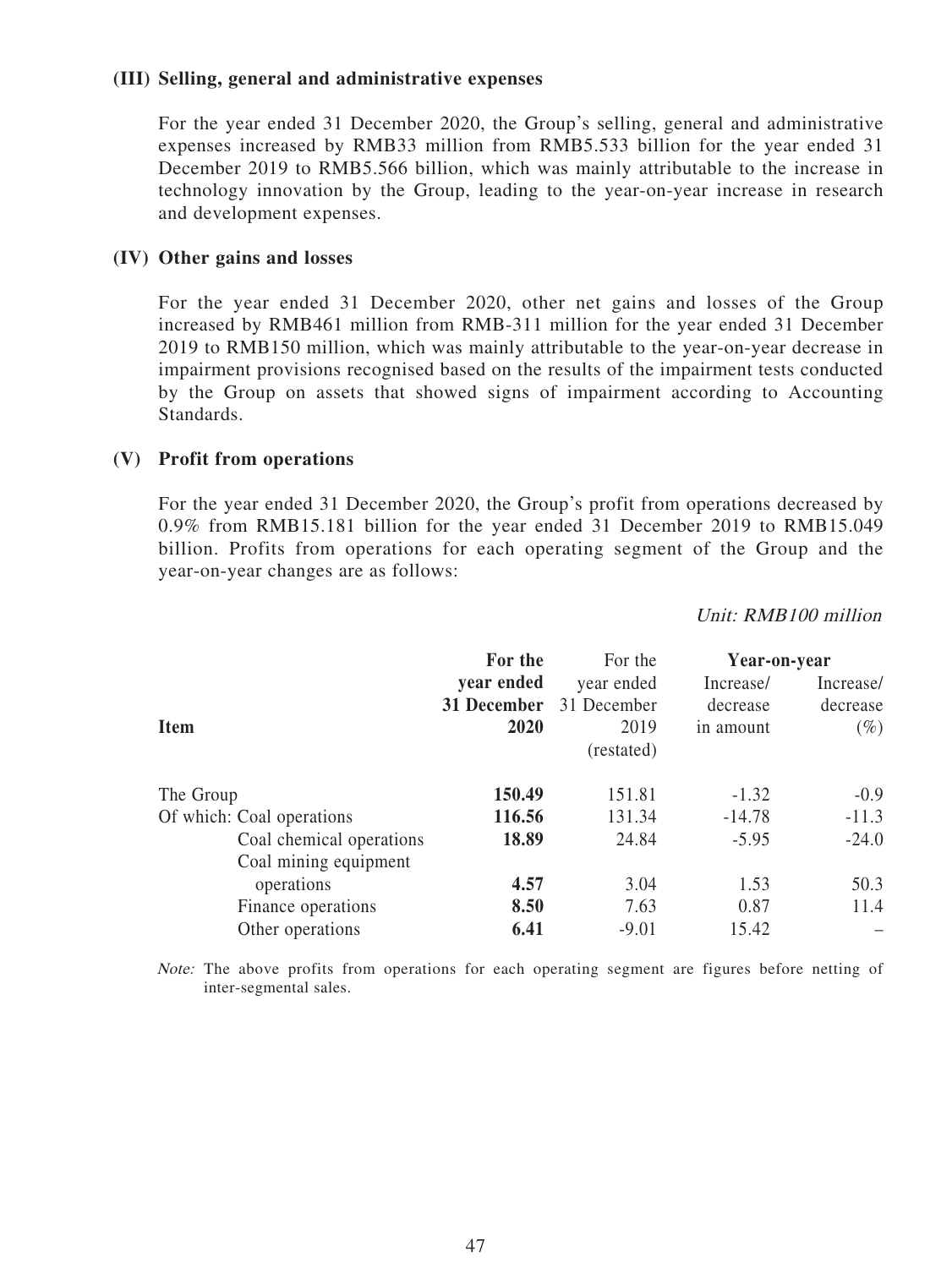#### **(VI) Finance income and finance costs**

For the year ended 31 December 2020, the Group's net finance costs decreased by 4.7% from RMB4.754 billion for the year ended 31 December 2019 to RMB4.529 billion, which was mainly attributable to the combined effect of the Group's increased efforts on the optimisation of debt structure to lower integrated capital cost, the transformation from capitalisation of interest expenses to accounting as expenses for some construction projects that have commenced production, the increase in provisions for close down, restoration and environmental costs by coal production enterprises based on the mine geological environment governance and restoration fund in accordance with relevant policies issued by the State in 2019, and the increase in finance costs recognised at effective interest rate method such as other long-term liabilities recognised for gains from granting mining rights to be paid in instalments.

#### **(VII) Share of profits of associates and joint ventures**

For the year ended 31 December 2020, the Group's share of profits of associates and joint ventures decreased by 55.2% from RMB2.597 billion for the year ended 31 December 2019 to RMB1.164 billion, which was mainly attributable to the year-on-year decrease in market price of coal and coal chemical products, and the decrease in production volume of some associates and joint ventures of the Group pursuant to their scheduled inspection and repairs during the reporting period, leading to the year-on-year decrease in the profits of associates and joint ventures, and thus, the Group's share of profits of associates and joint ventures recognised in accordance with its shareholding.

#### **(VIII) Profit before income tax**

For the year ended 31 December 2020, the profit before income tax of the Group decreased by 10.3% from RMB13.024 billion for the year ended 31 December 2019 to RMB11.683 billion.

#### **(IX) Income tax expense**

For the year ended 31 December 2020, the Group's income tax expenses decreased by 3.9% from RMB3.501 billion for the year ended 31 December 2019 to RMB3.363 billion.

#### **(X) Profit attributable to the equity holders of the Company**

For the year ended 31 December 2020, the profit attributable to the equity holders of the Company decreased by 13.7% from RMB6.199 billion for the year ended 31 December 2019 to RMB5.351 billion.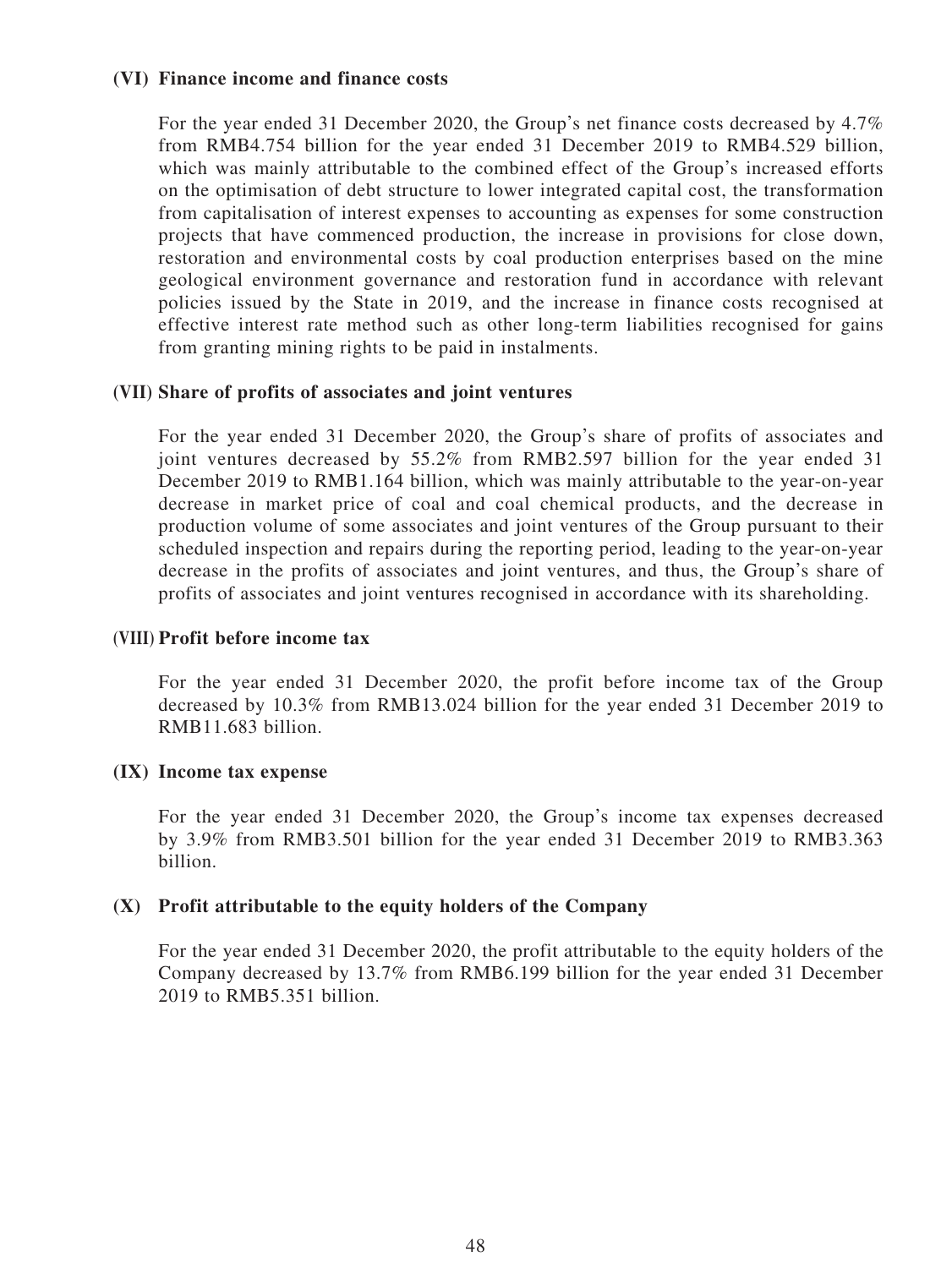### **III. Cash Flow**

As at 31 December 2020, the balance of the Group's cash and cash equivalents amounted to RMB15.041 billion, representing a net increase of RMB2.903 billion as compared to RMB12.138 billion as at 31 December 2019.

Net cash inflow generated from operating activities increased by RMB651 million from RMB21.981 billion for the year ended 31 December 2019 to RMB22.632 billion, which was mainly attributable to the combined effect of the Group's continual reinforcement of lean capital management, reduction of operating capital occupation, the year-on-year increase in net cash inflow generated from production and sales activities by RMB1.562 billion as well as the decrease of RMB911 million in deposits absorbed from members other than China Coal Energy by Finance Company.

Net cash outflow used in investing activities increased by RMB5.586 billion from RMB8.657 billion for the year ended 31 December 2019 to RMB14.243 billion which was mainly attributable to the combined effect of the year-on-year increase of RMB8.331 billion in cash outflow arisen from the change in term deposits with an initial deposit period of more than three months, the year-on-year increase in entrusted loans of RMB1.125 billion recovered by Pingshuo Group from Sujin Shuozhou Coal Gangue Power Generation Company Limited (originally named China Coal Pingshuo No.1 Coal Gangue Power Generation Company Limited), the difference in gain of RMB689 million from granting the mining rights of Libi Coal Mine compensated by China Coal Group to China Coal Huajin Company, and the year-on-year decrease in cash utilised as capital expenditure by RMB727 million.

Net cash outflow generated from financing activities decreased by RMB4.091 billion from RMB9.566 billion for the year ended 31 December 2019 to RMB5.475 billion, which was mainly attributable to the combined effect of the year-on-year increase in the net debt facility of the Group as arranged pursuant to its annual financing plan and overall capital status, as well as the year-on-year increase in cash received from investment from minority shareholders absorbed by subsidiaries of the Group during the reporting period.

#### **IV. Sources of Capital**

For the year ended 31 December 2020, the Group's funds were mainly derived from the proceeds generated from business operations, bank borrowings and net proceeds raised in capital markets. The Group's funds were mainly used for investments in production facilities and equipment for coal, coal chemical, coal mining equipment and power generation operations, repayment of debts payable by the Group, and as the Group's working capital and general recurring expenditures.

During the reporting period, the Group has repaid the loans as well as the principal and interests of the bonds when they become due. No overdue or default has occurred.

The cash generated from the Group's operation, net proceeds from share offering in the international and domestic capital markets, relevant banking facilities obtained and the issue amount of bonds approved but not utilised will provide sufficient capital funds for future production and operating activities as well as project construction.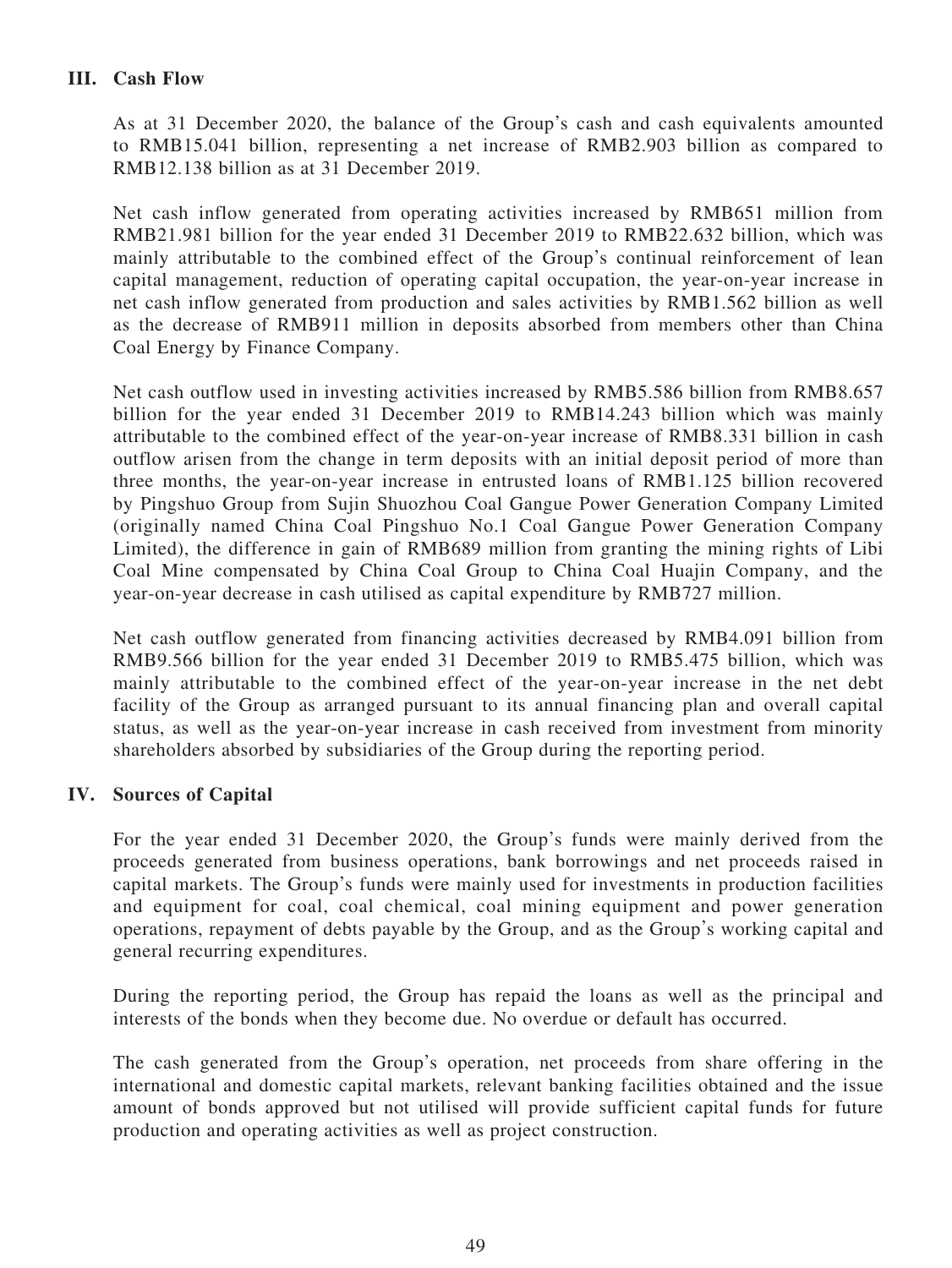#### **V. Assets and Liabilities**

### **(I) Property, plant and equipment**

As at 31 December 2020, the net value of property, plant and equipment of the Group amounted to RMB133.679 billion, representing a net increase of RMB3.681 billion or 2.8% as compared to RMB129.998 billion as at 31 December 2019, among which, the net value of buildings was RMB34.466 billion, accounting for 25.8%; that of mining structure was RMB29.583 billion, accounting for 22.1%; that of plant, machinery and equipment was RMB44.716 billion, accounting for 33.5%; that of construction in progress was RMB20.575 billion, accounting for 15.4%; and that of railways, transportation vehicles and other was RMB4.339 billion, accounting for 3.2%.

## **(II) Mining rights**

As at 31 December 2020, the net value of the Group's mining rights amounted to RMB41.877 billion, representing a net increase of RMB2.997 billion or 7.7% as compared to RMB38.880 billion as at 31 December 2019, which was mainly attributable to the combined effect of the coal production enterprise of the Group recognised the proceeds from transfer of mining rights payable in instalment in accordance with China's relevant policy, as well as the completion of acquisition of 100% equity interests in Panjiayao Coal by Pingshuo Group after years, where its inclusion into the scope of consolidation increased the mining rights and the amortisation of mining rights for the period.

#### **(III) Investments in associates and joint ventures**

As at 31 December 2020, the net value of the Group's investment in associates and joint ventures amounted to RMB23.864 billion, representing a net decrease of RMB313 million or 1.3% as compared to RMB24.177 billion as at 31 December 2019, which was mainly attributable to the combined effect of recognisation of investment gains in associates and joint ventures by the Group, and the receipt of dividends declared from associates and joint ventures.

#### **(IV) Other non-current assets**

As at 31 December 2020, the net value of other non-current assets of the Group was RMB6.820 billion, representing a net decrease of RMB3.913 billion or 36.5% as compared to RMB10.733 billion as at 31 December 2019, which was mainly due to the aforesaid inclusion of Panjiayao Coal into the scope of consolidation, leading to the corresponding decrease in previous prepayments.

### **(V) Trade receivables**

As at 31 December 2020, the Group's net value of trade receivables amounted to RMB7.241 billion, representing a net decrease of RMB74 million or 1.0% as compared to RMB7.315 billion as at 31 December 2019, which was mainly due to the Group's increased recovery of sales loans, leading to the decrease in trade receivables.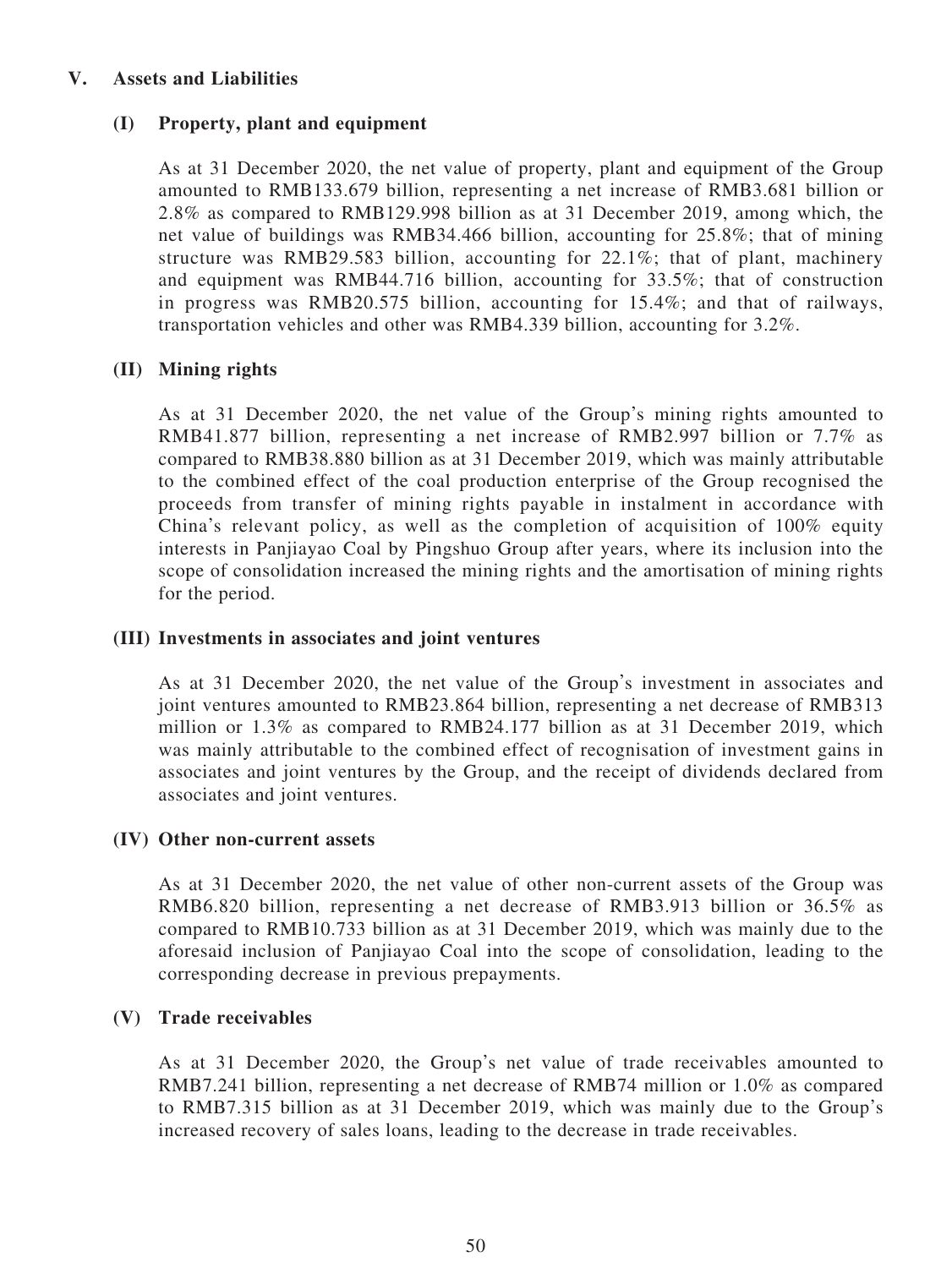#### **(VI) Debt instruments at fair value through other comprehensive income**

As at 31 December 2020, the Group's net value of debt instruments at fair value through other comprehensive income was RMB3.521 billion, representing a net decrease of RMB3.376 billion or 48.9% as compared to RMB6.897 billion as at 31 December 2019, which was mainly due to the significant decrease in bill receivables arisen from the increase in utilization of acceptance notes by the Group through discount and endorsement transfer.

#### **(VII) Borrowings**

As at 31 December 2020, the balance of borrowings of the Group amounted to RMB68.658 billion, representing a net increase of RMB7.344 billion or 12.0% as compared to RMB61.314 billion as at 31 December 2019, among which, the balance of long-term borrowings (including long-term borrowings due within one year) was RMB66.989 billion, representing a net increase of RMB9.941 billion as compared to RMB57.048 billion as at 31 December 2019; and the balance of short-term borrowings amounted to RMB1.669 billion, representing a net decrease of RMB2.597 billion as compared to RMB4.266 billion as at 31 December 2019.

#### **(VIII) Lease liabilities**

As at 31 December 2020, the balance of lease liabilities of the Group (including lease liabilities due within one year) amounted to RMB446 million, representing a net decrease of RMB58 million or 11.5% as compared to RMB504 million as at 31 December 2019, which was mainly due to the payment of lease fees by the Group in accordance with the requirements of contracts.

#### **(IX) Long-term bonds**

As at 31 December 2020, the balance of the long-term bonds of the Group (including the portion due within one year) amounted to RMB27.011 billion, representing a net decrease of RMB5.915 billion or 18.0% as compared to RMB32.926 billion as at 31 December 2019, which was mainly due to the payment of medium-term notes due by the Group.

#### **(X) Provision for close down, restoration and environmental costs**

As at 31 December 2020, the net provision for close-down, restoration and environmental costs of the Group amounted to RMB3.197 billion, representing a net decrease of RMB50 million or 1.5% as compared to RMB3.247 billion as at 31 December 2019, which was mainly due to the fact that coal enterprises of the Group made provision for mine geological environment governance and restoration fund in accordance with relevant national policies, where amortization was made based on effective interest rate method.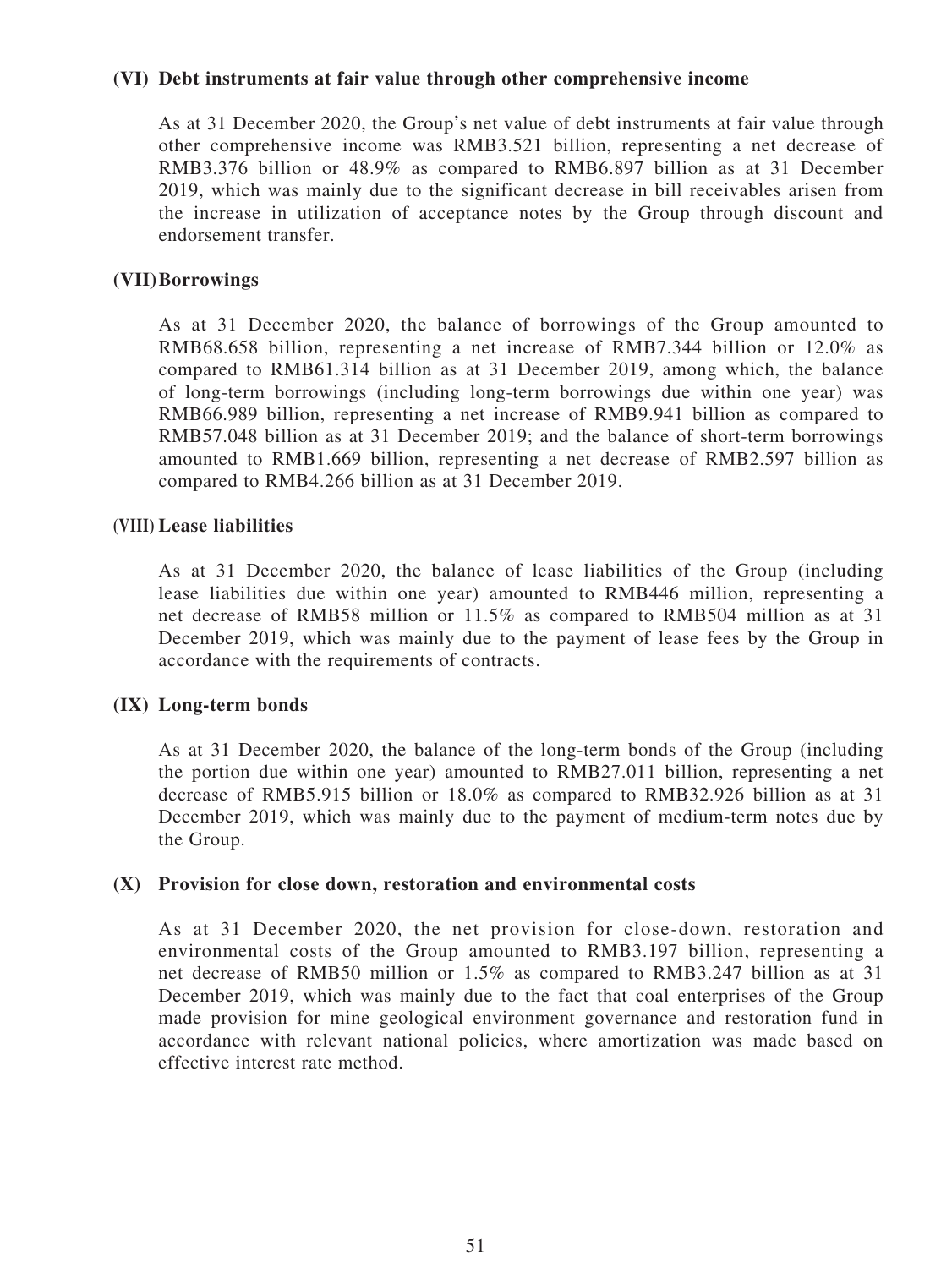### **(XI) Other long-term liabilities**

As at 31 December 2020, the other net long-term liabilities of the Group amounted to RMB5.021 billion, representing a net increase of RMB1.019 billion or 25.5% as compared to RMB4.002 billion as at 31 December 2019, which was mainly because the mining rights are added to the proceeds from transfer of mining rights payable by the Group's coal enterprises in accordance with relevant national policy, and the Group classified part of the discounted income with payment period of over one year as other long-term liabilities, as well as the aforesaid inclusion of Panjiayao Coal into the scope of consolidation, where the recognisation of outstanding acquisition consideration in accordance with the requirements of related agreement increased other long-term liabilities.

### **VI. Equity**

As at 31 December 2020, the equity of the Group was RMB123.666 billion, representing an increase of RMB6.388 billion or 5.4% from RMB117.278 billion as at 31 December 2019, among which, the equity attributable to the equity holders of the Company was RMB100.659 billion, representing an increase of RMB3.611 billion or 3.7% from RMB97.048 billion as at 31 December 2019. The items under the equity subject to significant change are analyzed as below:

### **(I) Reserve**

As at 31 December 2020, the reserve of the Group was RMB46.917 billion, representing a decrease of RMB191 million or 0.4% from RMB47.108 billion as at 31 December 2019, which was mainly due to the decrease of RMB509 million in the balance of the special fund from the previous year as the Group utilised the fund as planned during the reporting period, as well as the increase in reserve by RMB384 million due to the withdrawal of the surplus reserve and the reserve for general risk.

### **(II) Retained earnings**

As at 31 December 2020, the retained earnings of the Group was RMB40.484 billion, representing an increase of RMB3.803 billion or 10.4% from RMB36.681 billion as at 31 December 2019, which was mainly because of the Group's profit attributable to the equity holders of the Company for the reporting period of RMB5.351 billion, the decrease of RMB1.684 billion for distribution of dividends in 2019, the increase of RMB509 million for adjusted unutilised special fund from the previous year as it was planned to be used during the reporting period, and the decrease of RMB384 million for the withdrawal of the surplus reserve and the reserve for general risk.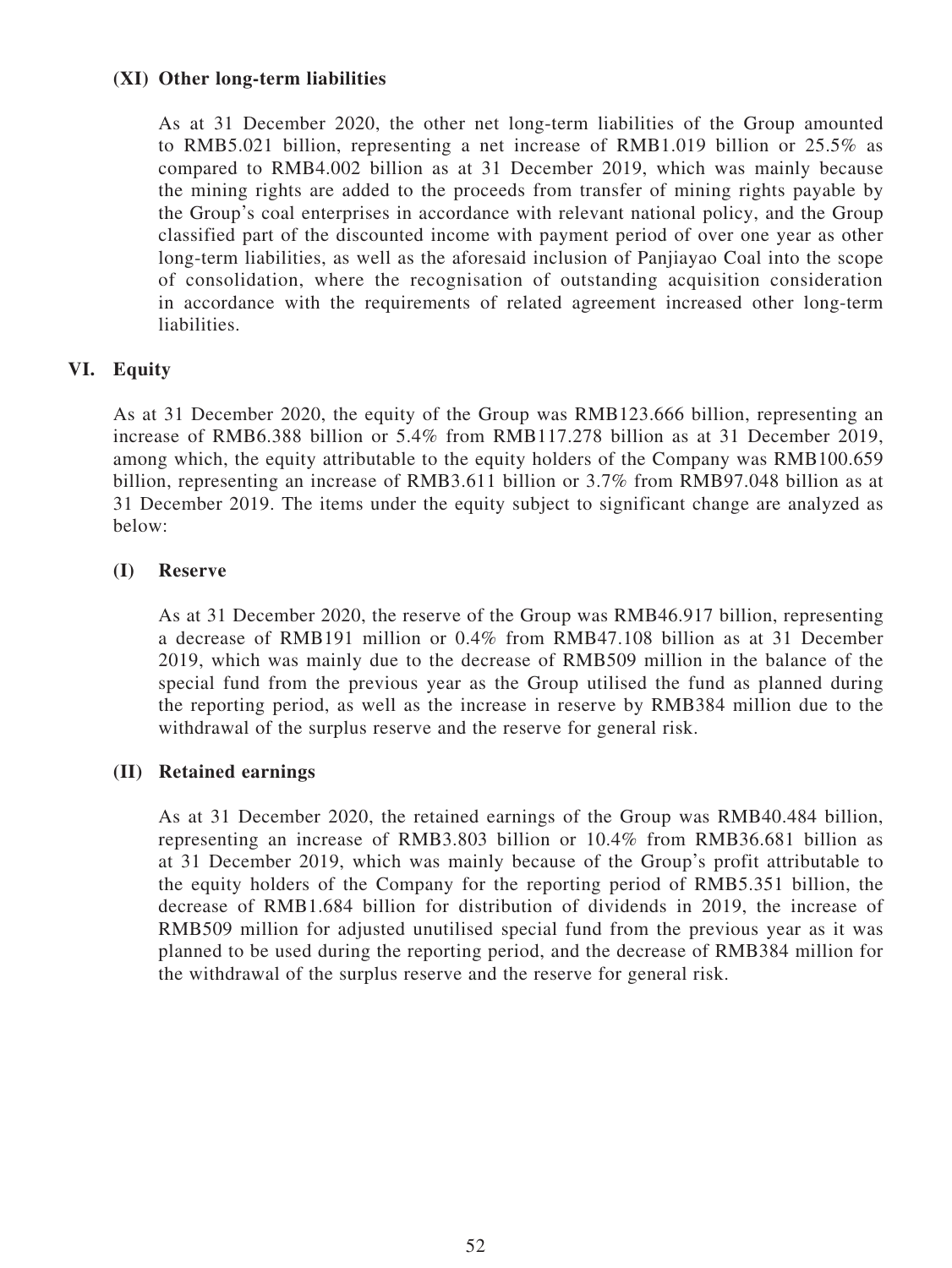#### **VII. Significant Charge of Assets**

The Group did not have significant charge of assets during the reporting period. As at 31 December 2020, the book value of the Group's charge of assets amounted to RMB1.583 billion, of which the book value of pledged assets was RMB336 million and the book value of mortgaged assets was RMB1.247 billion.

#### **VIII. Significant Investment**

Save as disclosed in this announcement, the Group had no significant investment during the reporting period.

### **IX. Material Acquisitions and Disposals**

Save as disclosed in this announcement, the Group did not have material acquisitions and disposals in relation to subsidiaries, associates and joint ventures during the reporting period.

### **X. Issuance of Corporate Bonds and Interest and Principal Payment of Other Bonds and Debt Financing Instruments**

The goal of registration and issuance of debt securities by the Group is to replenish the working capital of the Group and adjust the debt structure. During the reporting period, the Company issued corporate bonds of RMB3.0 billion and medium-term notes of RMB2.0 billion.

As of 31 December 2020, the Company has paid the principal and interest of its other bonds and debt financing instruments by the agreed time. No default or delayed payment of principal and interest has occurred.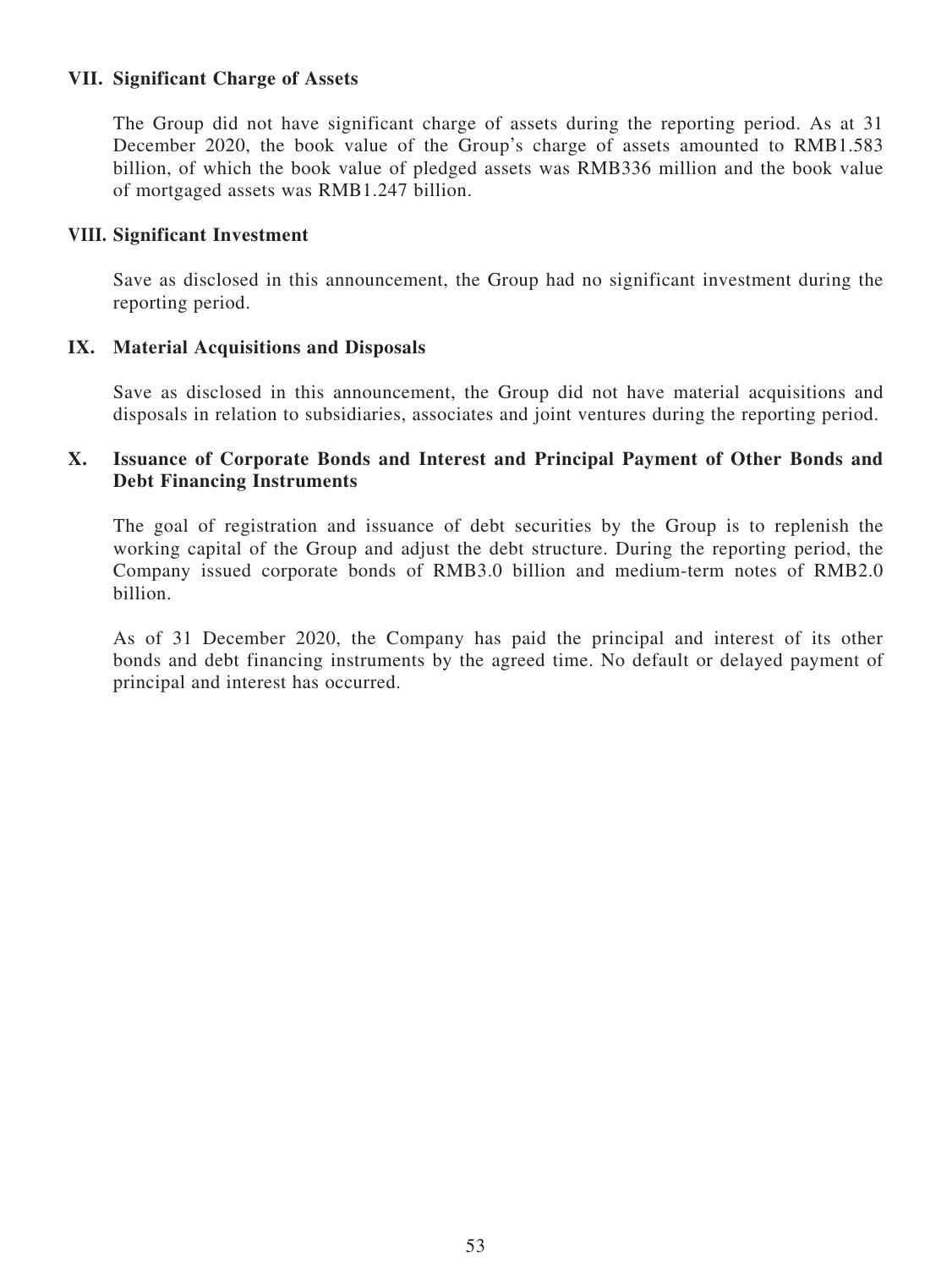### **XI. Issues, Difficulties and Risks Arising from the Operation of the Company and Relevant Strategies and Measures**

#### **(1) Risks of Fluctuation in Macro Economy**

The coal industry is a fundamental sector of the Chinese economy, which is closely linked to the macro economy and significantly affected by other relevant industries including electricity, metallurgy, construction materials and chemical industry. Currently, owing to the complicated and harsh circumstances of the world economy, there are still many unstable factors affecting the macro economy, which may have certain impacts on the operating results of the Company. In addition, changes in the national industrial policies, adjustment to the environmental protection criteria, public health emergencies and other factors may also affect the production and operation of the Company. The Company will adhere to its strategic goals of continuing to optimise its industrial layout and expediting the industry structure adjustments by executing strict budget planning, strengthening regular monitoring and analysis, and enhancing risk management so as to strive to achieve stable and orderly production and operation.

#### **(2) Risks of Fluctuation in Product Prices**

Due to various factors such as demand and supply, characteristics of products, transportation capacity and weather, it remains difficult to accurately determine the trend of prices of coal and coal chemical products. The volatility in international crude oil prices significantly affects the prices of domestic chemical products, which further poses a certain impact on the profit margin of the coal chemical products of the Company. The Company will enhance market research and judgement, flexibly adjust its marketing strategy and increase the profitability of its products.

#### **(3) Risks of Safe Production**

Restricted by factors such as natural conditions and characteristics of production, the production processes of coal mining and coal chemical products involve higher safety risks which make safety management more difficult. The Company continues to improve the safety management and risk prevention system, vigorously promotes safe and efficient construction of coal mines and upgrades the level of automatic production. Meanwhile, the Company makes great efforts to ensure the safe operation at every production stage by laying emphasis on the enhancement of system protection capacity and the launch of special projects regularly to address major disasters.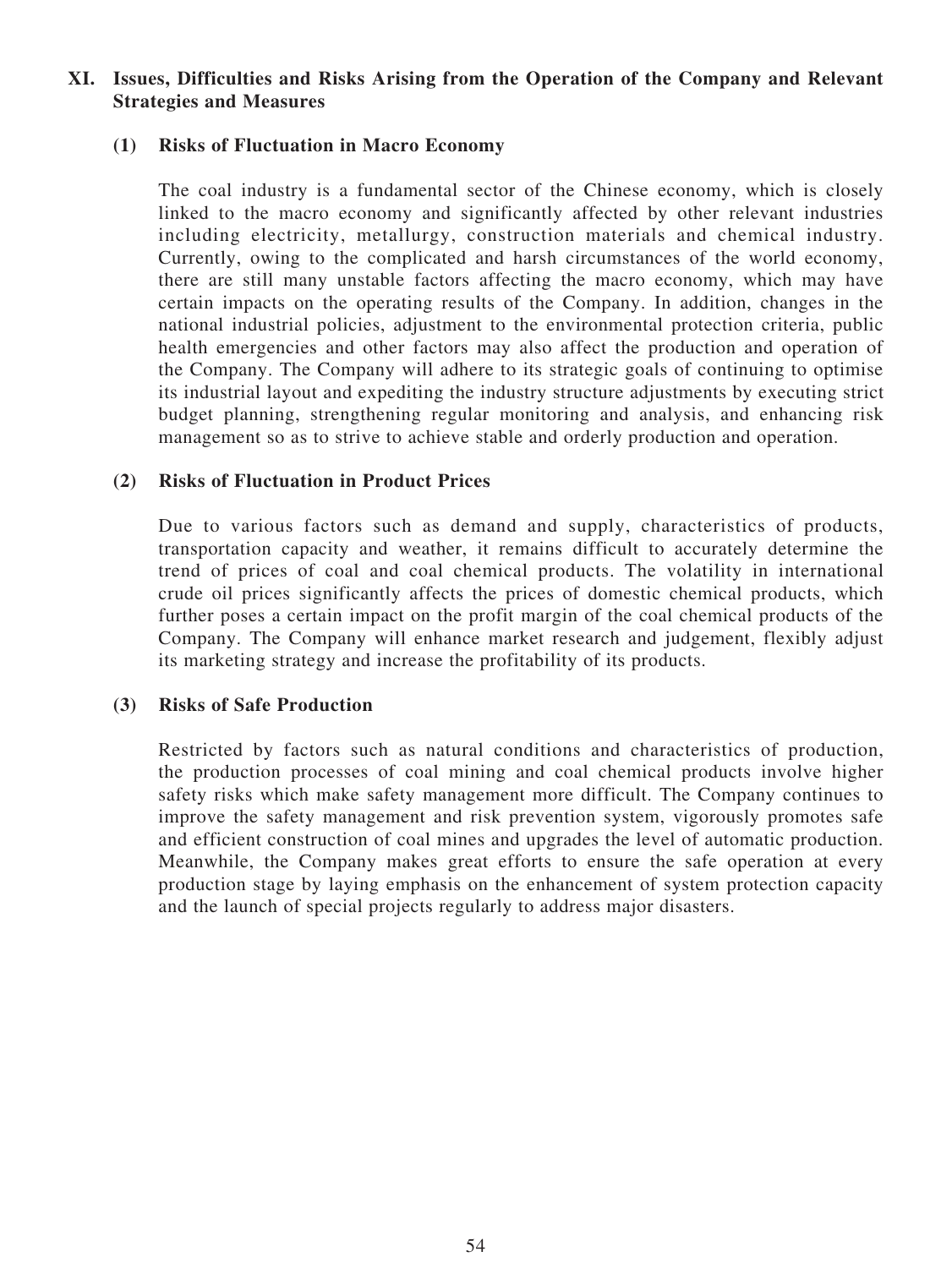#### **(4) Risks of Project Investment**

New investment projects normally require longer time from the feasibility study to effective production. Due to the uncertainty in the approval process and constant changes in the industry of the project and related industries, the date of completion of the project and the actual yield of the project after it is put into operation may be different from the expectation to a certain extent. The Company will strengthen the preliminary project work by expediting the procedures for relevant certificates and licenses and ensuring rational investment scale and pace so as to control investment costs and avoid investment risks.

### **(5) Risks of Environmental Protection**

The production of coal and coal chemical as well as power generation may affect the ecological environment to a certain extent. The Company has implemented the national decisions and deployment on the construction of ecological culture, and voluntarily put the concept of green development into practice. By continuously perfecting the ecological and environmental protection management and control structure and constantly conducting pollution governance, emission reduction and ecology governance, the Company has strengthened daily supervision and checks to effectively prevent various types of ecological and environmental risks.

#### **(6) Risks of Rising Costs**

In recent years, the pressure of coal cost control has been relatively greater due to factors such as complex coal mining conditions, increasing investments in the maintenance of large equipment, safety and environmental protection, and decrease in the production volume of certain mines. The Company will continue to exert greater effort in cost control by adopting new technologies, new working processes and new equipment, optimizing production layout, improving production efficiency and reducing material purchase costs and unit consumption level to prevent cost increases.

#### **(7) Risks of Foreign Exchange**

The export sales of the Company are generally settled in US dollars. Meanwhile, the Company needs foreign currencies, mainly US dollars, to pay for imported equipment and spare parts. The fluctuations in the exchange rate of a foreign currency against RMB have both favourable and unfavourable influences on the operating results of the Company. The Company will enhance the effort to research and judge the trend of the global exchange market, effectively control and prevent the risks of foreign exchange by using various financial instruments.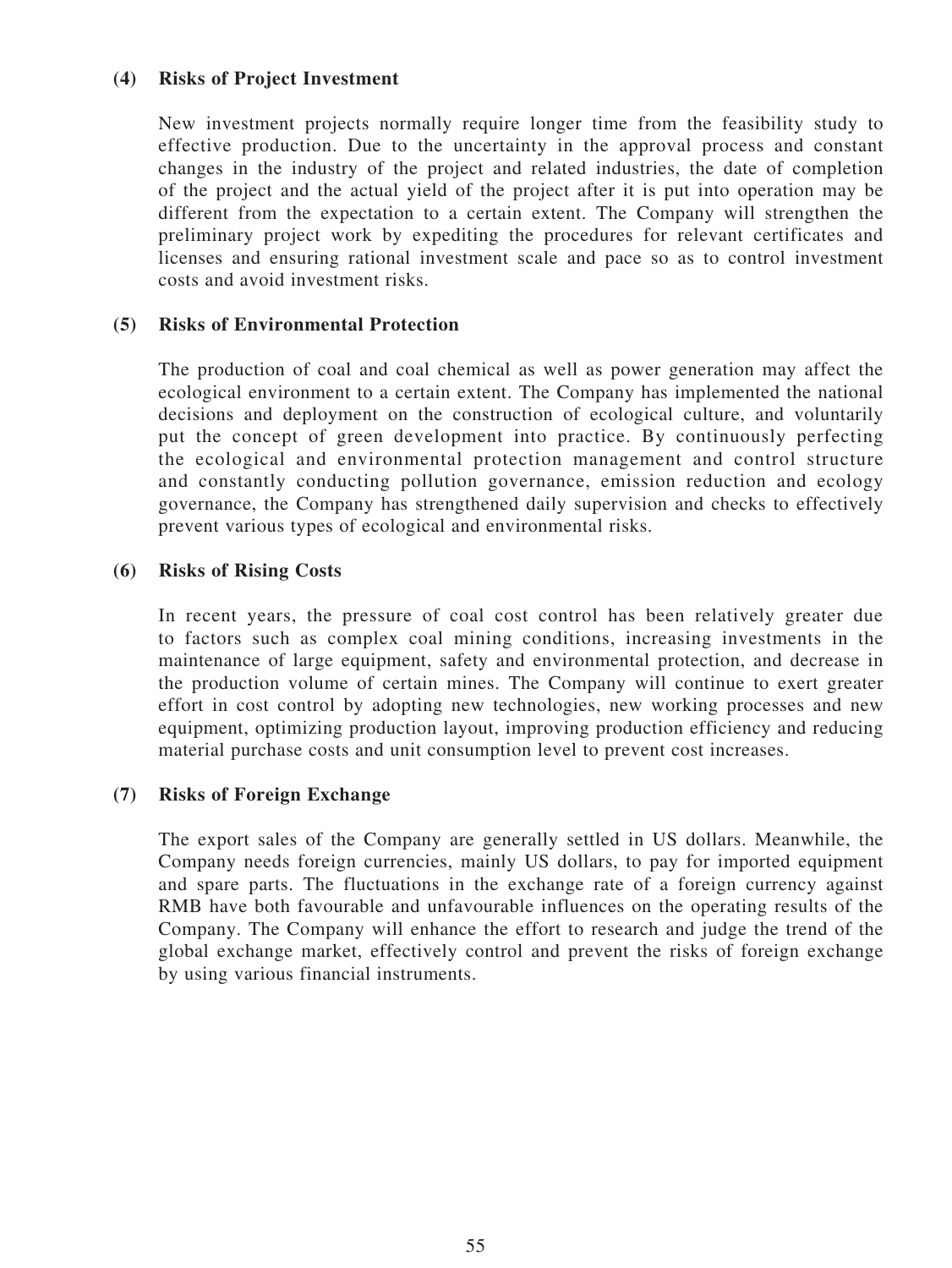### **XII. Contingent Liabilities**

### **(1) Bank guarantees**

As at 31 December 2020, the Group provided guarantees of RMB14.167 billion in total, of which guarantees of RMB11.086 billion were provided to the equity investment entities in proportion to the Group's shareholdings.

### **(2) Environmental protection responsibilities**

Environmental protection laws and regulations have been fully implemented in China. The management of the Group is of the opinion that other than those that have been accounted for in the financial statements, there are currently no other environmental protection responsibilities that may have a material adverse impact on the financial position of the Group.

### **(3) Contingent legal liabilities**

For the year ended 31 December 2020, the Group was not involved in any material litigation or arbitration, and to the knowledge of the Group, there was no material litigation or arbitration pending or threatened against or involving the Group.

#### **BUSINESS PERFORMANCE**

### **I. Principal Business Operations of the Company in 2020**

The Company is a large-scale energy enterprise integrating businesses such as coal production and trading, coal chemical operations, coal mining equipment manufacturing and relevant services as well as pit-mouth power generation. The Company principally engaged in coal business with overall strength leading the industry due to its advanced technology for coal mining, washing and preparation of coal and comprehensive marketing and customer service networks. By optimizing the industrial structure and vigorously developing new coal chemical operations, the Company has gained extensive experience in coal conversion, clean and efficient utilization, and the Company's facility operational efficiency and main econotechnical indicators have stayed ahead in the industry, with a distinct low-cost competitive advantage. Centering on coal-power integrated development, the Company endeavored to develop power generation business with focus on pit-mouth power generation and thus benefited from the increasing advantage of the coal-power integration. By taking full advantages of the professional expertise in coal mining equipment, the Company has enriched its product structure, strove to improve the quality of products and services to consolidate the market share and extend the industry value chains of coal.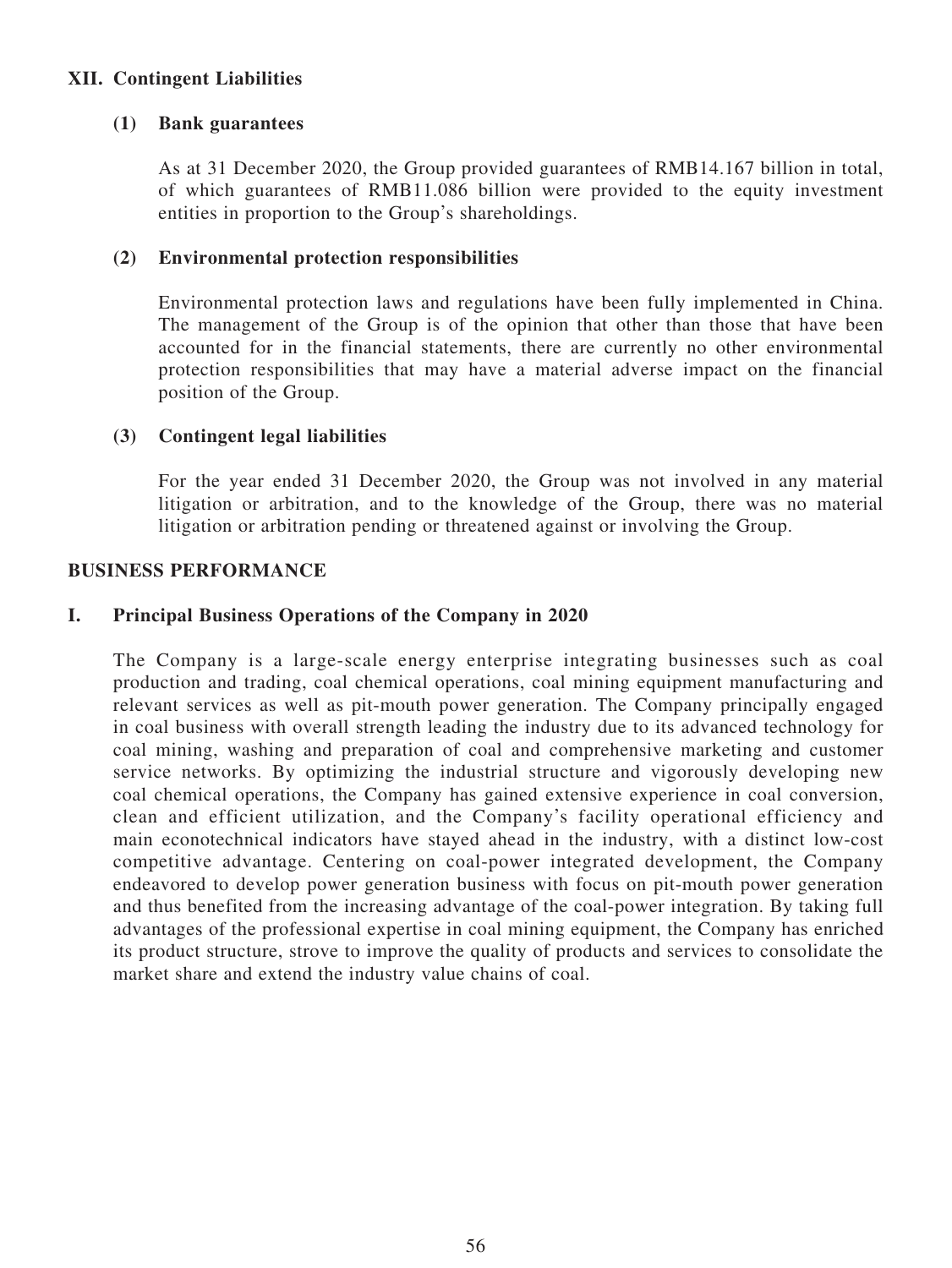### **(1) Coal Operations**

### **1. Coal production**

In 2020, coal enterprises strove to overcome adverse effects. Despite of insufficient coal production in the first quarter, coal production enterprises optimised the relation between excavation, stripping and extraction and scientifically organised production to improve production efficiency and strengthen coordination of production, transport and sales, achieving a record high in annual coal output in recent years. Pingshuo Group took full advantage of its scale and high output and efficiency, continued to ramp up stripping to fully release the production capacity of open-cast coal mines, and maximised production, leading to a stable increase in coal output. Shanghai Energy Company and China Coal Huajin Company proceeded with the relocation of villages and coordinated processes of mining and tunneling, which laid a solid foundation for the continued stability of mine production. Northwest Energy Company strengthened production organization and optimised its excavation process to improve efficiency, resulting in a record high in commercial coal output. During the reporting period, commercial coal output of the Company amounted to 110.01 million tonnes, of which thermal coal output was 98.94 million tonnes and coking coal output was 11.07 million tonnes.

Adhering to prioritizing life and safety, the Company continued to step up investment in safety to lay a solid foundation for safety, focused on the prevention and resolution of major safety risks, and continued to carry out assurance projects for system optimisation, equipment upgrading, quality enhancement and management improvement. Thirteen coal mines were rated as national level I standardised coal mines for safe production. With the steady increase in its ability to ensure safety, the Company has achieved safe production.

Adhering to the development direction of "safety, efficiency, green and intelligentizing", the Company focused on strengthening investment in research and development and vigorously promoted informatisation, automation and intelligence construction. A total of six intelligent coal mining working faces have been built, and four mines have been listed in the country's first batch of intelligent coal mine examples. The high output and efficiency of coal mine production were boosted by the accelerated conversion process of technological innovation achievements. Through the innovative intelligent mining technologies and equipment, technology and production were closely bonded together. During the reporting period, raw coal productivity of the Company was 36.9 tonnes per worker-shift, maintaining a leading level in the coal industry. The Company actively put the concept of green development into practice, through promoting ecosystem restoration, building green mines and establishing leak-free plants.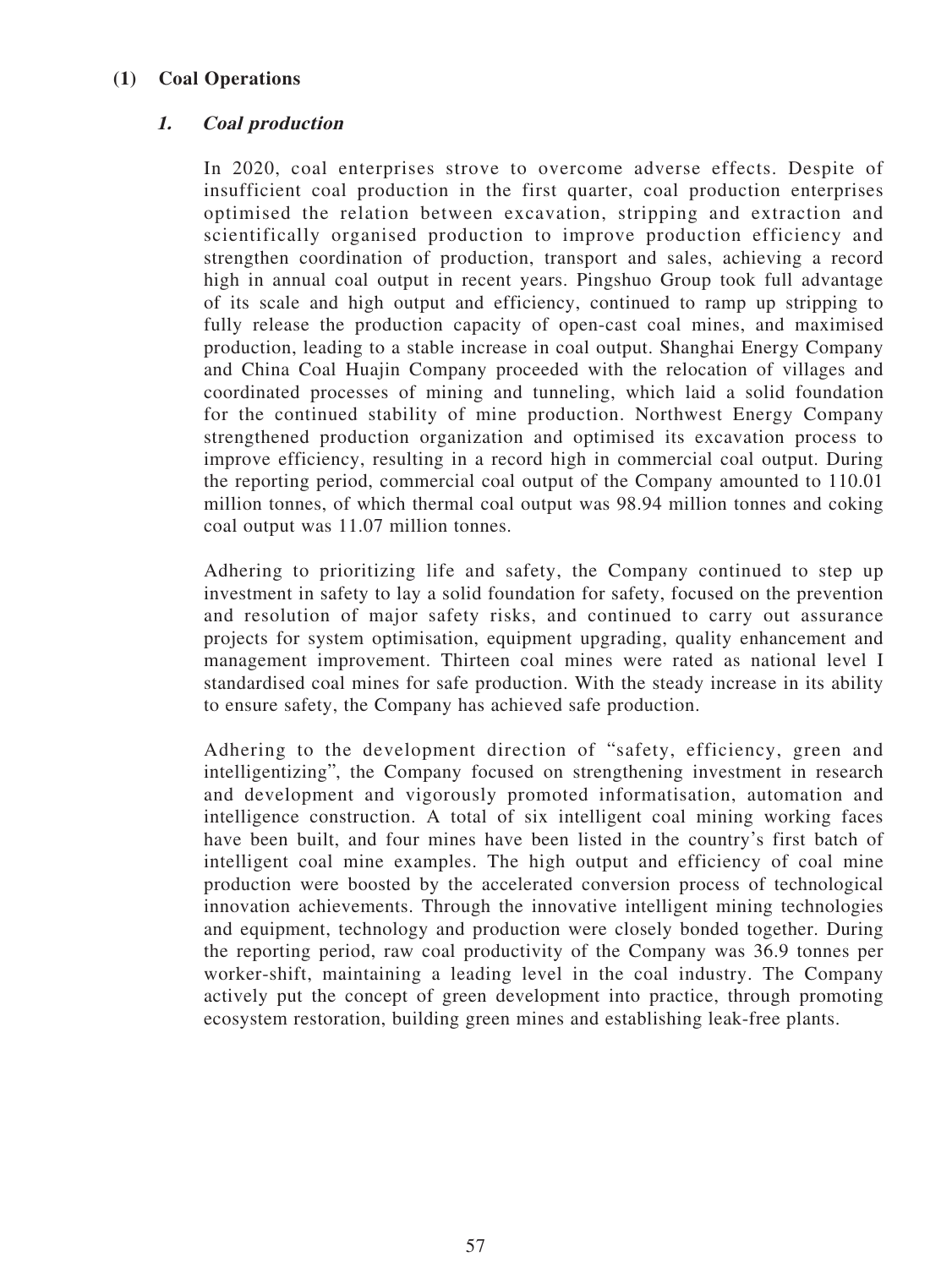#### **2. Coal sales**

In 2020, in the face of the huge impact of the COVID-19 outbreak and the severe challenges arising from the tempestuous coal market, the Company resolutely executed the major decisions and plans of the central government, earnestly fulfilled the responsibility for national energy security as a central state-owned enterprise, actively implemented measures to ensure supply and price stability, and strictly followed the mechanism in relation to medium to long-term contracts to ensure the stable development of the country's economy and society. The Company continued to reinforce the results of marketing system restructuring, strengthen the coal marketing management function, consolidate its advantages of industrialisation and promote the construction of the internal market to highlight the synergy stemming from segment integration. The Company continued to improve the coal marketing network, keep up with the market, strive for market expansion, optimise the customer and product structure, strengthen precise policy implementation and intelligent logistics construction and coordinate production, transport and sales, resulting in a rising regional market share and an all-time high in sales scale. China Coal Energy's branding advantage, market voice and influence were, therefore, further enhanced. The cumulative sales volume of commercial coal for the year was 265.44 million tonnes, representing a year-on-year increase of 14.8%. The trade receivable turnover days were curbed to within 10 days, representing an industry-leading operation quality.

Through mechanism and model innovation, multi-platform cooperation and expansion of its multi-purchasing sources, the Company further optimised its resources channels and supplier structure. As the proportion of million-tonne suppliers was greatly increased, the trade volume foundation of hundreds of million tonnes was further consolidated and the ability to supply high-quality coal continued to increase. During the whole year, the sales volume of proprietary coal trading reached 146.44 million tonnes, representing a year-on-year increase of 20.8%.

|       | Sales volume of commercial coal<br>(10 thousand tonnes) | 2020   | 2019   | Change $(\%)$ |
|-------|---------------------------------------------------------|--------|--------|---------------|
| (I)   | Domestic sales of self-produced coal                    | 11,096 | 10,176 | 9.0           |
|       | By region: North China                                  | 3,177  | 2,839  | 11.9          |
|       | East China                                              | 3,955  | 3,856  | 2.6           |
|       | South China                                             | 1,149  | 1,011  | 13.6          |
|       | Others                                                  | 2,815  | 2,470  | 14.0          |
|       | By coal type: Thermal coal                              | 9,977  | 9,143  | 9.1           |
|       | Coking coal                                             | 1,119  | 1,033  | 8.3           |
| (II)  | Self-produced coal export                               | 9      | 19     | $-52.6$       |
|       | By region: Taiwan, China                                | 9      | 19     | $-52.6$       |
|       | By coal type: Thermal coal                              | 9      | 19     | $-52.6$       |
|       | (III) Proprietary trading                               | 14,644 | 12,127 | 20.8          |
|       | Of which: Domestic resale                               | 14,502 | 11,984 | 21.0          |
|       | Self-operated exports                                   | 21     | 35     | $-40.0$       |
|       | Import trading                                          | 121    | 108    | 12.0          |
|       | (IV) Agency sales                                       | 795    | 806    | $-1.4$        |
|       | Of which: Import agency                                 | 17     | 139    | $-87.8$       |
|       | Export agency                                           | 95     | 156    | $-39.1$       |
|       | Domestic agency                                         | 683    | 511    | 33.7          |
| Total |                                                         | 26,544 | 23,128 | 14.8          |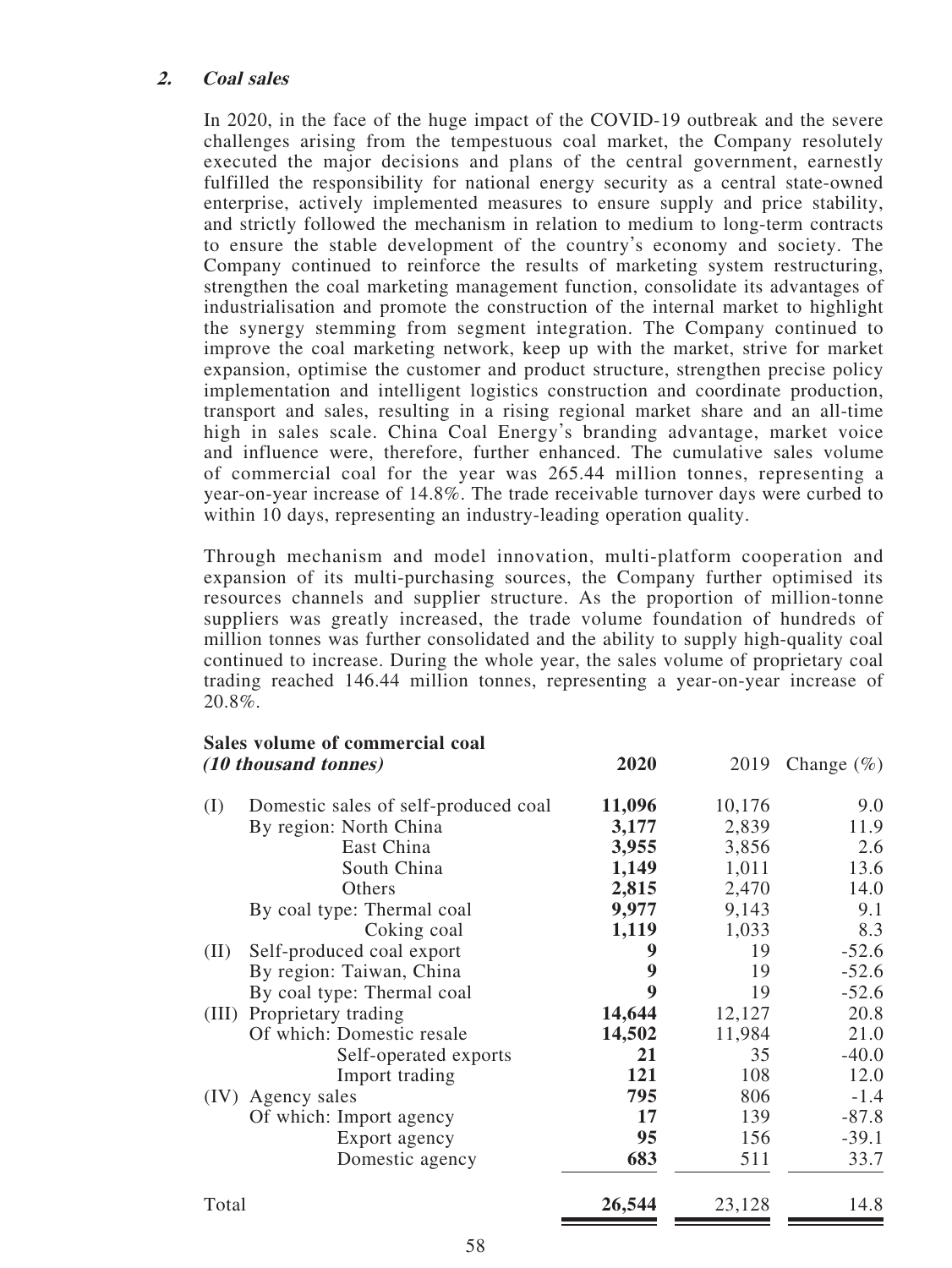#### Unit: 100 million tonnes

| <b>Major mining areas</b> | Major coal type | <b>Resource</b><br>reserve | Recoverable<br>reserve |
|---------------------------|-----------------|----------------------------|------------------------|
| Shanxi                    | Thermal coal    | 44.24                      | 24.56                  |
|                           | Coking coal     | 19.91                      | 9.57                   |
|                           | Anthracite      | 9.13                       | 4.77                   |
| Inner Mongolia            | Thermal coal    | 88.23                      | 55.22                  |
| Heilongjiang              | Thermal coal    | 3.09                       | 1.36                   |
| Jiangsu                   | Thermal coal    | 6.07                       | 2.22                   |
|                           | Coking coal     | 1.20                       | 0.35                   |
| Shaanxi                   | Thermal coal    | 51.78                      | 35.29                  |
| Xinjiang                  | Thermal coal    | 6.55                       | 3.85                   |
| Total                     |                 | 230.20                     | 137.19                 |

In 2020, resource reserve utilised amounted to 167 million tonnes and resource reserve verified to decrease amounted to 154 million tonnes. Pursuant to the requirements of the latest mining standards of the PRC and relevant documents, each mining right owner was organising and commencing the data conversion for coal resource reserve under new and old classification standards. As of the end of 2020, the Company's coal resource reserve with mining rights amounted to 23.02 billion tonnes and recoverable reserve amounted to 13.719 billion tonnes.

#### **(2) Coal Chemical Operations**

The process for manufacturing the Company's major coal chemical products starts with the gasification of coal as a raw material into synthetic gas  $(CO+H<sub>2</sub>)$ , which is then purified to produce synthetic ammonia or methanol. Synthetic ammonia and carbon dioxide are used to produce urea. Through the MTO reaction, methanol is turned into ethylene and propylene monomers, which are polymerised to form polyethylene and polypropylene. In 2020, in the face of the negative impact caused by the COVID-19 outbreak and the sharp decrease in international oil prices, the Company took the initiative in optimising production organisation to maintain the safe and stable production of coal chemical products. The Company coordinated overhaul management and improved work cooperation, continued to promote the refined management of equipment and pushed ahead its operation system in compliance with the requirements of "work safety, stable production, long-period operation, fully-loaded operation and producing quality products". The Company sought to reduce costs and consumption and enhance quality and efficiency in every aspect of production, technology and management to further increase the productivity of coal chemical products. Through measures such as operation optimisation, technological transformation and management enhancement, the coal chemical operation was lifted to the next level.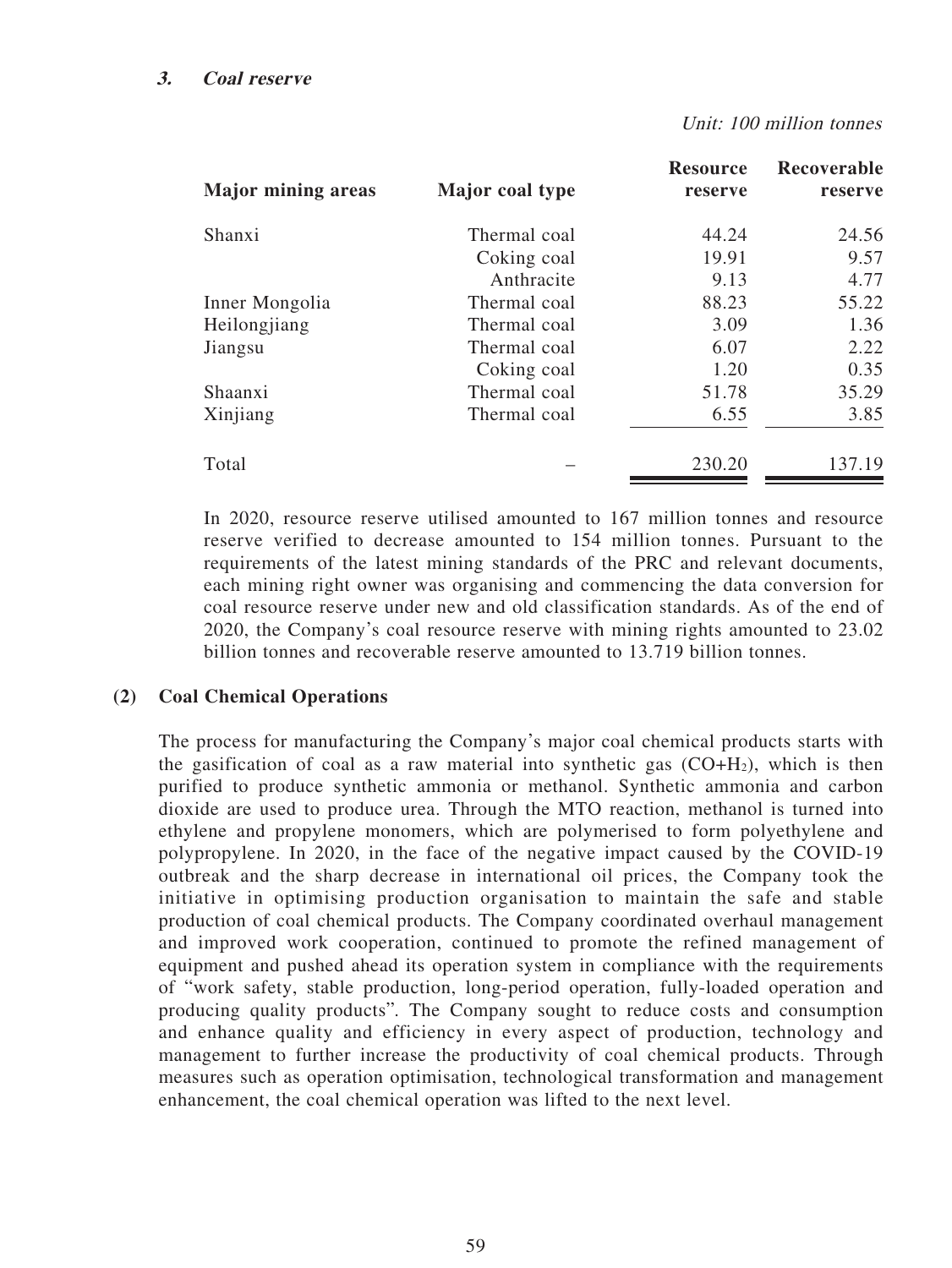The Company has established three dedicated coal chemical research institutes to construct an innovative platform, speed up the training of key technical personnel and constantly improve technological innovation capabilities. The Company worked on product differentiation and product chain extension based on its existing process to fulfil the national strategic requirements to ensure food security and strengthen the protection of cultivated land. The production of 102,000 tonnes of urea granules containing polyglutamic acid created a value of RMB6.98 million. The Company produced and developed modified polyolefin products in accordance with the market-oriented principle. The production of 114,000 tonnes of various polyolefin products during the year created a value of RMB27.70 million, which increased the core competitiveness of the Company's coal chemical products.

The Company implements centralised management for the sales of coal chemical products, and conducts centralised sales and sales on advanced payment basis. In 2020, the Company overcame unfavourable factors such as significant price fluctuations and choppy logistics. By flexibly adjusting marketing strategies, optimising customer structure and strengthening quality management and after-sales service, actively seeking preferential freight prices from third parties, making reasonable arrangements for front-end warehouses, the Company managed to sell all the coal chemical products manufactured. During the year, the accumulated sales volume of polyolefin, urea and methanol amounted to 1.474 million tonnes, 2.248 million tonnes and 688,000 tonnes, respectively, and a payment recovery rate of 100% was achieved. The Company focused on enriching product structure and steadily expanding the scale of proprietary trading of chemical products, for which 141,000 tonnes of products were procured and sold, realising a sales revenue of RMB1.02 billion. The Company actively fulfilled social responsibilities. It switched to produce anti-epidemic supplies, organising the production and sales of more than 27,400 tonnes of polypropylene raw materials during the year; the Company also went all out to satisfy the needs of spring ploughing and more than 600,000 tonnes of urea were rolled out to ensure sufficient supply.

# **Production and sales volume of self-produced coal chemical products**

|       |      | (10 thousand tonnes)             | 2020  | 2019  | Change $(\%)$ |
|-------|------|----------------------------------|-------|-------|---------------|
| (I)   |      | Polyolefin                       |       |       |               |
|       |      | Polyethylene: Production volume  | 74.3  | 74.5  | $-0.3$        |
|       |      | Sales volume                     | 74.5  | 75.2  | $-0.9$        |
|       | 2.   | Polypropylene: Production volume | 72.1  | 70.8  | 1.8           |
|       |      | Sales volume                     | 72.9  | 69.8  | 4.4           |
| (II)  | Urea |                                  |       |       |               |
|       |      | Production volume                | 188.6 | 199.1 | $-5.3$        |
|       | 2.   | Sales volume                     | 224.8 | 229.1 | $-1.9$        |
| (III) |      | Methanol                         |       |       |               |
|       |      | Production volume                | 69.0  | 94.6  | $-27.1$       |
|       | 2.   | Sales volume                     | 68.8  | 95.8  | $-28.2$       |

Notes: 1. The urea sales volume of the Company includes the buyout of urea products of Lingshi Coal Chemical Company, a subsidiary of China Coal Group.

2. The methanol sales volume of the Company includes internal consumption volume.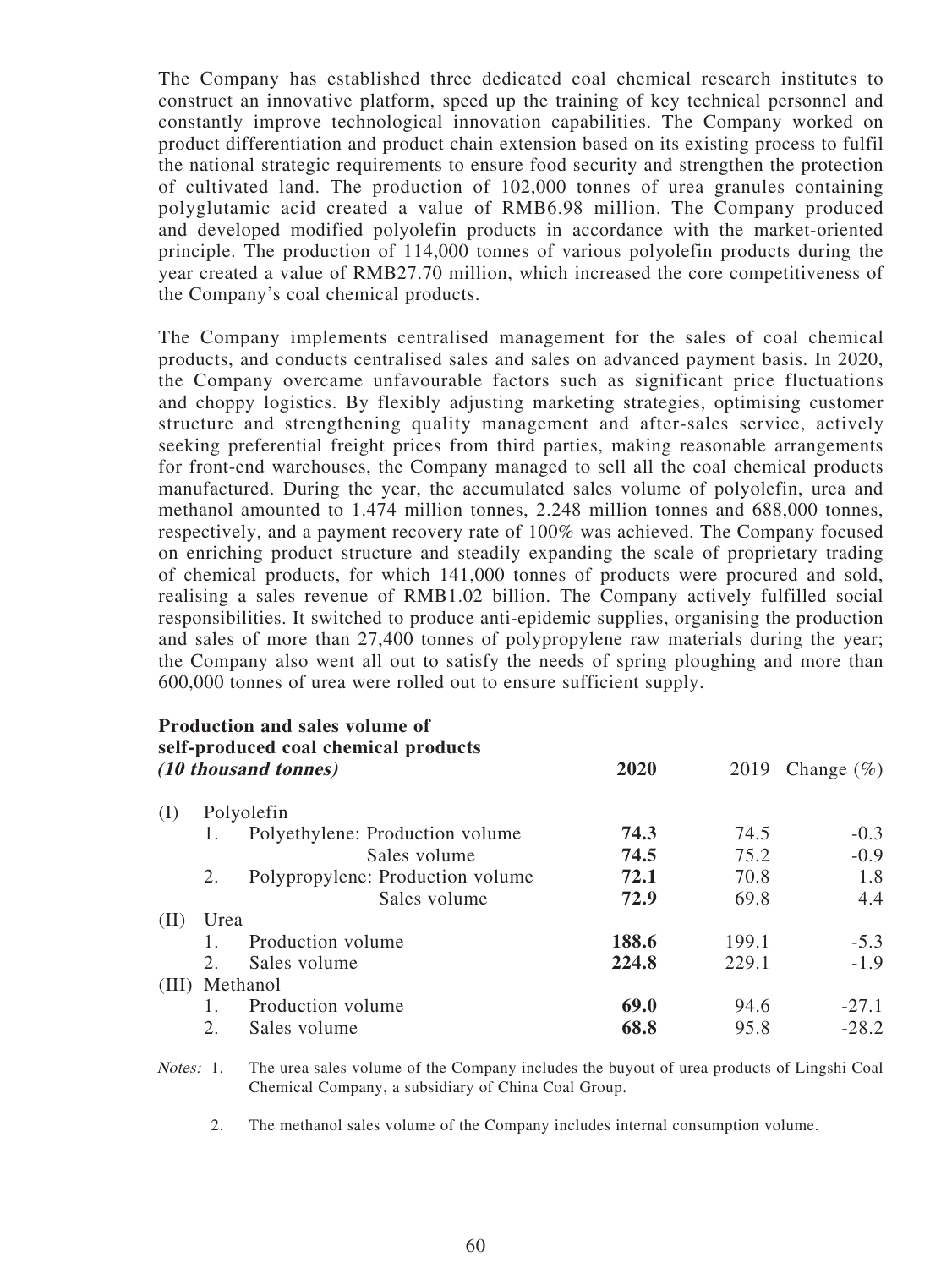### **(3) Coal Mining Equipment Operations**

The Company continuously optimised the organisation of production to realise the close connection and linkage between technology, procurement, production and outsourcing. Production efficiency was thus greatly improved. The cumulative value of coal mining equipment for the year amounted to RMB8.7 billion, representing a year-on-year increase of 6.7%. The Company deeply explored the coal machine market by timely tracking changes in the market situation, seizing valid orders and constantly increasing the marketing scale and efficiency to consolidate the market share of leading products. New contract value for the year increased by 4.8% year-on-year. The Company continued to promote non-coal and transformation products. The operations of non-coal chains, water treatment, modified vehicles, drilling equipment, refuse collection vehicles and other non-coal products as well as tunnel boring machines, wind power maintenance and other transformation equipment continued to expand. The Company strove to build a marketing structure for diversified products and continued to expand market boundaries. Revenue from accessories and non-coal business accounted for 43% of the total.

|                        |      | <b>Production value</b><br>(RMB100 million) |        | <b>Sales revenue</b><br>(RMB100 million) |            |  |
|------------------------|------|---------------------------------------------|--------|------------------------------------------|------------|--|
|                        |      |                                             |        |                                          | Percentage |  |
|                        |      |                                             |        |                                          | of sales   |  |
|                        |      |                                             |        |                                          | revenue of |  |
|                        |      |                                             |        |                                          | the coal   |  |
|                        |      |                                             |        |                                          | mining     |  |
|                        |      |                                             |        |                                          | equipment  |  |
|                        |      |                                             | Change |                                          | segment    |  |
| Coal mining equipment  | 2020 | 2019                                        | $(\%)$ | 2020                                     | $(\%)$     |  |
| Main conveyor products | 37.5 | 34.9                                        | 7.4    | 37.7                                     | 42.2       |  |
| Main support products  | 31.5 | 28.5                                        | 10.5   | 30.1                                     | 33.7       |  |
| Others                 | 18.0 | 18.1                                        | $-0.6$ | 21.6                                     | 24.2       |  |
| Total                  | 87.0 | 81.5                                        | 6.7    | 89.4                                     |            |  |

Notes: 1. The sales revenue in the table represents the sales revenue of the coal mining equipment segment before netting of inter-segmental sales.

2. The production value (revenue) of main products includes the production value (revenue) of related accessories and services. The revenue of others includes part of the trade revenue.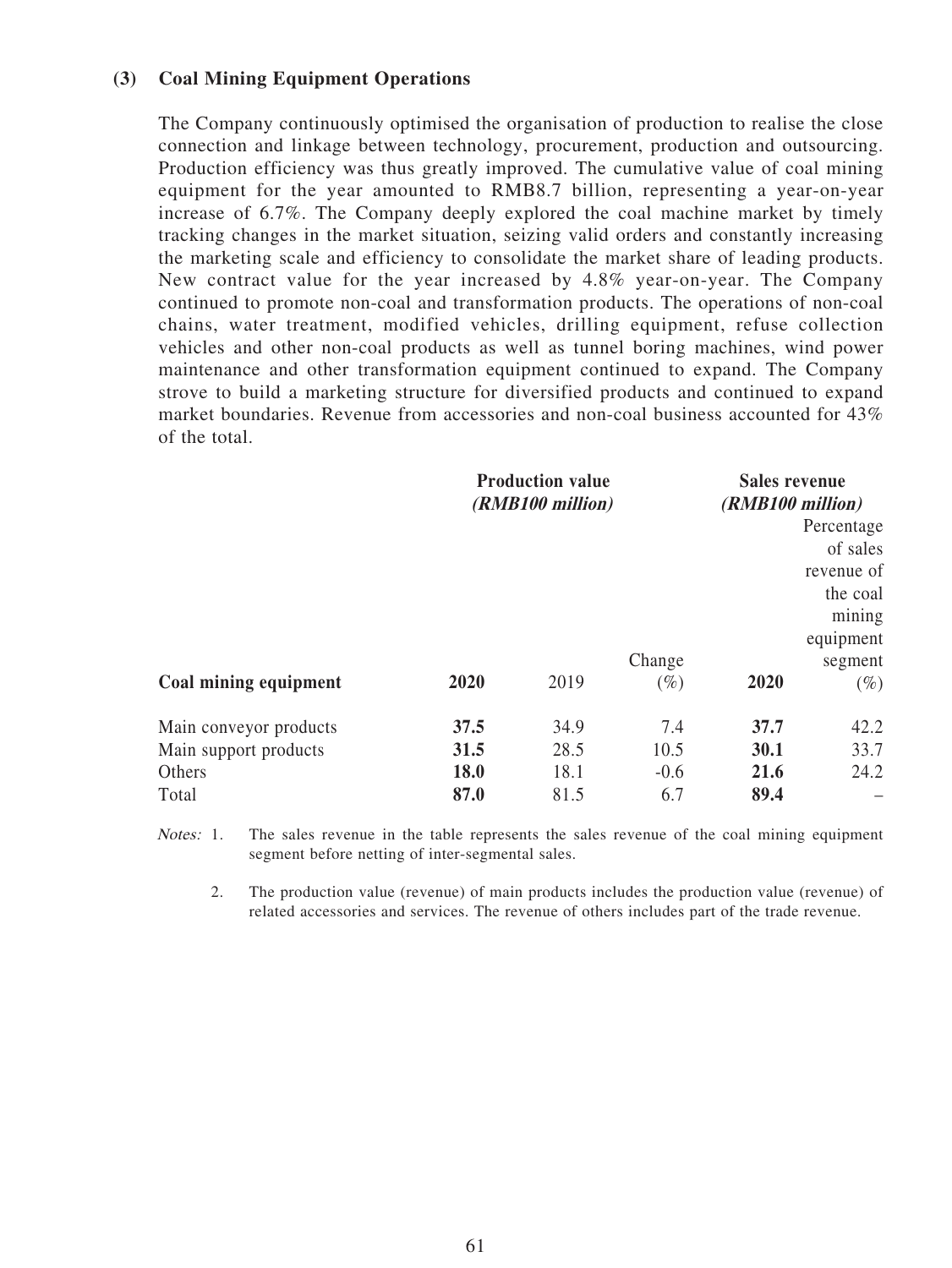#### **(4) Financial Service Operations**

Building on its own business development and the whole industry value chain for coal business, the Company proactively gave full play to the advantages of capital management mechanism of Finance Company and the uniform digital finance platform information technology, so as to push forward development of the Company with high quality. The Company dynamically captured the pattern of capital flow, accurately analyzed interest rate trend of the market, timely optimised and adjusted its allocation strategy of the interbank deposit category and term, and greatly enhanced effective management of its capital. By way of continuously digging deep into the Company's internal financial demands and innovative methods of digital financial platform functions and financial service, the Company established its advantages of a full-range bill business chain, including bill acceptance, discount, rediscount, buy-out and repurchase rediscount, and thus enhanced its financial service capability. In 2020, more than 930 bills were discounted, with a discount amount of RMB3.39 billion and daily average self-operated loans amount of RMB13.20 billion. At the end of 2020, deposits absorbed amounted to RMB35.83 billion and the placement of interbank deposits amounted to RMB25.00 billion, all hitting the highest level in the history.

| <b>Financial operations (RMB100 million)</b> | 2020  |       | 2019 Change $(\% )$ |
|----------------------------------------------|-------|-------|---------------------|
| Scale of deposits absorbed                   | 358.3 | 285.8 | 25.4                |
| Placement of interbank deposits              | 250.0 | 169.4 | 47.6                |
| Daily average scale of self-operated loans   | 132.0 | 117.6 | 12.2                |

#### **(5) Synergy among Business Segments**

The Company fully capitalised on the advantages of integrated coal, power and chemical industry value chains, stabilised its traditional principal business, optimised the layout of industry structure, and promoted the transformation and upgrade of enterprises to continuously enhance synergetic development among the business segments. In 2020, the power plants and chemical enterprises of the Company jointly promoted clean utilization and conversion of coal, and consumed 5.87 million tonnes of self-produced low calorific value coal in total. The coal chemical projects in the regions of Inner Mongolia and Shaanxi exerted more efforts into local transformation of self-produced coal and purchased 3.17 million tonnes of coal from surrounding coal mines of the Company. The coal mining equipment business segment achieved internal product sales and services revenue of RMB1.2 billion, representing 13.3% of the total sales revenue of the segment. For the finance segment, newly issued internal loans amounted to RMB5.26 billion in aggregate and the amount of internal loan as at the end of the year was RMB7.59 billion, offering financing convenience with rich varieties, quality service and efficient approval process. Hence, financing costs have been lowered and a total of finance expenses amounting to RMB400 million have been saved.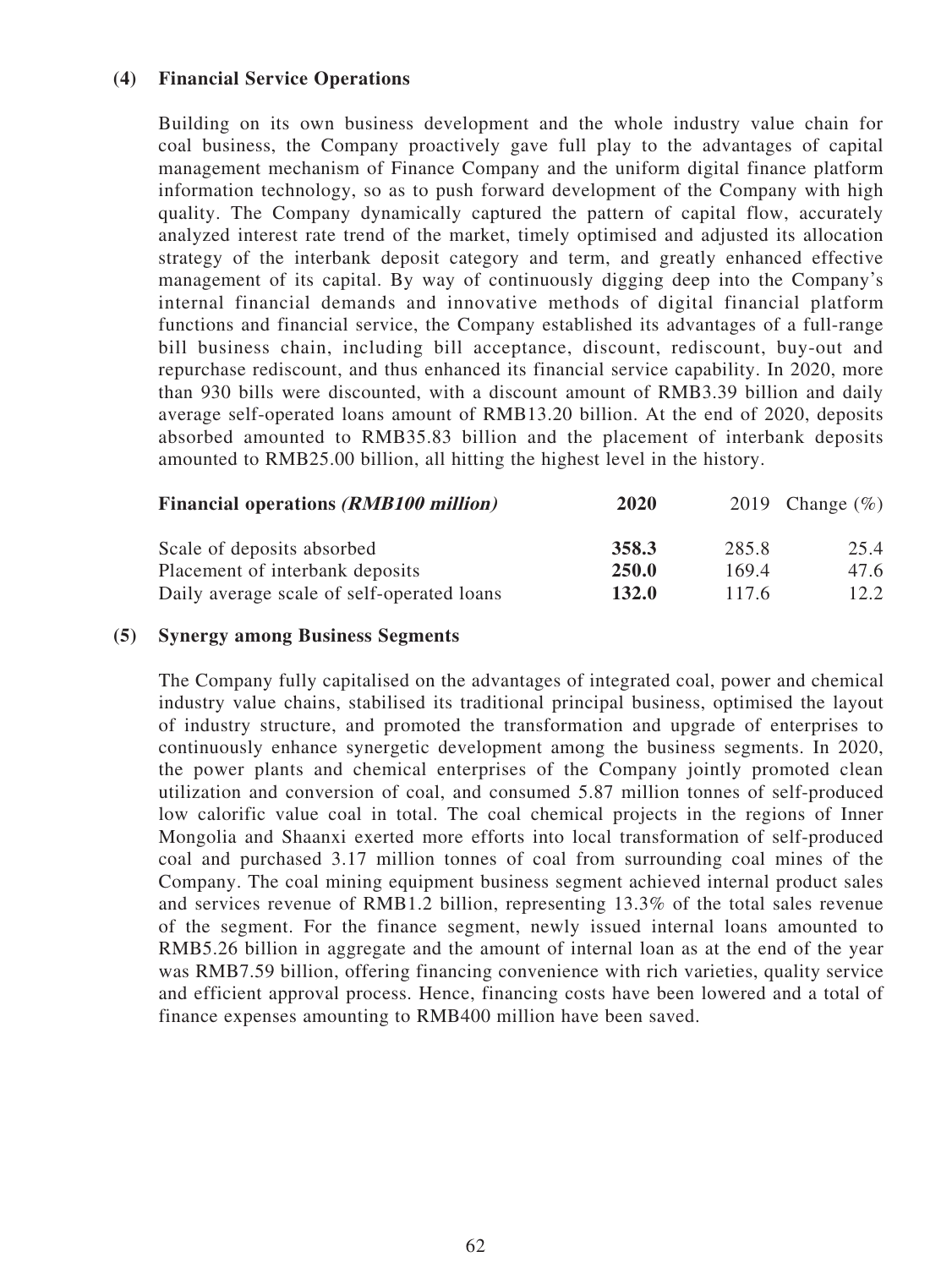### **II. Analysis of Core Competitiveness**

The Company's core business segments focus on coal, coal chemical, power generation and coal mining equipment. Leveraging on bases located in Shanxi, Inner Mongolia, Shaanxi, Jiangsu and Xinjiang, the Company is dedicated to becoming a world first-class clean energy supplier and an integrated energy service provider with global competitiveness.

The principal coal business of the Company has distinctive scale advantages with its leading technologies and techniques in coal mining, washing, preparation and blending in the industry. The production costs of the coal mines are lower than most of the coal enterprises in China. The Company boasts abundant coal resources. Mining Areas in Pingshuo, Shanxi and Hujierte, Ordos of Inner Mongolia, primarily developed by the Company, are the important thermal coal production bases in the PRC. Xiangning Mining Area in Shanxi where Wangjialing Coal Mine located is the production base of coking coal of high quality with low sulphur and extra low phosphorus content in the PRC. Jincheng Mining Area in Shanxi where Libi Coal Mine located is the production base of high-quality anthracite in the PRC. The Company's coal key construction projects have achieved progress smoothly. Muduchaideng Coal Mine and Nalin River No.2 Coal Mine have conducted completion acceptance, and other projects such as Dahaize Coal Mine and Libi Coal Mine all progress steadily and orderly. It is the professional and sophisticated management mode, the capable and efficient production mode, the scale merit of cluster development, the high quality and abundant coal resources and coordinated development of the industry chain that constitute the core competitive advantages of the Company.

The Company focuses on coal power generation and coal chemical to continuously promote industrial structure optimization, and strives to establish a new circular economic business line for coal, power, chemical, etc. In terms of coal chemical business, the equipment maintained the operating situation of "work safety, stable production, long period operation, fully-loaded operation and producing quality products", and the indicator of unit consumption and a number of other indicators are at the forefront of the industry; Technology Transformation Project of Annual Methanol Output of 1 Million Tonnes from Synthetic Gas located in Inner Mongolia is progressing steadily, which will supply methanol raw materials for Mengda Chemical Company after completion, further perfecting the regional industrial chain. In terms of coal-power business, the Company is vigorously pushing forward low calorific value coal and pit-mouth power generation projects. The 2×350MW thermal power project for Shanghai Energy Company has conducted completion acceptance, the Project of the Second Power Plant 2×660MW located for the north of Wucai Bay, Zhundong, Xinjiang has been formally connected to the grid, and the 2×350MW low calorific value coal power generation project in Antaibao has commenced construction.

The Company is one of the largest coal traders in the PRC with branches in major coal consumption regions, transshipment ports and major coal import regions of the PRC. Capitalizing on its own marketing network of coal sales and logistics system, well-established port service and high-calibre professional teams, the Company is able to provide customers with high quality services with excellent capabilities for market exploration and distribution.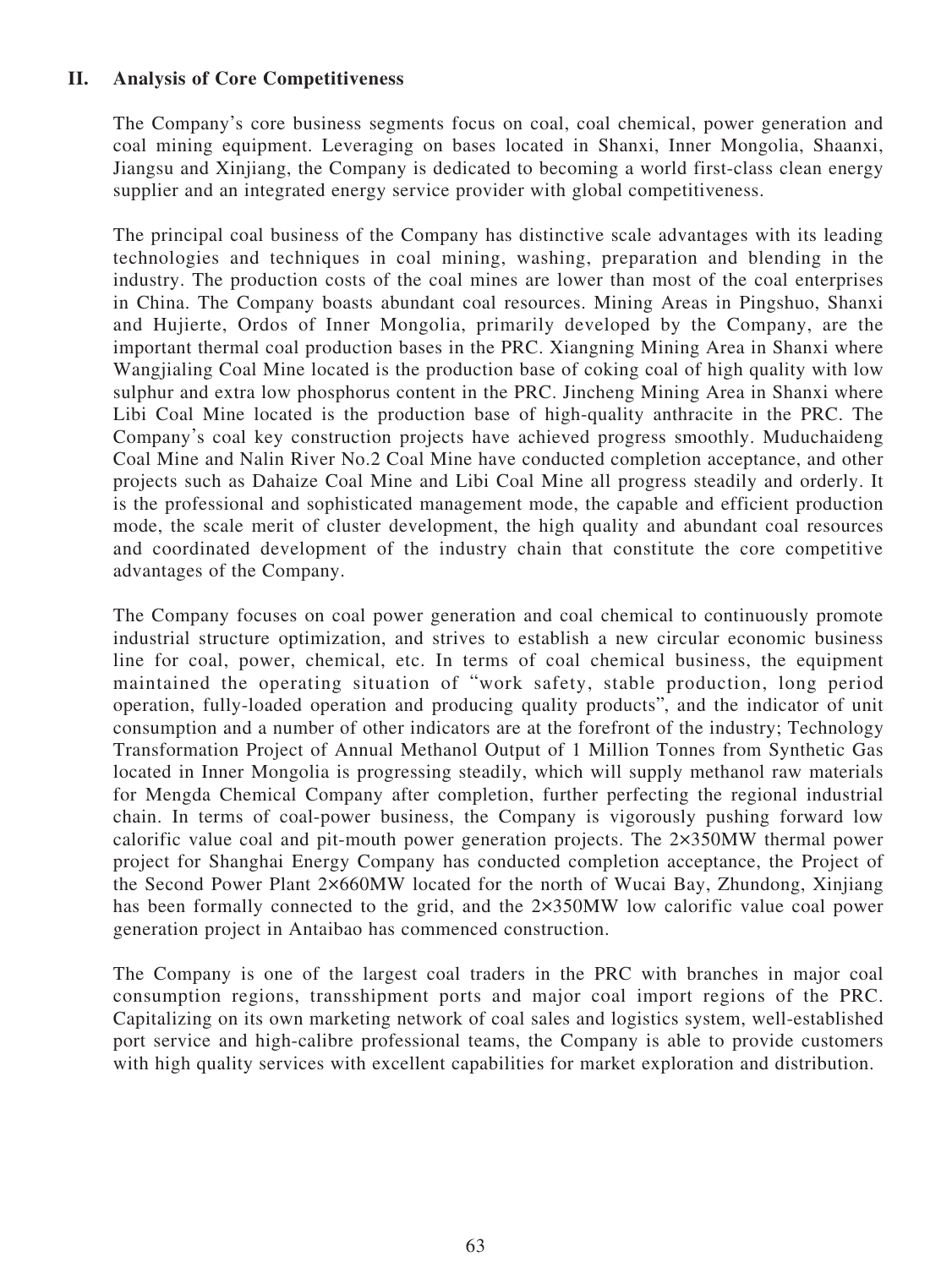The Company is the only large-scale energy enterprise in China, or even in the world, which is able to engage in manufacturing coal mining equipment, coal mining, washing, preparation and processing, logistics and transportation as well as provision of systematic solution, with the advantages of the whole industry chain for coal business.

The Company insisted on innovation-driven growth and became the leader of the industry. The Company established equipment research institutes and institute of coal chemical engineering, constructed gas treatment centers as well as rock burst prevention and water control research centers in its mining areas, and witnessed a significant boost to its technology R&D capabilities and innovation. As a result, the Company has made major breakthroughs in a series of key technologies, achieved success in green coal mining, intelligent development and low-cost mining. The Company steadily advanced the development of new coal chemical products and established a solid foundation for enterprises to reduce their energy consumption and expand their market. The Company also aimed at smart, high-end and noncoal development for coal machinery equipment, meeting market demands as well as needs of corporate transformation development, and dramatically enhancing its corporate core competitiveness.

The Company adheres to the cultural concept of "harmony", continuously improves its enterprise management system and keeps providing an institutional environment for development and growth. The Company has established a sound corporate management system and is gradually improving its internal control and risk control systems. The Company devotes major efforts to implement centralised management and control over sales of coal and coal chemical products as well as centralised management of finance, investment and material procurement and enhances management by objectives and comprehensive budget control, significantly lowers the costs and enhanced its advantages on productivity and operating efficiency. By being committed to building the "harmony" culture, creating a harmonious atmosphere and promoting the construction of the "harmony" culture of "respect and inclusion, trust and support, united minds and actions, harmonious development", the Company has established a good corporate image and concentrated cohesive staff.

In recent years, the Company has adhered to the existing strategy and has firm confidence in development, and its principal coal business has achieved scale development. The Company has expedited the extension of coal business to coal chemical and coal power generation areas, and has enhanced value-added capabilities of the overall industry chain. The Company has promoted a shift of development model from a scale and speed-oriented extensive growth model to a quality and efficiency-focused intensive model, thus continuously improving its core competitiveness. The Company has vigorously pushed forward quality enhancement, cost reduction and efficiency improvement so as to maintain a sound financial structure and enhance risk resistance capability, thus laying a solid foundation for promoting high-quality development of the Company.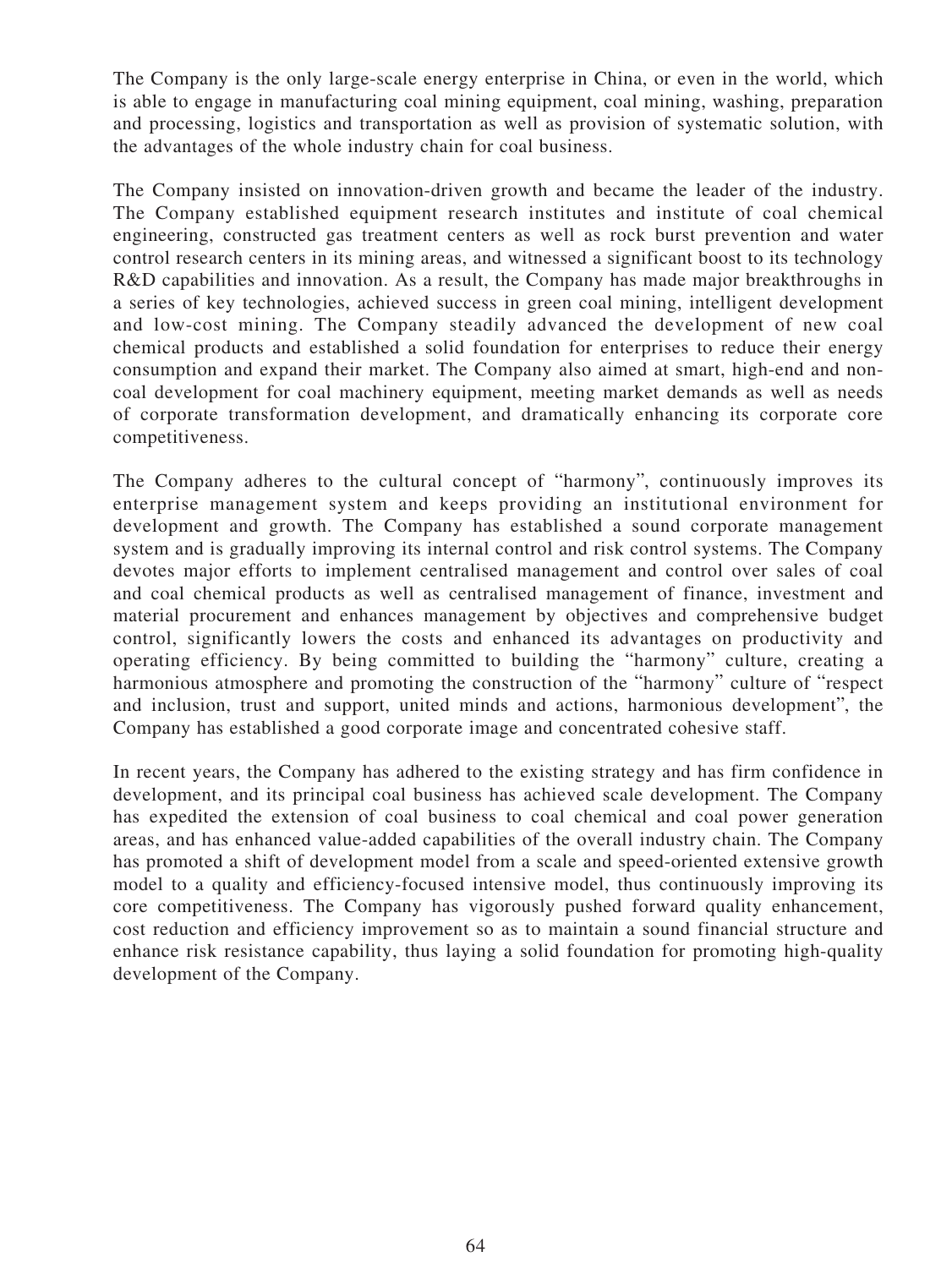### **III. Competitive Landscape in the Industry**

With the effective control of the COVID-19 pandemic and the stable recovery of the economy in the PRC, the demand for coal increased slightly on the back of the renewed demand for electricity, cement and building materials and related products. According to the data published by the China Coal Transport and Distribution Association, total national coal consumption in 2020 was 4.047 billion tonnes, representing an increase of 12% year-on-year. As the supply-side reform continued to deepen, the coal industry in the PRC had shifted from "total capacity reduction" to the stage of "structural capacity reduction and systematic capacity optimisation" and saw a constant ramp-up in premium coal production capacity. According to data published by the National Energy Administration, the coal production of enterprises above designated size nationwide in 2020 was 3.84 billion tonnes, representing a year-on-year increase of 0.9% which was 3.1 percentage points lower than the increase in the previous year. Following the reorganisation and integration of local coal enterprises, the controllability of supply improved gradually as the concentration of the industry continued to increase. After the integration, the specialised major state-owned coal enterprises would become more competitive and influential in the market. As obsolete production capacity is being phased out amid the current supply-side reform, the constant optimisation of the capacity structure and the significant improvement in the supply system will usher in new opportunities and challenges for major state-owned coal enterprises.

According to statistics from relevant industry associations and the customs, domestic urea production in 2019 reached 54.812 million tonnes, representing a year-on-year increase of 5.3%, whereas urea exports amounted to 4.945 million tonnes, with apparent consumption of the same increasing by 0.5% year-on-year to 50.05 million tonnes. With the advancement of policies on national food security and fertiliser reduction and efficiency enhancement, supply and demand in the fertiliser industry increased simultaneously, bringing both positive and negative factors into play. In 2020, domestic polyolefin production was 45.86 million tonnes, representing a year-on-year increase of 13.8%, while imports amounted to 25.20 million tonnes, with apparent consumption of the same rising by 14.2% year-on-year to 68.29 million tonnes. Affected by the pandemic, the polyolefin industry was suppressed before showing an uptick. As economic stimulus policies rolled out and the demand for anti-epidemic supplies increased, the supply and demand dynamics in the polyolefin market improved in general. With the orderly recovery of domestic and international economies, the business environment for novel coal chemical enterprises eased up to some extent. As one of the basic organic chemical raw materials, methanol saw significant price drops due to the plunge in international oil prices. The glut intensified in the first half of 2020. In the third quarter, due to the reduction in imports resulted from the curb on international output and the slow recovery of the downstream segment in the country, the glut was alleviated, leading to a marked improvement in the profitability of coal (methanol)-to-olefins enterprises.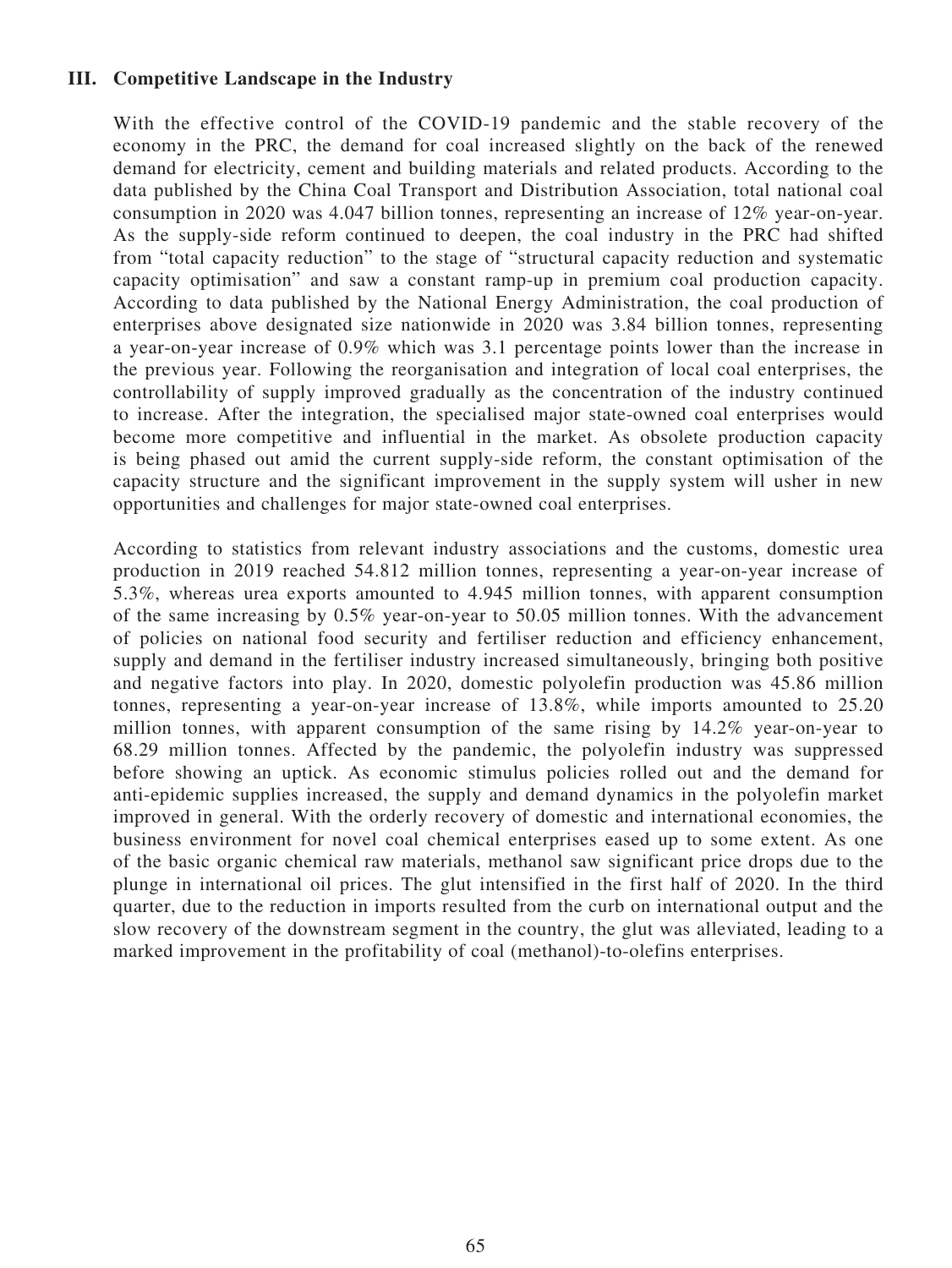During the "13th Five-Year Plan" period, green development was the focus of the power industry in the PRC. As the adjustment of the power supply structure continued to deepen and the structure of thermal power units continued to improve, the proportion of supercritical and ultra-supercritical coal-fired units increased. In 2020, power consumption across the country experienced a decline before going up, with an uptick for the whole year. According to the data published by the China Electricity Council, total electricity consumption of the country for the whole year was 7.5 trillion KWh, representing a year-on-year increase of 3.1%. Electricity generation of the country was 7.6 trillion KWh, representing a year-on-year increase of 4.0%, among which 5.2 trillion KWh of electricity were generated with thermal power, representing an increase of 2.5% year-on-year and accounting for 67.9% of national power generation. As at the end of 2020, the installed capacity of power plants nationwide was 2.2 billion KW, representing a year-on-year increase of 9.5%, among which 1.25 billion KW came from thermal power plants, accounting for 56.6% of the total installed capacity. The average utilisation of power generation equipment throughout the year was 3,758 hours, representing a year-on-year decrease of 1.9%, among which the average utilisation of thermal power equipment was 4,216 hours, representing a year-on-year decrease of 2.2%. In view of the economic recovery at the moment, electricity consumption of the whole country is expected to continue to grow, and the electricity market is expected to stabilise and recover.

#### **IV. Industry Development Trends of the Business of the Company**

2021 marks the start of the "14th Five-Year Plan" period, when the national economy is going to build on a new development pattern. Driven by the "double cycle" strategy and the ramp-up of new infrastructure, growth of the macroeconomy will resume at a faster pace, ushering in a rebound in domestic energy consumption growth. Benefiting from the orderly release of premium coal production capacity under the supply-side reform and the policy adjustments to imported coal, coupled with the continuous advancement of the production, supply, storage and sales systems at the policy level and the further improvement and implementation of the mechanism in relation to medium to long-term contracts, the basic circumstance of "tight balance" between supply and demand in the coal market is expected to continue. New dynamics will be formed gradually amid the rising coal demand, the release of new production capacity and high coal prices. At present, coal consumption still accounts for a large proportion of the country's total energy consumption. Therefore, coal will still play a dominant role. Given the proposed "Carbon Emissions Peak" and "Carbon Neutrality" targets and the faster development of a low-carbon economy, adjustment to the energy structure is set to accelerate. Growth in coal consumption and demand may slow down gradually. However, the significance of coal as the basic energy source of the PRC will not be shaken for the while.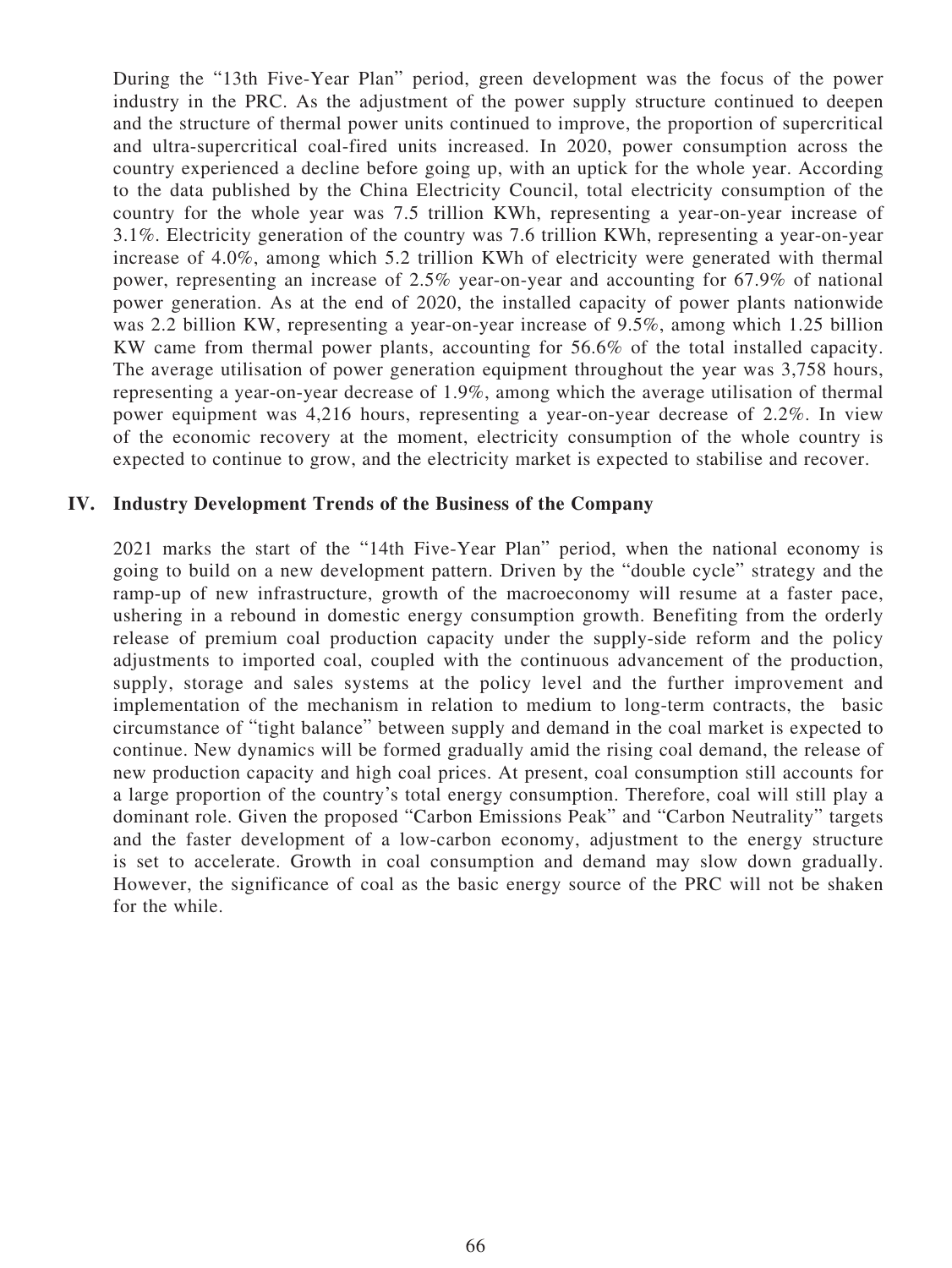The prospects for the novel coal chemical industry, which is closely related to the coal industry, are bright. For the urea sector, domestic and foreign urea production capacity and output are poised to increase, and the competitiveness of exports from the PRC will gradually decline. However, due to the COVID-19 pandemic, governments of various countries attach great importance to food security. Food reserve remains high. The rising prices resulting from tight global food supply drive the growth of demand for fertilisers as well as the prices of urea and other products. For the polyolefin sector, the plastics industry in the PRC is in a critical period of transition from high growth to a mature industry and towards the mid to high-end market. The plastics industry will have new development opportunities and a new business environment. With the promotion of urbanisation and the internal circulation of the economy, the demand for pipes, rotational moulds, medical protective products and fast-moving consumer goods will see faster growth. The trends of "plastics for steel" and "plastics for wood" offer great potential for the plastics industry, which can support the price of polyolefins to a certain extent. For the methanol sector, domestic and foreign production capacity continues to expand, and the capacity in the PRC is dominated by the coal-to-methanol process. As for downstream demand, the coal (methanol)-to-olefins process will continue to be the largest area of consumption. With the gradual recovery of the domestic economy and the uptick in international oil prices amid fluctuations, the price range of methanol in the PRC is expected to edge up.

In terms of energy structure, with the deepening of the low-carbon development energy policy in the PRC, the continuous advancement of power system reforms and the faster transition of the source of electricity, carbon emissions peak and carbon neutrality will become the main targets in the battle against pollution during the "14th Five-Year Plan" period. Increments in installed capacity and electricity consumption nationwide will be dominated by new energies such as wind power and photovoltaics. Total installed capacity of wind power and photovoltaics will exceed 1.2 billion KW by 2030. Meanwhile, the establishment of a national carbon emission rights trading market will commence in 2021, which will subject more than 2,000 domestic coal-fired power enterprises to carbon emission quotas. The role of coal-fired electricity is transforming from a main energy source to a basic and supplemental power source. The proportion of coal-fired installed capacity will decline, but the significance of coal-fired electricity in the power structure will remain unchanged for the while.

#### **V. Production and Operation Plans of the Company in 2021**

In 2020, the Company spared no efforts in overcoming adverse factors such as the pandemic, continuously optimised production structure, focused on enhancing production efficiency, strengthened the coordination among production, transportation and sales, strived to explore the market, greatly improved quality and efficiency, and fully underwent reform, thereby achieving sound operating results. The Company surpassed its annual production and operation plan, with a commercial coal output of 110.01 million tonnes; sales volume of self-produced commercial coal of 111.05 million tonnes; polyolefin output of 1.464 million tonnes and polyolefin sales volume of 1.474 million tonnes; urea output of 1.886 million tonnes and urea sales volume of 2.248 million tonnes. The Company recorded revenue of RMB141.0 billion, representing a year-on-year increase of 9%. The unit cost of sales of self-produced commercial coal amounted to RMB311.88/tonne, representing a year-on-year decrease of RMB21.15/tonne. The profit attributable to the equity holders of the Company amounted to RMB5.351 billion, representing a year-on-year decrease of 13.7%.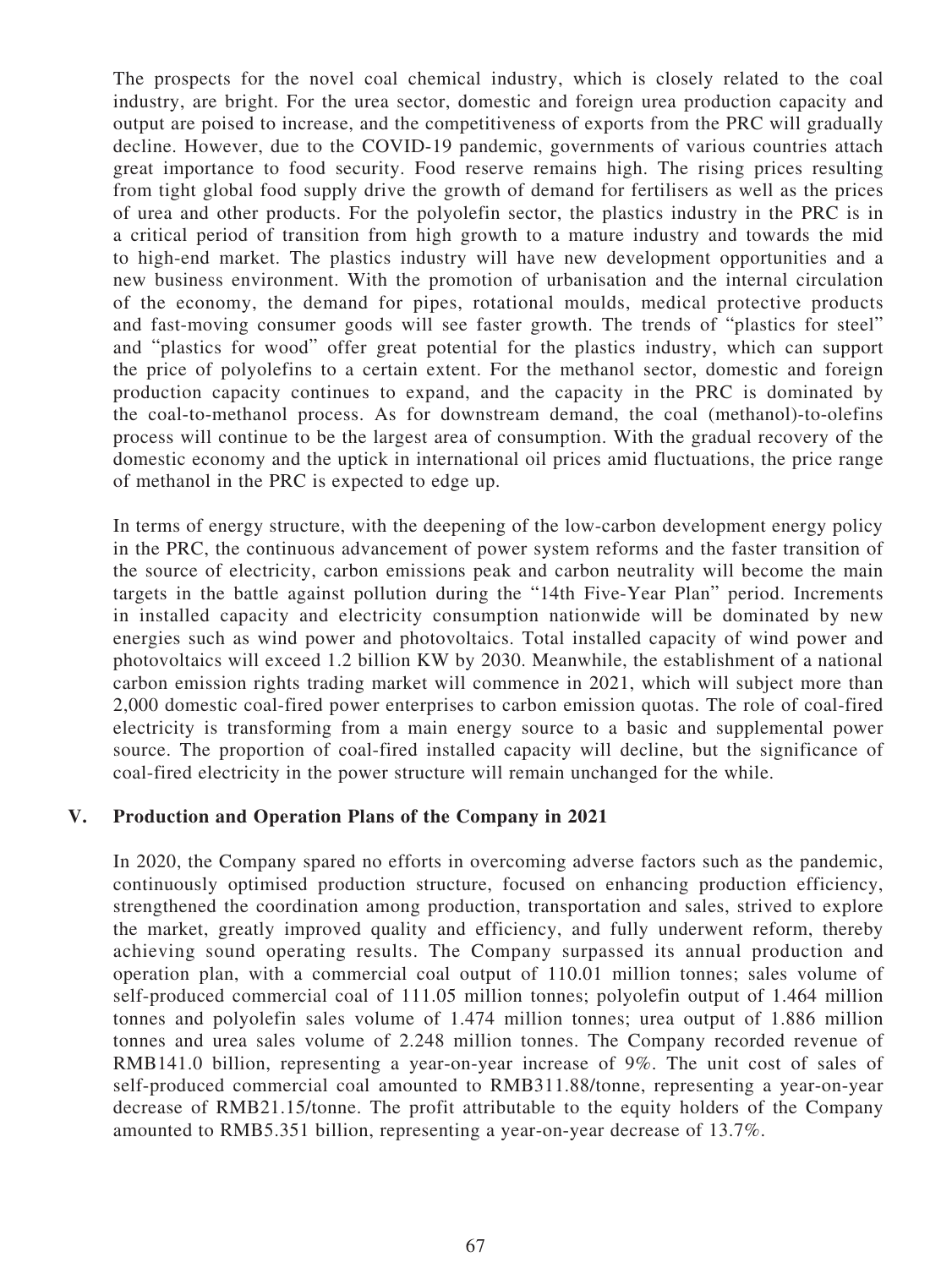In 2021, adhering to the main principle of progression with stability and focusing on further supply-side structural reform, the Company will, based on reform and innovation, deepen corporate reform, strengthen technology innovation, optimise deployment and structure, foster transformation and upgrade, prevent and resolve material risks, and strive to enhance profitability. On the premise that there will be no material changes to the markets, the annual production and sales volumes of self-produced commercial coal, polyolefin products and urea are planned to achieve more than 105.00 million tonnes, more than 1.40 million tonnes and more than 2.00 million tonnes, respectively. The Company will continue to increase efforts to reduce costs and increase efficiency, reasonably control the selling cost of major products, and strive to maintain its revenue size and profitability. The Company will focus on the following tasks:

Firstly, the Company will spare no effort to stabilise production and increase sales. By continuously facilitating the optimization of production deployment and system of coal mines, the Company aims to realize centralised and efficient production to stabilize coal production volume. The Company will enhance management of coal chemical processes to maintain the "work safety, stable production, long period operation, fully-loaded operation and producing quality products". Through continuous enhancement of market structure construction and putting comprehensive coverage of marketing network into full play, the Company will further lift up its optimization, integration and marketing capability for coal resources in high regions, while focuses on increasing its profitability and efficiency.

Secondly, the Company will continue to reinforce safety management, keep on increasing investment on safety, constantly optimise systems and projects, greatly commence equipment upgrade, comprehensively improve ability to ensure security, strive to enhance the quality of safety, and resolutely ensure safety production.

Thirdly, the Company will emphasise on strengthening cost control. By continuously increasing quality and efficiency and mobilizing all staff to enhance efficiency, the Company will reinforce target-oriented management, maintain stringent cost control, and constantly develop its quality and effectiveness.

Fourthly, the Company will continue to improve the industry chain level, seize the opportunity of domestic big circulation as the main body and domestic and international double circulation policy, accelerate the integration of coal, power and chemicals, conduct scalable development and work on upgrading the industry chain. Accelerating the deployment and development of new energy industry, the Company will foster the mutual compliment and synergy between new energy industry and its existing major businesses.

Fifthly, the Company will strive to promote reform and innovation, continue to advance the reform of its organization and mechanisms, consolidate the Three System Reforms, and continuously stimulate corporate vitality. The Company will emphasise on technology innovation, enhance the construction of innovation ability, and accelerate the development of new energy.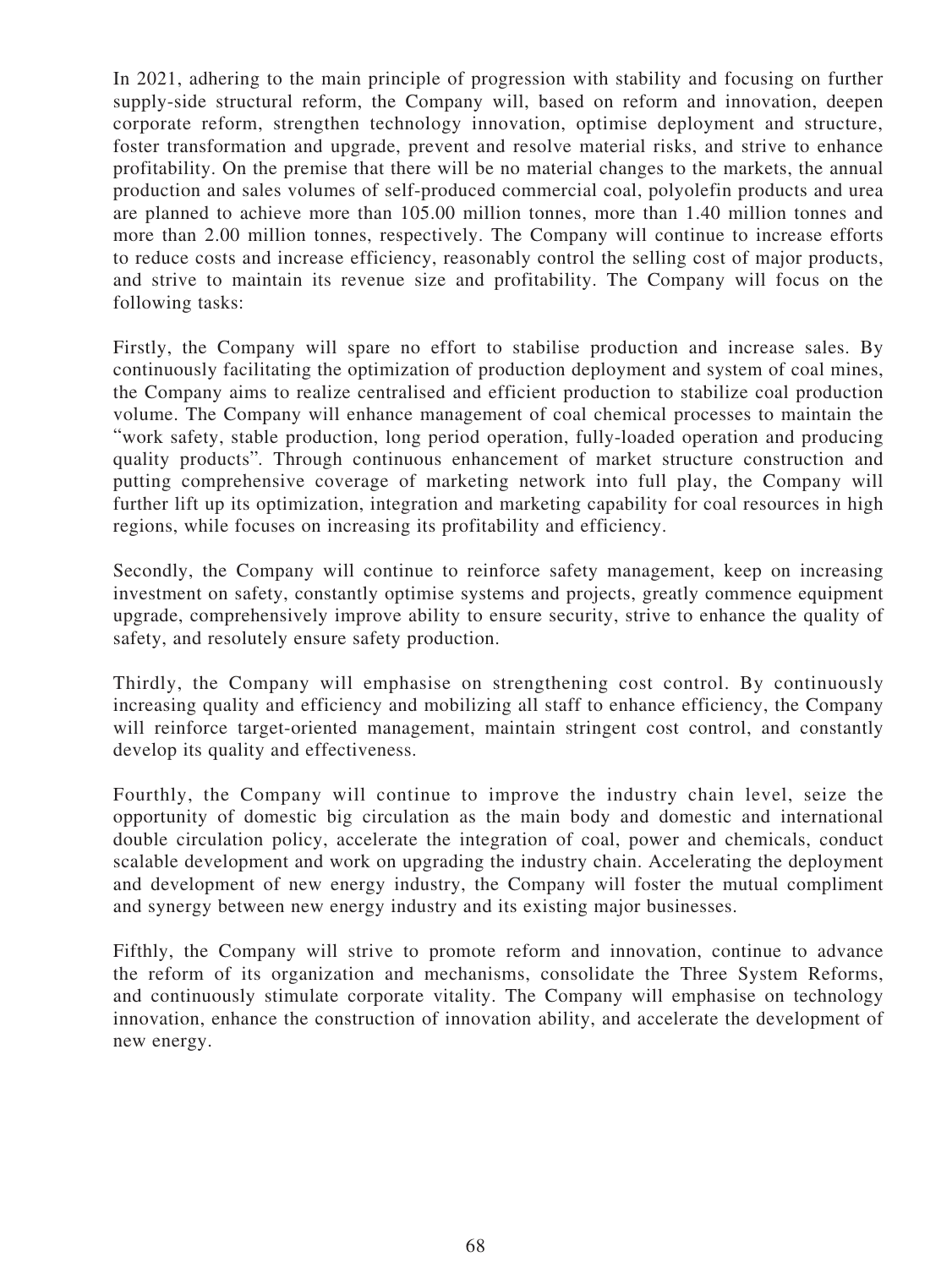Sixthly, the Company will firmly proceed the construction of key projects. The Company will focus on the management of the key parts of infrastructures construction, so as to speed up the construction of its existing key projects, exemplify the advantage of industry synergy and professional management, while significantly facilitate the preliminary works for projects.

Seventhly, the Company will effectively prevent and control material risks. With focus on reinforcing safety and risk control while continuously optimise the dual-prevention mechanism for safe production, the Company is dedicated to realizing safety production. The Company will deepen the implementation of normalised pandemic prevention deployment to effectively prevent pandemic risk. Insisting on the problem-oriented, target-oriented and result-oriented strategy, the Company will effectively prevent operation risk arising from changes in external environment. The Company will enhance fund raising and financing management, reasonably control liability scale, and secure the safe and effective turnover of the fund chain. The Company will continue to enhance the governance of ecological and environmental protection, speed up the inspection and rectification of ecological and environmental issues, comprehensively complete the national goals and missions on energy conservation and ecological and environmental protection, and effectively control environment risk.

Meanwhile, since various uncertainties still exist amidst COVID-19 pandemic and external environment, supervision pressures on safe production and environmental production have edged up. As the uncertainties and unstable factors in production and market of coal and coal chemical industry remain, the actual implementation of the above operation plans may be subject to adjustments according to the actual circumstances of the Company. Thus, the operation plans disclosed herein would not constitute any commitment to results to investors by the Company. Investors should be informed and aware of risks in this connection.

#### **SIGNIFICANT EVENTS**

#### **(1) Share Capital Structure**

As of 31 December 2020, the structure of the share capital of the Company was as follows:

Unit: Share(s)

| <b>Type of Shares</b>                                    | Number of<br><b>Shares</b> | Percentage<br>$(\%)$ |
|----------------------------------------------------------|----------------------------|----------------------|
| A Shares                                                 | 9,152,000,400              | 69.03                |
| Of which: A Shares held by China Coal Group              | 7,605,207,608              | 57.36                |
| <b>H</b> Shares                                          | 4,106,663,000              | 30.97                |
| Of which: H Shares held by China Coal Hong Kong Limited, |                            |                      |
| a wholly-owned subsidiary of China Coal Group            | 132,351,000                | 1.00                 |
| <b>Total</b>                                             | 13,258,663,400             | 100.00               |
| Of which: Shares held by China Coal Group and            |                            |                      |
| parties acting in concert with it                        | 7,737,558,608              | 58.36                |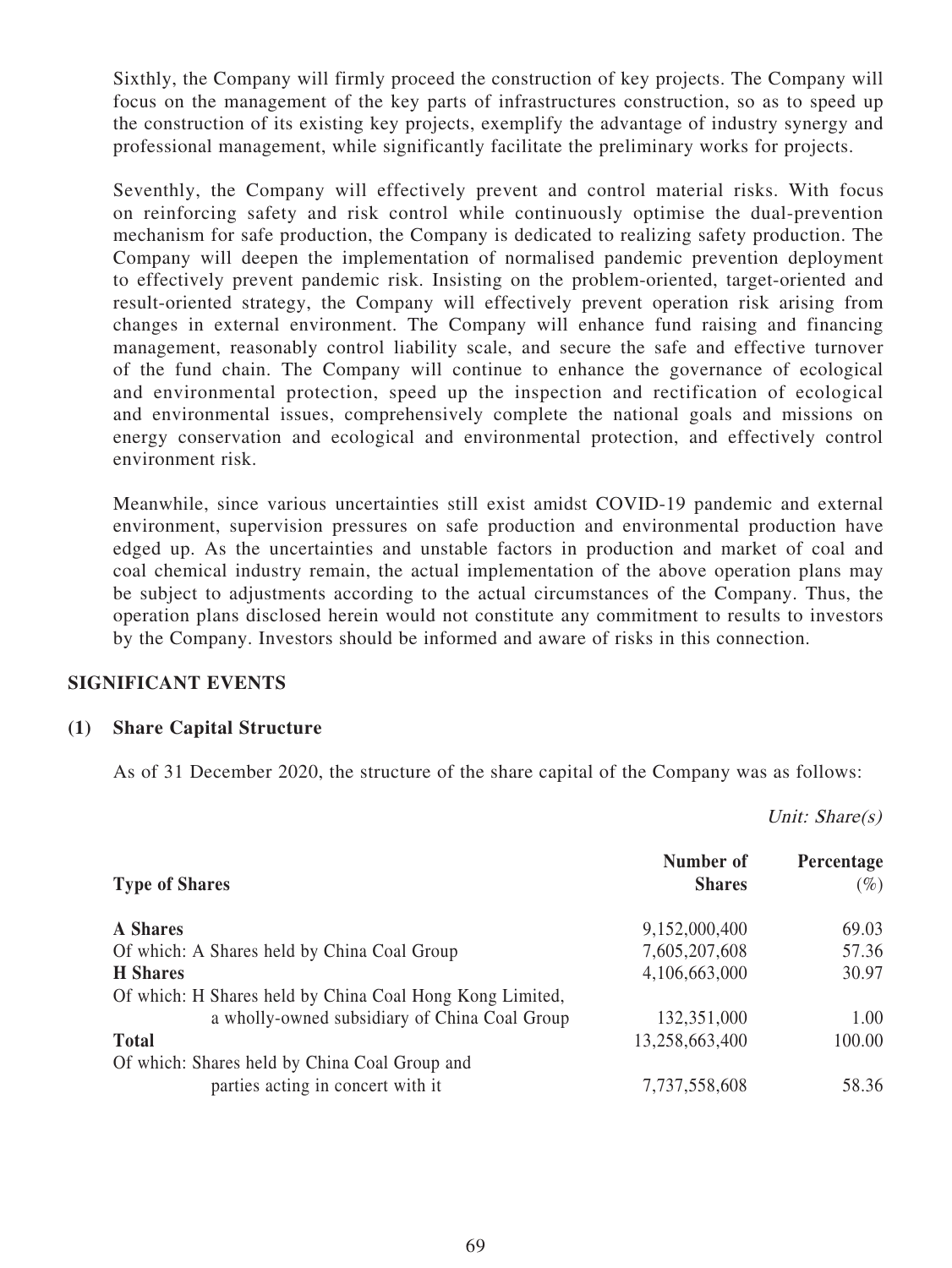### **(2) Distribution of Final Dividends for 2019**

The Company's 2019 profit distribution plan was considered and approved at the Company's 2019 annual general meeting held on 16 June 2020. Cash dividends of RMB1,687,931,100 were distributed to the Shareholders, representing 30% of the net profit attributable to the equity holders of the Company which was RMB5,626,437,000 for the year of 2019 as set out in the consolidated financial statements of 2019 prepared in accordance with PRC GAAP. Based on the total issued share capital of 13,258,663,400 shares of the Company, RMB0.127 (inclusive of tax) per share would be distributed.

These final dividends had been distributed to all Shareholders during the reporting period.

### **(3) Amendment to the Articles of Association and Rules of Procedures of the Board**

The Articles of Association and the Rules of Procedures of the Board were not amended during the reporting period.

#### **(4) Transaction of Assets**

During the reporting period, no material transaction of assets was made by the Company.

#### **(5) Other Significant Events**

#### **1. Registration and Issuance of Corporate Bonds**

The Company successfully registered corporate bonds of RMB10.0 billion on 10 March 2020, and completed the public issuance of the first tranche of corporate bonds for 2020 on 18 March 2020. The issuance amount was RMB3.0 billion with a term of 5 years at an interest rate of 3.60%.

For details, please refer to the announcements of the Company published on the websites of the SSE, the HKSE and the Company on 12 March, 18 March and 19 March 2020.

#### **2. Registration and Issuance of Medium-term Notes**

The Company successfully registered medium-term notes of RMB5.0 billion on 16 March 2020, and completed the issuance of the first tranche of medium-term notes for 2020 on 13 April 2020. The issuance amount for category 1 was RMB1.5 billion with a term of 5 years at a coupon rate of 3.28%. The issuance amount for category 2 was RMB500 million with a term of 7 years at a coupon rate of 3.60%.

For details, please refer to the announcements of the Company published on the websites of the SSE, the HKSE and the Company on 17 March and 14 April 2020.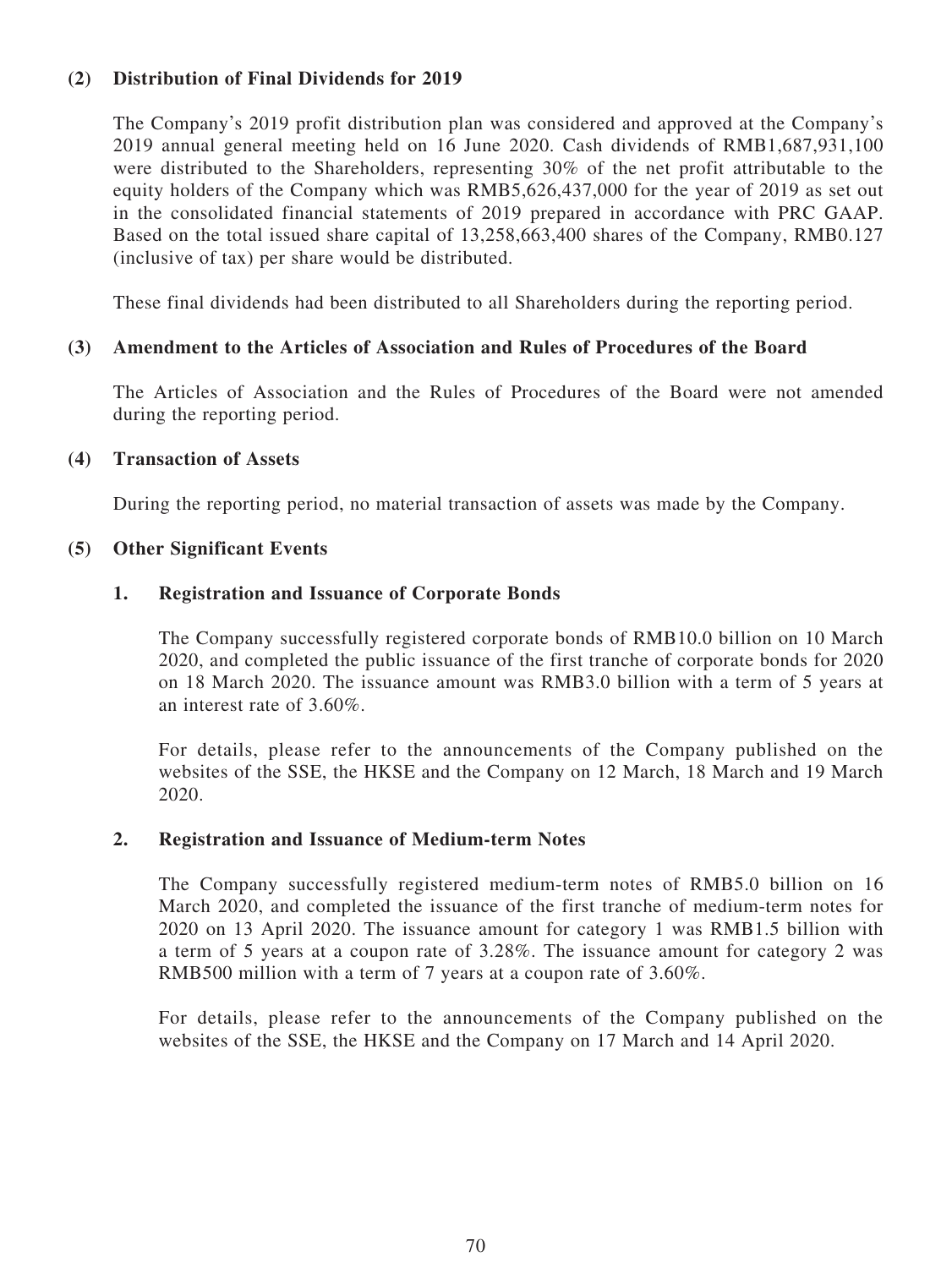### **EMPLOYEE**

As at 31 December 2020, the total number of employees in the Group is 41,593 (2019: 42,112).

### **COMPLIANCE WITH CORPORATE GOVERNANCE CODE**

The Company is committed to improving its corporate governance level. For the year ended 31 December 2020, the Company strictly complied with the provisions of Corporate Governance Code set out in appendix 14 of Hong Kong Listing Rules.

### **AUDIT AND RISK MANAGEMENT COMMITTEE**

The audit and risk management committee of the Company has reviewed the annual results for the year ended 31 December 2020.

### **MODEL CODE FOR SECURITIES TRANSACTIONS BY DIRECTORS**

The Company adopted the Model Code for Securities Transactions by Directors of Listed Issuers set out in appendix 10 of Hong Kong Listing Rules ("Model Code"). The Company confirmed after careful inquiry that all Directors and Supervisors had been complying with the Model Code during the year ended 31 December 2020.

### **REMUNERATION OF DIRECTORS AND SUPERVISORS**

For the year ended 31 December 2020, no Directors or Supervisors have agreed to waive any remuneration.

The remuneration package of Directors is determined by the remuneration committee and is subject to approval by the Board and Shareholders at the forthcoming annual general meeting. To determine the remuneration package, the remuneration committee and the Board will take into consideration a number of factors, such as Directors' duties, responsibilities and performance as well as the operating results of the Group.

#### **DIVIDENDS**

On 24 March 2021, pursuant to the relevant PRC laws and regulations, the Board recommended the payment of cash dividends of RMB1,771,250,100 to the Shareholders, representing 30% of the net profit attributable to the Shareholders for the year ended 31 December 2020, which was RMB5,904,167,000 as set out in the consolidated financial statements prepared in accordance with PRC GAAP. The proposed dividend distribution will be made based on the Company's total issued share capital of 13,258,663,400 shares, representing a dividend of RMB0.134 per share (tax inclusive). The above proposed profit distribution plan is subject to the approval of Shareholders at the 2020 annual general meeting. Cash dividends will be distributed to Shareholders registered at the relevant record date upon approval.

Pursuant to the Enterprise Income Tax Law of the People's Republic of China which came into effect on 1 January 2008 and its implementing rules and other relevant rules, the Company is required to withhold enterprise income tax at a rate of 10% before distributing the final dividend to non-resident enterprise Shareholders whose names appear on the Company's H Share register of members. Any shares registered in the name of the non-individual registered Shareholders, including HKSCC Nominees Limited, other nominees, trustees or other groups and organizations, will be treated as being held by non-resident enterprise Shareholders and therefore an enterprise income tax shall be withheld for their dividends receivables.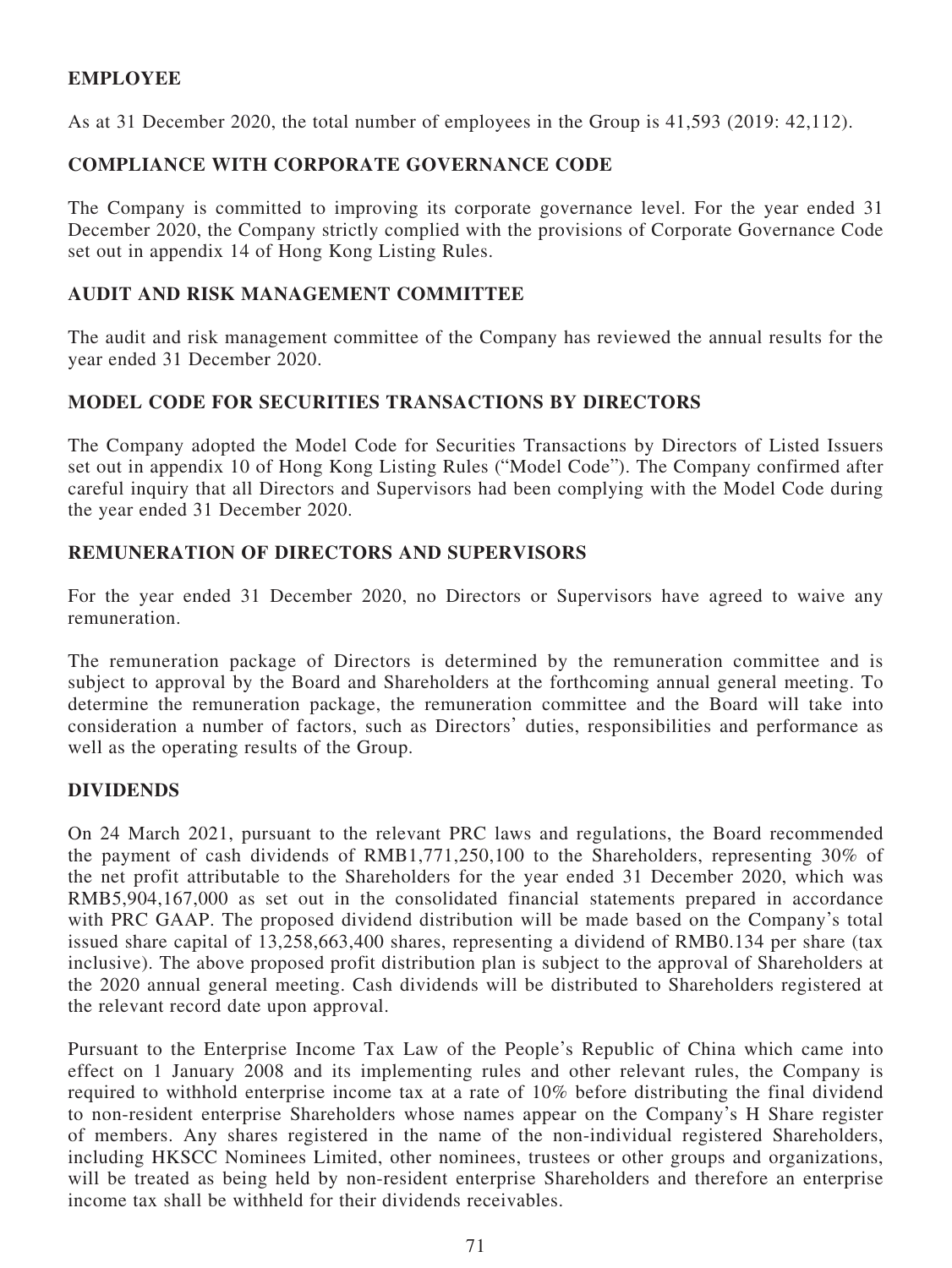Pursuant to the "Notice on Matters Concerning the Levy and Administration of Individual Income Tax After the Repeal of Guo Shui Fa [1993] No.045" issued by the State Administration of Taxation on 28 June 2011, the dividend received by the overseas resident individual Shareholders from the stocks issued by domestic non-foreign invested enterprises in Hong Kong is subject to individual income tax at a rate of 10% in general. If an individual H Shareholder considers that his/ her individual income tax withheld by the Company does not comply with the tax rate stipulated in the tax treaties between country(ies) or region(s) in which he/she is domiciled and the PRC, he/she should engage or mandate agency after receiving the dividends according to requirements set out in tax treaties notice, register with the competent tax authority for subsequent taxation handling.

Pursuant to the "Notice on Taxation Policies concerning the Pilot Program of an Interconnection Mechanism for Transactions in the Shanghai and Hong Kong Stock Markets" (Cai Shui [2014] No.81) and the "Notice on Taxation Policies concerning the Pilot Program of an Interconnection Mechanism for Transactions in the Shenzhen and Hong Kong Stock Markets" (Cai Shui [2016] No.127) jointly promulgated by the Ministry of Finance, the State Administration of Taxation and the China Securities Regulatory Commission, for dividends derived by Mainland individual investors from investing in H-share listed on the Hong Kong Stock Exchange through Shanghai Hong Kong Stock Connect or Shenzhen Hong Kong Stock Connect, the Company shall withhold individual income tax at a tax rate of 20% for the investors. For Mainland securities investment funds investing in shares listed on Hong Kong Stock Exchange through Shanghai Hong Kong Stock Connect or Shenzhen Hong Kong Stock Connect, individual income tax shall be levied on dividends derived therefrom in accordance with the above rules. Dividends derived by Mainland enterprise investors from investing in shares listed on Hong Kong Stock Exchange through Shanghai Hong Kong Stock Connect or Shenzhen Hong Kong Stock Connect shall be reported and paid by the enterprise investors themselves. The Company will not withhold or pay enterprise income tax on their behalf in the distribution of dividends.

The Company will have no liability in respect of any claims arising from any delay in, or inaccurate determination of the status of the Shareholders or any disputes over the mechanism of withholding.

The Company will convene the 2020 annual general meeting on 11 May 2021. For information on the latest registration date and the period of closure of share register for attending the 2020 annual general meeting of the Company and for receiving the final dividend for the year ended 31 December 2020, please refer to the notice of annual general meeting issued by the Company on 24 March 2021. Further announcement on the dividend distribution date (expected to be prior to 31 August 2021) will be issued after the 2020 annual general meeting of the Company.

Under relevant regulations of China Securities Depository and Clearing Corporation Limited Shanghai Branch and in line with the market practice regarding dividend distribution for A Shares, the Company will publish a separate announcement in respect of its dividend distribution to holders of A Shares after the Company's annual general meeting for 2020, which, among other things, will set out the record date and ex-rights date of dividend distribution for A Shares.

As of 31 December 2020, no arrangement was reached pursuant to which the Shareholders waived or agreed to waive their dividends.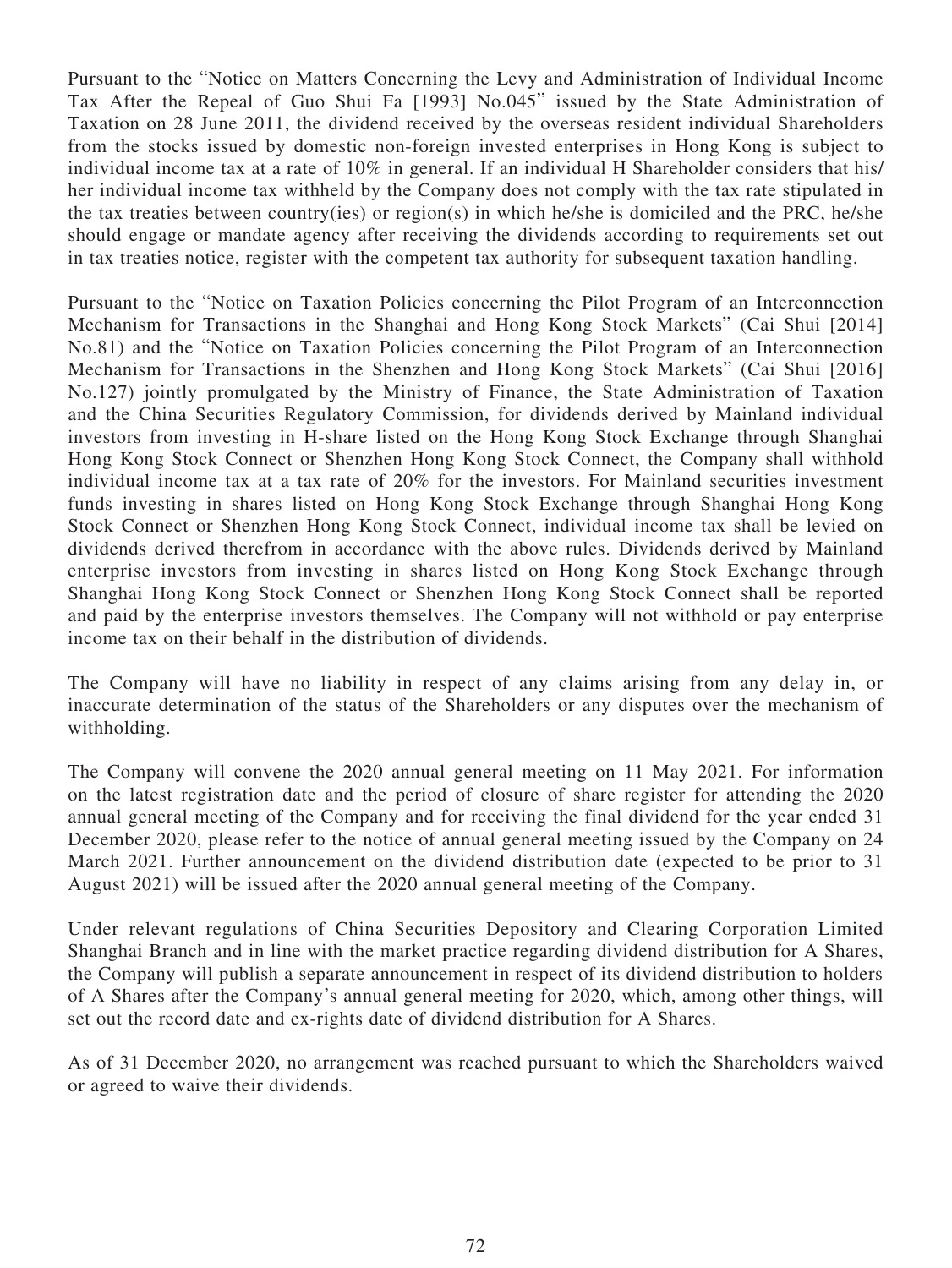## **PURCHASE, SALE OR REPURCHASE OF LISTED SECURITIES OF THE COMPANY**

For the year ended 31 December 2020, the Company and its subsidiaries did not purchase, sell or repurchase any listed securities of the Company.

## **AUDITORS**

Deloitte Touche Tohmatsu and Deloitte Touche Tohmatsu Certified Public Accountants LLP (special general partnership) were appointed as overseas auditors and domestic auditors for the year end of 31 December 2020. The former has audited the prepared financial statements of the Company in accordance with IFRS and provided unqualified opinion.

## **RELEASE OF ANNUAL REPORT ON HKSE WEBSITE**

According to the provisions of Hong Kong Listing Rules on the reporting period, the annual report for 2020 will include all the information disclosed in this result announcement for 2020, and will be disclosed on the websites of the Company and HKSE on or prior to 30 April 2021.

## **DEFINITIONS**

In this announcement, unless the context otherwise requires, the following expressions have the following meanings:

| Company/China Coal Energy/<br>the Group/the Company | China Coal Energy Company Limited, unless otherwise indicated,<br>also includes all of its subsidiaries                                      |
|-----------------------------------------------------|----------------------------------------------------------------------------------------------------------------------------------------------|
| Board of the Company/Board                          | the board of directors of China Coal Energy Company Limited                                                                                  |
| Directory(s)                                        | the director(s) of the Company, including all the executive<br>directors, non-executive directors and independent non-executive<br>directors |
| Supervisor(s)                                       | the supervisor $(s)$ of the Company                                                                                                          |
| China Coal Group                                    | China National Coal Group Corporation, the controlling<br>shareholder of the Company                                                         |
| Pingshuo Group                                      | China Coal Pingshuo Group Company Limited                                                                                                    |
| Shanghai Energy Company                             | Shanghai Datun Energy Resources Company Limited                                                                                              |
| China Coal Huajin Company                           | China Coal Huajin Energy Group Limited                                                                                                       |
| China Coal Shaanxi Company                          | China Coal Shaanxi Yulin Energy & Chemical Company Limited                                                                                   |
| China Coal Yuanxing Company                         | Inner Mongolia China Coal Yuanxing Energy Chemical Company<br>Limited                                                                        |
| Northwest Energy Company                            | China Coal Northwest Energy Company Limited                                                                                                  |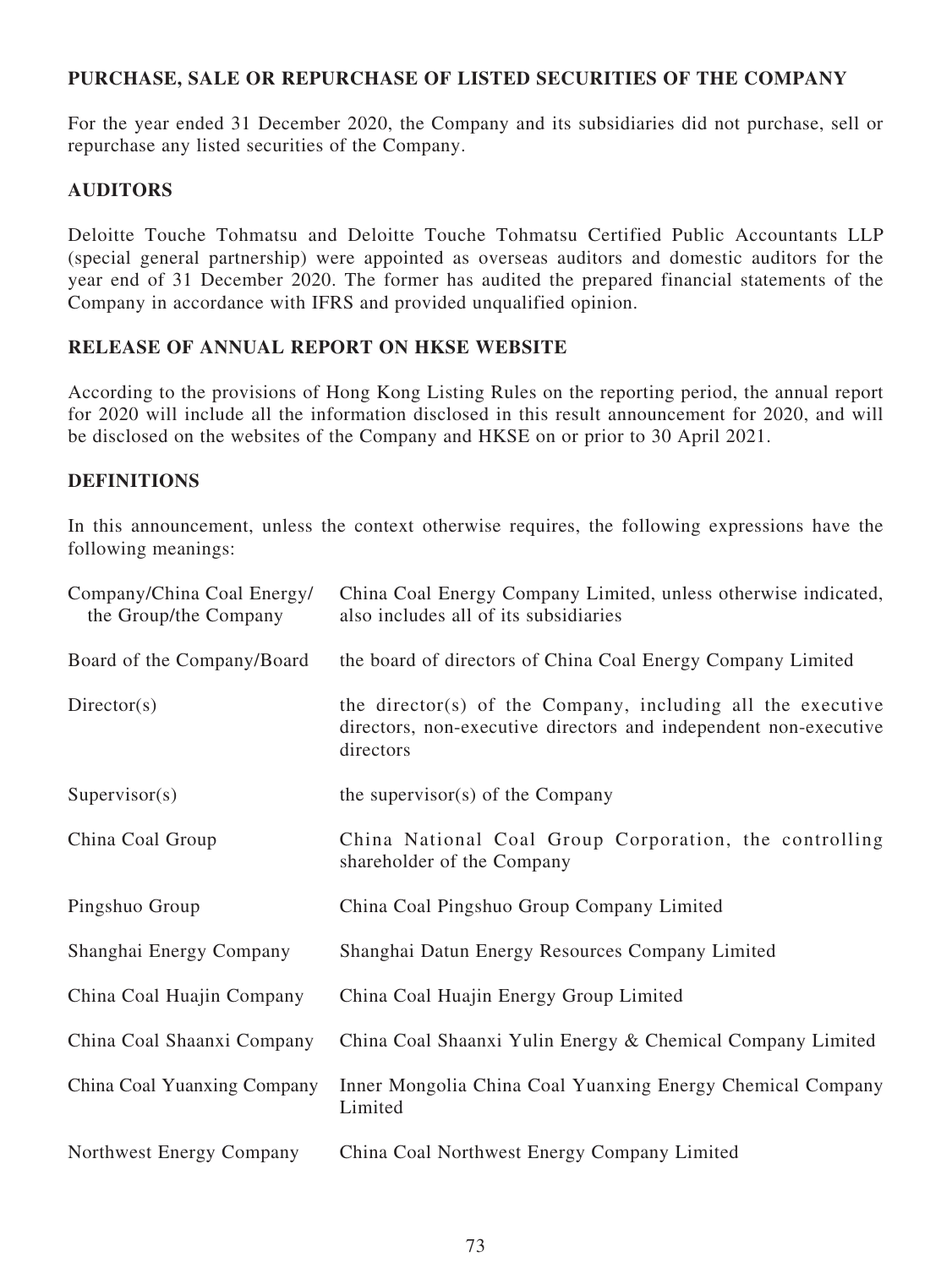| Ordos Energy Chemical<br>Company                                                                                      | China Coal Ordos Energy Chemical Company Limited                                                                                                                                                 |
|-----------------------------------------------------------------------------------------------------------------------|--------------------------------------------------------------------------------------------------------------------------------------------------------------------------------------------------|
| Mengda Chemical Company                                                                                               | Inner Mongolia China Coal Mengda New Energy & Chemical<br>Company Limited                                                                                                                        |
| Finance Company                                                                                                       | China Coal Finance Co., Ltd.                                                                                                                                                                     |
| Panjiayao Coal                                                                                                        | Shanxi China Coal Panjiayao Coal Co., Ltd.                                                                                                                                                       |
| Muduchaideng Coal Mine                                                                                                | Muduchaideng Coal Mine Project of Ordos Yihua Mining<br><b>Resources Company Limited</b>                                                                                                         |
| Nalin River No.2 Coal Mine                                                                                            | Nalin River No.2 Coal Mine Project of Wushenqi Mengda Mining<br>Company Limited                                                                                                                  |
| Dahaize Coal Mine                                                                                                     | Dahaize Coal Mine Project of China Coal Shaanxi Yulin Energy<br>& Chemical Company Limited                                                                                                       |
| Wangjialing Coal Mine                                                                                                 | Wangjialing Coal Mine Project of China Coal Huajin Energy<br>Group Limited                                                                                                                       |
| Libi Coal Mine                                                                                                        | Libi Coal Mine of China Coal Huajin Group Jincheng Energy<br>Company Limited                                                                                                                     |
| <b>Technological Transformation</b><br>Project of Annual Methanol<br>Output of 1 Million Tonnes<br>from Synthetic Gas | the technological transformation project of annual methanol<br>output of 1 million tonnes from synthetic gas of China Coal Ordos<br>Energy Chemical Company Limited                              |
| <b>HKSE</b>                                                                                                           | The Stock Exchange of Hong Kong Limited                                                                                                                                                          |
| <b>HKSE</b> Website                                                                                                   | www.hkexnews.hk                                                                                                                                                                                  |
| <b>SSE</b>                                                                                                            | the Shanghai Stock Exchange                                                                                                                                                                      |
| <b>SSE Website</b>                                                                                                    | www.sse.com.cn                                                                                                                                                                                   |
| Company Website                                                                                                       | www.chinacoalenergy.com                                                                                                                                                                          |
| Articles of Association                                                                                               | the articles of association passed at the inaugural meeting of the<br>Company on 18 August 2006 and approved by the relevant state<br>authorities, as amended and supplemented from time to time |
| A Share $(s)$                                                                                                         | the ordinary share(s) issued to domestic investors in China with<br>approval from CSRC, which are listed on the SSE and traded in<br><b>RMB</b>                                                  |